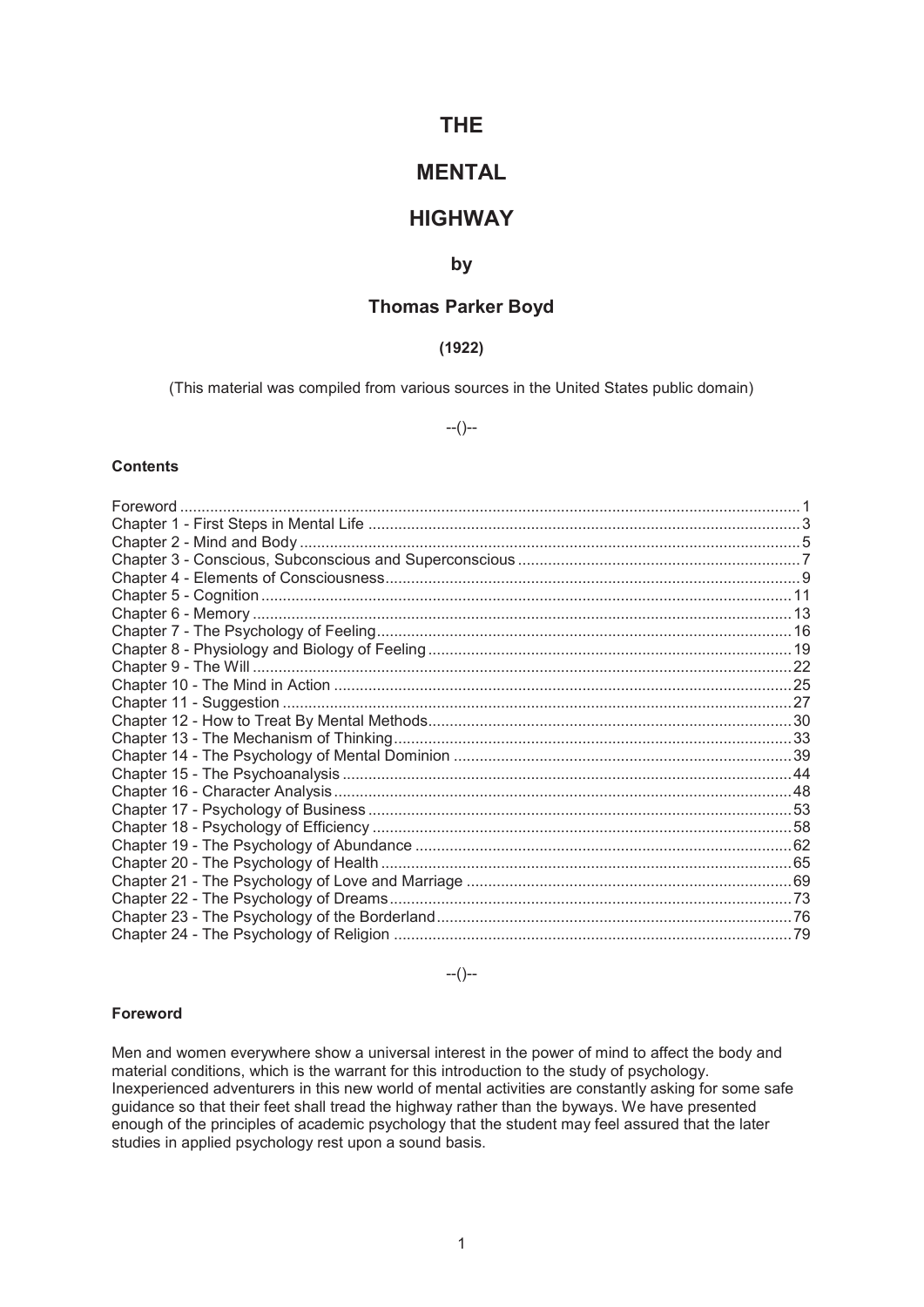The author presented these lessons as lectures during the period 1902 to 1922. Much of the illustrative material is left out. Occasionally we repeat an idea, but it is necessary in making a full statement of the case for a specific application.

We make no claim to originality for any of the matter here presented. Much has come through reading, more from years of practice, and some from within. We have seen it work often, and it will work for anyone who has the application to learn it and the patience and skill to apply it. This is just a beginning. It points out the Mental Highway. The journey is yours and it is before you. Go forth and find

 $-(-)$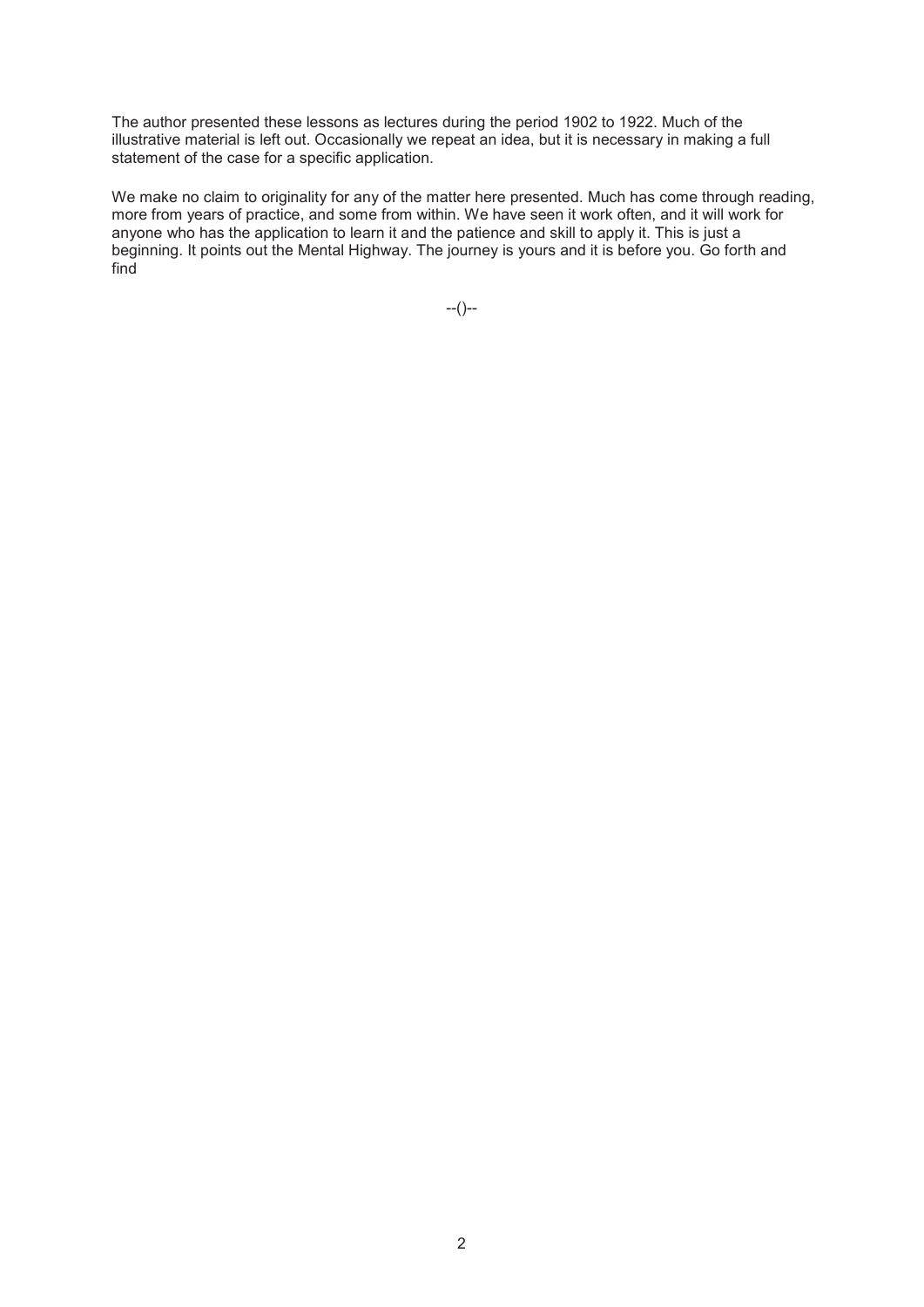#### **First Steps in Mental Life**

Psychology is the science of the mind. It begins with the soul, the ego, and proceeds to distinguish between that which is self and that which is not self. It defines the self as that which thinks, feels and wills. From the beginning, we direct bodily vision outward, and so does the soul move outward, away from itself. We can study mental movements and states by certain records of acts and facts, which the soul leaves.

The body's eye is set for the vanishing point of vision. The nearer the object of vision, the more pronounced the strain upon the eye. The bodily eye can see itself only by roundabout means, as for instance a mirror. So, too, the mind directs its activities more easily to things away from itself. Mind is concerned with the external objects entering the struggle for existence rather than with studying the method of their perception. We act before we theorize. We adjust the mind to find rest at the farthest distance of thought from itself. Just as mind comes to rest trying to think of space as topless, bottomless and endless, so it finds complete rest in contemplating Infinity.

We take our expressions for mental phenomena from the material world. Thus, we developed language. We represent the inner world of mind by symbols we borrow from the outer world of space. For instance, we call the affectional, emotional side of the mental life the "heart," and speak of emotion as "feeling."

We cannot exactly determine just when we begin to distinguish between the self and the not-self. Some think it is before birth, arguing a dim and hazy sense of consciousness.

The new born child's cry does not clearly have any element of conscious activity, but we regard it as the first step of conscious life. The second step is that the child notices the light, usually on the second day. The light attracts him if it is not too strong, but if too strong, he tries to hide from it. The child can fix his gaze on what attracts him after the third week. Then he begins to notice sounds, and recognizes his mother as the source of nutrition at two or three months. Until he recognizes his mother, we call the steps of his conscious life "sense-perceptions." Yet that experience brings a series of advanced steps of past sense-perceptions, and this stream of memory-images furnishes material for comparison with the present sense-perception and enables him to recognize them as caused by the same object.

This comparison of his memory-images with sense-perception, leads to a third step of conscious development, for it produces the idea of her as the source of nutrition. From this develops the pleasure in having his stomach filled, and of pain if deprived of her presence too long. As the conscious life develops more rapidly, he discovers that he has hands, and that he can use them to draw things to him or push them away.

Then the personifying faculty becomes active. Often he conceives that his hands or feet are beings apart from him, so that he will offer to share his bread with his foot even after a year. This personifying faculty, coupled with a vivid imagination, makes his world of mental images and ideas a world of reality to him. He lies normally and without moral turpitude. His mind follows his mental images much as a dog chases his tail. For the time being, it is a thing apart from his own personality.

These first steps in the development of conscious life in the child are, in a word, the psychology of humanity. We may sum the life of primitive peoples in the simple elements of the struggle for existence, as eating, drinking, sleeping and reproduction.

Here the personifying faculty is also very active. They dreamed of people, dream-people who were gods of good or evil -- mostly the latter, to whom they attributed more strength of character than the dreamers themselves possessed. Darwin records the case of a savage who beheld himself for the first time in a mirror, and remarked: "I see the world's spirit." To his simple mental processes, it was not a reflection, but a real spiritual thing.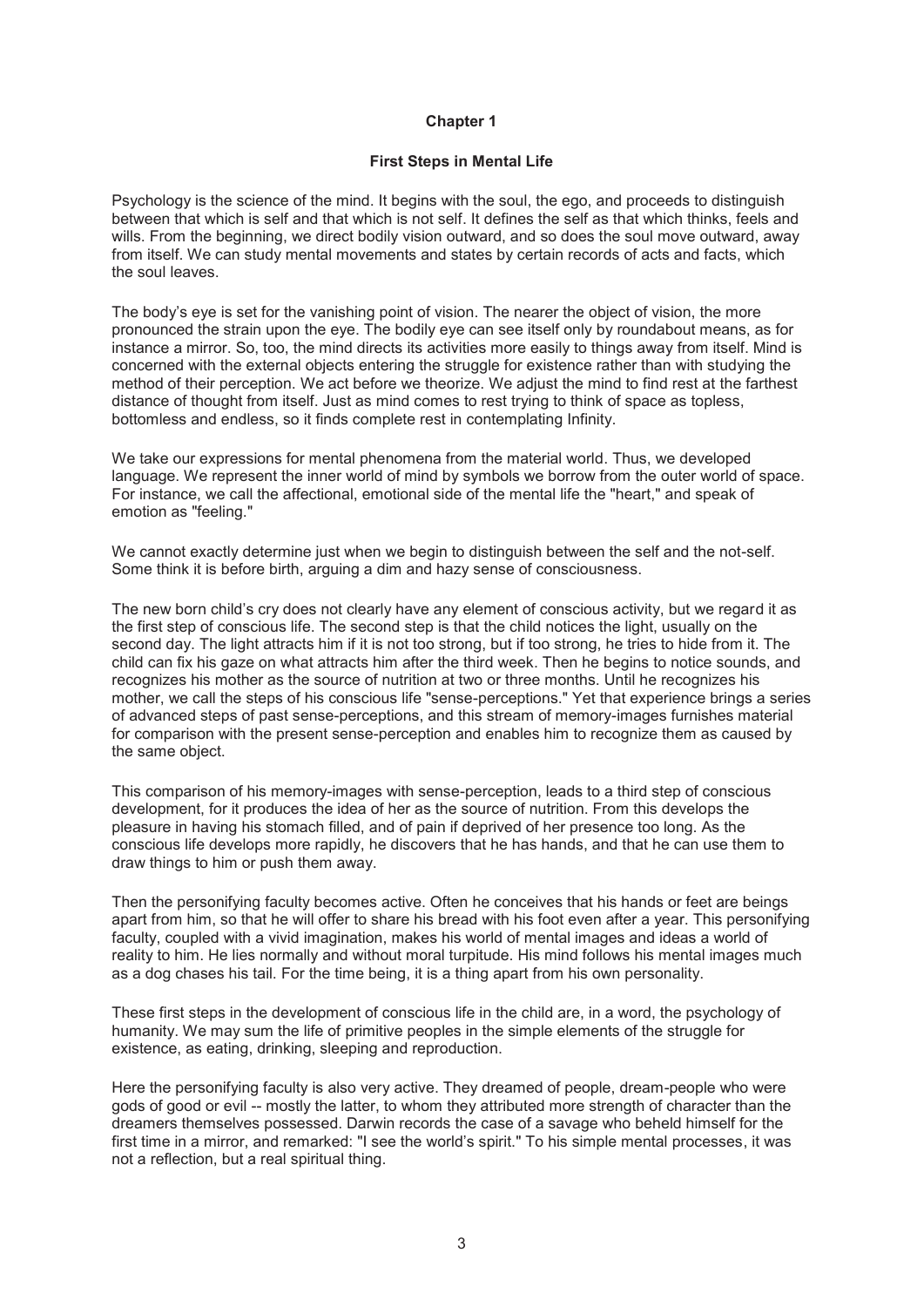As the child or the primitive human begins to know himself as a rational being, he recognizes other people like him.

He knows that they have minds, feelings, thoughts, and sensations, by analogy with his own. He can formulate certain laws of the mind, and definite relationships between the mind and the body by comparing their experiences with his own. Later he discovers the difference between the conscious and unconscious activities of the mind, and finally formulates the psychological elements, or Cognition, Feeling, and Will.

The study of the mind is difficult because mental states are so changeable, nor can we reproduce exactly any mental state or experience. Even the same object does not always appear the same on any two days, just as a photographer will not take an identical picture on successive days though he uses the same camera and light.

Our mental outlook is constantly changing, and determining the exact reliability of any individual's observations is difficult. For instance, one person hears a voice when no objective speaker is near. To him it is a voice from the spirit-world. Another will report the same experience as the voice of his inner self. Either may be correct, but both are unreliable, since conveying just what the phenomenon was is difficult, and because the interpretation of it biases the impression. For these reasons, both objective and subjective experiences are often useless as working material in the study of mental operations.

Using the law of relativity, we test our mental states and experiences by those of others, and so prevent one-sidedness due to personal peculiarity. Our natural temperament, our conditions of life, and our special experiences direct the stream of our conscious life. If our experiences vary radically on some given point, we may need help to compare our ideas and experiences with others', with our other experiences, and with the facts as they are.

One woman had lived for years with the sense of impending disaster, and had been expecting to die for years. Her recovery began with facing the fact that not one of her forebodings had ever happened, and by showing her that humanity's organized experience is summed up in the words: *"I am persuaded that neither death nor life, nor angels, nor principalities, nor powers, nor things present, nor things to come, nor height, nor depth, nor any other creature, shall be able to separate us from the love of God."* Romans 8:38-39.

The study of mental phenomena calls for us to exercise that faculty of the mind by which we consider a proposition from all sides and form an opinion in harmony with all the facts. It uses not only one's own experiences but the experiences of others and the current working facts in the case and can forecast the outcome of an adventure or the solution of a problem.

 $-(-)$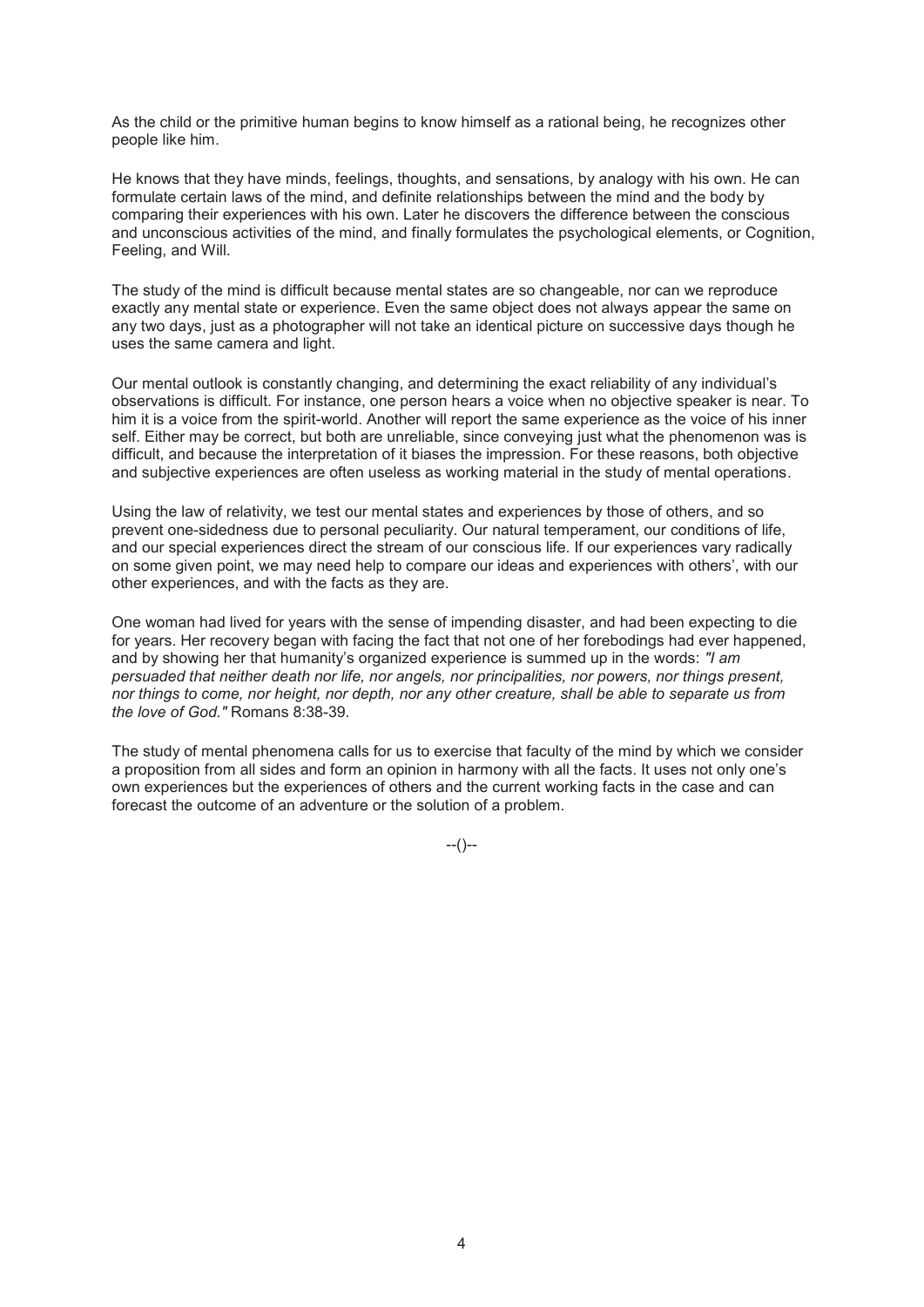#### **Mind and Body**

We draw all of our knowledge of mental and physical states from two distinct sources, mind and body, which seem to overlap each other. Some things are purely material in character, as for instance, the patella reflex, which makes the toe kick upward when the tendon is struck just below the knee. No mental action seems to cause this movement whatever, as no physical action may be involved in the mental process of recalling a past sensation.

Yet we cannot always trust physical action and sensation to report facts as they are, any more than the mind can depend upon its report of facts. For instance, gallstones can cause referred pain below the shoulder blade. Seeing an optical illusion is merely projecting a purely mental state into visual form. We need to closely scrutinize the facts of the mind and the body before we accept and interpret them as realities.

Usually we see the distinction between material and mental things in that all material things appear in space. They have the dimensions of length, breadth and thickness, and we may trace them to a movement in space.

Mental states have no such relationship. We cannot think of a state of consciousness having connection with space, save perhaps in a symbolical way.

Inertia is a basic law of matter in motion, without which natural science would be impossible. We must explain every material movement by another material movement. For instance, a point in space cannot get up and move about of its own accord. Some material movement is in the background to explain every other physical movement.

A second law of matter in motion, called the conservation of energy, says that matter is not destroyed. The form changes but the sum of the material is not lost. The next step is that the energy bound up in or represented by matter is similarly conserved. The fine form of the energy in a steel spring represents the lower form of energy in pig iron, together with heat and hammering.

Every movement upward calls for the outlay of energy, compensated for by the higher form attained. This principle applies in all the physical processes. In the higher and more complex forms of material activity, as when the mental life and its instrument, the nervous system, influences the material energies, we find a gradual emergence into a field where we must keep relative values clearly in mind.

A nervous system in embryonic form exists in plant life, is definite in animal life, and fully developed in human beings. This system is the instrument by which we pass from purely material energy to mental energy.

The lowest form of nervous activity is the reflex, as when an afferent nerve carries a pin prick to a nerve bunch, called a ganglia, from which returns an impulse by a motor nerve, causing the contraction of a muscle and movement of the part. The mind has no part in this action. For that reason, those animals with the least cerebral power are most richly endowed with reflexes.

The smaller the cerebral or thinking power, the greater the reflex activity. The converse is true -- the greater the brain power, the less the reflex activity, which marks the measure of a cuttlefish and a human. Likewise the organs of the body, such as the heart and stomach, profusely supplied from the sympathetic nervous system and the least under the control of the conscious mind, are equipped with reflexes, while the organs innervated from the cerebrospinal system have few or none of the reflexes.

The cerebrum elaborates, assorts and determines the values of these reflexes. In other words, the reason, seated in the brain, monitors incoming body sensations, determines their values, controls their reflexes, and decides the values of the impressions and illusions of the mind arising from them.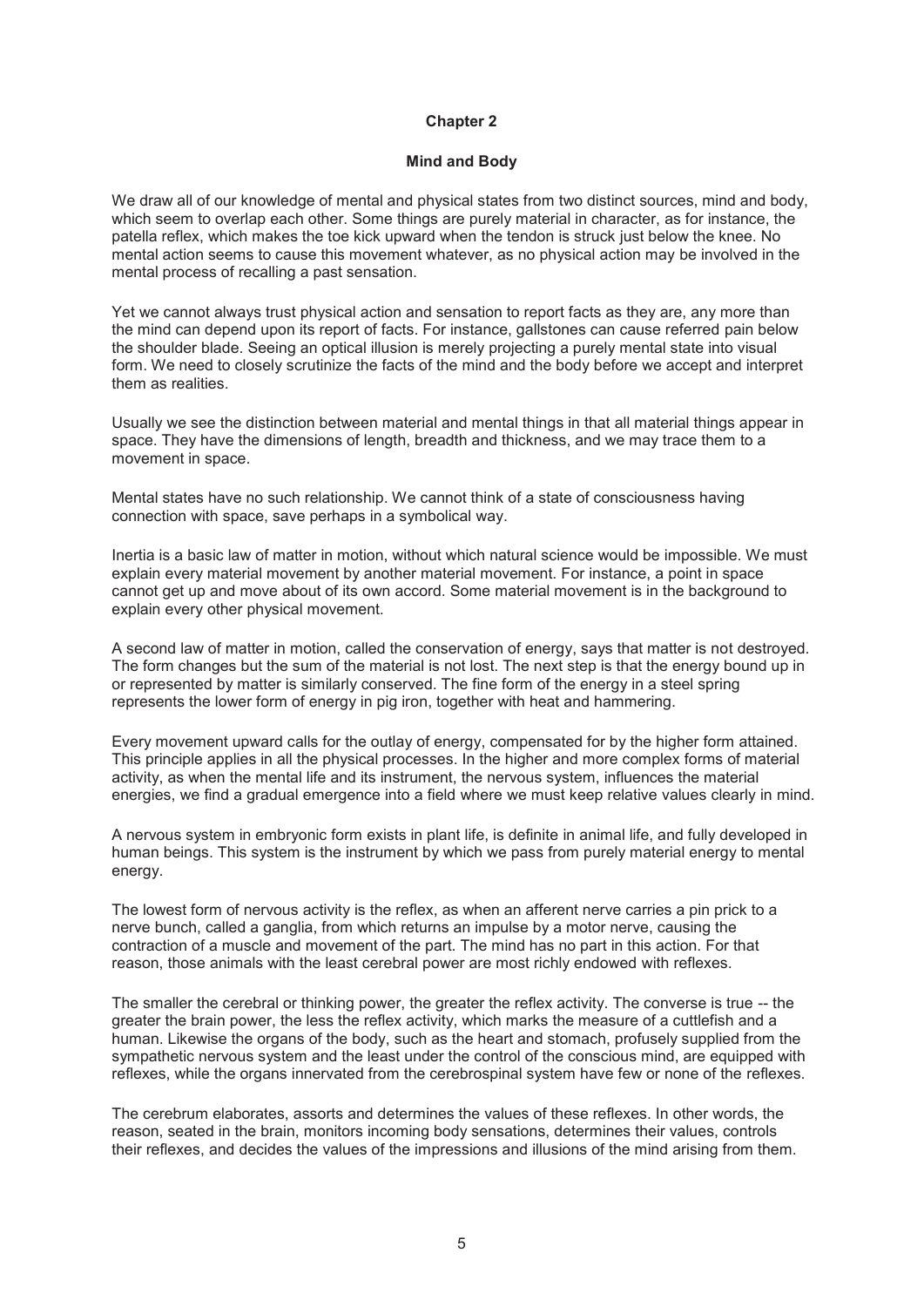One can easily inhibit the reflexes of sneezing, blushing, fainting, weeping or laughing, by simply diverting the attention to another idea or sensation. The cure of a facial tic is a process of suppressing the reflex actions of muscles that should move only under motived impulse. The cure of most mental obsessions consists in replacing them with deliberate ideas.

Every reflex must rest periodically. A constantly stimulated reflex will wear out, and not respond. A monotonous physical action or mental process will eventually result in the loss of power to continue that action. Consciousness becomes less active as we hold the mind to one monotonous idea or problem. Just as monotonous sensation or sound tends to put the body to sleep, so monotony of idea tends to put the mind to sleep. All sorts of cranks and partisans are born of such a mental process, to say nothing of the more pronounced abnormal types of mental life.

Variety in food, etc., is essential to the highest physical activity and health. The change of ideas, the recognition of change, and the ability to see the difference between one experience and another, is essential to mental health. Also, we must be able to recall and reproduce yesterday's experiences so that we may compare them with today's. Finally we must be able to recognize the unity of our mental life -- to know, to know that we know, to know what we know, to know ourselves as knowing beings. A unity in consciousness exists, which must include all life's experiences if we would remain in both mental and physical health.

We may clearly distinguish between the body and the mind, yet they are so intimately united that we may hypothesize that they are the dual expression of a being in the background. This being partakes of what we call the spiritual nature, which whether it first expresses itself in one, invariably finds expression in other, body or mind. Our mental activities take on corresponding physical form, while the mind reflects our physical conditions.

We may spend our lives curing the mind so that we may in turn cure the body, or doctoring the body to heal the mind. The logical thing is to heal and set in harmony the real spiritual being back of them so that it will express health through them.

--()--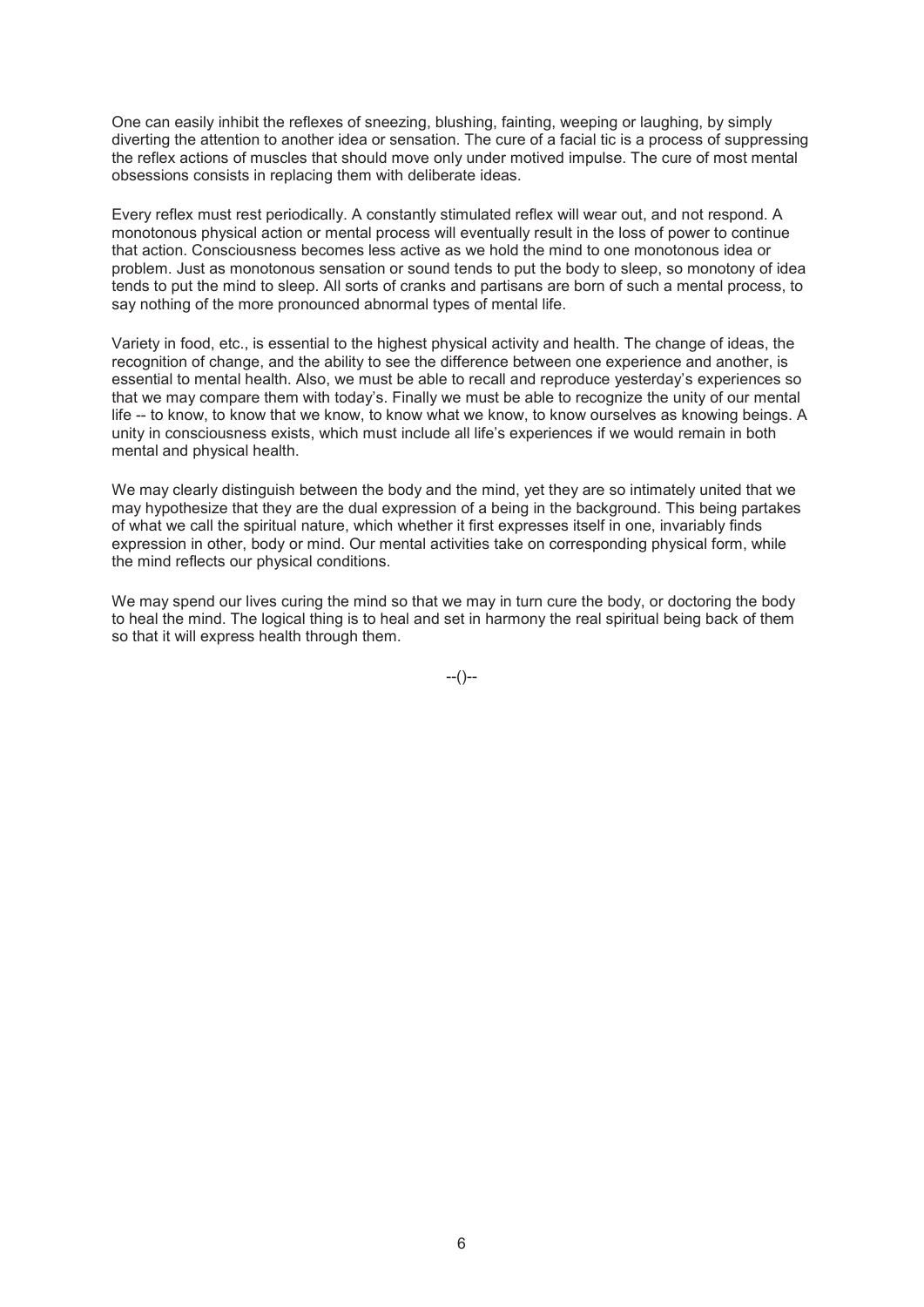#### **Conscious, Subconscious and Superconscious**

The mind in action is conscious, subconscious and superconscious. We are aware of all conscious activity. We are aware of some subconscious activities expressed in our dreams, mingled with our conscious mentation, and in the functional operations of our bodies. The vast part of subconscious activity never rises to the plane of consciousness.

We know superconscious activity as it expresses in our dreams, in a vision, and consciously as a special illumination. The superconscious must express all its operations in symbolism, symbols created by the conscious and subconscious. Apart from these symbols, we cannot intelligibly describe the things known in superconscious.

We may cease to be conscious of the feelings and experiences of life anytime because of the weakness of their individual elements, because the connection between them ceases, or because sleep or some artificial hypnotic inhibits them. They continue unconsciously until the inhibition passes or else the activities of life break down the body because of lack of conscious oversight. A physical stimulus may take effect without any sensation, as when food arrives in the stomach, exciting the flow of gastric juice, starting peristaltic motion, and starting the liver and pancreas. Yet we are aware only of the mechanical part of this process, the chewing and swallowing, and the general feeling of satisfaction that results. We may have ideas and experiences of which we are, at the time, largely unconscious. For instance you may be unconsciously in love. You do not know it. However, everyone else does, and eventually it emerges into your consciousness.

Memory furnishes another field in which to observe the action of the conscious and the subconscious. Memory reproduces mental images of experiences and ideas. These seem to be lost, but we store up their impressions. Often they spring up spontaneously, at other times we recall them by a little conscious effort and association, while very often they refuse to come into consciousness no matter how much we may try to recall them. Then we resort to the time-honored device of turning the attention to other things, and a subconscious trigger causes the memory-image to emerge into mental view.

We often study some problem, gather a mass of facts about it, attempt to set them in order, and the conscious effort ends in confusion and disorder. When we abandon the conscious effort, the subconscious, which has been at work all the time, has a chance to project into consciousness a perfect plan or outline of the subject, which is a logical deduction from the main facts. If we fail to solve a problem, we lie down to sleep, and in the dream state the subconscious can reveal the solution, which it has already grasped.

In the act of hearing, the passing of the vibration through the half dozen steps of transmission to the brain are all unconscious, yet they are an integral part of the process of hearing and classifying of sound, which is a conscious action.

We never really become aware of many subconscious links in all conscious work. A proposition, which we learned to understand by means of proof, remains long after we forget the proof itself. Most of the things we believe are bare outlines, the reasons for which we have forgotten, if we ever knew them.

Many conscious ideas arise from some subconscious decision as, for instance, those qualities classed as instinct, tact, etc. Selfish tendencies often persist after the first causes have passed away. A person begins to drink to drown trouble and continues drinking, unaware that his motive has subconsciously shifted. His only possibility for a cure will be by discovering a motive powerful enough to hold him, and by arousing his will power to carry that motive into effect.

Conscious motives pass, but their effects remain in the subconscious. Instinct acts for ends of which we are not conscious at all. Conscious efforts leave behind them subconscious effects. Four hundred years of the spirit of Egypt had so permeated the subconscious life of Israel that it required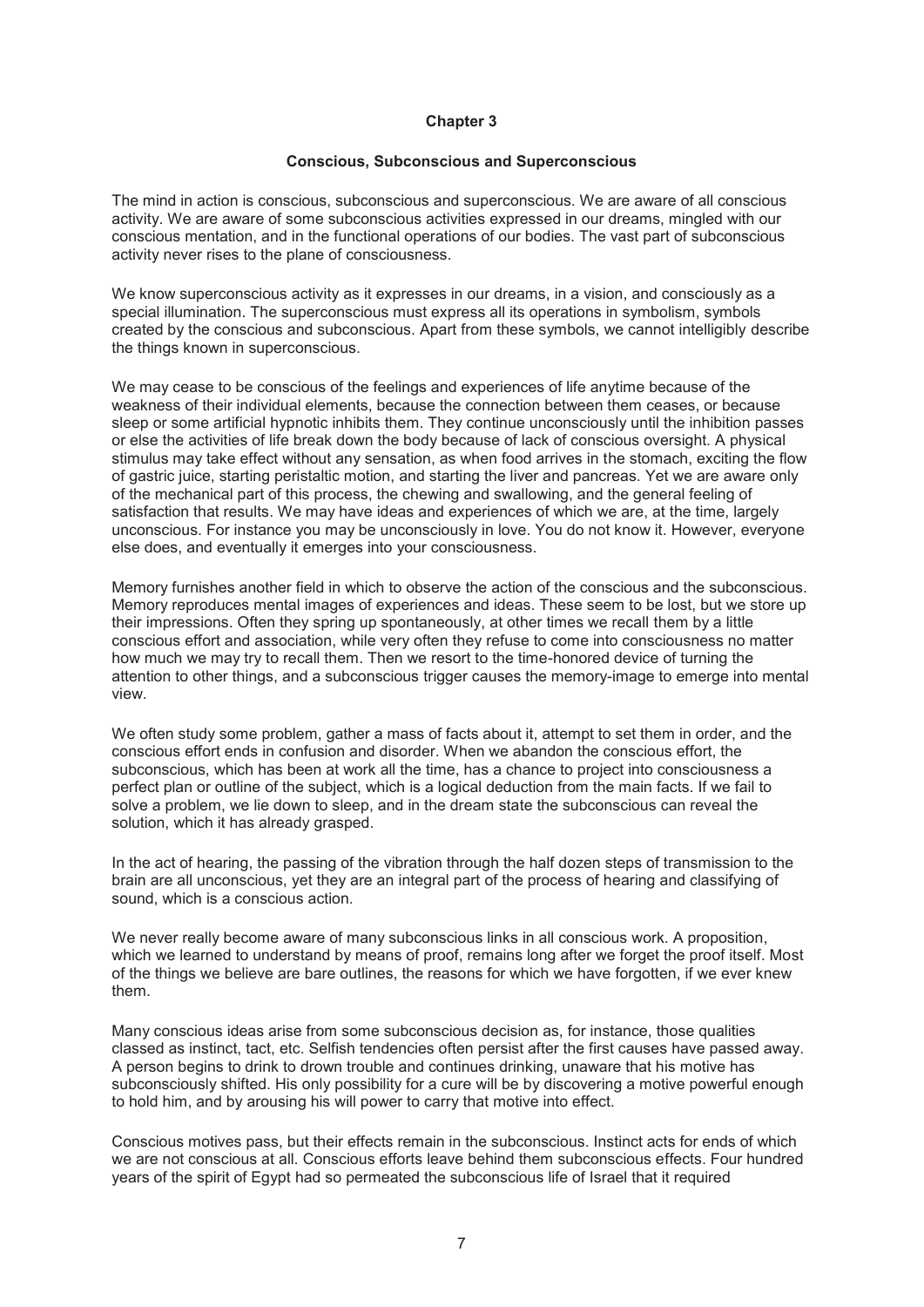generations to eradicate it. It takes more than one generation to erase the effects of slavery from the consciousness so that one will not wince at the crack of the whip.

It is also true that what one does mechanically may eventually gain complete control over the conscious and the subconscious, and he will do the thing wholeheartedly. Take a person whose whole habit of life has been pessimistic and depressed, and who is accustomed consequently to being weak and ill. Let him start in the most mechanical way to affirm the positive side of life (joy, hope, and love), and very soon it will sink into his conscious and subconscious. The new habit will change his whole mental and physical condition.

We may also conceive and carry conscious and subconscious processes simultaneously. We can do any automatic task while carrying on a totally different mental process, and be totally oblivious to what our fingers are doing. Knitting is a good example.

This interplay of conscious and subconscious is ever present in our life of thought, emotion and action. Things that move us profoundly have large elements of subconscious ideation in them. Much of the emotional activities like love, hope, and faith, is subconscious. The subconscious facts and processes lie below all the sharply defined conscious processes, merely waiting some shock or movement to project them into full consciousness.

The study of the dream state, intermediate between the conscious and the subconscious, is instructive. Dreams may reveal the connection between our sleeping and waking states, and the relations of the conscious and subconscious. In all our dreams we may usually discover some relation between the substance of our dream and the facts of the waking state, either recent or remote.

The subconscious is always connected with the conscious world by touch, sound and the other senses. A soldier can sleep in the midst of a battle, yet will awaken at a whispered signal. A mother will sleep soundly, yet will awaken at the first movement of her child. We may set our mind to awaken at a certain hour, and sleep undisturbed until then. These all illustrate the interplay of conscious and subconscious activity in our waking and sleeping states.

Analyzing a person's dreams will often detect the presence of a hatred for or fear of some person or thing, or the unsuspected influence of some past act, which fills the life with disharmony, bringing ills to both body and mind.

Expecting very much improvement will be useless until they consciously remember these secret states and acts; the very explanation of such conditions will often begin the cure. We need to address any idea that begins to assume prominence in sleeping or waking states, at once.

--()--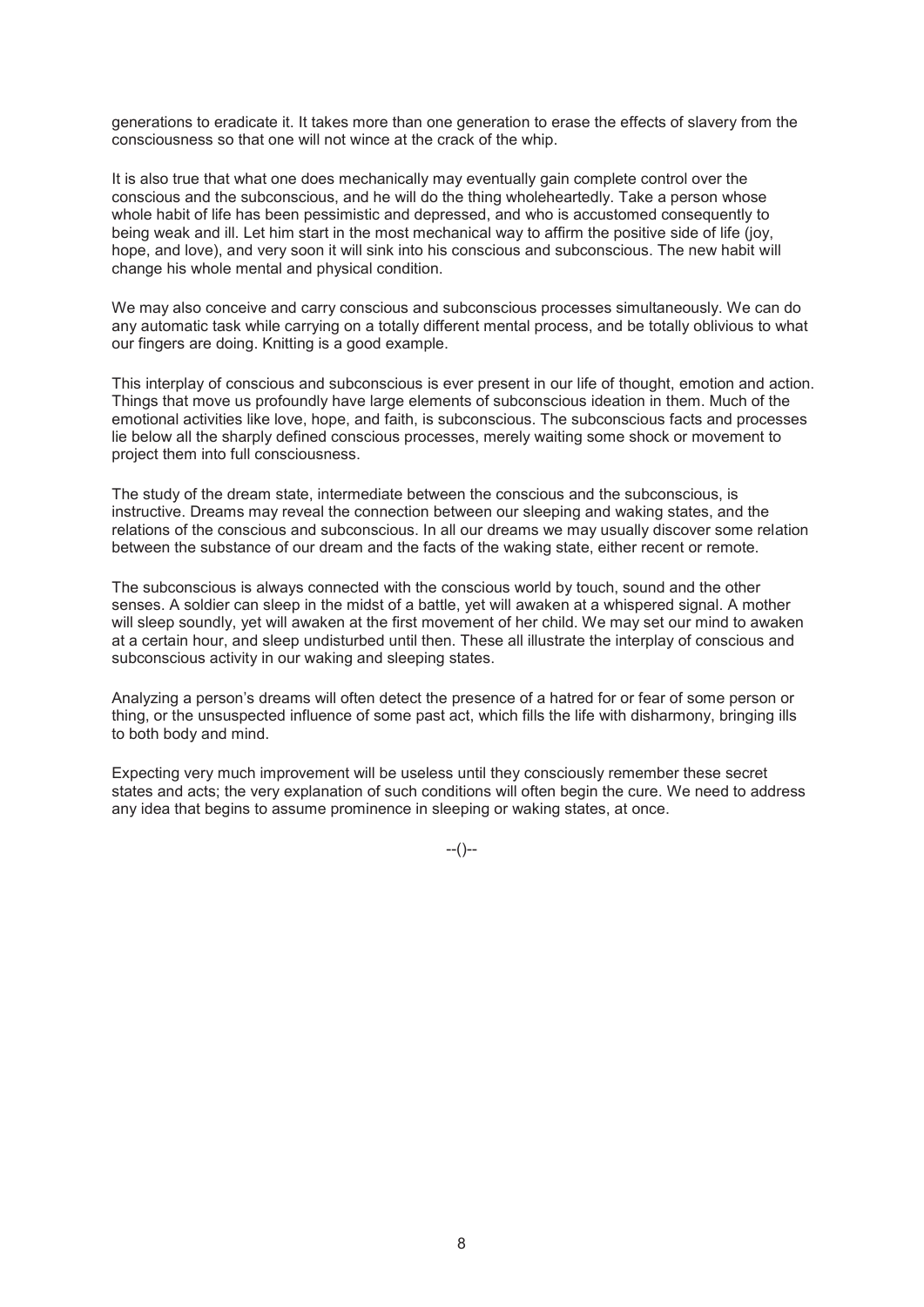### **Elements of Consciousness**

All states of consciousness contain the same elements. The difference in the quality of these states arises from the quantity of one element of consciousness, for instance the elements of thinking occupy a larger place than those of feeling. Knowing the elements and their combinations that make up the various states of consciousness is vital. We may isolate and analyze any single experience to learn just what factors of the mind are most prominent.

The generally accepted classifications are cognition, feeling, and will. *Cognition* includes sensations, representations, and thoughts. *Will* includes impulse, purpose, and resolve. The two denote the conscious sides of life, which we turn toward the outer world. *Cognition* enables us to form an image of the external world and of ourselves as a part of it, while Will enables us to react on that world.

Feeling is the side that faces the inner and unseen factors of experience. It cannot become an element of a percept or image. Feeling may rise to become an inner illumination on the stream of ideas and sensations. The feeling elements, as contrasted with the other conscious elements, act independently. For instance, feeling does not necessarily accompany any definite condition.

In the maturity of a normal life, cognition and will assert themselves to balance feeling, but activity is free from feeling. Neither is cognition separate from will. The rule is that the fewer elements of cognition and will, the more feeling, sensation and passion.

A state of life where the struggle for existence is not immediate is the only condition under which a definite distinction between the various elements of consciousness is possible. The psychological elements are not isolated, since we must react perpetually and instantaneously upon the external world, where our position in the universe determines our life, and where we must bring our surroundings into harmony with ourselves, or ourselves with them. Science and art do not develop, and the shady sides of consciousness, such as depression and sentimentality do not appear. In the "simple life" people are not "nervous."

A certain mood or feeling always accompanies thought. Activity of thought does not exist apart from feeling.

Knowledge becomes a power in the mind because of this feeling. A form of feeling, beyond the immediate control of cognition and will, is present in the passions associated with self preservation and the propagation of the race. Yet usually all memory and synthesis reveal activity, just as in the use of the eye, we must will to see if we would see aright.

An analysis of the lower life forms shows the primitive consciousness embraces not only feelings of pleasure and pain, but also motor-sensations by which these lead to movement, as in the Monera which expands for food purposes and contracts for defense. Others show the power to apprehend the difference between the stimulus of that which is food and that which is non-food.

A fundamental frame of mind, called the *vital feeling,* is the result of the general state of the organism as influenced by the normal or abnormal consciousness of the vital processes. It is an obscure mood of whose causes we are not at once conscious, for we are not always able to localize the stimuli that produce the feeling.

In some forms of heart disease and some mental diseases that produce disquiet and melancholy, the sufferer does not discover the causes of these frames of mind. Obscure impulses and vague desires arise at puberty the menopause, yet it is all beyond his comprehension.

We see the close relation between feeling and will in the fact that only a strong and lively feeling serves as a motive to the will. Cognitive elements do not in themselves lead to action. Both feeling and will are necessary.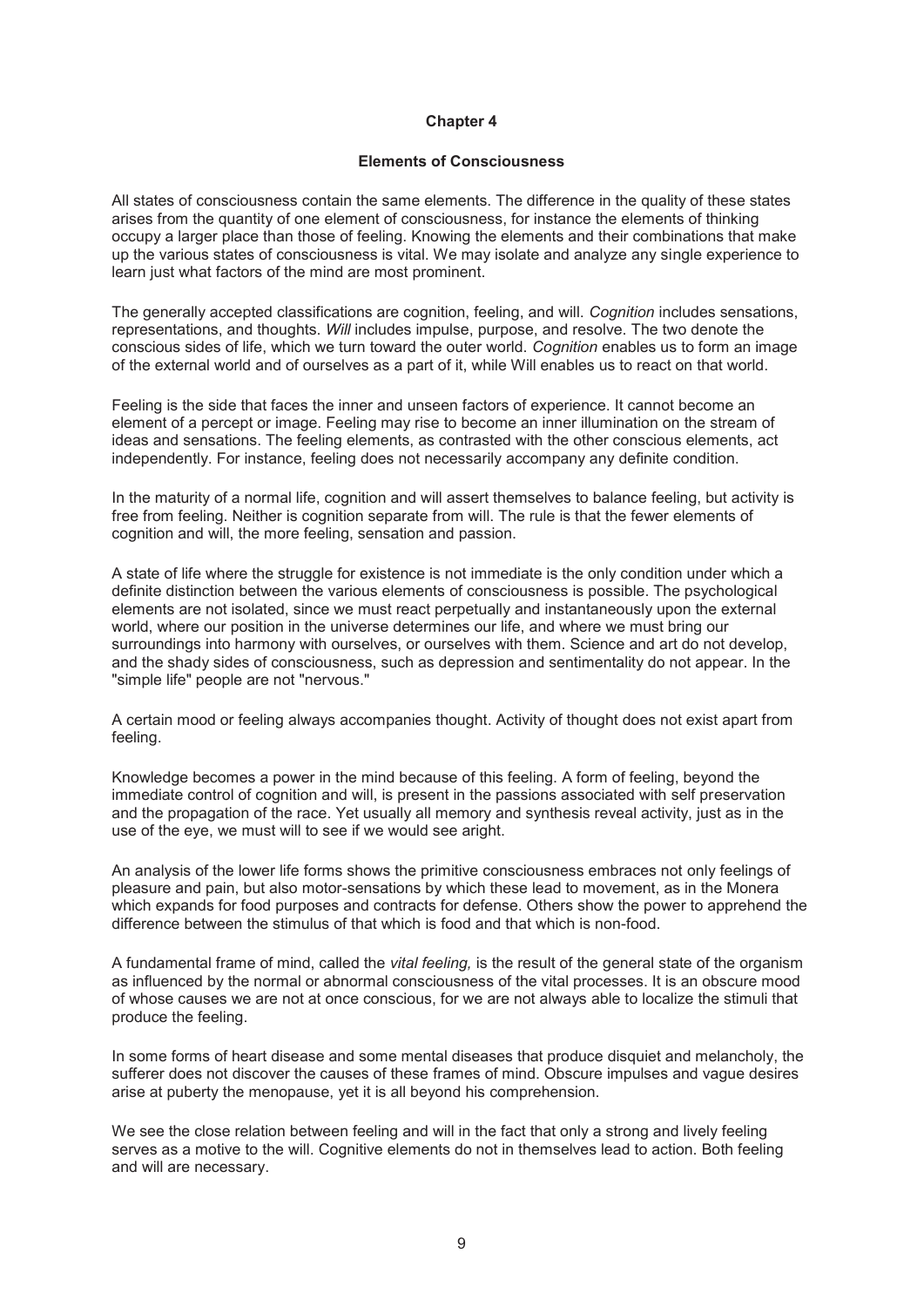We may take action with little or no apparent feeling back of the movement itself. So some movements arise out of Feeling, as in the heart, lungs, alimentary tract, and vascular system. Even the muscles and organs, usually under the control of the will, may be set in motion by strong emotion. Some of our involuntary movements, as shrinking from an attack, striking in anger, or reaching out the arms in sympathy, are probably involuntary emotional movements that were once purposive voluntary movements.

The law of the persistence of energy causes the contrast between the elements of consciousness. The more energy an individual spends on one form of reaction the less he can spend on another. He who expresses greatest emotion has least energy for action, since the voluntary control decreases as the involuntary action increases. Instinct is the primitive form of consciousness, and in this, the element of will is evidently the strongest.

--()--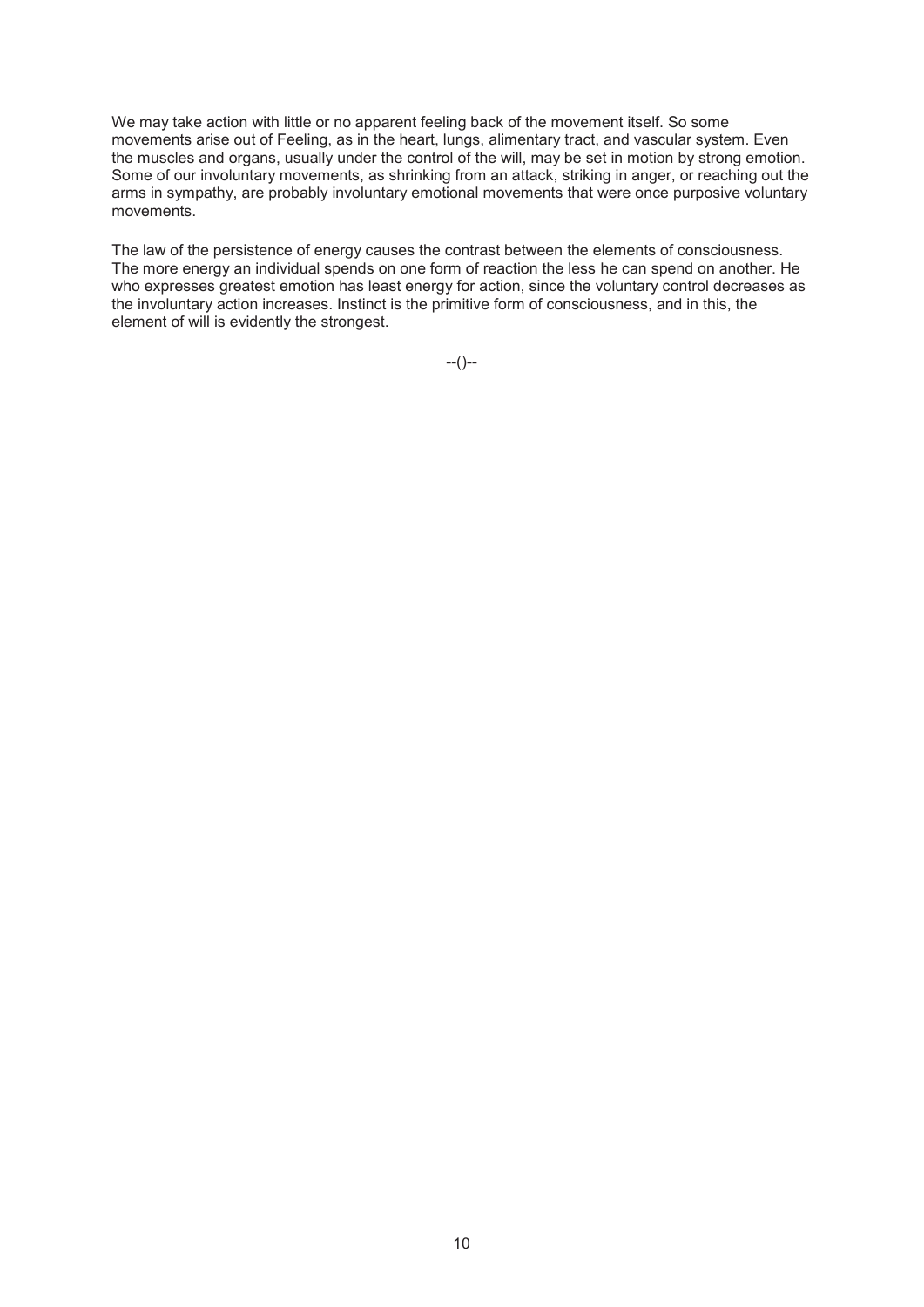#### **Cognition**

The first of the psychological elements is cognition -- the power to know, which we may think of as a series of sensations. These sensations are so complex that we can never be sure of a final possible analysis. Their apparent simplicity is really the result of previous combinations below the threshold of consciousness. For instance, the pleasantness of food depends on the delicate skin of the palate and is largely a matter of touch. Smell and sight also play a part, so that taste is a very complex sensation. Analysis of the sensations of hearing and sight reveal the same truth as to their complex nature.

Some mental elements are simpler than those distinctly received through the sensations. So that consciousness is the sum of sensations whose units themselves are not absolutely simple, but have arisen by a synthesis of still simpler elements.

As we consider the relative independence of sensation, we observe a far greater elasticity in some sense organs than others. Touch can distinguish a thousand distinct sensations per minute. We can distinguish thirty-five to forty electric shocks in the same length of time. Sight stands lowest in this respect. A swinging torch loses its identity in a circle of fire. Rapid visual images prevent the optic nerve from adjusting.

So, for a sensation to arise, the sensation must stand out from some background. An interval of time and a contrast between the present and the preceding sensation must exist. If we experience a strong electric shock, we will not notice a weaker one. We do not feel two pains in the same region. Producing temporary sensation in a given region suspends the previous sensation.

In a highly excited state of consciousness, even strong impressions get little hold. The ecstasy of hysteria does also.

The threshold of consciousness is not always at the same level. Contrast with preceding or simultaneous sensations raise it, and custom or accommodation lowers it. As in watching a bird's flight into the distance, we can discern it long after we look for it for the first time or can possibly see it. That which appears as pleasure today may report as pain tomorrow, and vice versa.

The law of relativity is that a sensation's relation to other sensations determines the existence and properties of it. Sensation arises from within and from without, as the sensation of effort and muscular sensation such as tension, fatigue and cramp. In all special sensations the movements of the organism play an important part, as in taste in connection with the movements of the tongue. The delicacy of touch in different parts of the body stands in definite relation to the mobility of those parts, being greater in the tongue, lips, and fingers, and least in the chest and back.

Sensation is influenced not only by preceding and simultaneous sensations, but by the idea of a sensation. Conscious life would be impossible without the repetitions of idea sensations. Not that we can exactly recall the sensation, however, we at once fuse the idea with the given sensation, and so it does not stand as a free and independent representation. We involuntarily classify it, and reference the sensation to previous ones of like kind.

In studying the mechanism of thought, sensation and perception appear to be associated with different brain centers. Sensation is possible in an animal deprived of the cerebrum, while perception can take place only when the cerebrum is intact. These centers are always connected. In cases of great mental shock from grief or of long continued mental strain, we see a functional disturbance called dissociation of ideas. The patient loses the power to combine sensations with corresponding reproductions, and in extreme cases produces a condition of dual personality in which the subject sees his friends and surroundings but fails to recognize them as such.

We may lose the power to understand written or spoken words, although the sight and hearing are unimpaired. The path from the concept to the word is open, but the path from the word to the concept is closed. We see the same difficulty occasionally in some diseases as in the after effects of paralysis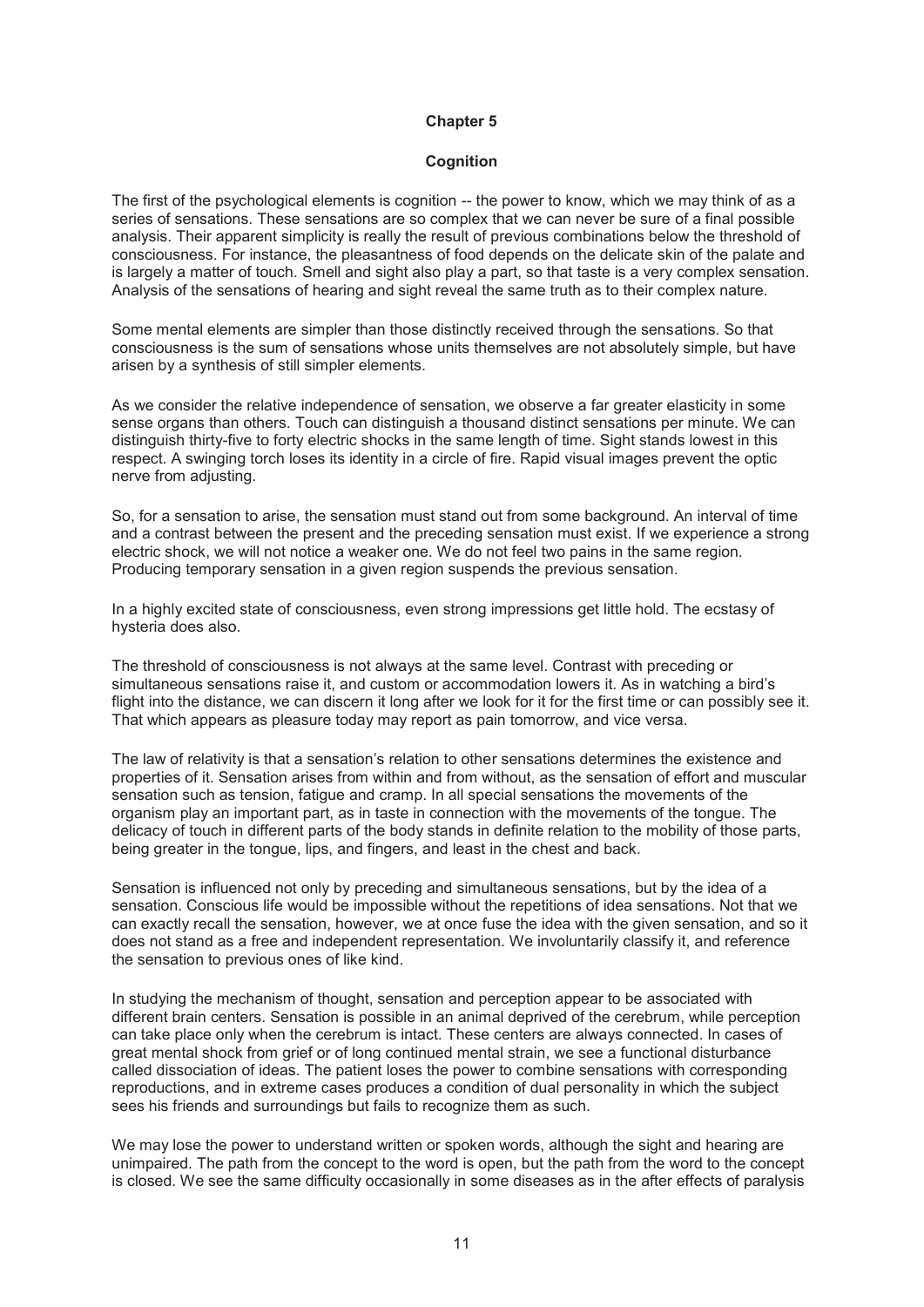in which the patient speaks an utterly different word from that which he intended or that which fits the occasion.

Not only can we recall and recognize single sensations, but whole groups of them, causing a complex perception, and most of our perceptions are complex. Thus consciousness has at its disposal a content that makes it independent of the influences of the moment. One may pass a life in memory, a life of thought, not merely a life of sensation and perception. One may perpetuate a state of pleasant melancholia indefinitely without reference to the present realities. We cannot, of course, completely isolate ourselves from the world.

There are two streams in consciousness, one being determined by the sensation present then, the ideas it tends to excite, and the other composed of a series of free ideas which previous sensation has aroused. Between these there is an inverse ratio. They try to suppress each another. They battle for the attention, sensation first having the upper hand, then representation. One moment we are under the control of sensation, reflection and deep thought bury us in the next.

There are three possible fields of conscious living. One is to give up wholly to the play of sensations (musical and artistic natures). Another is to value sensations only as they may be recognized and classified (observers and naturalists). The third is to live mainly in the realm of free ideas, in memory, imagination, and abstract thought.

The distinction between the free flow of ideas and the actual percepts of consciousness is that we come to recognize one as possibility and the other as reality. The distinction is possible because we have the power of becoming conscious that the elements produced were experienced in time past. Every state of consciousness has two poles.

Through one it is associated with preceding, through the other with succeeding elements of consciousness. Memory provides the connection with the past, but hope with the future. Life struggles forever forward and is moved to look backward only by experiencing check.

We gather the unity of conscious life from these facts about cognition. While we may never be fully conscious of ourselves, we may know that we know, what we know, and ourselves as knowing beings. Self is the sum of all consciousness. This synthesis of consciousness is always relative and struggling. If the contrasts in the content of consciousness are too great, the mold breaks.

The disquiet at puberty and the menopause are difficult to formulate into the unity of consciousness, but if we can hold them until they are fully incorporated into the content of conscious unity, we can probably recognize that the transition is continuous and consequent. The failure to synthesize any new or strange element in the content of consciousness marks the beginning of the dissolution of conscious unity.

The process begins with a disturbance of the vital feeling, which the patient cannot understand. The effects of existence are new and interrupted. The fundamental experiences do not repeat themselves. He begins to doubt his own existence and that of others. The things that happen to him are distant and shadowy. He becomes estranged from himself. He refers his experiences to another. Sometimes memory connection is lost and he is in a stage of double consciousness. Two states succeed each other and he appears a different person in each. When he reaches the stage where the different states and periods are lacking in common elements, the conscious life is in dissolution.

An illusion is an inaccurate perception, while an hallucination is an imaginary perception, or a perception without an object. Illusions of any of the senses may occur in normal people, while hallucinations are usually indicative of abnormal conditions. Goethe was able to produce hallucinations at will. When the subject recognizes the hallucination as such there is no serious reaction. For a complete understanding of these phases of consciousness see any standard work on psychiatry, or abnormal psychology.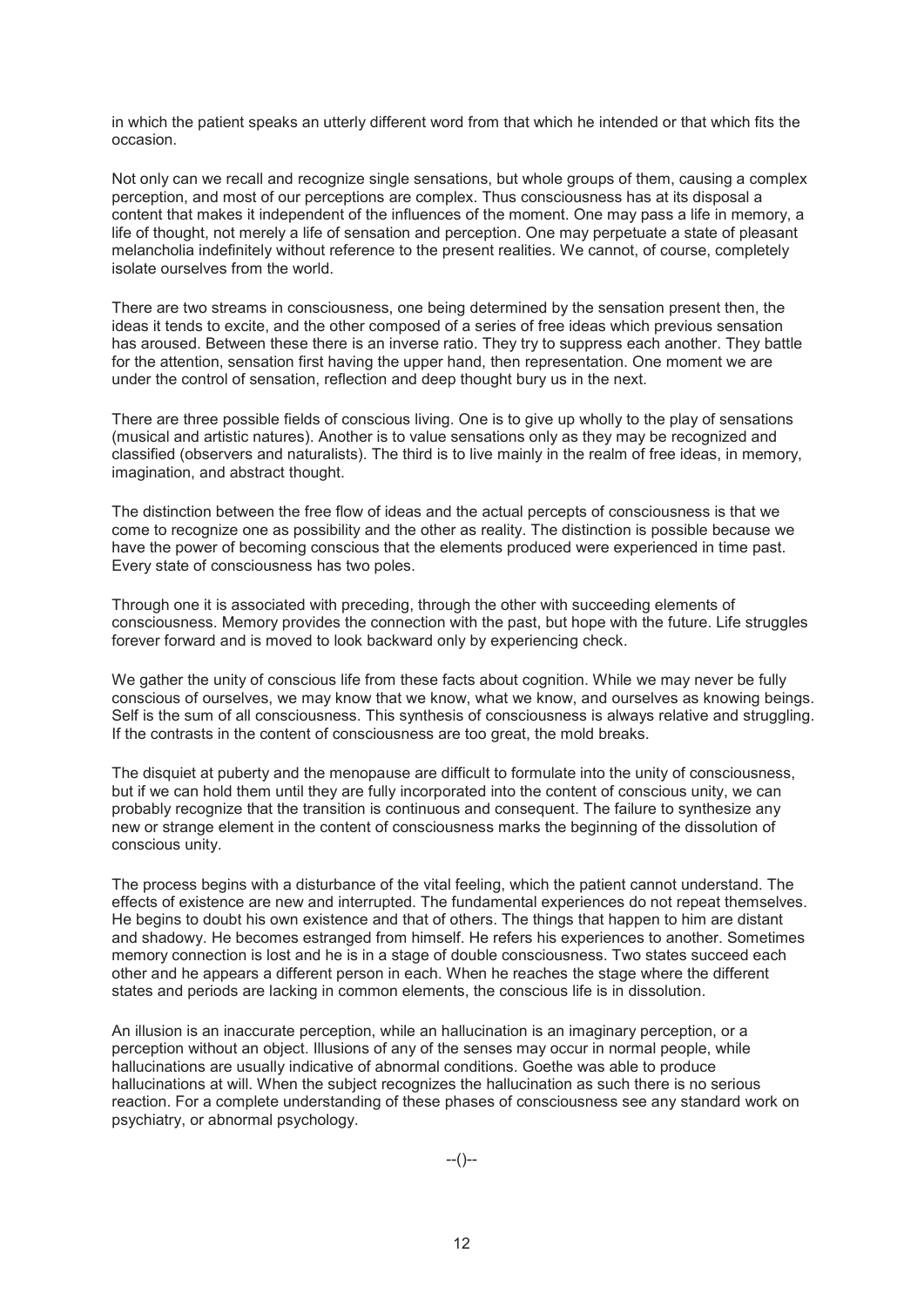#### **Memory**

Memory connects every state of consciousness with every previous element of consciousness. It consists in the power to make ideas reappear in consciousness by their connection with other ideas, as well as the recall of an idea by virtue of its own power, as soon as we clear the hindrances out of the way.

Usually, we remember by noting the combination and connection of individual ideas, although some experiences impress themselves so strongly upon our attention that they arise apparently spontaneously. However, real memory images always arise from some experiences, while hallucinations emerge into consciousness without external conscious association. So much is this true that distinguishing them from actual percepts is often difficult. Usually the subject of hallucinations will stoutly maintain their reality, although occasionally 'he can discern their unreality. They seem to arise from the same psychological basis as the dream image, namely, the action of the altered condition of the blood on the sensory brain centers. We may produce hallucinations voluntarily.

General conditions for clearness of memory images are as follows: First, they are clearer when the general vital process is fresh and energetic. Fatigue and exhaustion inhibit clearness of the impression of the image and of its recall. Second, time and repetitions of the thing to be recalled are factors in clear memory images. Third, we member ideas better if we put them into words, either written or spoken. Fourth, the simpler the ideas and experiences are, the more easily we recall them. Fifth, attention is the greatest factor in memory, for by it the mental images are so deeply impressed that they may be recalled at will.

The first general rule of memory is the *association of ideas by similarity.* Similarity means that there is a point of attachment in consciousness so that we instinctively recognize and recall by the similarity in sound, form or substance. We form associations by the more remote similarity expressed in analogies, parallels, metaphors, and allegories. We associate ideas by the relation between the whole and a part. We may call up an entire group of related ideas by the similarity of a present percept to one of the group, as a figure of a globe may call up the planetary system, and that in turn brings the law of gravitation into mind. Similarly, the end may call up the means, or the idea of a kitchen may call up that of a dwelling.

We also *associate ideas by external connection,* and in a sense we associate everything by external connection. We recall by similarity and by contrasts of the idea with us and the idea apart from us. Some sensations always rise together, as color, smell, touch and taste ideas, as for instance an apple leads to the idea of smoothness, of taste and smell, plus color. Or the idea of a friend brings up her house, her friends, etc. The idea of a wreck arouses the idea of a coast. A natural connection exists between an event, and the time and place of its occurrence.

An important instance of association is by outward connection with a thing and the sign of the thing. We naturally associate an emotion and its outward expression in idea. The sound of weeping, the shriek of terror are difficult to counterfeit, and we cannot misunderstand them. Sounds, articulate or otherwise, are the universal sign of all sensations and feelings because they command the greatest wealth of shades to express feeling. Its symbol, its word recalls an idea, or in a child, its signs. With many people, real thought is a sort of inner speech that will make them hoarse.

One person, in listening to a speaker and following closely his thought, would often have a spasm of the throat muscles followed by coughing. It is the instinctive impulse to put the idea in the universal sign of sound, for all ideas to be recalled readily ought to be written or spoken to form a symbol. This also fixes the attention upon it critically, and attention is the secret of memory.

Briefly the following memory rules will, if practiced, give one a perfect working memory:

*Repetition:* Say it repeatedly again. Write it. Form a distinct mental picture of it.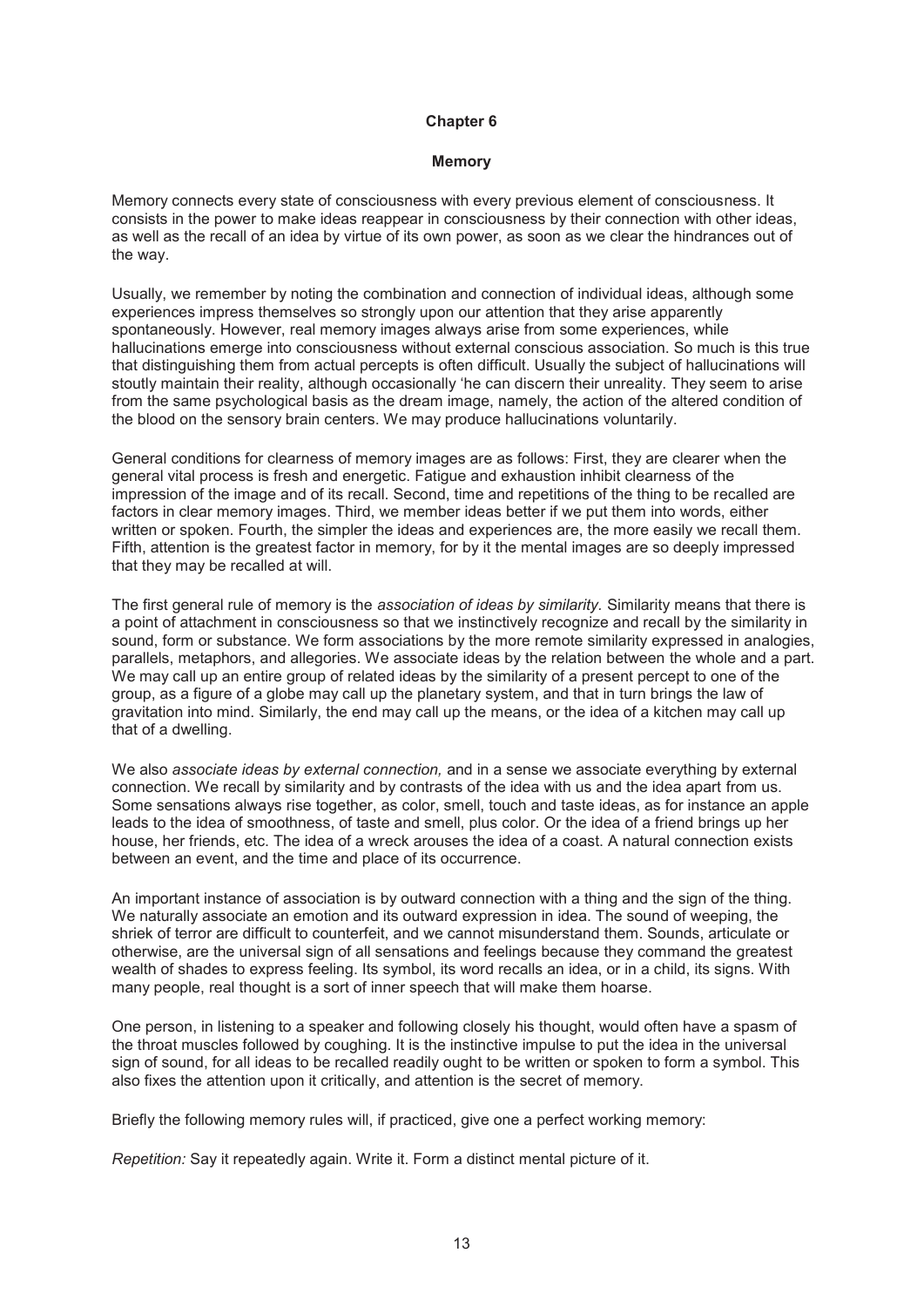*Contiguity:* Relate the matter to be remembered to other things occurring simultaneously.

*Correlation:* Attempt to link each thing to be remembered with an old idea of a similar nature. Bind new facts to old facts by relations of similarity, cause and effect, by whole and part, and other forms of association.

*Comparison:* Note how the facts to be remembered compare with other facts on similar subjects already stored in the memory.

*The law of recall:* Simply say to yourself, "I want that name" or fact of any sort. Command it. If it does not come up into memory at once, turn the mind away from it and let the command work in your subconscious; often it will flash up in a few moments.

*The alphabet:* If you remember the first letter, start as if to speak words beginning with that letter, taking up the vowel sounds in turn and then combining them. As you use any of these rules, your memory will steadily develop until you will see what you wish to see, and hear what you wish to hear, and can recall their impressions with ease.

The art of forgetting is as great as that of remembering, and here the attention is the chief agent, just as it is in remembering. We forget by abstracting the attention away from the strong or obsessing idea to another. You must replace the troublesome idea by another of greater power; you must fill your mind with greater ideas of a different sort. If you have a vicious circle of ideas, then you must fill your mind with a circle of good ideas. Many afflicted people would be well and happy if someone could divert their attention from themselves for a short time. We may not easily obey the injunction to "forget it," but we can bring our will into action, direct our attention to other things and our troubles cease at once. This is the secret of the cure for many.

Logically following memory as a factor in cognition, the method of *apprehending time and space*  arises. Mental phenomena make their appearance in the form of time, while physical phenomena appear in the form of space. That which is constant gives the sensation of time while that which is variable gives the idea of time. The idea of time involves the consciousness of change, and the repetition of certain states that we recognize. If we concentrate the attention and so prevent the notice of a succession of experiences, we will shorten both the time of the experience and the memory of it, as with Jacob to whom seven years seemed as no time because he so perfectly loved Rachel.

We apprehend space by three dimensions, length, breadth and thickness. We may reduce these to two or increase them to a fourth possible one. Sight and touch are the two senses with which the form of space plays an important part. We take the true measure of an object by touch, but estimate by sight.

As the final study in cognition, we come to the *apprehension of things as real.* How can we distinguish between mental health and mental disease, between hallucinations and reality? No single perception can decide it, nor can many percepts and their associated memories in the same individual determine it. Consciousness recognizes a reality independent of itself. All the sensations are those of resistance, and resistance brings the not-self in view. We must test a present perception by our other perceptions and those of others under similar conditions. We can apprehend the real only in this way. We cannot correct our illusions if we depend on ourselves alone, for there is no absolute continuity in experience, nor absolute repetition. We cannot exactly recall or completely explain any single phenomena.

The law of relativity applies here, for we determine every experience by another experience. Comparison is the fundamental form of cognitive activity at all stages of development. All proof is from several given premises. Little can be inferred from a single experience or premise. Time and space are always relative. Every experience that is on one side, as effect, is on the other side, as cause. All knowledge rests on the relation between the knowing subject and the object known.

The criterion of proving truth by the agreement of reality with knowledge seems impossible, and so we have to seek it in the world of consciousness and not outside. The criterion of reality is nothing else than the inner harmony and consistency of all thoughts and experiences. Therefore, the idea or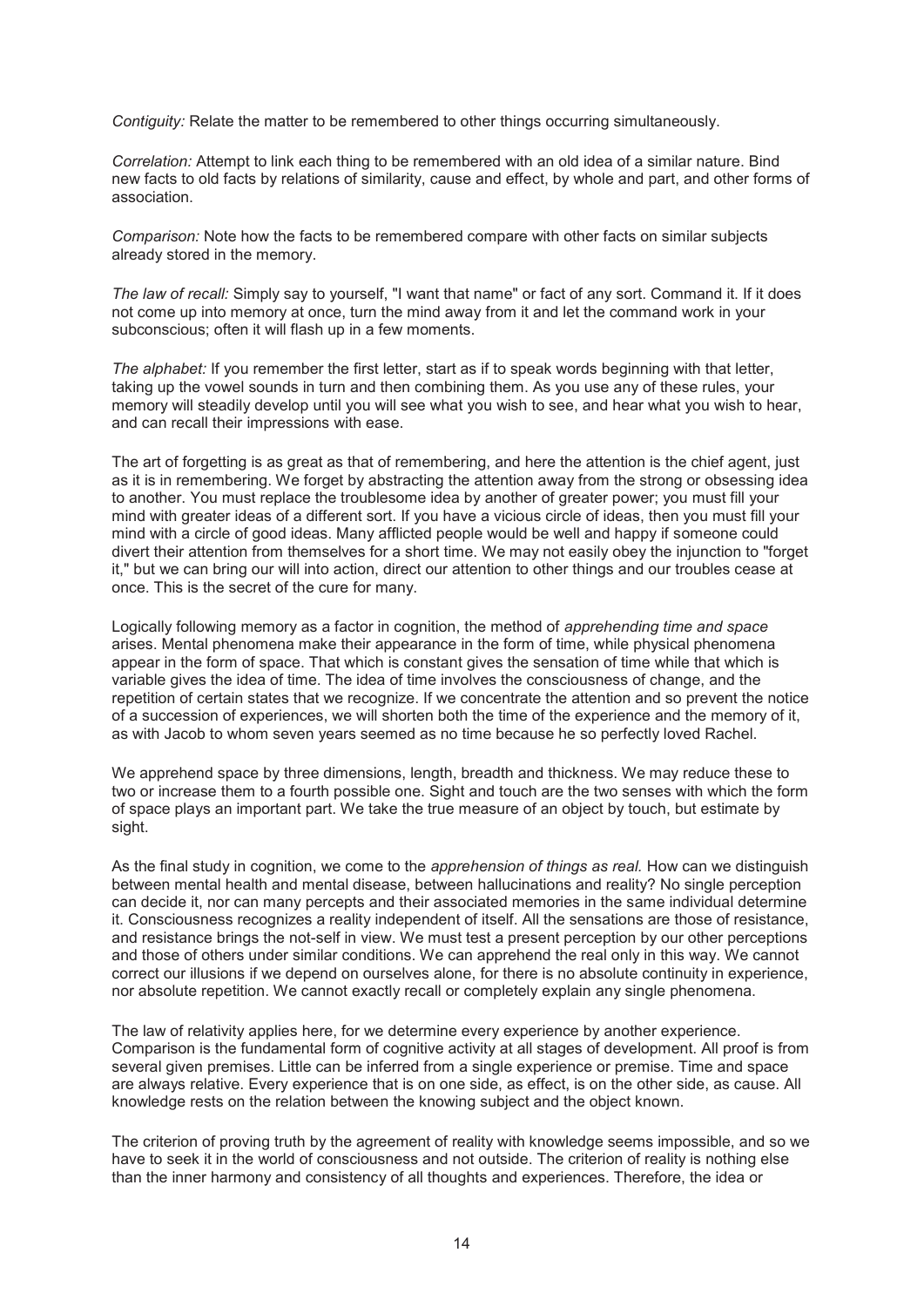experience that will not harmonize and be consistent with the trend of all one's thoughts and experiences, must be set down as an illusion. If it shall usurp the place of and practically dispossess the usual ideas and experiences, it becomes marked as an hallucination. An illusion may not be serious in its effects, if we recognize and treat it as such, and do not take it seriously.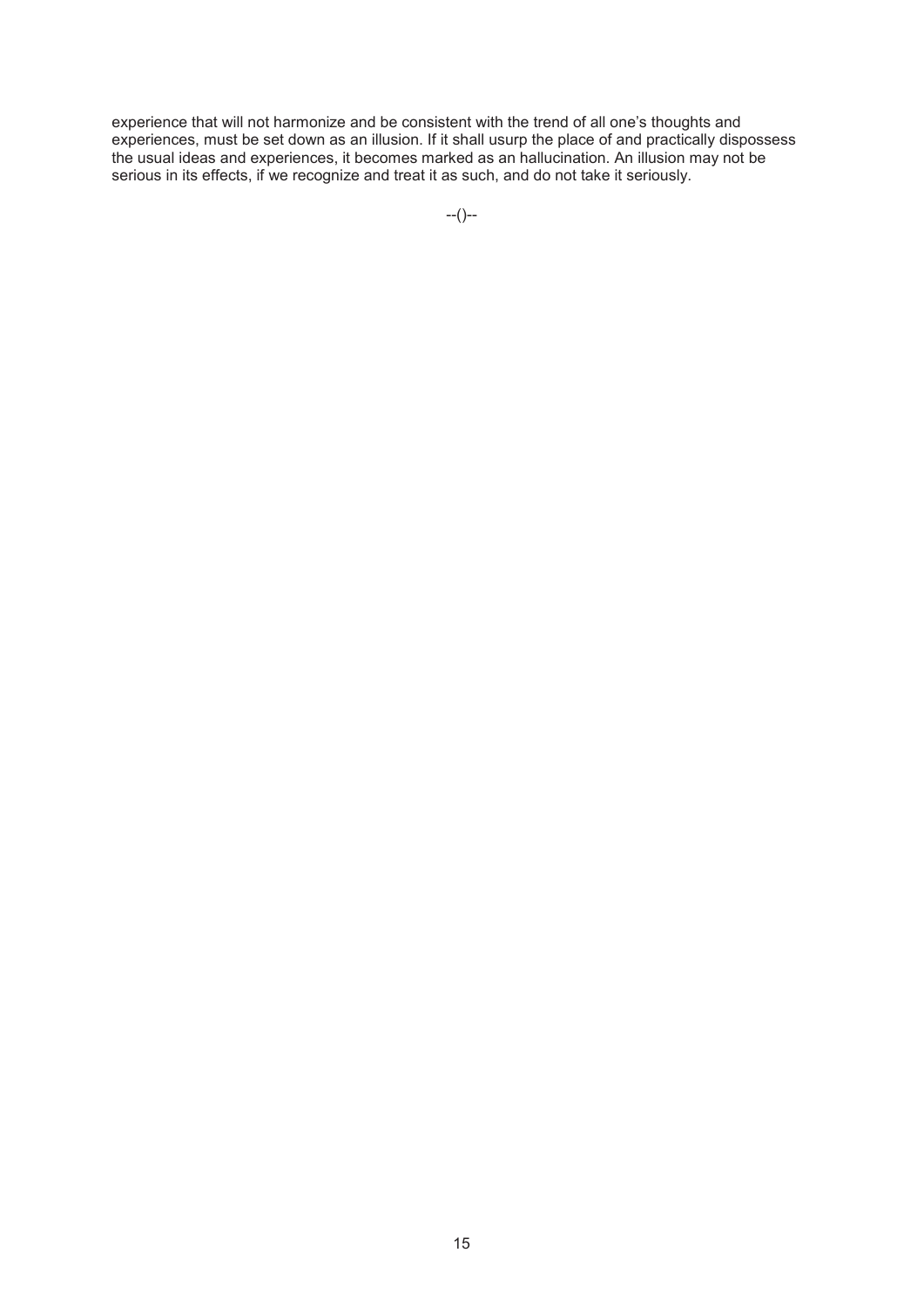### **The Psychology of Feeling**

The second psychological element is feeling, which we shall study under the divisions of feeling and sensation and ideation. We have to distinguish between the two, for while the elements of feeling always predominate in the primitive stage, the cognitive elements are also present.

Strong contrast between pleasure and pain marks every feeling, and such a contrast would not be possible without some memory of a pleasant or unpleasant sensation. Contrast or associations in memory produce the very intensity of pleasure and of pain. Real feeling is mental.

Even physical pain is possible only after some form of mental activity. A pin prick is a sensation carried to the brain and associated with present or past experiences of similar kind to detect whether it is pleasant or otherwise. An elemental form of pain, like the toothache, as compared with the pain that arises out of sorrow, has this distinction: Sorrow involves memories and association with the past in the sense of something lost that cannot be returned, and from which there is no reaction. We react from the toothache, and no particular central process or thought is passing through the brain.

Central processes in the brain itself generally play a large part with sorrow and trouble. Sensation itself may be perfectly simple, but the feeling that arises from it may be complex and be produced later. For example a person puts his hand suddenly into hot or cold water.

First is the sensation of touch, sensation then recedes, and the feeling of heat or cold arises. The element of time must separate sensation and feeling, or else what we call feeling would probably not exist. It follows that we could feel no pain without memory. No sensation would be reported as pain unless it is associated with the same sort of memory. Pain, to be noticed as such, must spread and it must have duration. The previous illustration of the hand in hot or cold water includes all these conditions.

We have studied the psychology of pain more than we have the psychology of pleasure. Few people become introspective concerning their pleasures, while the vast majority become introspective concerning their troubles and pains. Exuberance marks the experience of joy or pleasure, but pain or trouble causes us to dig into it to find the cause. We often become morbid and say, "If I had only done it this other way."

The absence of any individual local sensations marks general sensations of comfort or discomfort, and we call the result the vital feeling. Hope and fear is bound up in the vital feeling. If the general vital feeling is comfort, attended by the mental feeling of ease and pleasure, then hope is in the forefront. If the general vital feeling is of discomfort, then a sense of being ill at ease comes, bringing fear, despondency and despair.

General sensations develop into specific ones. The general sensation of hunger at first is not localized, but later a sensation of oppression arises, then the stomach growls, the mouth dries, we distinctly sense the need of food and water. We thus pass from general to particular sensation and have localized pain and discomfort. Our self-preservation instinct is aroused, prompting us to secure relief.

Similarly, the general sensations of touch and movement may easily become particular distinct sensations of comfort or discomfort. Touching soft velvet produces a sense of smoothness, while the other gives the sense of roughness. In either case, the sensation is carried out of its original class.

Other sensations, such as taste and smell, pass easily from the character of general to particular sensations, and by so doing they preserve the individual welfare. For instance, we may eat without any particular sensation, delight or otherwise, until we taste something bitter or unusual, then self preservation immediately calls the taste sense into its service. Smell is also a general sensation that protects and preserves the welfare of the body.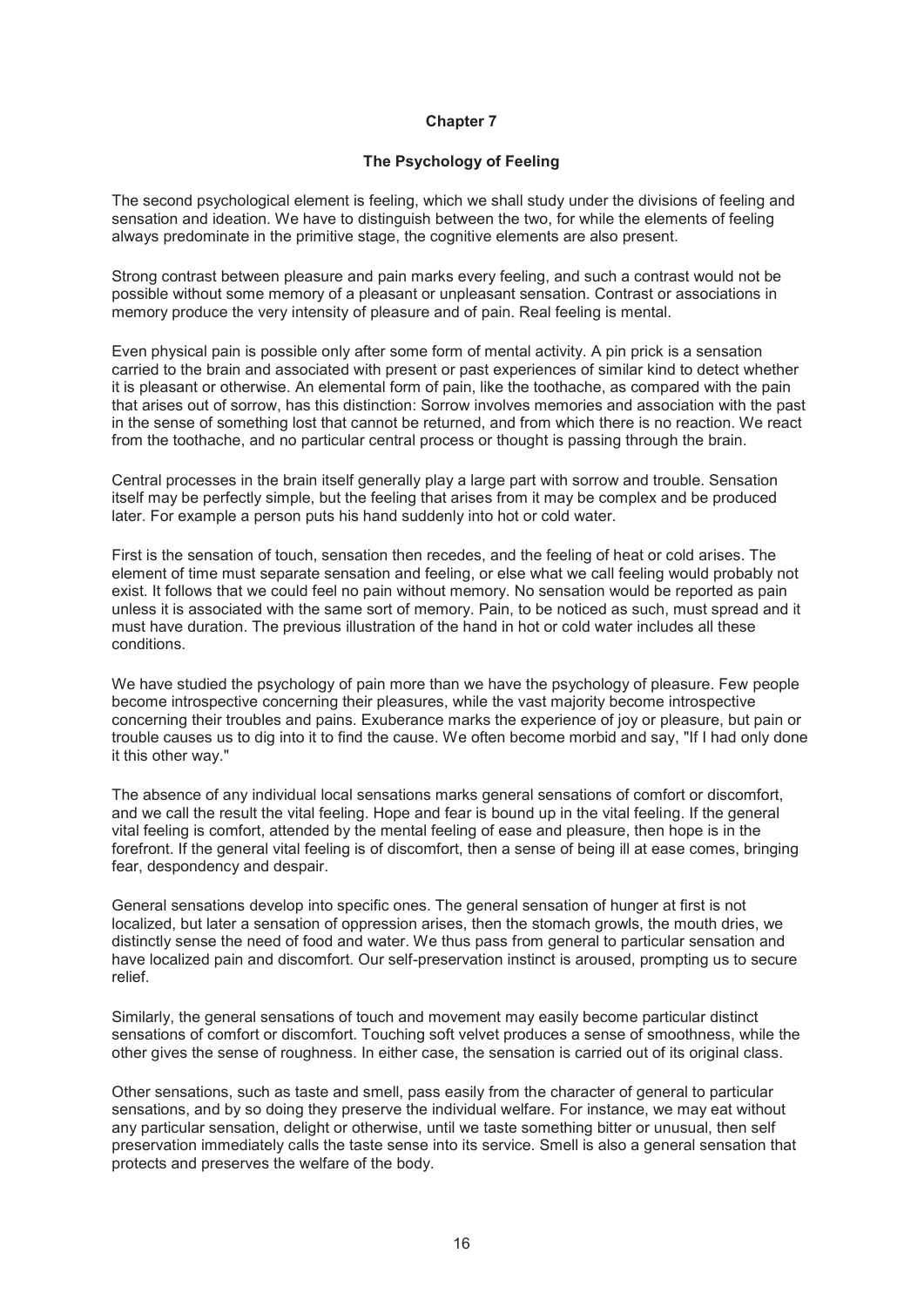Sight and hearing serve the purpose of self preservation, too. Yet since the things we see or hear may also introduce either pleasurable or unpleasant elements, we class them in a higher order of sensations than smell and taste, etc. The special forms of sound, silence, light and darkness exercise a finer play of feelings than just the preservation of life. We relate them to the vital feelings, as we see in the pleasure we experience in the light, the play of colors, etc.

The effect of light is to increase activity. The impulse to act is a first form of the impulses of life. Plants in a room turn toward the side that provides the strongest light. Mental and physical activities are more pronounced in the light than in the darkness. Light stimulates the activity of the body and mind, while darkness lowers their activity. Too much light during sleeping time is not good. Some people would sleep better if they wore a mask over the eyes.

This leads to the psychology of color. Reds, purples, orange and yellows are all stimulating colors, while blue is cooler and subduing. Yellow and dark blue are the two opposite poles in the psychology of color. Green produces the impression of great repose without the cold of blue or the excitement of red. ("He makes me to lie down in green pastures.") Violet has more soberness and depression than the blues, and more liveliness than the reds. We distinguish red in its greater restlessness and force in its influence on the feelings. One "red room" may be permissible in a home, but only the phlegmatic should frequent it. A general red scheme of color will affect a family as a red rag does a bull! The color irritates the path through the nerves of the eye, thence to the feelings and emotions, people "see red," and go on the rampage.

Sound affords pleasure because it stimulates activity. Nothing is more depressing than a soundproof place, for mentation comes to a standstill, and sensation eventually ceases. Sounds are pleasant or unpleasant, as they combine in one way or another. Coming from silence, any sort of noise is a relief, but soon one develops a desire for more harmony and less noise. We can stand total silence less than anything else. Heaven itself could stand only half an hour of it.

From this analysis, we may conclude that activity in the sensations is bound to cause a corresponding rise in the feelings. So we may trace a gradual rise of the general sensations into the particular, and in harmony with it, a series of stages of the vital feeling, up to the finer shades of feelings in the higher senses. The rule is that the higher the feeling element becomes, the more the sensation and cognitive elements disappear. What the sensation loses in strength, it gains in richness of feeling.

*Feeling and Ideation:* Sensations, and ideas develop feelings. Without ideas, feeling has no direction, that is, it is not about some particular thing. Pain becomes, for instance, aversion when associated with its cause. The next step in the development of feeling after aversion is anger, then hatred. A child cries at the sight of a cup from which he has tasted nasty medicine. That is a form of sorrow, determined by the idea of cause, and the contemplation of its possible repetition.

The psychology of love is the development of a general feeling of pleasure. It is inseparable from impulse or desire. Desire is impulse directed by ideas. We first find pleasure in the presence of another. We probably cannot define it, but we find an egotistic desire to continue that pleasure. The next step is to possess the cause of the pleasure to prolong that pleasure. The sense of a proprietorship arises, then responsibility and protection, as the process grows into what we know as love. Anyone who "falls in love at first sight" passes through these same steps quickly, although most of them are intuitive.

Feelings arise more slowly than ideas. Having the feeling of sorrow is much easier than it is to conjure up what the feeling of sorrow is like. You can recall the fact of sorrow a great deal easier than you can recall the exact feeling.

We develop hope and fear in the same way. Hope is based on certain expectations from which basis it reaches a certainty of things that are not yet in sight. Fear grows from the idea that we will be unable to meet certain contingencies, then resignation and despair follow.

Sometimes, when hope and fear alternate, they produce a mental state called melancholy. It may have a very pleasing side to it, so that arousing the person is often difficult. The delight is not in the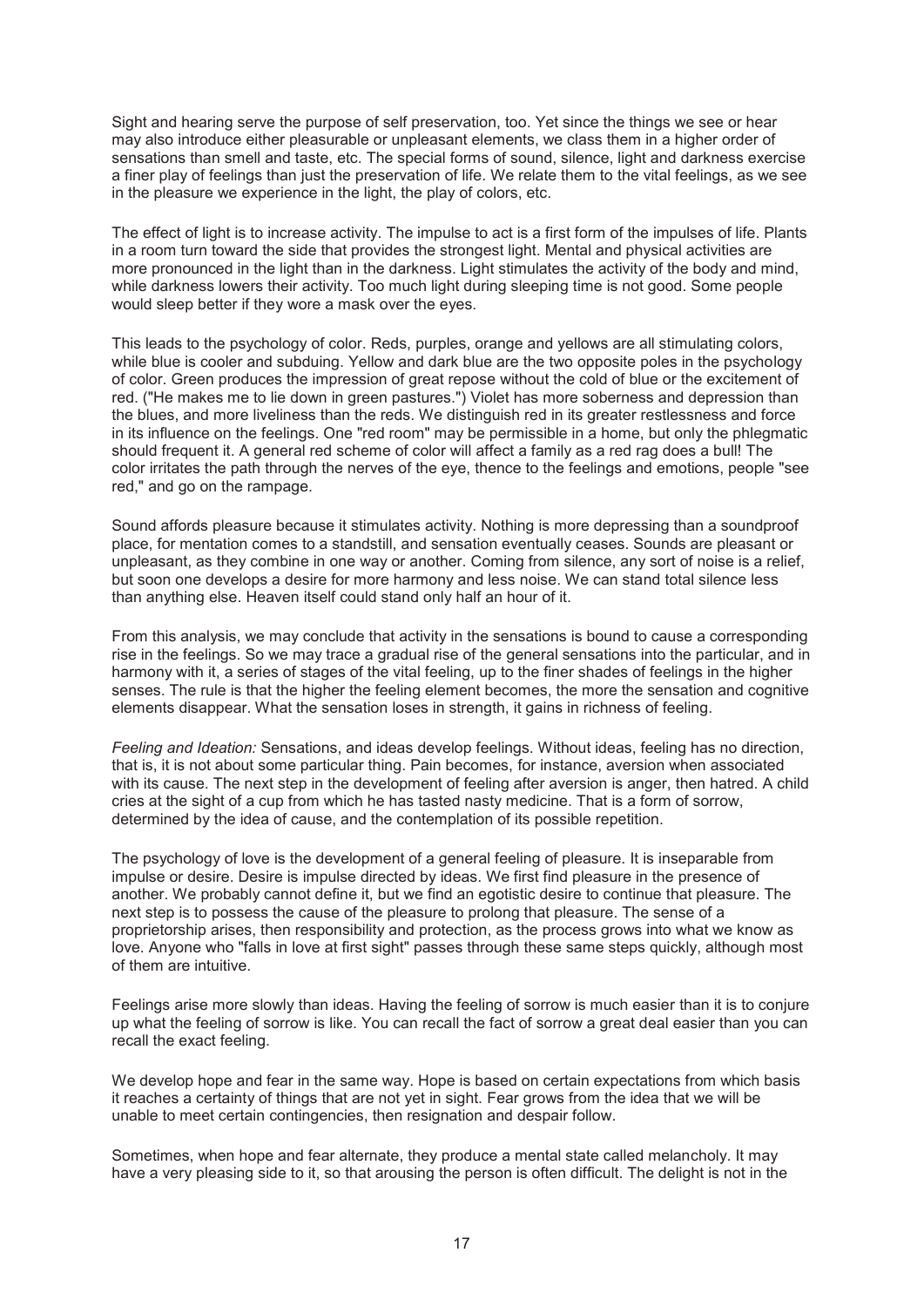fact that they are miserable and making all around them miserable, but in the contemplation of the character and good points of the person or thing lost, and the hope of possessing, of being with him again.

We come to the *egoistic* or personal and sympathetic. Pleasure and pain depend very much on whether the experience favors our self-preservation or not. That seems to make life a quite selfish thing, but we cannot eliminate it from the equation. The sense of personal power is essentially the sense of self-assertion, the conscious ability to achieve. That is the egoistic feeling, which enters all life. It furnishes the measure of love for our neighbor, and is to some a sufficient motive for enduring a cross.

*Sympathy* is a feeling based on memories of experiences, good or bad, which comes up when we find another having a parallel experience. We commiserate with them. Empathy is a sort of transition by which we place ourselves in the other person's condition. From this arises one of the higher feelings, classed as altruistic, such as compassion. An effort to understand another's trouble may lead to sympathy, and empathy arises from that. Sympathy leads to idealistic love, from which all the social instincts grow, the impulse to feel, and suffer, and rejoice with our kind. Those who give feel sympathy much more quickly than those who receive benefits. A nurse usually has more sympathy for a patient than a doctor, because she gives more.

Sharing sorrow is a more primitive form of sympathy than sharing joy. Sympathy is idealized in social, family, and patriotic directions, its one impulse being to embrace the object and protect it from further trouble, or to serve in official capacity, or to fight for the benefit of the State.

Sympathy delights in dwelling on adversity with all it causes. Empathy is exactly the reverse, for it objectifies any fact, good or bad, looks it over, and determines whether it has a right to call upon our higher feelings or not. While we cannot safely feel sympathy, anger, or love without in some sense expressing it, hating or loving without any thought of reward or return is possible.

This brings us to what we call ethical feeling, which consists in considering what is the effect of sympathy. How does sympathy advance the public welfare, justice, righteousness and the comfort of the few or many? Conscience, which we call the ethical memory, is the next step in this development. It weighs facts solely concerning their worth from the highest standpoint. From this ethical feeling grows the religious feeling and the religious feeling primarily produces fear. Fear created the first wrong notions of God. The Bible begins with a question of fear, "Where art thou?" This fear takes on the form of reverence when we discover that God is interested in our welfare and is working with us. Finally we reach the conception that God is Love. The first question of the New Testament is, "Where is he?"

All of the forms of feeling are traceable to the sense of self preservation, which is served when the general vital feeling is normal.

Abnormal feelings and mental states are merely the misguided efforts of the sense of self preservation to right that which is wrong, while all normal development of feeling psychologically tends toward the personal knowledge of the God of Love.

--()--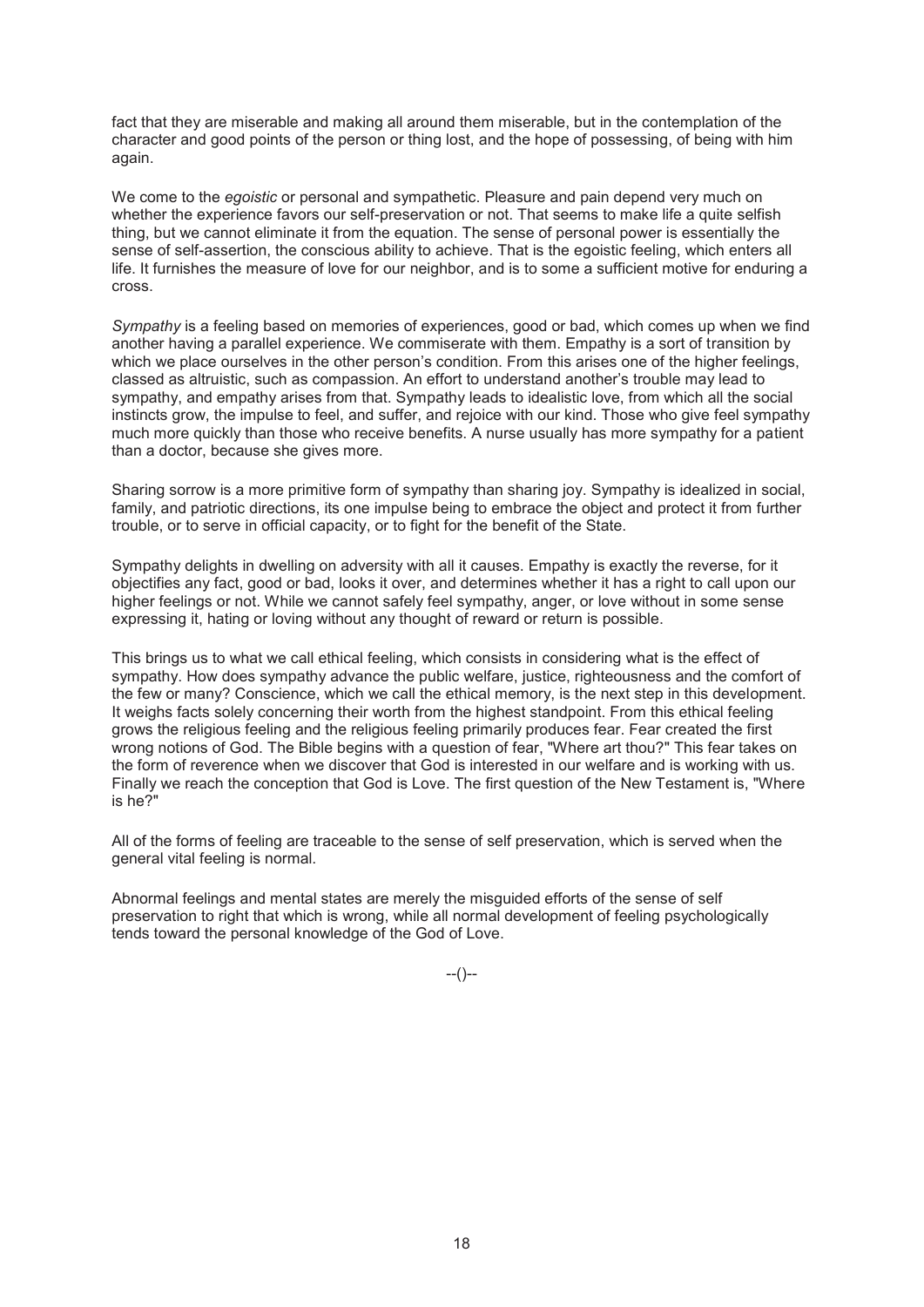## **Physiology and Biology of Feeling**

The psychological elements, which we separate for the purposes of study, are in fact inseparable both in psychology and physiology. They are not centered in different parts of the body. Plato placed thought in the head, feelings like honor and courage in the breast, and the sensations, impulses, and passions in the lower part of the body. Aristotle attributed all sensation to the heart, while pure reason was not united in the corporeal functions at all. Descartes placed the phenomena of consciousness in the brain. Bell and Gall were the first psychologists of the 19th Century who placed all consciousness, whether it is cognition, feeling, or will, in the brain. Apart from the fact that certain sections of the brain influence certain parts of the body, very little basis seems to exist for the claims of phrenology, which determines one's various tendencies and dispositions by the shape of the head.

Feeling, which is represented by greater extension of the nerve processes in the brain substance, seems to rise more slowly than cognition. However certain elementary feelings like fear and pain may arise without cerebral action. A rat, having the higher parts of his brain removed, will display signs of fear at the cry of a cat, showing that while no apparent connection with the brain exists, the vegetative organs, the viscera, still exercise a very important influence on the feelings. Doubtless the observation of these influences led to the idea of a conflict between feelings and cognition, between the heart and the brain, and placed humanity in warfare between the "law of his mind and the law of his members."

Feeling makes a greater demand on the nerve centers than does cognition. Cognition concentrates the energy in the brain, while feeling distributes its energy to every part of the body, especially the visceral tract. The sympathetic system furnishes their energy, and through its action sudden violent emotions, like sorrow or joy, may react on the heart and cause death. It may seem strange that two opposite feelings should produce the same result, but the strongest element in the feeling takes effect, not the nature of the feeling itself.

These effects are due to the influence of feeling on the vasomotor nerves, which close the arteries under the influence of sudden emotion, and drive the blood to the heart or brain with fatal results. The face turns pale under fright because the blood is driven to the heart. In blushing produces the opposite movement. A similar movement is apparent in sorrow, which produces tears. It is a question whether we weep because we are sorry, or are sorry because we weep.

The effect of fear on the bowels and kidneys shows that the emotions do affect the organs. Anger contracts the liver, and one gasps for breath when terribly startled.

Thus it appears that the emotions decidedly influence the bodily functions, but it is not pronounced enough to claim a correspondence between every ill in the various parts of the body and some specific emotion. When the feelings are pleasurable, our muscles are firm and vigorous, our bearing is upright, our glance is frank, and our face is open. On the other hand, if the feelings are unpleasant, the muscles loosen, bearing shrinks, the step shuffles, we look downhearted, and downcast.

The vasomotor nerves arise in the sympathetic system, and in the cerebrum, which explains the tremendous influence of the emotions. The vasomotor nerves furnish nerve impulses to the blood vessels' walls, causing them to contract and expand, and are in direct contact with both the cerebral and sympathetic systems. Thus, it becomes clear why every emotion like hope or joy or love makes for health while fear, anger, and hatred make for disease. If the emotions' effect on the sympathetic system can stimulate the circulation and produce a sensation of health or disease, then the organ may get out of order, and affect the emotions adversely. If mental strain, and depression can produce constipation, then constipation arising from other causes may and does produce mental depression and nervousness. In fact, such a vicious circle as this is present in most nervous disorders. [In physiology, this is called a positive feedback loop.]

As a rule, things that we understand to contribute to our general well being are pleasurable. Sugar is a large nutritional factor, and its pleasurable sweet taste is based upon that instinctive feeling that it contributes to the general vital feeling of welfare. Some things that are pleasant momentarily are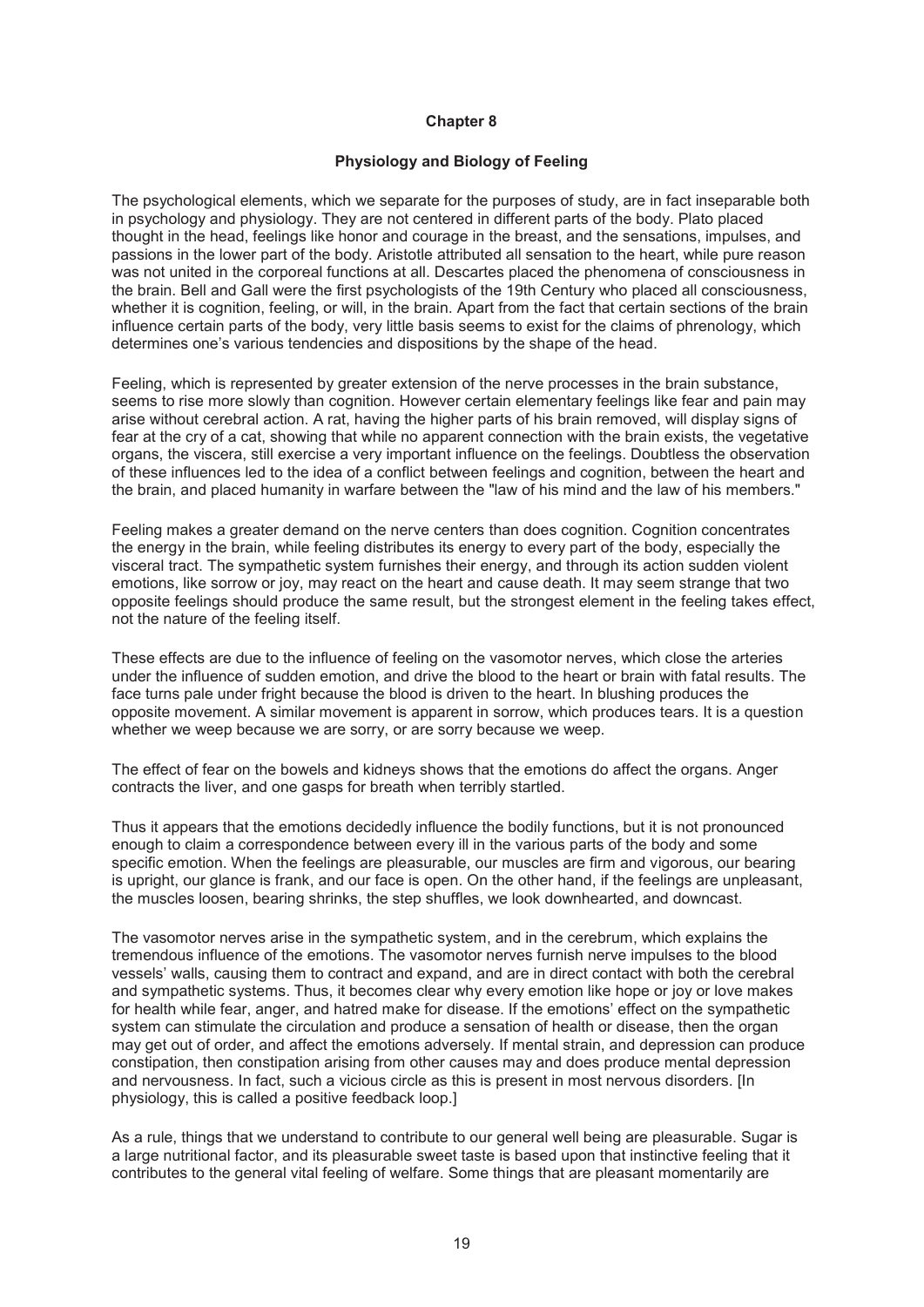harmful, while substances bitter to the taste are helpful. We must judge by the outcome, not by the momentary impression. Pleasure evokes cognition, from which springs the desire to secure that which gives pleasure. This calls forth the will to make the object a permanent possession. Pain follows the same method. We recognize by a mental process that a certain thing is harmful and call the will into action to push it away. Pleasure and pain are educative. The first appearance of pain warns us that the body is on the retrograde, while the feeling of pleasure tells us that things are moving along favorably.

The law of relativity for the feelings states that the value of a thing is determined by its relation to the individual's interest. A fortune left to a person with millions already will not be as valued as a \$5000 bequest would to a person who has lived in the clutches of debt. As we distinguish between the various shades of a color, so we can take pleasure and pain, which are fixed forms of feeling, and determine them by their contrasts, one with the other. By contrasting the various shades, we may see a person's disposition, his attitude toward the various shades of pleasure and pain, which is a sort of regulator. If we drop below the usual level of feeling, our disposition tends to rise again, while if our pleasure rises above a certain level, our regulator will soon bring us to the normal.

Heredity, experiences of life, and the circumstances under which we live determine our disposition. If the shift between pleasure and pain is great enough to break the unity of conscious experience, and reaches beyond what seems normal for the disposition to grasp, we lose our regulator and have a divided personality. Many such cases occur from shock or grief, and unless they can reassociate the personality, and weld the stream into one again, the consciousness is in danger of ruin.

We express feeling fully only when we contrast it with another feeling. Feeling general moves from one strong feeling to its opposite. "If you laugh before you eat, you will cry before you sleep." Often, peace of mind comes to a person only when they have expended tremendous passions or emotions. Many people cannot overcome temptation at first, but only when it reaches great heights. Conscience awakens in some criminals only after they have committed a heinous crime. Religious conversion often occurs after working conscience-stricken feeling up to exhaustion, followed with emotionally setting the ideas of peace and forgiveness. The swing of the feelings gives that spectacular exhibition its emotional fervor.

Underlying all such experiences is the fact that continued action tends to exhaust any sort of feeling. A person may suffer until he loses the power to suffer. Then he may rest and gather himself up for more suffering. Our capacity for constant suffering or pain is therefore limited. Happiness, through its very excess, may lead to unhappiness, while pain may exhaust itself and end in pleasure.

The ancients considered wonder to be the beginning of wisdom because it set new currents of feeling in motion, keeping life fresh and pleasure unalloyed. The person who knew how to find new inspiration for his wonder would come to know the secret of all living experiences. The constant repetition of any act or feeling weakens the freshness of its experience unless enough time elapses to let wonder enter again. By adding wonder, each repetition enlarges the capacity for enjoyment.

Emotion is a sudden burst of feeling, a storm of feeling, while passion is a continual steady stream of feeling. Feeling begins in emotion, and if sufficiently fed, ends in passion. Anger and sorrow are emotions that develop into the passions of revenge and depression. The law of relativity applies here: Repeating an emotion weakens it, while repeating a passion steadily strengthens it. Some formerly thought that reason and passion were in conflict, but they are not. Reason cannot and need not try to suppress any sort of passion. Reason can affect passion only by producing another passion and holding it before the mind as a substitute for the original.

The criterion of feeling well or ill is the vital feeling. If the *vital feeling* is lowered, then physical and mental depression is apt to be present. If the vital feeling is raised, then mental and physical exhilaration results. Pleasure, to grow, does not need pain in the background.

The greatest pleasures often have their source another pleasure that is relatively of the same class, though weaker in feeling. All pleasure is a positive state. It does not matter whether a sensuous joy is based on fact, illusion, or chimera. It is joy for all that, and a real thing. Likewise the hallucination of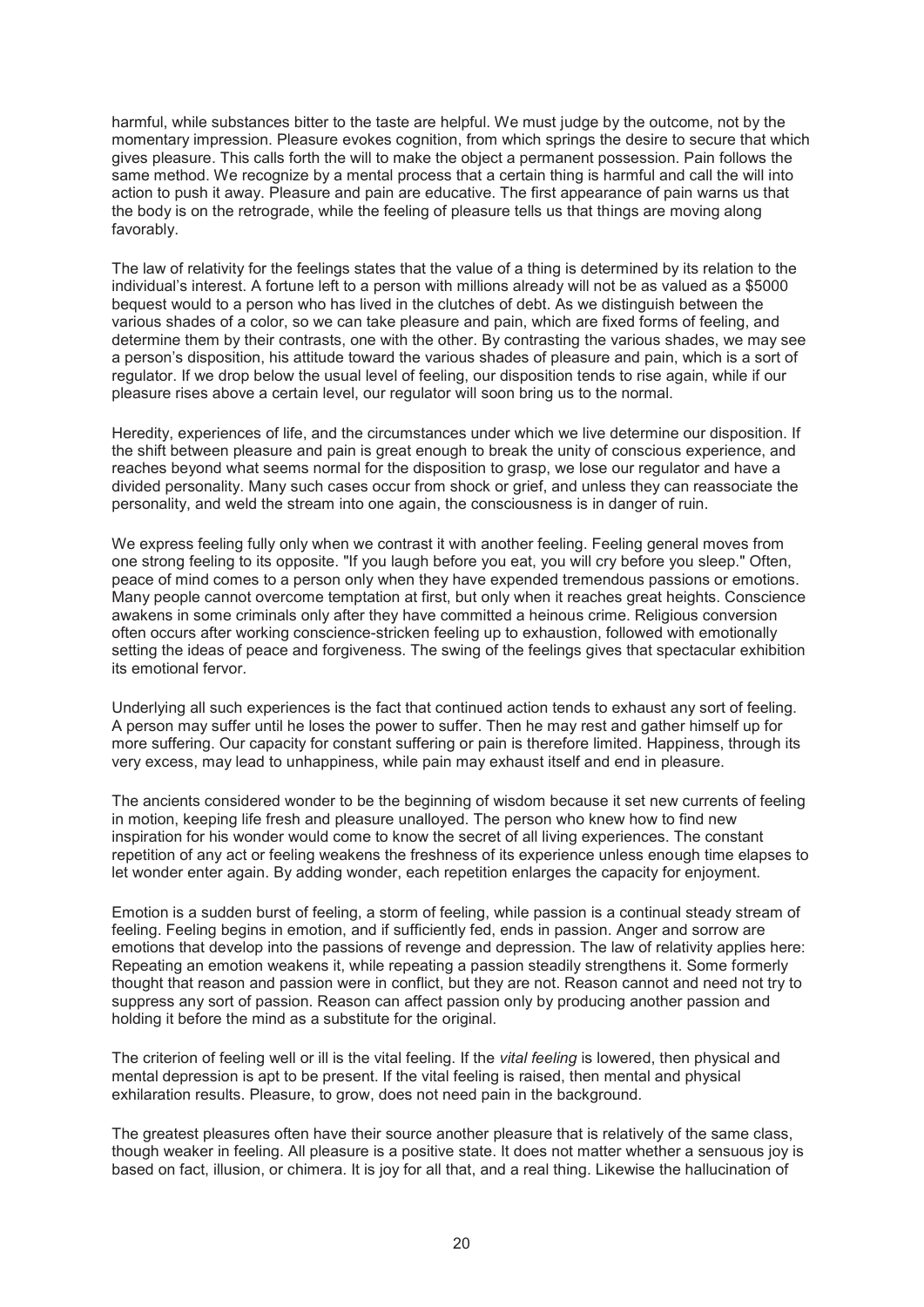pain is just as real as if it were based on a physical lesion. The hypochondriac does feel real physical discomfort, and we cannot argue him out of the experience. His experiences are as real as if they had physical foundation.

We can draw a median line between the strongest pain and highest pleasure. Approached as pain, it becomes pleasure, while approached as pleasure, it becomes pain. So that the fact and the degree of pleasure or pain are determined quite largely by the mental approach to the experience. We find pleasure in many things because we expect to find it, while we experience pain very often because we expect it to hurt.

--()--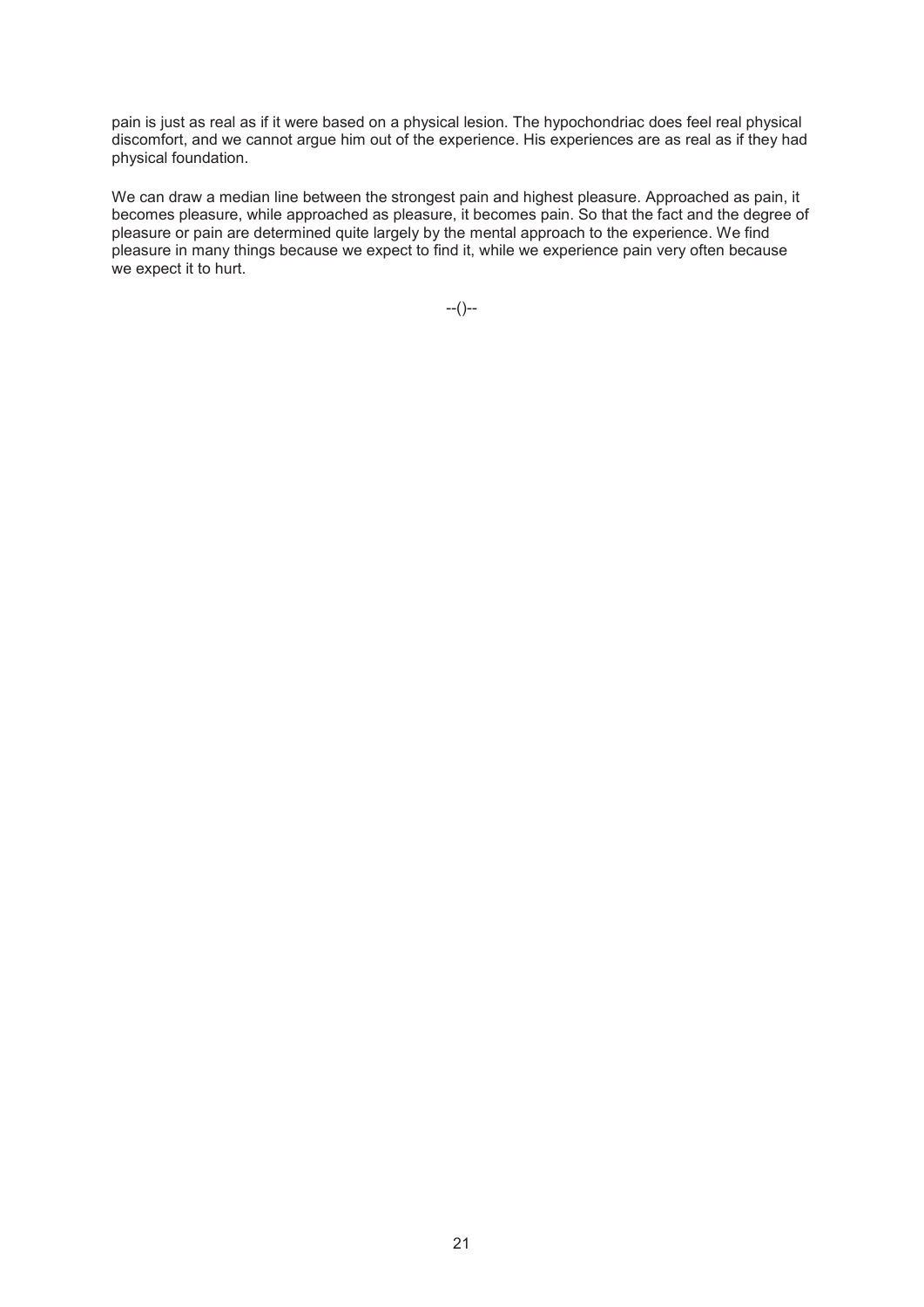#### **The Will**

Will power or the action of the will is a conscious choice between two or more alternatives. A choice implies that a content may be chosen, and this content must acquire a value in consciousness. Volitional choice is a result of certain developments of cognitive feeling and does not exist in the lower stages of consciousness.

The simplest organisms have the power to set up movement independent of an external stimulus. Internal changes in the organism, in which potential energy is set free, cause this *automatic*  movement. We see an example in the function of nourishment, which is a fundamental organic process. The range of automatic movement is limited, for life depends upon a definite relation of reciprocity between the organism and its environment. To live entirely separate from environment would involve absolute spontaneity, acting without any outer influence or impulse whatever, and the effect would be similar to that of an animal living on its own fat. They soon exhaust the supply.

Automatic ideas may also arise from chemical changes in the blood, in which carbonic acid and other poisons directly affect the higher nerve centers, causing what we know as automatic ideas such as dreams, images, hallucinations and other mental movements. Movement precedes or acts before sensuous perceptions and is at first independent of all outer stimuli. Fichte said that "the most natural thing in us is the impulse to action." The impulse to action arises before consciousness of the actual world and is not derived from it. However, the independence of sense perceptions indicated by these spontaneous movements cannot be absolute.

We class the next step in movement as *reflex.* It is the effort to adapt the organism to the external conditions and to decide its activity by the nature of its surroundings. We see an illustration in the action of the foetus: In responding to pressure from outside, it does not show conscious deliberation, but a reflex or mechanical movement, which is an advance from the automatic-toward-actual volition and the motived action growing out of it.

When the cerebrum shares in determining movement by elaborating the impulse, we have a higher spontaneity called *instinctive* movement. Instinct requires a stimulus to set it to work, but the motor tendencies implanted in the individual determine the resultant action far more than the nature of the impulse itself. We might expect a certain stimulus to lead a person to do a certain thing, but his constitutional temperament may give the movement an entirely different direction. In other words, a sort of hereditary tendency seems to move in a certain direction upon the action of a certain stimulus. Science is still debating whether instinct is really linked to and located in the cerebrum, but it is a fact that in some animals, the removal of the cerebrum or parts of it, will destroy the feeding and sexual instincts, which seem to be centered there.

Having discussed the field of automatic, reflex and instinctive movements, we question what the exercise of the will really is. Science links *volition* to the cerebrum. The ideas of the end of the action, the means of its realization, and a vivid feeling of the worth of that end when we attain it characterize volition, so that actual volition comprehends cognition and feeling and its own action. The movement from automatic to volitional is parallel to the development from unconscious to conscious activities. Volition occurs when we are conscious of activity and are not entirely receptive. We would have no volition if we were absolutely receptive and passive, since cognition and feeling are synthetically bound up in the activity of the will, so that we base the existence of consciousness upon volition.

We know because we will to know, feel because we will to feel, and see because we will to see. The stronger the individual sensations and ideas are, the more volitional activity falls into the background. That means that more of the automatic and reflex are action involved in it. Automatic movements resulting from exclusive and repeated sensations all tend to produce hypnotic states.

Steadily stroking the fingers from the center of the forehead down to the bridge of the nose (in fact on any part of the body), constantly repeating a monotonous sound, or insistently repeating a single idea, all tend to inhibit volitional activity and produce hypnotic states.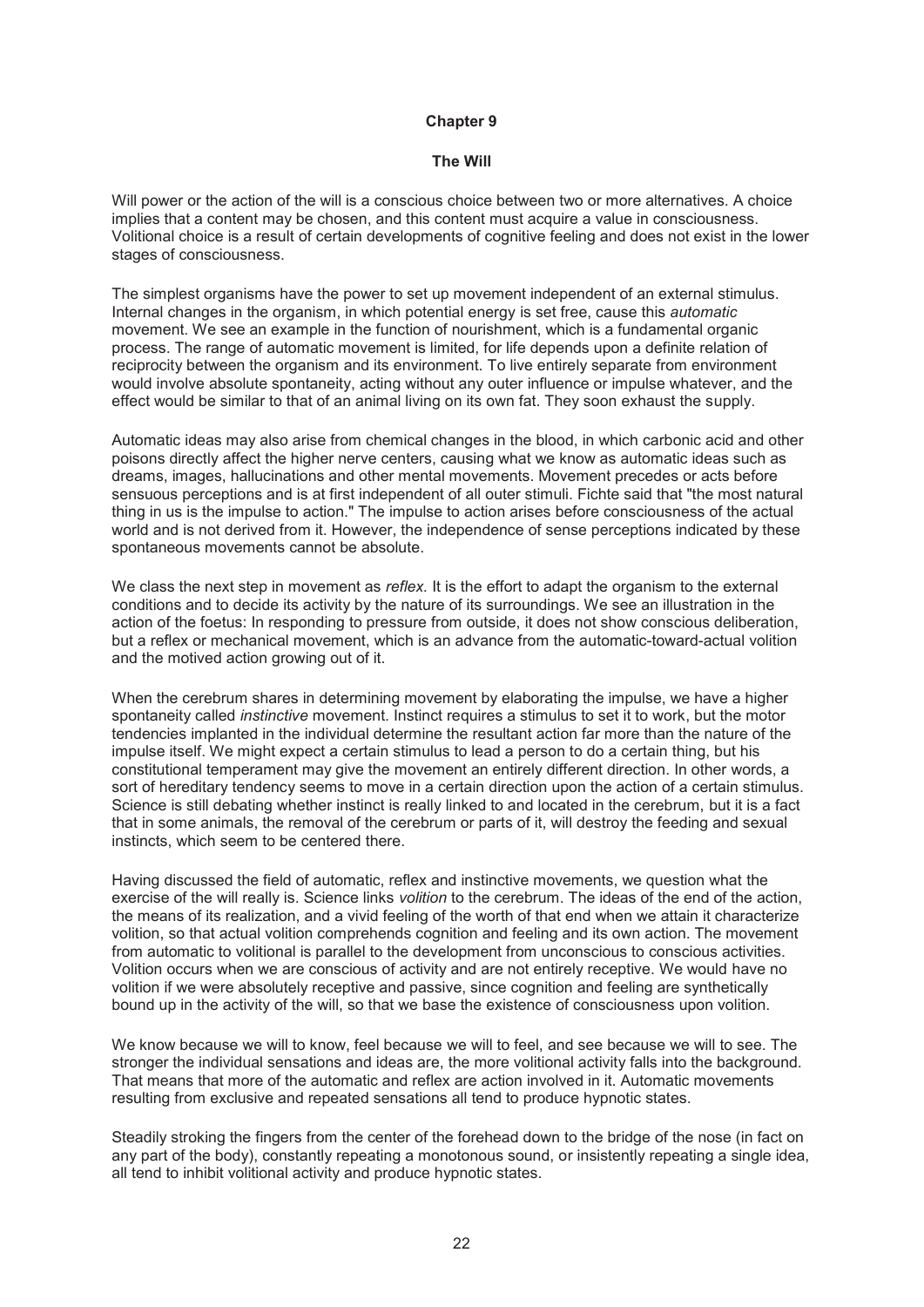Any single sensation of unvarying intensity, sustained for any length of time, tends to suspend the will and objective consciousness.

Our attention to any stimulus or excitation may be voluntary or involuntary. The stimulus itself causes the powers of the mind to turn in a certain direction in involuntary attention, while in voluntary attention the powers of the mind have already turned before the stimulus has reached us. Choice ranges from purely instinctive up to rational motived action of the volitional powers.

We see what we will to see, and usually only what we will to see. The inspiration of the prophet, and of genius overall, arises because the volition commands inner illumination. Daniel saw his great visions, after a few days' fast. He knew that he could exercise vision power by means of fasting. That he was sick certain days afterward was a necessary reaction. This very same fact explains some farfetched forms of philosophy and mysticism.

The will actively retains the connection between ideas in all our thinking. An inner action precedes all outer action, the end of the action draws our attention, the means of securing it, and the value of it when realized. Cognition begins with excitation. Will power ends with the starting of the motor impulse. The moment that I will for my finger to move, the will power ends in the physiological process called the transmission of impulse, which causes muscular action.

Many of our actions are instinctive and involuntary because we act from a memory of movement under similar impulse without distinct volition. We really will movements when we make then with a distinct intention directed to a certain end. This is not so much a memory of our actions, but a racial memory, which is what instinct really is. We may distinguish impulse and desire from instinct: Impulse and desire always possess an idea of the end, while instinct leads to means applied to an unconscious end.

The pleasure we anticipate at the end of the action supplies the motive for that action, although the end is not always satisfactory. For instance, an alcoholic's desire for a drink is motivated by the sensations he anticipates, which are greater that the sensations that actually result. As we study the motives to determine the true self, we find the criterion to be those facts and feelings which in the course of our life have taken the deepest root in us. Our ruling passion is not determined by a single action, but by that which expresses itself out of the main channels of our consciousness.

*Resolution* is the highest form of the will's action, and is the result of thought and feeling, which forms the single motive. The will is not creative, but modifying and selective. It further influences our ideas by isolation and combination. Sequence of thought and firmness of character are closely related because they imply the steady pressure of the will toward a chosen end. The will reacts upon feeling by preventing it from spreading, by arguing with it, and by inhibiting the organic movements that would result otherwise. Self-control consists in developing the power to limit and inhibit the play of the feelings. It is not well to try entirely to suppress the feelings, and many neurotic conditions arise in the suppression of feeling. A better way to control the feelings with the will is to change the external conditions with the purpose of changing internal movements. This will often greatly alter the state of feeling.

We may easily eradicate a headache or mental depression, by the diversion of a walk outside, filling the lungs with fresh air, and diverting our attention to other things. Gaining a clear insight into the cause of feeling will often react upon and modify the feeling.

Often we can greatly modify sorrow by resolutely facing its cause as an inevitable thing, and reach a state of resignation, and of trust.

The will reacts upon itself. Our ideas and feelings furnish the motives of the will, but we may turn them around to become the objects of will. In other words we may will to will. We may will to have a strong will and actually produce it, just as we may will to have a strong memory and get it by following the laws of memory.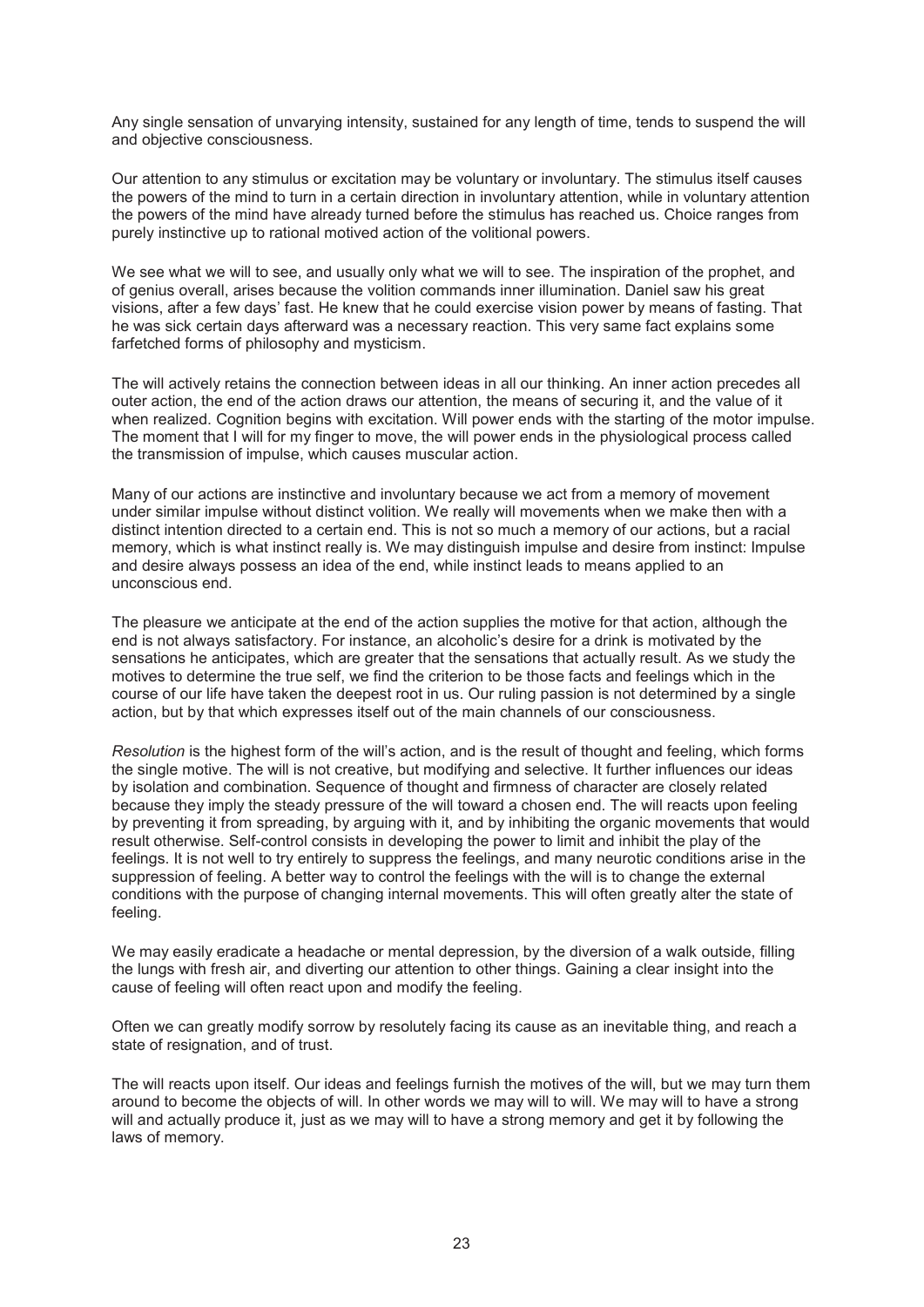Our will is limited to a single thing as its object. To change this object tends to weaken it. The will is strongest when we fix it upon the ultimate thing. "If any man wills to do his will, he shall know of the doctrine" is another way of saying that if we would seek and find the largest happiness, let us not make happiness itself the end, but something else, external to happiness, by the carrying out of which we attain to happiness.

All real conscious life is individual. The form the personality takes depends on what elements predominate. If cognition predominates, we have the critical tendency of mind, if feeling predominates we have the emotional tendency, and if will predominates we have the dogmatic, and stubborn tendencies. These come under the heading of temperament, and the organic constitution, genetic stock determines that.

Physical, mental, social, and hereditary tendencies supply the elements that create personal character. Everything in human life is relative. Nothing is absolute. Nothing has an absolute beginning or ending. That which is perfectly unexplainable in the individual is explainable in the species. We may explain the world through humanity and we may explain humanity through the world. We can go no further back than the necessities of thought require, but we must go that far.

The psychological method is to find an understanding of purely mental processes by their relation to the physical, and finding an explanation of the physical by its relation and interaction with the mental. The relative and human life understand the Absolute Life and its activities, while the Absolute, of which the human life is a partaker, explains humanity's activities.

--()--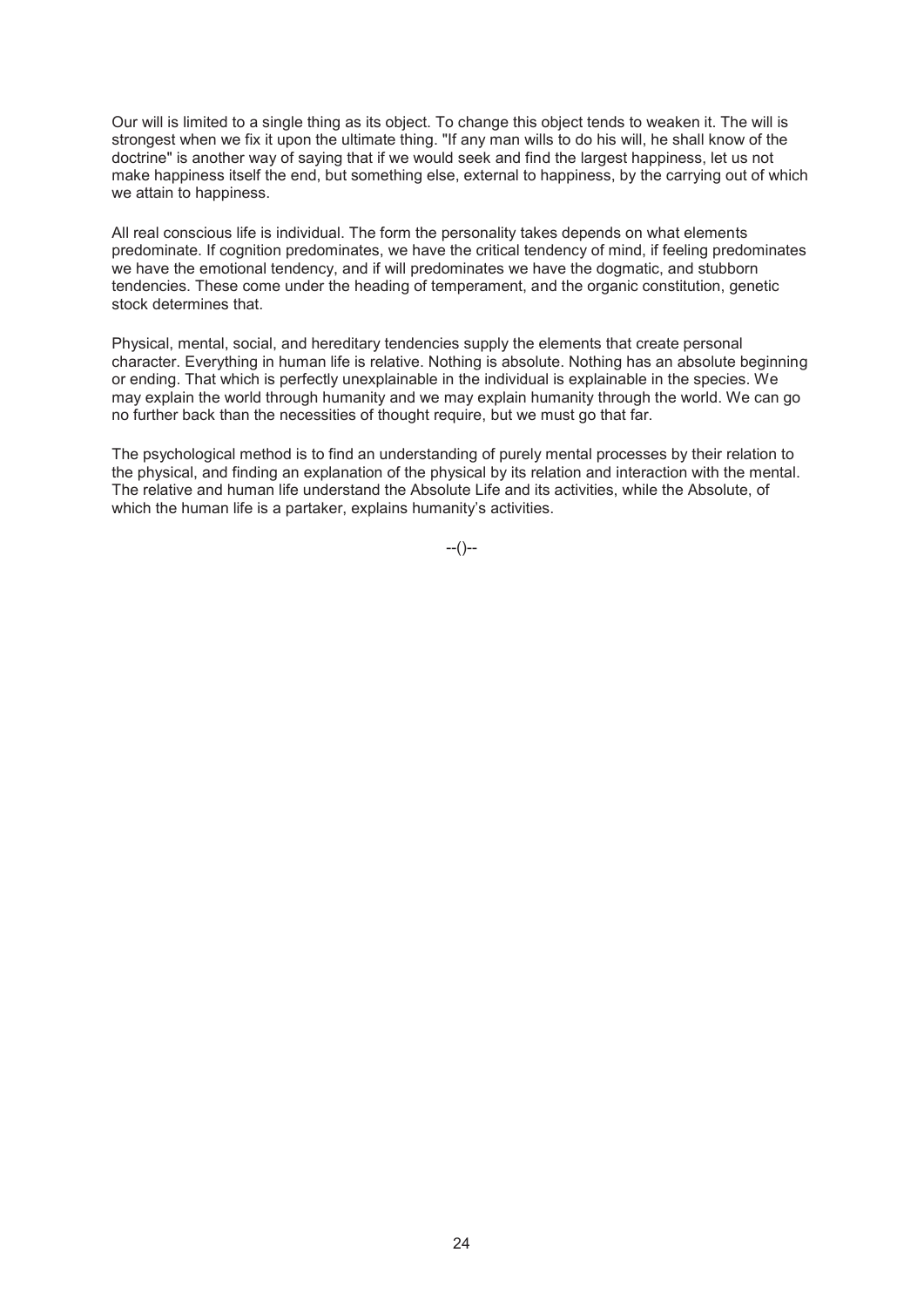#### **The Mind in Action**

The elements of consciousness are themselves compounded of other elements. Other elements of intellection make up cognition. Various other sensations make up sensation. Feeling of any specific kind is a combination of simple elements that have developed a sort of unity. So likewise various elements make up will power, or volition. So back of all conscious knowing, feeling, and willing, we find simple elements, the beginnings of which we know nothing.

Having any conscious conception or perception that is not itself admixed with unconscious influences is impossible for us, so that all conscious processes lead back into the unconscious, and we cannot fix any limit at which they stop. The mind is therefore *conscious* and *unconscious, outer* and *inner, objective* and *subjective,* in its action.

We must conceive of the mind as a unity, facing in two directions. We must *not* think of a dividing line in consciousness, above which we notice all things and below which we do not consciously know them. For what we call the plane of consciousness rises and falls. We can follow a bird in flight long after we are unable to locate it. One may follow a sound and can distinguish it when another will be unable to do so. Similarly, we may follow our thought processes to the borderland of sleep, stop at the threshold of consciousness and be able consciously to follow the unconscious processes. Likewise, we who exercise regularly in prayer will find ourselves in touch with a Spiritual Intelligence that will bring to us the comfort, peace and health that we ask and expect. By this method, we bring our own superconscious or divine self, in which is all power for all purposes of our life, into action for a specific purpose.

The two sides of mental activity mingle, conscious and unconscious. For instance, sometimes while within a dream we remember a previous dream, and contract the substance of the present dream with it. This act of comparison introduces a definite conscious activity into what is otherwise unconscious.

While we may think of purely psychological processes, we seldom actually localize them. Even the highest forms of thinking and spiritual activities are accompanied by purely physical activities -- the blood flow to the brain, the blood purification in breathing, and the general chemical actions attending our thought processes, which influence all the body's secretions. No activities of body and mind are absolutely separate, nor are any thought processes purely conscious or unconscious. However, for purposes of study, we think of the consciousness as an entity apart from the body, which we divide into conscious and subconscious, and superconscious, each of which takes on certain characteristics by which we know them when we pass from one to the other.

The *conscious* mind can reason in several different ways. It may reason by *induction* in which it takes many facts and out of them formulates a certain law or underlying principle. This is the commonest method of scientific research. It may reason by *deduction,* which is practically a reversal of the above method, consisting in taking a general truth and drawing from it every logical sequence. The third common method is *analysis,* in which we separate a proposition into its component elements. Another method is that of *comparison,* which takes a known and accepted truth and a proposed one and, by contrasting the two, arrives at the probable value of the latter. *Synthesis* is the method by which we group many related facts or ideas or sensations together in a harmonious whole, as for instance, taste is a synthetic blending of touch, smell and sight.

Prophets have hinted that the Almighty has other methods of thinking: He has "ways that are not our ways and thoughts that are not our thoughts." Also, "He knows the end from the beginning." These suggest that God, in whose image we are made and of whose nature we are partakers, is in possession of a method of thinking that is beyond us -- an activity of consciousness, whose laws we have not discovered and mastered. The only way to explain it satisfactorily is that time and place do not exist in the Absolute Being. "I am" is the Divine Being's method of consciousness. The sense of time and place belong only to the limited finite mind. If we can consciously contact Absolute Being, then the past and the future are present to Him. This is the psychology of the prophet's *superconscious* inspiration.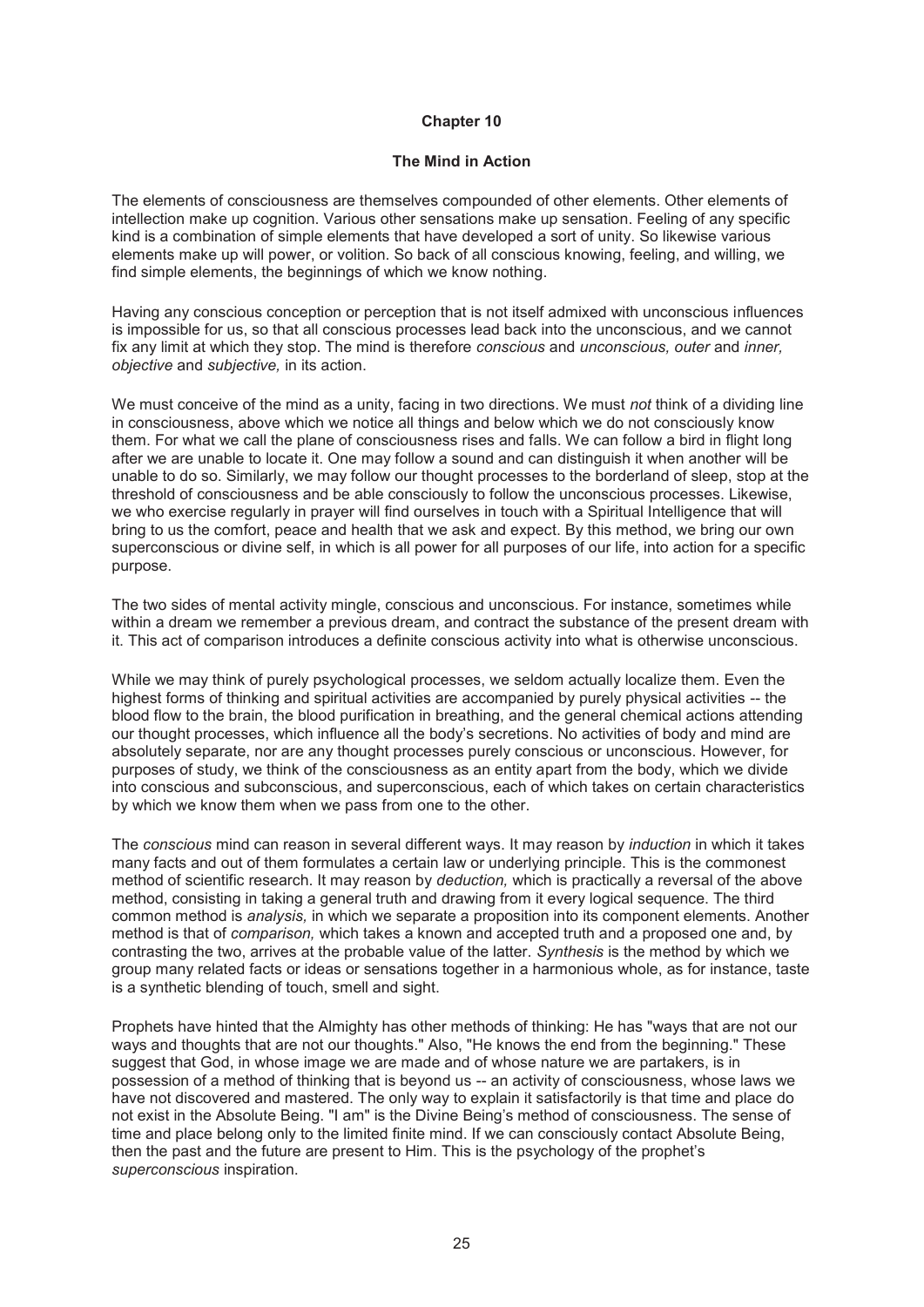When we come to the *subconscious,* we find a curious limitation -- it is able to think only by *deduction.*  It can be perfectly logical in drawing out every possible sequence, although it cannot discern the truth of the statements. The subconscious cannot hold two contrasting ideas and therefore cannot test new statements by those known and proven. It cannot tell whether a statement is true or false, and is not at all concerned about it.

We may make certain deductions from these facts. First, the subconscious is perfect for a world that has only one class of facts, having a common basic truth underlying them. Its processes are not suited for a world of change and conflict, in which every step requires testing by comparison and constant readjustment to new experiences. Second, the subconscious is specially equipped to manage all the physical processes (digestion, heartbeat, circulation, etc.), which seem automatic but are really governed by the subconscious. Thus, the subconscious is (1) best suited to manage functional processes in an orderly and determined method, (2) it tenaciously holds to a given norm or type until a new one is thrust on it, (3) it is unable to originate anything new, and (4) it is absolutely amenable to suggestion. These attributes all equip it for its role as the builder for the body and emotional responses.

If we hold the pattern or mental image of the thing we desire to be before subconscious mind, it at once adjusts its building processes to the new architectural plan for the body or for the disposition. Just as a stronger sensation in the body displaces a weaker one, as a stronger mental idea replaces a weaker one, as a negative always gives way to a positive idea, so does a mental habit of fear give way to the habit of love. Despondency gives way to hopefulness, and pessimism melts before the rising sun of optimism. Disease and pain and languor vanish before the mental habit of "I am filled with comfort and health and vigor."

Regarding prenatal psychological development, all sensations and movement by the unborn child are apparently instinctive and reflex, if not entirely in the realm of the unconscious. From the conception of fetal life, some unconscious but unerring intelligence builds the body, repeating the memory pattern of all its past existences, and following a certain norm or type that is ineradicably fixed within it, leaving some traces of its past forms in the finished product, and finally producing a physical body after the human image of the divine.

After birth the subconscious must adjust to outer conditions in other ways than automatic and reflex. The need for conscious choice arises from the demand to be acted upon by the world and to react upon it. It still manages all the functioning processes of the body unconsciously, but the first signs of volition begin to develop, such as attention to the light, sound, recognition of the mother, etc., which soon unfolds into a new world of conscious activity.

Corresponding to this conscious activity, the cerebrum, which was previously merely the nucleus of the brain that is to be, becomes the organ of the new mental activity, and grows remarkably. Conscious mental activity apparently is a development by which we adapt ourselves to the new conditions of life, and is a function growing from the relations between the subconscious and the organism in which it dwells, and by which we maintain that condition of existence that we call human life.

Remember that the conscious mind directly controls that part of the body made up of voluntary muscular tissue, which it controls through the cerebrospinal nervous system, while the sympathetic nervous system, which the unconscious mind controls, furnishes nerve supply to the involuntary muscles of the vegetative organs. With this brief statement of the mechanism of mental adjustment, we are ready to take up the *laws of suggestion.*

 $-(-)$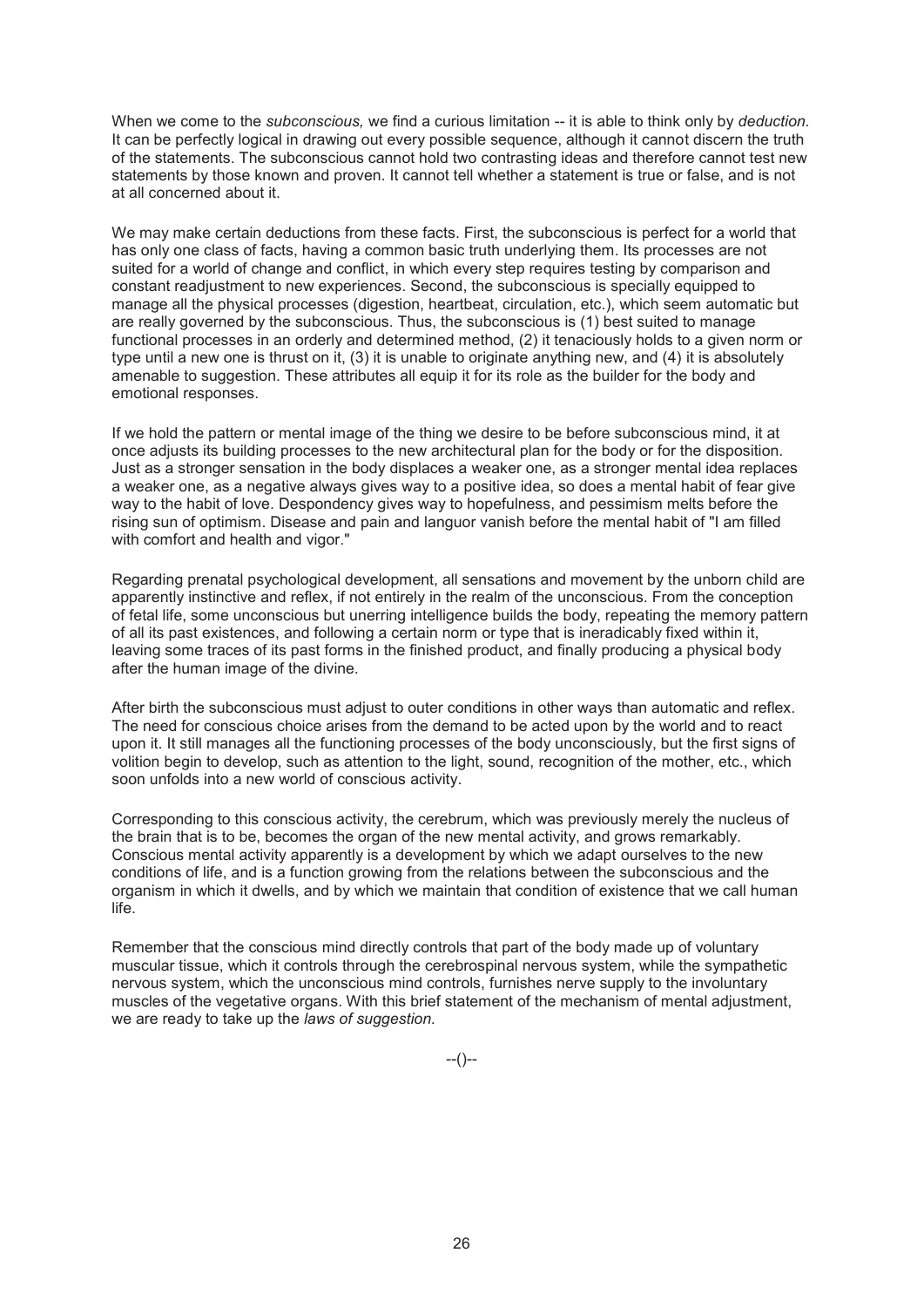#### **Suggestion**

As we have studied the various ways in which the subconscious processes pass upward into the conscious, we now study the methods by which knowledge, feeling and volition of the conscious life are carried down into the subconscious and incorporated into its activities. A vast realm in cognition, feeling and will overlaps the subconscious. We become conscious of many subconscious processes only incidentally, which leads us to infer that a great world of subconscious activities exists, of which we never become aware, activities that relate to our physical, mental and spiritual welfare. To reach this subconscious side of the mind with its depths and capacities, and to impress its processes with new facts, ideas, feelings, volitions, new ideals and plans of work, is the test of a workable psychology.

The one term, suggestion, embraces the whole list of methods, which we class as direct and indirect, positive and negative, autosuggestion and hetero-suggestion, and post-hypnotic suggestion. All sorts of people use these methods under all sorts of circumstances and for all manners of purposes. The physician uses the air of absolute self-assurance to quiet his patient's nerves and mental apprehension, the overwrought sympathetic friends, to enable him to discern the real cause of the trouble and to prescribe for its treatment sensibly. Likewise, he uses suggestion when he writes prescriptions.

The fervid evangelist uses suggestion when he dwells on that hoary fiction, "original sin," which so works in human nature as to make people feel only evil. After his listeners' self-condemnation has reached a proper stage he teaches them that repentance and faith in the good of someone else will, in some way, undo the effect of this original sin, and their actual sins, and give them peace.

Suggestion reaches its place of supreme efficacy in any system that teaches that the One Absolute Life heals. The patient understands that Truth, Principle, God heals him. The contrast between the limited, finite healer and the unlimited and Infinite Mind measures the power and use of suggestion.

We use suggestion by indirect methods when we turn the patient's attention to the one Divine Mind, or Principle, which is universal. Because of its abstract conception, this leads the mind into the abstract state so that we turn his attention from self with its ills. We work on the psychological principle that the greater the sensation produced, the stronger is the consequent movement, whether reflex or voluntary. The greatest idea that can influence cognition and feeling is the idea of the Infinite God. So we make the basis of our procedure the thought of the One Absolute Mind, of whom we are an essential part as really as our finger is a part of our hand, an at-oneness with God, which is inherent and eternal, by virtue of which we are partakers of the divine nature, and therefore of all that belongs to the divine nature, whether it is health, peace, or prosperity. These are not things bestowed upon us, but dwell in us.

We do not deny sickness because to do so is a psychological error. Instead, we seek to displace the evidence of the senses in consciousness by emphasizing the greater realities. We emphasize the positive of health rather than the negative of pain, we urge the right and power of Love to rule the life rather than Fear. So, in all suggestion, we lay the emphasis upon the positive constructive powers rather than denying the negative and destructive ones. Yet we clearly bring out the principle of suggestion here, in that it is God who heals always, although, from our standpoint, He can use either mental, material or spiritual agencies.

The power of suggestion depends largely upon the patient's idea of its nature and source, what it can do, and the power that lies back of it. If he recognizes suggestion as coming from someone vested with a remarkable personality, a great reputation, or someone of mystic power, it is much more effective than coming from someone whom they know thoroughly. Likewise, the scope of the truth presented determines the effectiveness of suggestion, the truth of universal application being vastly more influential than that of limited application.

We also see this in such experiences as hypnotizing a person. He can be hypnotized largely because he thinks he is going to be, he goes to sleep because he expects to, and his expectation depends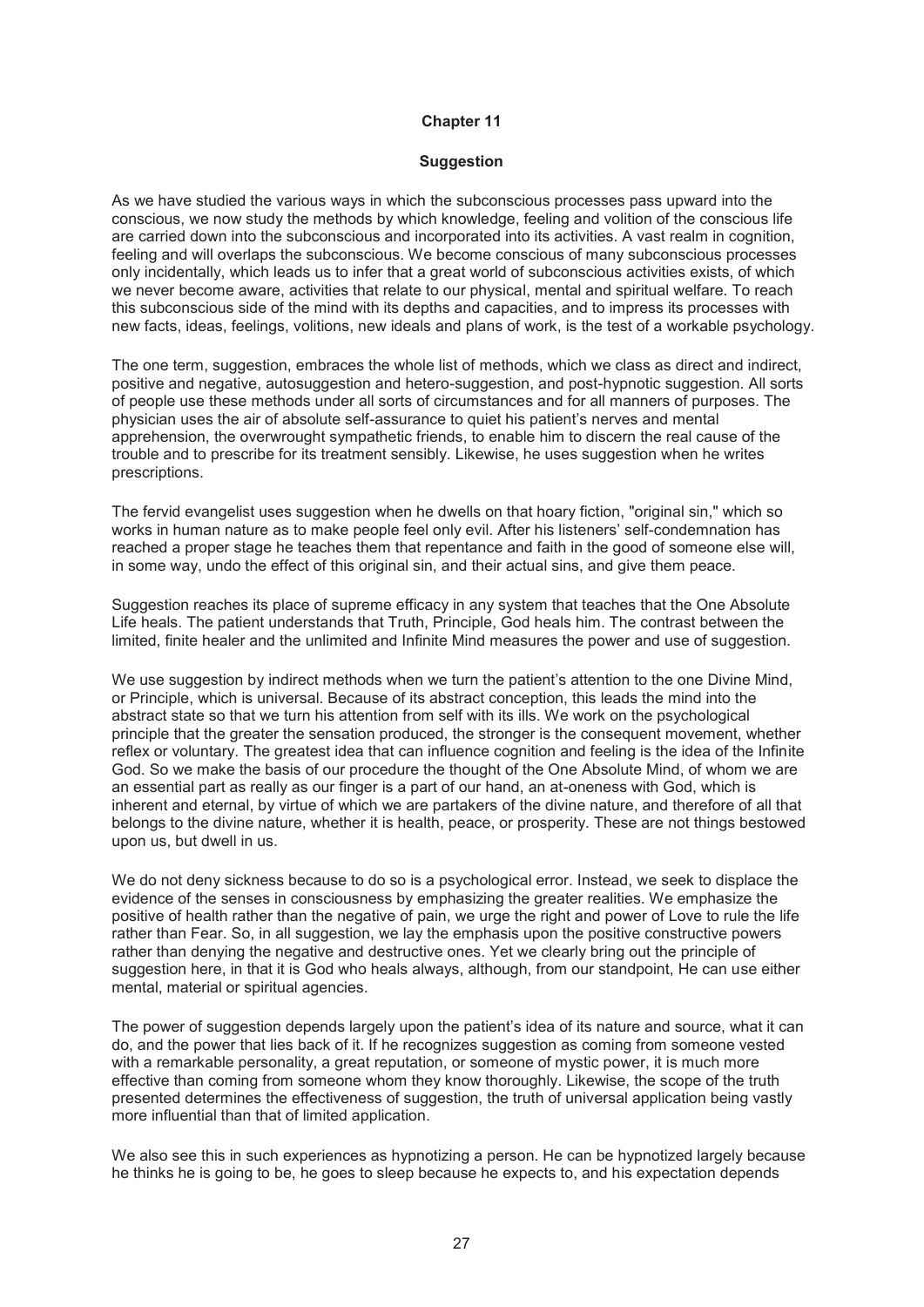largely upon the power of the operator to make him believe he can do it. The operator leads him through a series of steps, each of which tends to some more advanced condition. He commences, with relaxation, then suggestion that his eyelids are getting heavy, they are going closed, he is getting drowsy and sleepy, and he is going to sleep.

The operator uses mechanical means such as holding a coin before his eye and moving it in a circle some six inches in front of his eyes, above eye level. You are taking advantage of certain physiological facts, the first of which is that focusing the eye at six inches produces a little strain that very quickly leads to a sense of tiredness. The uplifted glance also produces the physiological attitude of the eye in sleep, and moving the coin in a circle starts the eye on that "rhythmic roll," which we note in people who are asleep. All this leads to the autosuggestion that these are all conditions belonging to sleep. We can produce every step of the process of hypnotism because the patient believes that he is going to be, and the conditions that he recognizes as belonging to sleep back up his belief.

Hypnotism is merely one of many effects produced by suggestion. Suggestion has many degrees of effectiveness. For instance, the person sits in a chair or lies on a couch, becomes perfectly passive and receptive, closes his eyes (or sits with them open for that matter), and listens in a receptive, passive state. Suggestions given to him in that condition will be just as effective, or more so, than when given in an actual hypnotic state. The first step in suggestion is soothing, quieting and relaxing the patient so that he becomes receptive and passive. All people who treat and various schools of healing, follow that method.

Suggestion works, not only through this means, but also through the eye itself. You remember Peter and John at the Beautiful Gate. A man asked alms. They fastened their eyes upon him and said to him, "Look on us. Silver and gold I have none. Such as I have, I give to thee. In the name of Jesus Christ, rise up and walk." The simple, yet supreme truth in the suggestion was the fact of the almightiness of the Christ to make him walk. Yet the effectiveness of the method is that while that lame man looked in Peter's eyes and let Peter do the talking, he could not think of anything else in the world but what Peter was saying. The result was that what Peter said held perfect sway over his mind and he could literally do nothing else but to arise and walk.

Every achiever who rises in business, professional or social life, knows that at the critical moment, either consciously or unconsciously, he fastens his eye upon the person whom he wishes to persuade. People have used that method to heal the sick, teach the Gospel, "lock the gates of glory till you accept our ideas," sell real estate, gold bricks, bogus bonds, and worked good and evil in every occupation.

In using suggestion, remember that the mind is both conscious and subconscious/unconscious in its action. The conscious mind, controls the voluntary muscles through the cerebrospinal nervous system, while the subconscious controls the involuntary muscular tissues through the sympathetic nervous system. The subconscious mind controls the vegetative processes, repairs the body and keeps it in health and vigor. This subconscious self dominates health, disposition and our general mental states. The subconscious is the builder of the body, while the function of the conscious mind to be the architect, the planner of health and character. The conscious mind acts as a temporary agent to enable the subconscious self to act upon the material world and to be reacted upon by it.

The subconscious mind is unable to reason by any method but deduction, and it is consequently a creature of suggestion. The law of suggestion of the subconscious mind is that it accepts the strongest idea presented to it, and we may replace any negative may with its positive, just as light dispels darkness. The strongest idea in a sentence is the one upon which the subconscious mind fastens itself. For that reason it is wrong to say "I will not have a headache, I will not be afraid, I will not suffer," or to be constantly afraid of any particular thing or experience. If you want health, do not expect to find it psychologically by denying sickness, but by affirming health. If you want strength, find it by affirming strength. If you want to get rid of fear, affirm love as an indwelling fact.

The most effective method of using suggestion as self-help is just before going to sleep at night. You must first be thoroughly sure about what you wish to be. Make it a practice before sleep to repeat to yourself, "I will be that which I wish to be" ( stating specifically what it is) at least one dozen times. The subconscious mind will work on the problem while the conscious mind is asleep, and will produce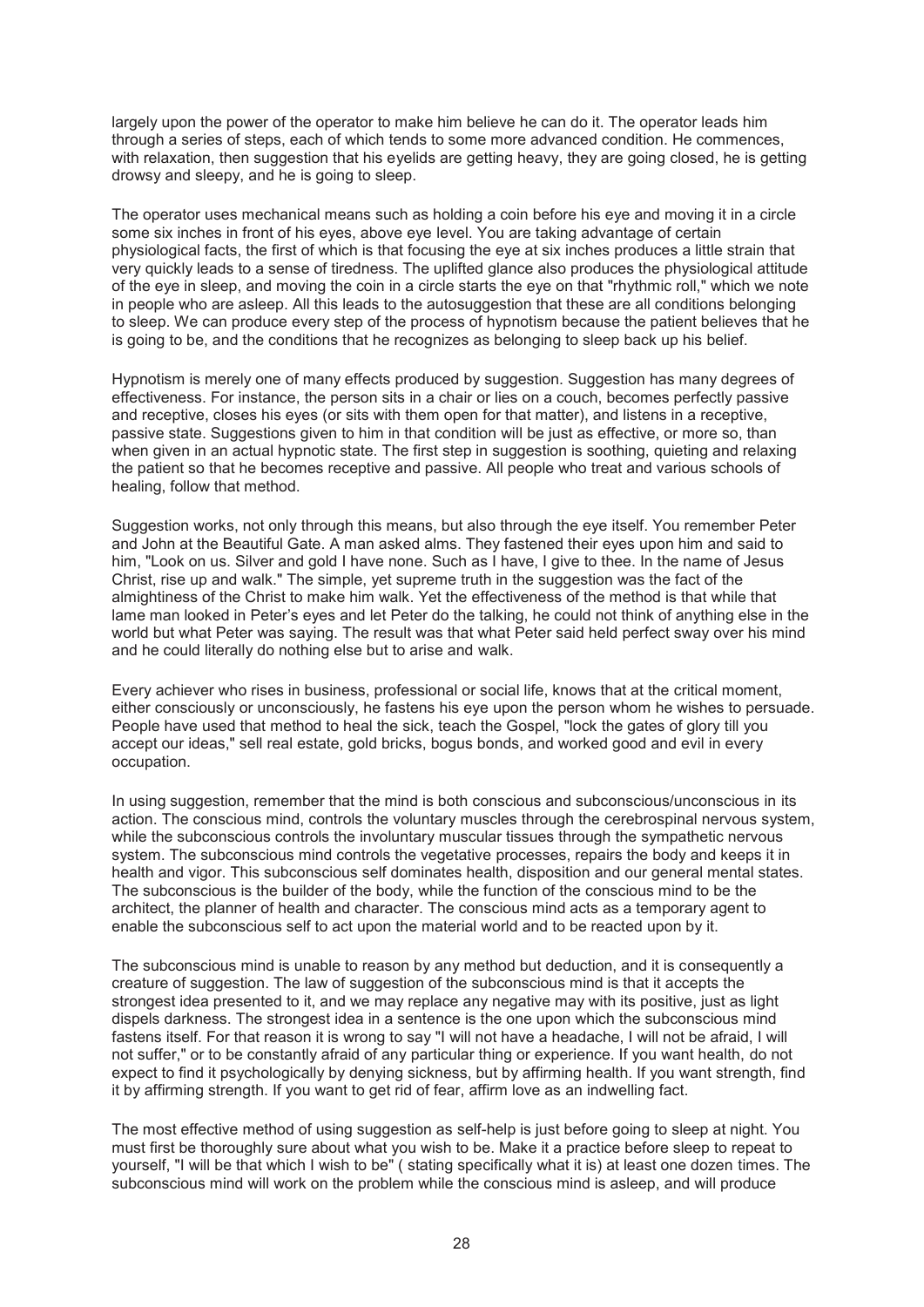effects in proportion to the suggestion's strength. Thus, you can change weakness of body into strength, health and vigor, worry, anxiety and nervousness into perfect calm, peace and self control. Saying, "I am tired and good natured," is just as easy as saying, "I am tired and irritable," and the results are infinitely more satisfactory. This is merely applying the principles of post-hypnotic suggestion to give the suggestion to the unconscious mind, sleep over it, and on the morrow it may come to pass.

The book, "The Finger of God," outlines the correct forms of giving suggestions so that one may use them and get results even if he does not know anything about suggestion. This is correct psychological procedure, for most of our mental and physical processes are carried on without giving much attention to how they are done, or the laws that govern them. If we act according to the law we get results although we do not know the law by which it is done.

 $-(-)$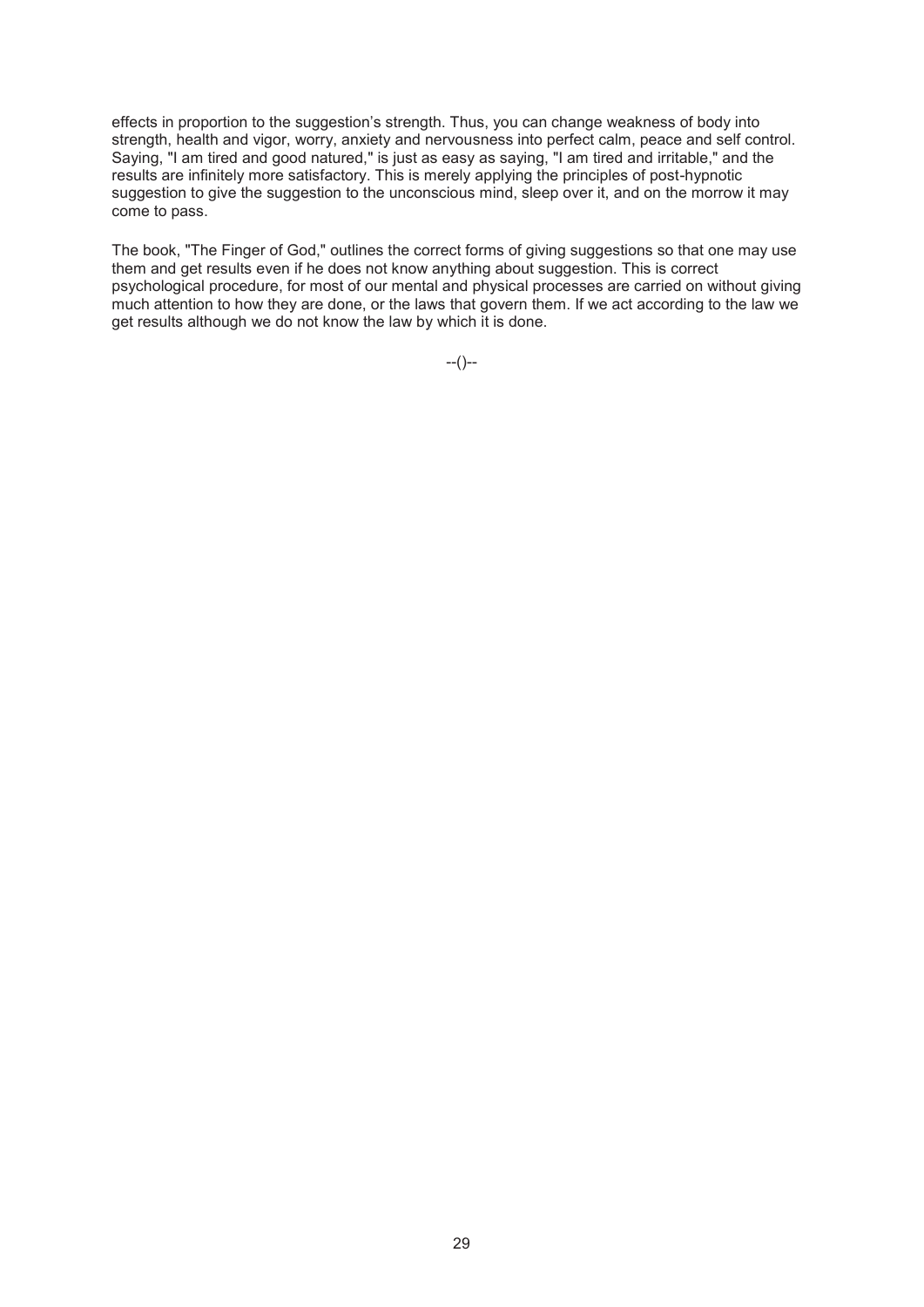#### **How to Treat By Mental Methods**

The first essential thing in giving a mental treatment to yourself, or to others, is to relax. Relax the muscles, let the mind become quiet, receptive and passive as possible. Shake yourself out, physically and mentally, see that you are thoroughly relaxed. Talk to yourself and say "Now relax. Let those muscles down. Let your mind be quiet." Keep up this suggestion until it works. The best method is to draw the attention to something that is so big that it is unthinkable. For instance, try to think of space that has neither length, nor breadth, nor height, nor depth, and so the mind will come to rest when it is trying to contemplate the infinite and absolute.

Having secured this state of relaxation, the next step is to reach either by direct affirmation or by indirect implication, the thing that you desire. In direct affirmation the patient says to himself, "I have a strong will. My body is filled with comfort. All my bodily functions are working normally. My stomach is perfectly normal and will digest its food properly. My circulation is perfect." These are all affirmations that we may carry into the physical, mental or spiritual realms, for ourselves or others.

Many people can give these direct suggestions to themselves or to others with equal ease and success. We realize when we first begin to make such affirmations that they are not actually, literally true. Yet if we will continue to affirm them, we begin to think of ourselves according to the affirmations. We will find that we have passed from the affirmation to the mental atmosphere of attainment. Similarly, our affirmations will work out in results in our physical body.

The indirect form of suggestion presents the result desired as a mere implication of what we will be, by creating a mental ideal, which it is our privilege, and everyone's privilege to be, by developing the thought of the unity of our life with the Life of God. All material things are simply the organisms through which that Life expresses itself, and we are an integral part of the organism of the universe, and of the life of the universe, which we call God. This divine or Universal Life, called God, knows no such thing as sickness, weakness, or any such thing. Such things as pain are possible only in human consciousness, resulting from material incarnation. Therefore, our suggestion develops in us the consciousness of oneness with the Absolute Life, and to insist upon it so that it displaces the human consciousness and its pains and ills.

Our inherent oneness with this Absolute Life, which apart from all human and material ingredients, is at once perfect health, of which we are partakers, and perfect love, which dwells in us. It is our privilege so to express this love, to be entirely freed from all fears and worries and anxieties, and to be freed physically from all disease and pain. We must see that while pains and ills come, they are merely aids to developing the divine consciousness, to be freed from them, and they disappear when we reach this freedom. We must not dwell upon them, nor recall them, nor fill the mind with images of them in any way. Whatever the expressions of life are, we must discard them when they have served their purpose.

Another thing to remember in treating yourself or another by suggestion, is that the stronger of any two physical sensations is the one reported to the brain and to the consciousness. You cannot feel two pains in the same region simultaneously. If we experience two stimuli that would ordinarily produce pain, only the stronger one is reported, so if we have a headache we create a stronger sensation elsewhere on the skull, we cannot feel or report the first pain.

The same principle in applies in psychology. Two ideas without any contrast between them and any difference in time, leave practically no effect upon the attention and no conscious action or volition follows. It is only the contrast in strength, quality, or time that makes possible the choice between the two, and the stronger sensation or idea is always expressed at the expense of the weaker one. For instance, we hear a very loud noise for a short time and so become incapable of noticing a smaller or weaker sound because we adjust our hearing to the stronger one. So in all sensation and in material processes, we adjust so that the stronger sensation or the greater truth excludes the weaker one.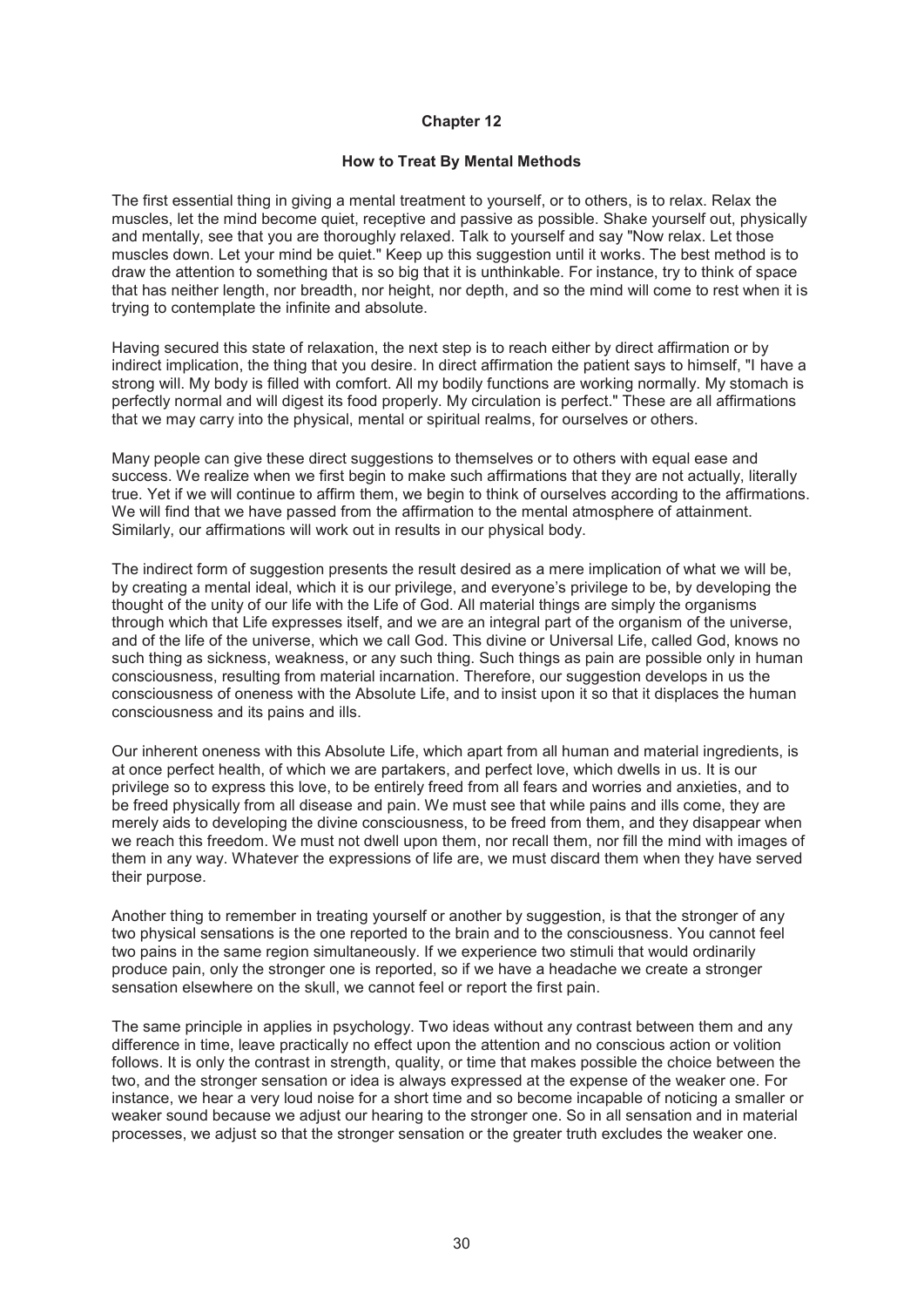In treating ourselves or others, some vital truth must penetrate into the mind and displace whatever negative condition exists. The cure for any physical or mental ill is to find the opposite of the particular ailment and present it to the foreground of attention. For instance, to eliminate fear with all its forms that assail and torment people, we must fill the mind with its opposite, which is love. "Perfect love casts out fear" is both a philosophical and spiritual statement. We never fear the people or things we love. Such things are not compatible. Therefore, when people fear insanity, poverty, or sickness, we begin by creating in their minds an understanding of those things upon which the Love of God is based -- the infinite wisdom, the infinite care and goodness, God's presence everywhere, His power under all circumstances, His interest and concern about our welfare, for each of us with is an individual expression of Him. In other words, we must lead them to identify their lives with the Life and Love of God.

This is the first step in casting out fear by an intellectual love. As we realize that God is so identified with our lives and is bringing us continue benefits and so enables us to reach His life for comfort and health, the emotional side of Love arises, born of comfort and care and similar qualities. This furnishes us with the thought of a complete truth. We cast out fear by embracing and dwelling upon the boundless Love of God that dwells in us, which is an intellectual conception and an emotional impulse. We can apply this method no matter whether the agent of fear is a person, thing, or some indeterminate and imaginary object. We simply teach ourselves and others to love that which we fear, and the fear passes away.

Hope and the great spiritual powers and qualities allied to it are the remedies for worry, hurry, and other mental attitudes that wear the nerves to a frazzle. If one is obsessed with the idea of poverty, begin to dwell on the opposite, upon the fact that abundance and plenty are the inherent right of everyone, a part of every life. Of course, life does not consist of the abundance of things that we possess, but consists in our contentment and satisfaction in the things that we have. Yet that very state of mind, of diligence and contentment, tends to increase material conditions because it attracts them to the worker. This is perfectly good psychology. Most new businesses fail. Yet when we work with the idea of satisfaction and contentment, we psychologically prepare the way for the material possessions he would like to have. Happiness does not come by making happiness our primary objective, but we incidentally get what we desire when we serve to bring happiness to others. In other words, for material or spiritual transformation, we must mentally focus on the positive spiritual form and fact of things, rather than on their secondary and material expression.

Make suggestions for the present -- the results are taking place now. The work is going on while you are talking to yourself or to others because you speak the truth and it is working its transforming processes now. This work is steadily increasing in its volume of expression. Do not to study symptoms too closely, or emphasize the abnormal conditions that may arise either in sensation or in mental imagery.

Others, by autosuggestion, often unconsciously counter the suggestions you give them. Some people find it difficult if not impossible to relax, simply because you are telling them to relax, so suggest to them just to imagine themselves as relaxing, now being perfectly quiet, receptive and passive.

No two people are equally receptivity to a mental treatment. Some can probably take a simple statement from you that their pain will cease from this hour, and it actually will. Ask tense persons to sit or lie down. Stroke their forehead to relax the vasomotor nerves and explain that you are doing this to help their nervous tension and to treat their heart, liver and stomach. This will quiet them and they will take the suggestion. In other words, you have to rub the suggestion in.

To get the best results, your statements should be perfectly reasonable to them, for their common sense will act against any suggestion that is based on a palpable falsehood. Although you know their pain is illusionary and has no foundation in fact, it is just as real to them as though it were a real pain. Treat them by diverting their mind with some suggestion stronger than the one their mind now holds. Ease is always a greater sensation than pain, pleasure is always greater than discomfort, light more powerful than darkness, goodness is always infinitely more satisfactory in its results than badness. We never analyze these positives, but we do analyze the negatives.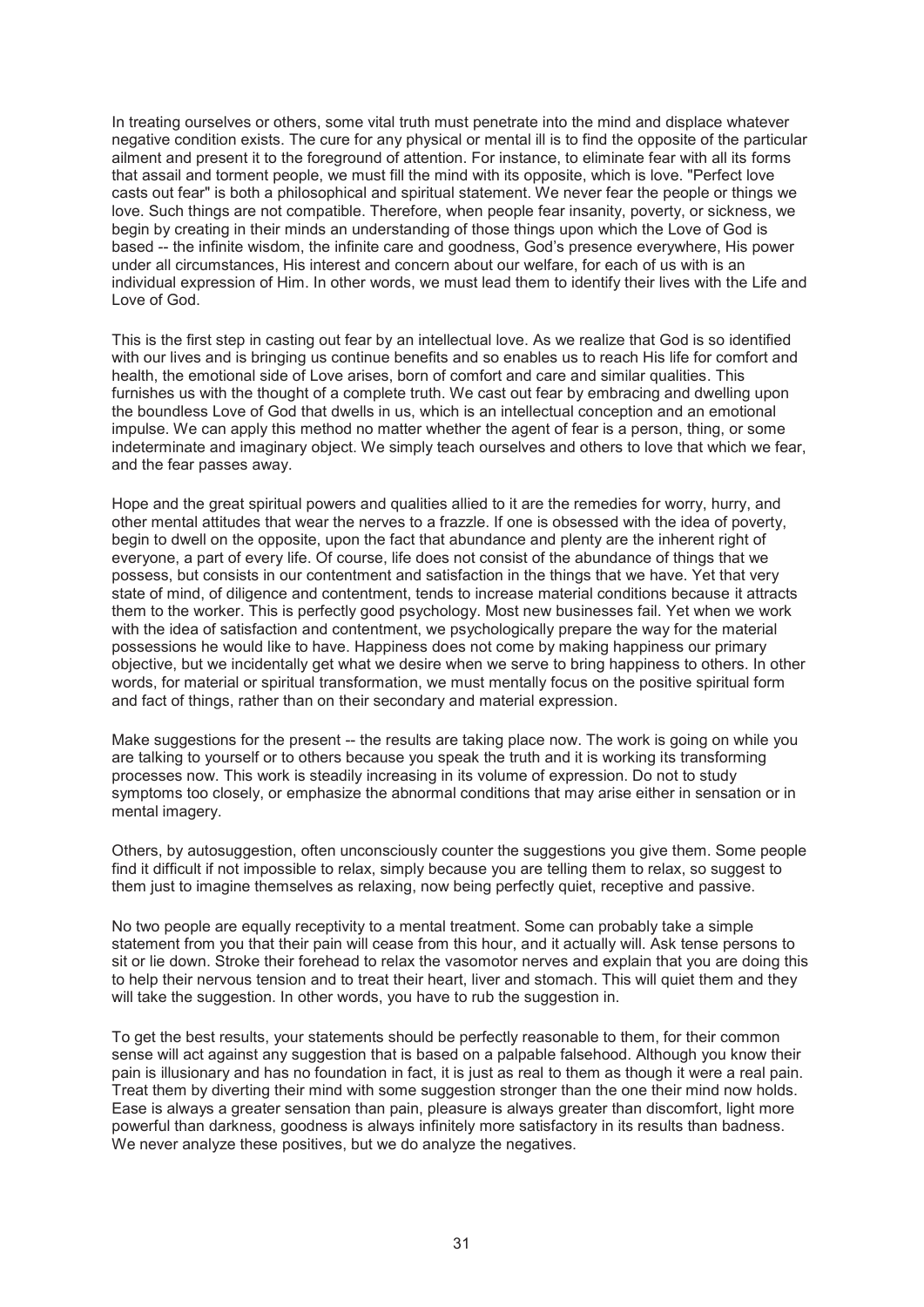One great drawback in giving suggestions is the subjects' lack of imagination. Instruct them that they must *know* that the suggestions are coming to pass. If they have formed some wrong habit of thinking, they must replace it with a right habit. Since repeating a mental or physical act or state causes wrong mental and physical habits, we replace them by repeating a right mental or physical act.

Some people hold deep-seated prejudice against mental healing, or against some material agents, such as medicines. Others have serious doubts about the spiritual life, which will stand as mental barriers to suggestion until you have discussed it. So the personal factor enters, at least in showing your patient how to get the divine healing agencies within himself into operation.

The ideal healing method is to teach any individual that God dwells in us, and is absolutely sufficient for health and strength and peace without relying upon any human agencies or practitioner. In other words, its supreme ideal is that of self-mastery for the whole person, physically, mentally and spiritually.

 $-(-)$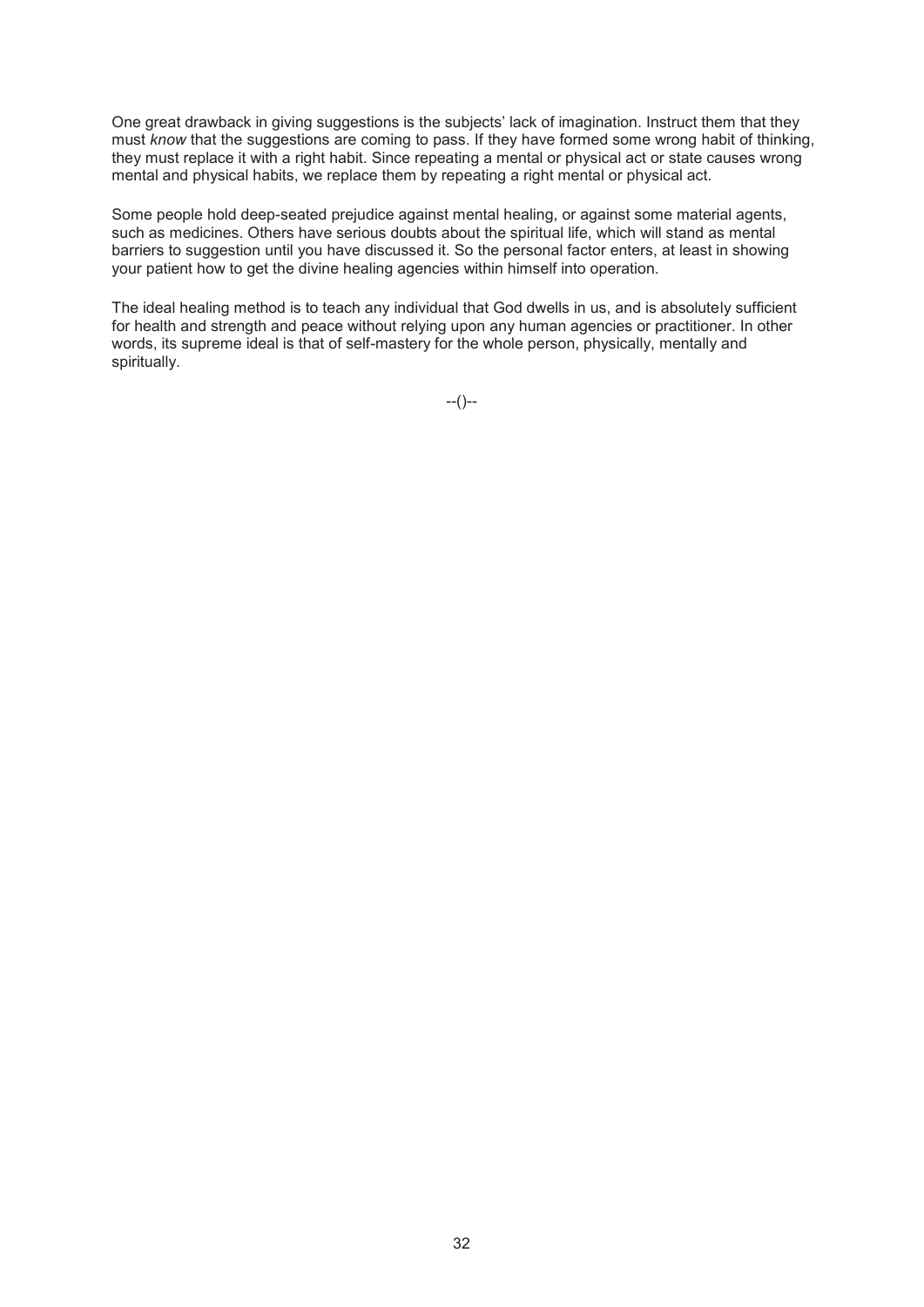### **The Mechanism of Thinking**

The worker, his tools and materials, must enter the success or failure of every effort to achieve. Aims and ends, with the plans for their achievement, are all present in the worker. They may be original or borrowed, but unless they are present, be no permanent building can result. No one today questions the truth of the statement that "to think is to create." The material universe moves from the unseen into the apparent because of an intelligent plan. Our work of achievement is simply the result of our thinking, plus action. Whether we will or not, our thought moves into objective form. Our body, our feelings, and our surroundings are the result of our thinking. This is equivalent to saying that we are one thing, but our body and conditions are something else. A speaker does not see the people whom he addresses. He sees a concrete form that tells him that his hearers are present. His hearer is one thing, but the forms before him are the means of communication.

We can show that mind may communicate with mind directly without using any of the five senses, but the experience is unusual and not susceptible of material proof. We are accustomed to communicating with our friends in a certain way, and it is a slow process to become accustomed to a new way of doing it. Besides the still uncharted fields of mental action make it difficult to systematize the countless instances in which one person has clearly caught the exact thought of another. Mental wireless is still an infant.

For the present, we must consider the thinker and his instrument. The body is a complex mechanism that we may understand and use for unlimited service. Skin, skeleton, muscular system, nervous system, arterial system, venous system, and lymphatic system reach every cell in the body, yet they all dwell in a body, which each system perfectly fills. When we are in health, they all get along together in such harmony as to prove that the kingdom of harmony is within us. The thinking, feeling, willing self dwells within this body, and we dwell in every cell of it. Every cell and group of cells is intelligent, but a central point of control and direction causes all these intelligences to work in cooperation, and coordinate all activities of the body.

The nervous system is the point of contact for communication between the mind and its instrument, the body. This is really two systems, the cerebrospinal and the sympathetic. The cerebrospinal system is composed of the brain and the spinal cord. The upper and larger brain is the cerebrum, and the lower is the cerebellum. The upper brain is divided into two lobes that are bound together by a strong cortical tie. These two lobes are made up largely of white matter that consists of nerve fibers. These are covered with a thin layer of gray matter that is also a mass of very fine nerve fibers. The brain answers the analogy of a wireless plant. One side acts as a sending, and the other as a receiving instrument. It is supposed that the side of the brain most highly convoluted is the receiving part of the nervous mechanism. The cerebrospinal system is the instrument of all conscious thinking, and of all volitional action.

The sympathetic system is made up of a series of nerve ganglia, connecting with the lower brain and centering in large groups of ganglia, called plexuses. The solar plexus is the principal one, often called the "abdominal brain." All the involuntary muscles of the body, such as the stomach, receive their nerve supply from the sympathetic. It is wholly the instrument of feeling and of the reflex movements of the body. This marvelous mechanism furnishes the connection between thought, which is the beginning, and expression, which is the ending of all things.

For instance, the thinking self holds the thought of motion, say, in the finger. This thought is a vibration in the ether of the spiritual self, which the brain's antennae, or little fine fibers of the gray matter catch. From there it passes to the white fibers, whose centers classify and shift it to a motor nerve center. From there it passes as a motor impulse down a nerve to the finger where it distributes the vibration to many divisions of the nerve, which ramify the muscle and reach every cell. The impulse reaches these cells with something of the effect of an electric shock, causing the muscle to contract, and that which started as a purely mental conception, ends in its material expression.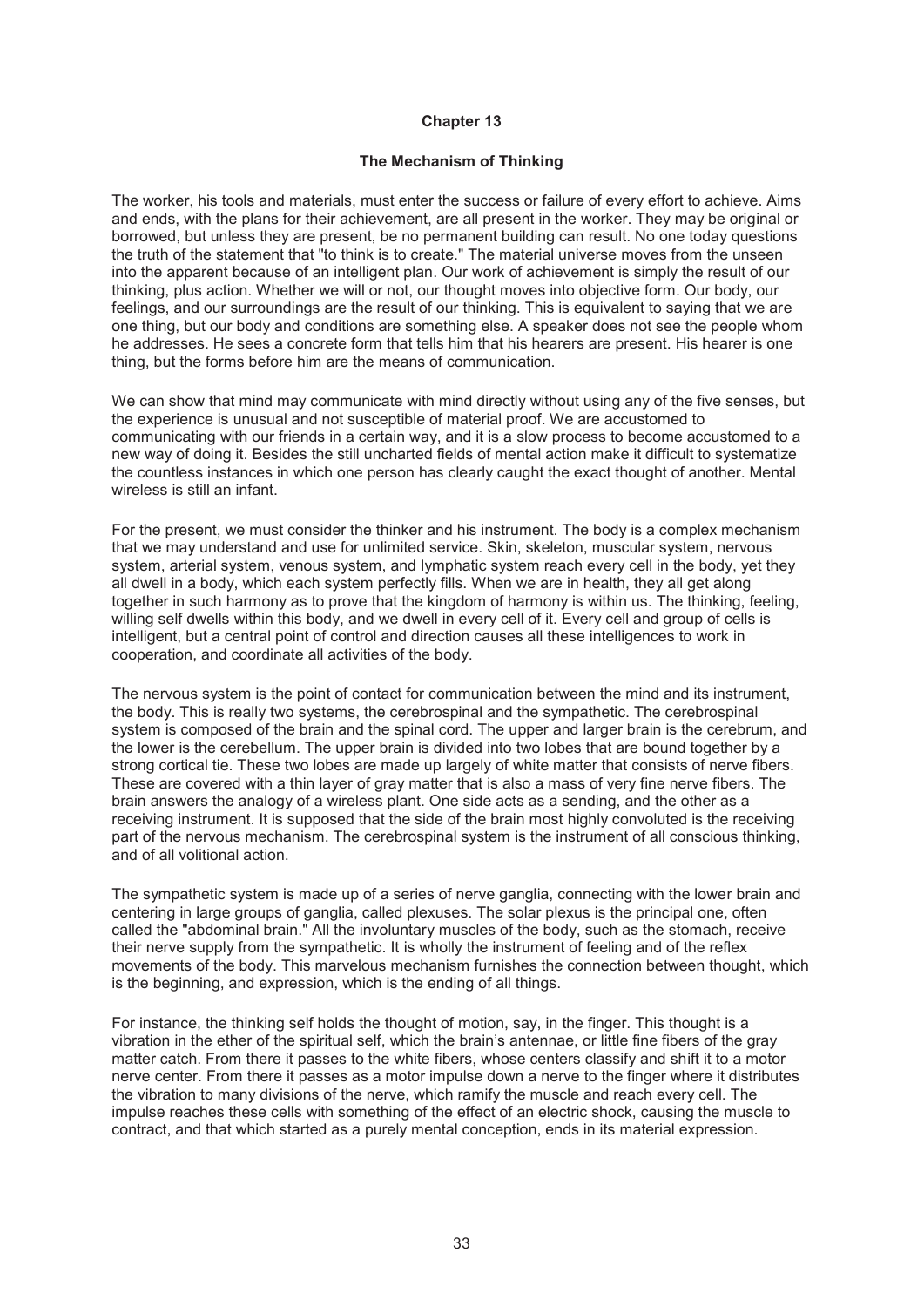Suppose the self holds the thought of warmth for the finger. The vibrations of thoughts of warmth pass through the same processes, first of the gray matter, then the white, then to the various centers for classification, from which they automatically switch it to the vasomotor nerves for the arm. These are motor nerves threaded into the walls of the blood vessels. As the impulse travels down, these nerves with a motor stimulus, the blood vessels dilate, it increases the flow of the warm blood, and in a short time the thought of warmth in the mind is expressed in the sensation of warmth in the finger. That which began as a purely mental concept has been translated into the terms of material energy. By this same mechanism we may substitute the thought of ease for pain. We can substitute strength for weakness, efficiency for failure, courage for cowardice, love and confidence for fear, abundance for poverty.

These illustrations of the mechanism of thought show the seeker after self-mastery the method by which we may hold any mental conception in the mind, and unerringly transmit it to any part of the body, to express in material form. It hints at the creative power and method of the mind in changing and constructing the body, or in regulating any of its functional activities. Moreover, it shows one way in which conscious thinking may pass downward into subconscious activity, affecting not only the welfare of the body, but directly affecting the elements of thought, feeling and will, which form characters. It points a way by which we may change the whole morale of life from bad to good and vice versa.

It further shows that while the thoughts act directly upon the body and its surroundings, they also react upon the mind itself. The constant action of the will strengthens the will itself. The affirmation of having a strong will adds to the power of the will to resolve and move to action. The constant thought of a perfect memory reacts in increased power to recall any recorded event in consciousness. In a word, it furnishes the mechanism by which we may change every faculty of the mind and element of character for better or worse as we choose to think.

This also opens a vista of mental action from sources outside the self. The exact mechanism of thought transference or telepathy is an open question. It remains a fact that seers and prophets in every age have caught and recorded ideas that we could not fairly say arose from any human mind by any process of thought formation that we know. Countless numbers of people in every occupation have received indubitable messages from other intelligences without any apparent means of communication. From these observed experiences, such proverbs as "Talk about the angels," have arisen.

The body is the accepted externalization of mental thoughts and states, influenced by the action of both inner and outer stimuli. For instance, the eye waters under the stimulus of a cinder or dust. Looking steadily at an object for some time will cause a similar flow of tears, but grief, or another emotion, will open the fountain of tears more effectively than any material stimulus. Certain medicines may quicken or slow the heart's action. Percussing the seventh cervical vertebra slows it, while percussing the first and second dorsals quickens it. However, the most effective stimulus for the heart arises in the emotions, as anyone knows who has experienced great love or fear. A great joy or grief has often so aroused the emotional reflexes, that the organ could not respond, and the subject died of a "broken heart." The same parallel of action is found in the stomach, the liver, the kidneys and all the organs of the body, and in the changes in blood pressure. These facts support the claim that the most potent powers for influencing the body for good or ill, are the mental and emotional states that we allow ourselves to indulge. We are equipped with the mechanism by which mental scientists are justified in their enthusiastic claims of achievement over the body and its conditions.

Having now a clear idea of the instrument, let us turn to the builder, and his materials. We may use the terms "mind, consciousness, self," or any term, so that we understand that we are referring to the knowing, feeling, willing self. Nothing is clearer to us than the proposition that there is a Universal Intelligence exists, from which all individual intelligences have sprung. All minds are individual points of the One Mind. Whenever we think, this Universal Mind is thinking in us and through us. So that we may clearly understand this fact, let us study some terms to describe a human.

Humanity is spoken of as Spirit, Soul, Mind, and other terms. A careful analysis of these will prevent confusion.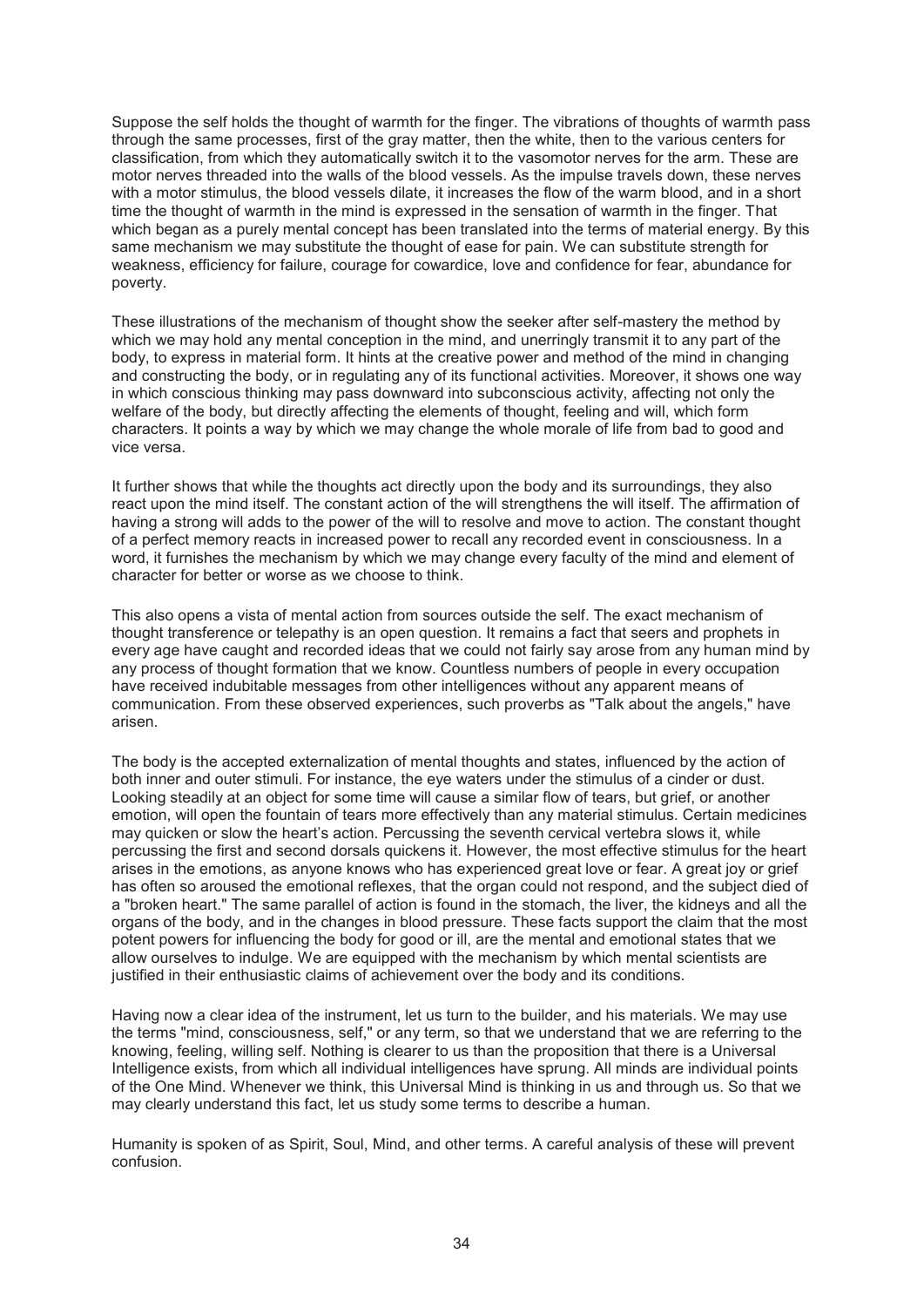*Spirit* is the original life principle in the first living cell, out of which have evolved all the countless individual expressions of life. It is the basic principle in the first cell from which any individual being is developed. It is the fundamental entity of consciousness, whether it is a one-celled creature, or the perfectly coordinated group of cells called the human body. It came out of the Universal Life and Mind. It brought the qualities and characteristics of its Source into this incarnation. It is the basis of consciousness upon which all variant forms of consciousness are constructed. It corresponds to the term superconsciousness in psychology.

The law of cell growth makes every cell to be a partaker of the nature of its parent cell. When the life of a cell is extended to its child, it carries all the qualities of its parent with it. As the life principle is thus carried forward through countless experiences of cell life, it begins to be clothed with experiences, impressions and memories of its successive incarnations, until it is surrounded by a "mist of matter." It begins to act otherwise than as pure Spirit or superconsciousness. Its surroundings and experiences influence its activities, so that a new form of consciousness arises, called subconsciousness.

Soul is, therefore, the original Spirit, plus the accretions and attritions of all past incarnations that endow it with instinct, intuition, desires, impulses and various forms of activity unknown to its basic principle. As these accumulated, there arose the necessity for classification of experiences, the power to adjust to material conditions, and a new instrument of mental activity, called the cerebrum came into expression, with a new functional activity, called mind, or objective [egoic] consciousness.

*Mind* is, therefore, the soul plus the developed power to act consciously in the classification of experiences, to analyze and compare experiences and form judgments and act upon them intelligently. It has the power to scrutinize the reports of superconscious activity, to pass upon all the stored up memories of subconsciousness, to form judgments based upon its own memories and experiences, and to handle all the reports arriving every moment through the medium of the five senses. We call the result of these activities personality.

*Personality* is the mind conscious, subconscious and superconscious, with all its powers of reasoning and knowing, in the threefold action called cognition, feeling and will, which in their ceaseless interplay upon each other, and their action upon the material world, with the resultant reaction, produces the stable qualities of being called character.

*Character* is, therefore, the highest attainable climax for the individual expression of mind. It is the objective demonstration of the possession of qualities that the mind knew that it had before it left its source in Universal Mind. These it can never forget, and must forever seek to express. Its relation with Universal Mind is inherent and intimate, as the relation of the finger to the hand. In this unity it exercises practical freedom of choice and independence of action. It was before the body, is superior to the body, and has the power of life independent of the body. The body is its instrument of separate expression.

*The five senses* are so many channels through which the perceiving power of the self moves out to act upon material objects. In turn the perceptions, which move inward over the visual, auditory and other sense pathways, act upon it. A sixth sense, called the sense of balance, with its organ is found in the ear. All these senses are the development and extension of the original sense of touch. These six do not limit the perceiving self, for some in every age have so developed and extended the perceptions as to be able to transcend the range of the sense perceptions, and to perceive things that were around a material corner.

*Understanding* is the power of the mind that enables it to classify and formulate, into an orderly method, not only the reports of the six senses, but the memories of all experiences, and those higher perceptions that come in moments of vision and revelation from the realm of Universal Mind. Thus understanding enables the mind to act instinctively toward ends that it does not objectively know, intuitively from grounds of whose nature and reason it is not aware, and rationally by careful analysis of all known and classified facts.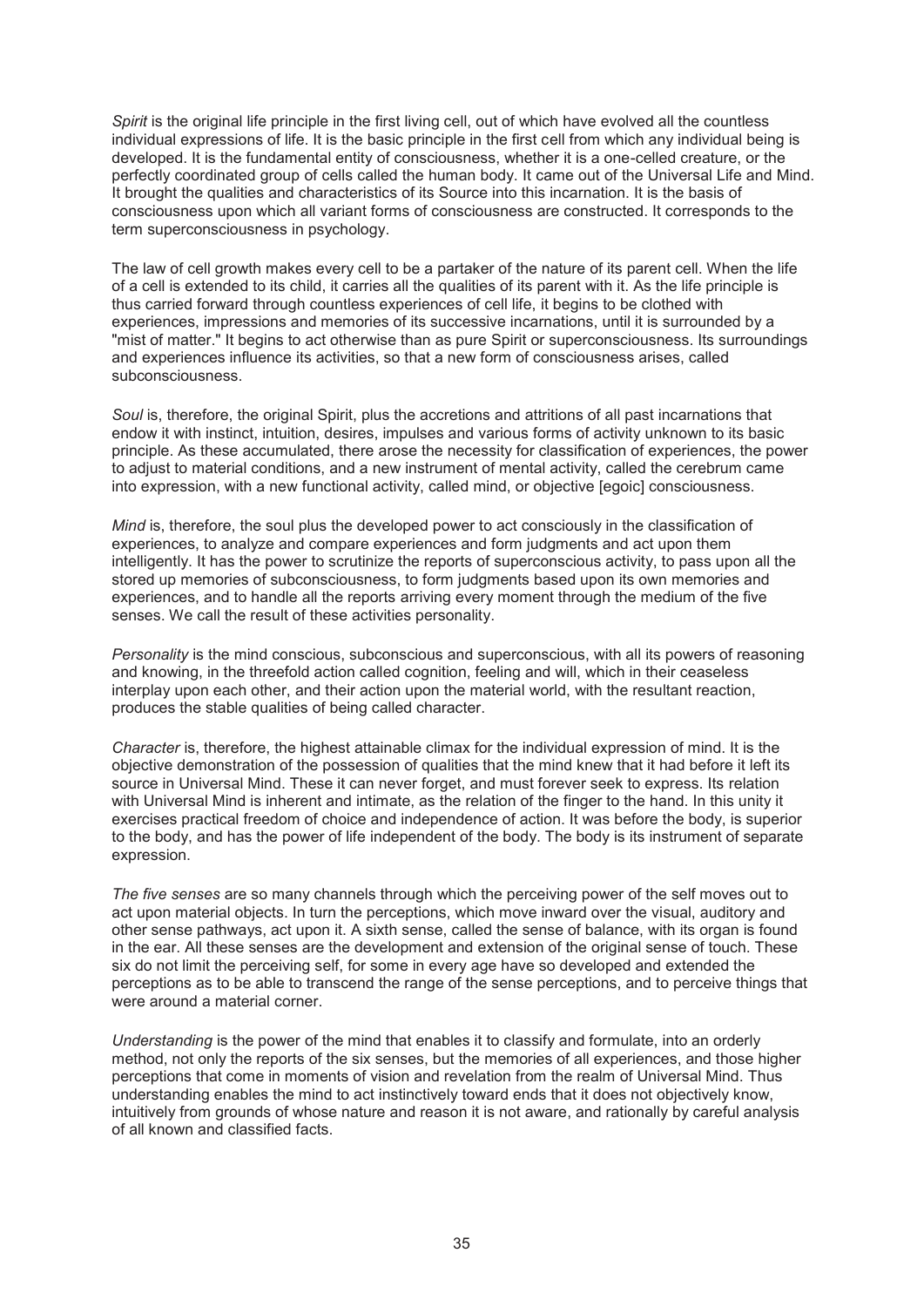*Thought* is an inner, unconscious perception of a truth or fact upon which the mind acts and brings to objective form through speech or other material action. Thought may arise from (1) some stimulus coming to the mind through the six channels of sense perception, (2) some stimulus arising from the vast storehouse of memories of the past, upon which there are ceaseless subconscious action and combination, or (3) from truth present to the mind by virtue of its direct relationship to the Universal Mind.

*Mind* functions as conscious, subconscious and superconscious, each of which is adapted to the particular realm in which it acts. The activities often overlap, but we may detect their elements at once because the characteristic action of each is definite. Any idea bearing the stamp of analysis, comparison, induction, synthesis or conscious deduction, is conscious in its origin. Ideas bearing the stamp of deduction from the known experiences of human life are subconscious. The presence of spontaneous ideas bearing the stamp of absolute truth, yet having none of these marks, is superconscious. It has come into consciousness from the Universal Mind.

A classification of the activities will warrant these distinctions of the three phases of consciousness. Conscious mind reasons in five ways, namely, comparison, analysis, synthesis, induction and deduction. Subconscious reasons by one way alone, that of deduction. Superconscious does not reason at all; it knows and announces the truth in its absolute form, therefore no reasoning is necessary.

*Comparison* is the simplest form of reasoning. It consists in taking a known fact and contrasting with it a proposed one, and by comparison of points of likeness determines its truth or falsity. *Analysis* takes the proposition to pieces and applies the method of comparison to each factor, and determines the truth of the whole. *Synthesis* gathers many known and accepted truths into a harmonious working whole. *Induction* takes many similar facts and leads them into a common working principle. *Deduction*  takes a principle and draws out from it every logical sequence.

Conscious mind uses all these methods, which enable it to find its way through the maze of experiences that are present in consciousness. It can pass upon the ideas and impulses that rise up from the depths of the subconscious storehouse. It gives us certainty and direction amid the conflicting reports of the objective world. By it we can pass our own thoughts and experiences and those of others. It enables us to adapt the truth that comes to us from the realm of superconscious, and apply it wisely to the conditions of our life. It varies with consciousness for this life and of this life. It could have no place in a monistic world where only truth exists. Nevertheless, it alone enables us to meet the countless problems in a world of dual expression.

The *subconscious* activity is purely deductive. It cannot reason in any other way. It has no power to compare two ideas because it cannot hold two ideas simultaneously. It, therefore, cannot determine the truth or falsity of any proposition presented to it, but accepts the idea offered and continues to work it out. It is not concerned with the question of the right or wrong of any idea. It does not question why. It takes and moves into formal expression any idea offered it.

The subconscious is the body builder, maintaining all the processes of the metabolism by which it renews the body. It carries these processes forward according to the ideals furnished it by the conscious mind. It does not originate anything. Its creations, such as we see in dreams, are made up of ideas and combinations of ideas received through the channels of conscious activity. Its dreams may be perfectly logical or ridiculous, yet it sets them forth so that they seem to be perfectly natural when they are taking place. It is only when the dream images begin to rise to the plane of conscious action that we are struck with the bizarre elements in them or the dream as a whole.

The subconscious is preeminently the creature of suggestion. It receives, attends to and records every idea held in conscious mind. The subconscious immediately accepts everything we think of, read, hear, or in any way consciously experience, and enters it as a factor in its processes. The strength of the impression measures the power of influence on the subconscious. We may so strongly hold an idea in conscious action that its effects in subconscious will be indelibly fixed. We may repeat a milder idea often enough to produce the same ineradicable impression. Because of its one way of reasoning, it is the side of consciousness given up to habit. Having started to do a thing in a certain way, only profound impression of an opposite idea can change its action. This element, combined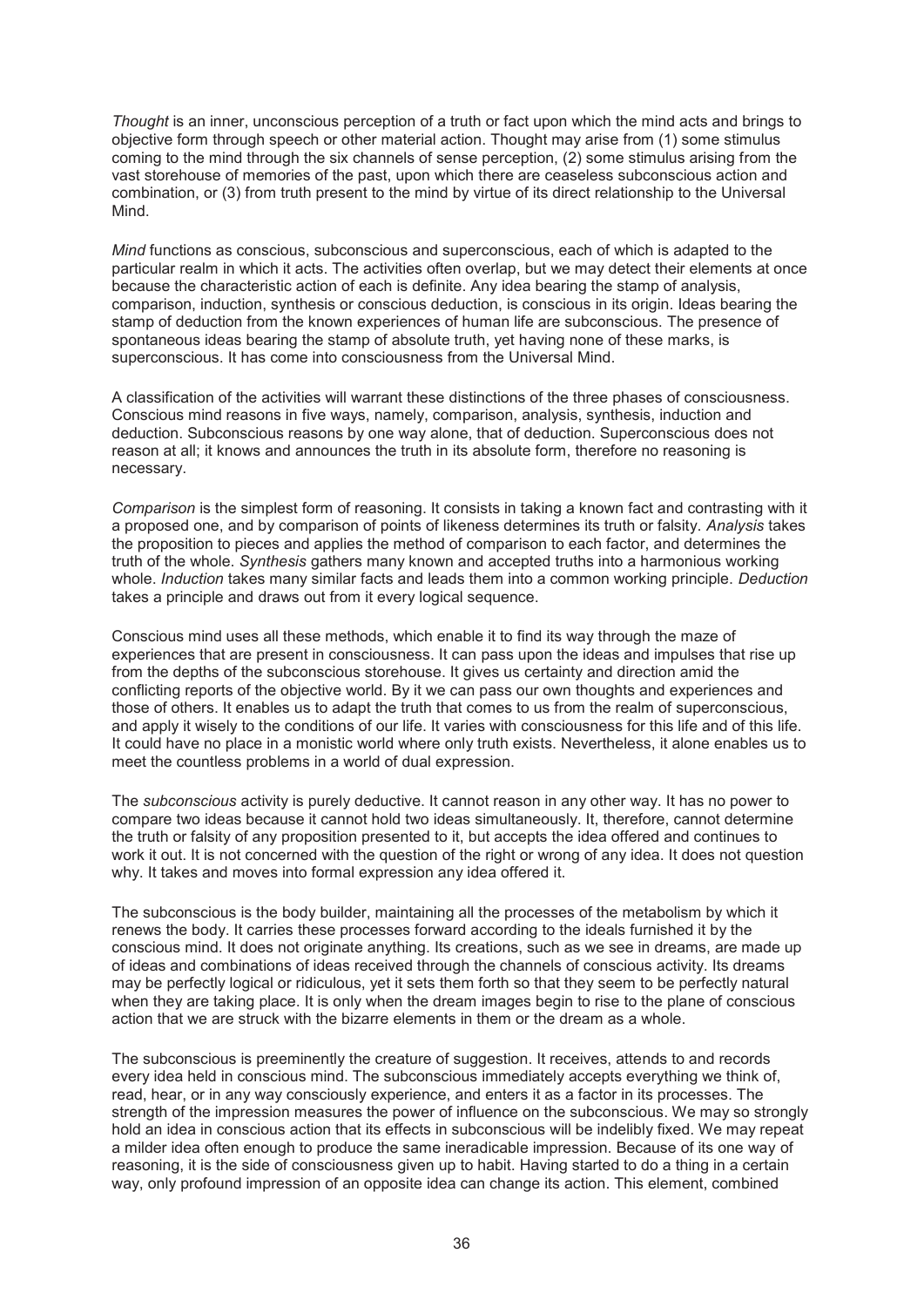with the fact that the subconscious memory is perfect, explains its marvelous tenacity in reproducing things in body, mind and disposition for which we no longer have any need. We see this in the more than forty vestigial remains of an animal ancestry in the body, of more than thirty animal impulses as seen in the emotions and disposition, and in its reproduction of hereditary marks of all sorts in body, mind and character.

It is the body builder, and maintains its conditions. It keeps the whole body conformed to a general family and racial type. It takes care of all the functional activities of the body. It feeds and renews the seventeen thousand trillion cells of the body. It carries on chemical process in the body that would baffle the most expert chemist, and it does these things in accord with what it has learned in the past, or what we teach it in the present. Once given an idea of doing anything, it never deviates from it unless a new idea replaces the old one. Its relation, therefore, to the conscious mind is that of the builder to the architect. It cannot originate, but it can carry out perfectly.

Conscious mind must devise the plan upon which subconscious will act to give it external form. The general idea of health and vigor, of body will inevitably result in such conditions. Constant dwelling on happiness, prosperity or any other desired condition will furnish the subconscious builder with the plan by which it will cause such conditions. Of course, every negative idea held will work on the same principle and the subconscious will reproduce it in the body and conditions. So, we must not give place to a negative thought or word, for the builder will at once accept it and work it out in the outer.

The power of mimicry is a subconscious endowment, and it is universal in all forms of life. It appears in all the lower types of life, in animals and in humanity. One sees mimicry everywhere in nature, where the small insects, animals and birds take on the form and color of their surroundings. It appears in the larger animal forms, such as the polar bear, whose color conforms to his surroundings. It reaches its greatest activity in humanity, where it operates both unconsciously and by intention, We become like those with whom we associate, imitating their appearance, form, color, actions, tones of voice, and even taking on physical characteristics.

The power of good example and right associations rests upon mimicry. It imitates bad examples as faithfully as it does good. It stimulates the forms and expressions of sickness as fully as it reproduces those of health. It clothes the body with the images of power and energy or with weakness and failure, with equal facility. It builds after the images of love and confidence or fear and doubt, without power to change either. Holding the thought, "I am a weak worm of the dust," will create the impulse to crawl, while the thought "I am the son/daughter of the Most High" will make us rise to the mastery of all material and other conditions.

The subconscious accepts the strongest idea. If it is a negative, it will work out its negative results. If positive, it will produce positive effects. "I won't have a headache today" will almost surely result in a headache, for "headache" is the strongest idea in the sentence. We should never affirm or deny a negative. Affirm the positive. If we deny a negative, we should follow it at once with the most positive, constructive statement.

This is an outline of the mechanism of thinking. Study it until you understand it. Use it faithfully and you can produce any condition you desire. If you want health, and will keep clear of all thoughts of sickness, filling the subconscious with the images of virile, abounding health, it will be yours. If you want happiness, and will fill your mind with the images of happiness, it will come into realization. If you want prosperity, and will hold the idea of what you want steadily before the subconscious, it will set in motion the dynamic energies that produce abundance. You can do anything you want to do, be anything you want to be, if you will use this little key to personal power.

The superconscious mind is that phase of the mind that is divine. It does not reason at all; it knows, and announces that which it knows. Others may say "this is the truth," but it says, "I am the Truth." It sees Truth, Life and Being as they are, and announces them. It sees the Truth in which there is no error. It sees the Absolute in which there is no duality of expression. It furnishes the ideal for thought and action, which the other sides of the mind may act upon and determine whether they will follow or modify them to suit material conditions. The high visioning power of the seers of all ages is found in the superconscious. It announces in the terms of mysticism, "Matter is not, sickness is not, poverty is not, sin is not, death is not. There is only life and Truth." It is the function of objective consciousness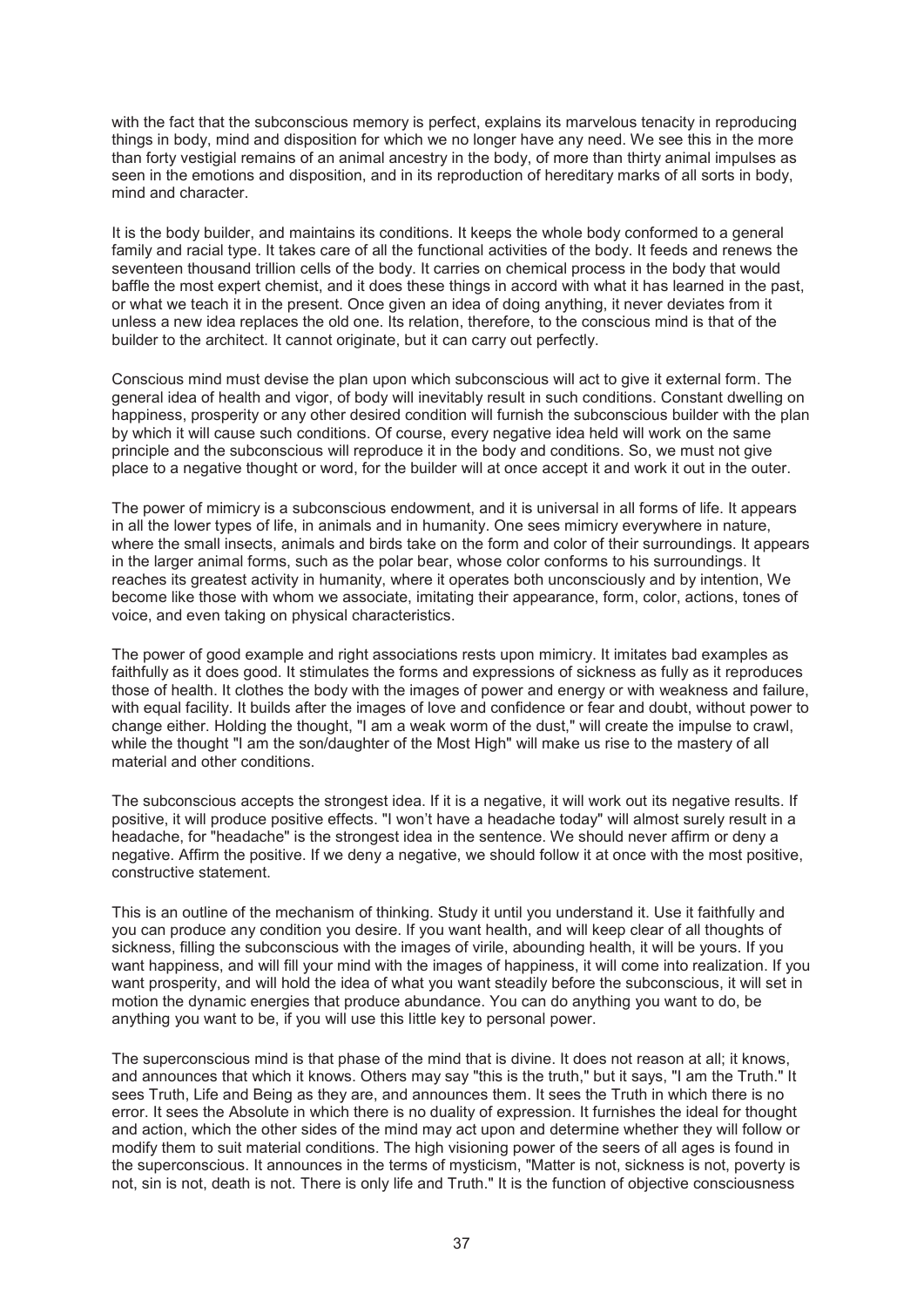to pass upon these statements, to classify and adapt them to the conditions of material life, and then to give the subconscious builder his plans for embodying them in life and character.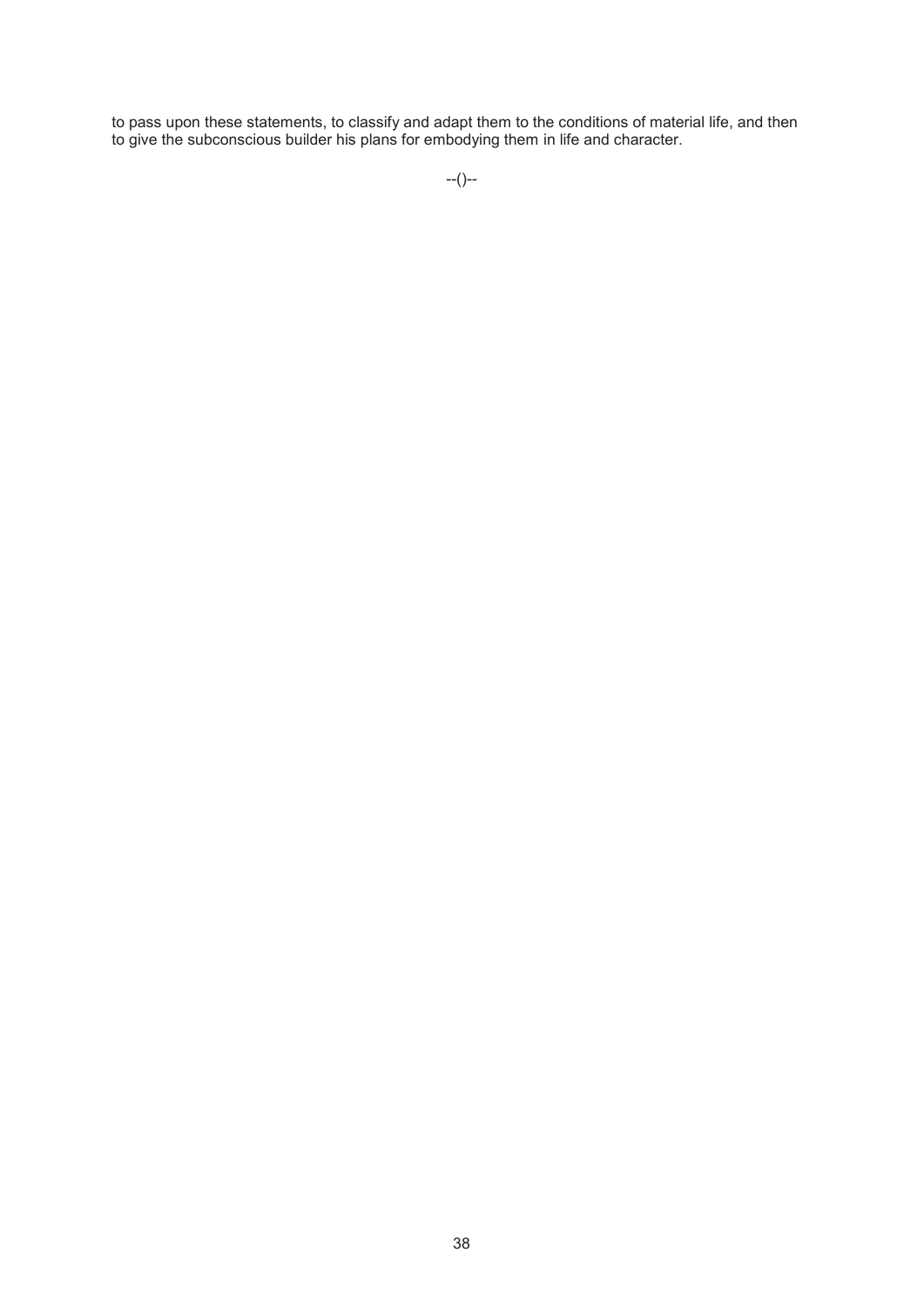# **The Psychology of Mental Dominion**

I wish that you would hold these sayings of the Master in your mind: "I appoint unto you a kingdom." Jesus said, "is it not written in your law, I said ye are gods; now if the law said they were gods to whom the word of God came, and the scriptures cannot be broken, why call ye me a blasphemer because I said I am the son of God." These and many other declarations of a high visioning point out the fulfilment of the age long promise of dominion over all things. We find this note of mastership over the fish of the sea, fowls of the air, beasts of the field, over mental, material and spiritual power from the first to the last chapter of the Bible.

When the Master appointed them to a kingdom, they looked about but saw nothing that looked like a kingdom, neither army, navy, commissary, treasury nor cabinet. They knew that it must be a kingdom that comes not with observation -- a thought kingdom. His disciples studied him, heard his words of matchless grace, saw his wonderful works, caught something of his spirit, and they knew that it was a kingdom of spiritual reality. They thought and spoke, lived and wrought and the kingdom came. They had dominion over sickness, sin, disease, sorrow, poverty, fear, death and every material thing. They had reached that sovereignty given to every soul that rises into conscious realization of God.

They found that in this kingdom that is God's real world and in its external expression, law and order govern everything. The seen comes from the unseen, the temporal from the eternal. The unseen reality exists before the seen unreality appears. A spiritual universe must exist before a material one can. Every material expression arises from unseen reality, and everything in manifestation moves forward to its origin in Spirit.

They learned the method of the kingdom of Spirit. The scripture opens with the statement, "In the beginning God created." There was nothing else but God, Eternal Spirit, Being Love, Truth, Life, Power, etc. This clearly gives the order of all material becoming. God thought and called by name that which He thought, and became that which He thought, and it was good. It is the nature of the Divine Being to become that which He thinks and calls by name.

Humanity was a thought before we became thinkers. We are a compound idea of God, many ideas of God synthesized and correlated into one. God has made us in His image of and we are partakers of the divine nature. We are the embodiments of the Principles of the Universal Being. Whatever there is in God is potentially in us. Whatever is in the divine original is in the divine image. Our thought processes show the same divine order. We think and call by name that which we think. The creative powers of the universe move out to become that which we think and call by name. If we think the thoughts of God, we set all the creative powers of God in motion to become that which we think. If we think the thoughts of God, then we do the works of God.

What are God's thoughts? It feels almost like blasphemy when it first occurs that we could think the thoughts of God, but when we read in the first chapter of Habakkuk that the eye of God is purer than to behold evil, we know that God thinks only Good. He thinks only truth, love, health, abundance, etc. Thinking these things, only good, truth, love and abundance arise into external expression. No bad thing existed when God finished the Creation. Now all creation arises in thought and since (1) God thinks only good, and (2) we are the only other creative thinking beings we know of, and since (3) we do think both good and evil thoughts, (4) finding the source of evil is not difficult. Just as every good comes into expression by right thinking so does every evil thing come into his experience by wrong thinking. "As a man thinks in his heart so is he." So we act, so we look, so we become.

If we will think God's thoughts, our whole life will vibrate with Divine Life and Power. If we will fill our mind with the thoughts of God's good, then we will find that the things over which we have been stumbling and worrying, vanish. Instead of seeing the mote in our brother's eye, we will see the goodness and beauty in him. When we call it by name and magnify it, our brother arises to become goodness and beauty. If we will fix our thought on Eternal Health, health will fill us. If we fill our mind with abundance, then abundance will fill us. This is the law of creative thinking.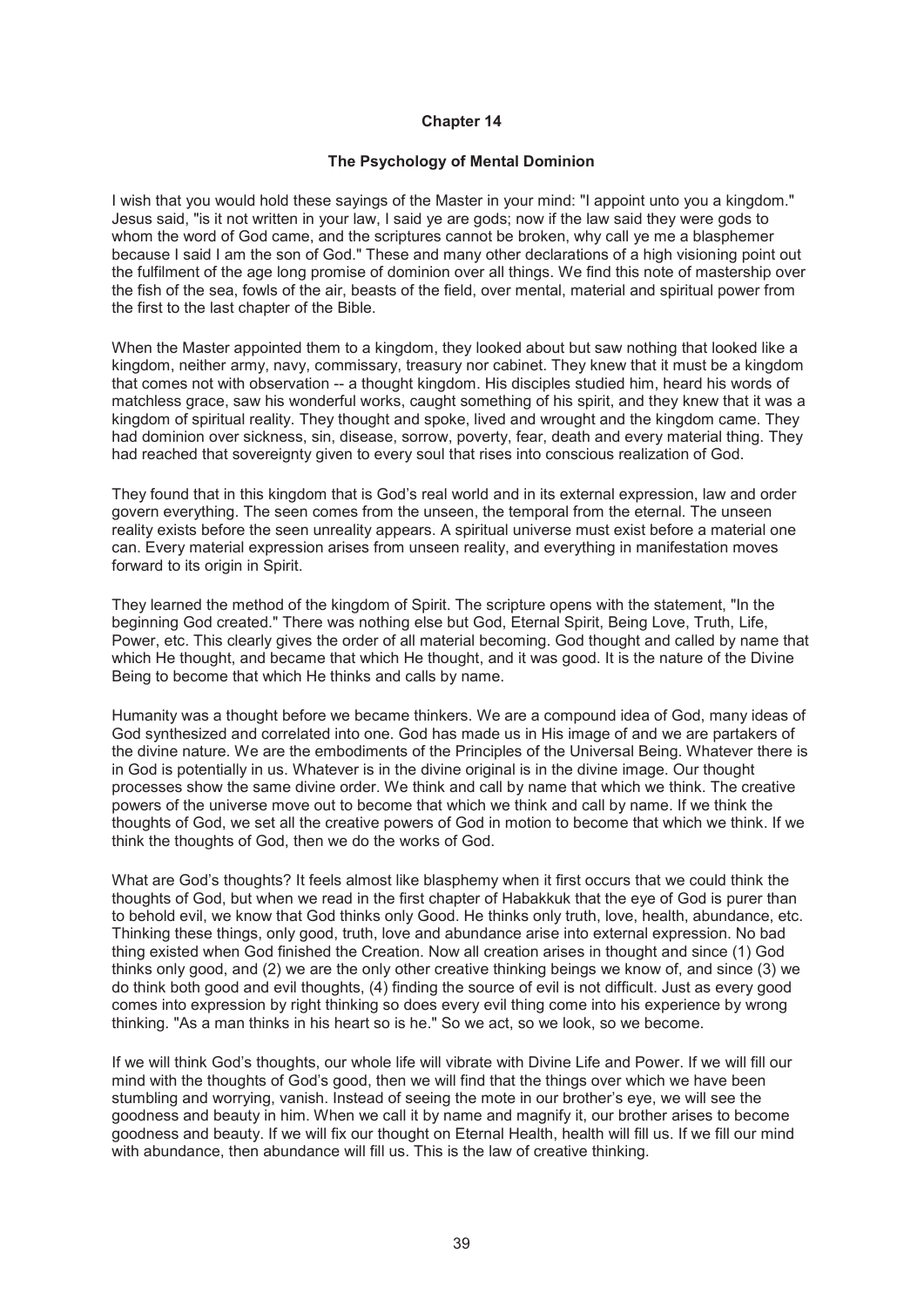However, let us think human thoughts of duality and limitation, and our thoughts become the channel through which the creative powers move into external expression. Job said, "The thing I greatly feared is come upon me." Fear sees a clear form through which the creative power moves into materialization. If we think disease thoughts, disease will fill us. If we think poverty thoughts, poverty will fill us. If we think worry thoughts, we will be worn to a frazzle. Worry, like a rocking chair, gives a vast amount of agitation but no progress. No matter what we think we will get it. This is not guess work, but it is law. Every sick person in the world owes their sickness to wrong thinking. Our friends will hardly let us be well. David said, "The days of our years are threescore years, yet is their strength but labor and sorrow etc." That statement has shortened more lives than the world war. These are a few of the many ways in which we malpractice upon our friends.

A law of becoming also definitely exists. We think, and call by name that which we think, and our thought goes out into the great Mind of the Universe. By dynamic power it gathers and correlates to itself its own kind and it materializes in our body, mind and character. This is not a thing of speculation, but it is a matter for expression. It is not so much a matter of belief but of knowledge. Just go out and put it to the test and you will know that it is true. You can *believe* anything, although it is a lie, but you can *know* only the truth. The only way to know the truth is to prove it by experience. It is a matter of your own consciousness of the truth. Just think and call your thought by name, and it will come to pass. The power to do this is within you. An absentee God does not do it, but the God who works in you, both to will and to do. God is evenly present, centering in you. Likewise every power and possibility for the Infinite centers within you. Send forth your thought into this mind soil of the universe and it will leap back into your arms, a harvest. When you sow a live seed in the ground you do not sit up and worry whether the earth will work, or the atmosphere or the moisture, or the sun, or the life in the seed. Neither need you be anxious whether this thought seed will work. Thought goes forth into the world of God's Creative Powers and comes back thirty, sixty, and a hundredfold. This is not a cunningly devised fable, but an absolute truth that you can prove for yourself.

We think in three ways: (1) by the objective conscious mind, such as we use while listening or reading and compare it with what we have previously thought and known, by induction, deduction, comparison, analysis and synthesis. (2) Subconscious thinking includes that part of our mental activities that deals with the dream life, the functioning of our bodies, and the instinctive and intuitive processes. It thinks in one way only, by deduction. (3) The superconscious side of thinking does not reason at all. It simply knows and is the Divine Mind in humanity. It is the Christ in you, the anointing that abides, by which you know all things, and that you need no one to teach you. This a tremendous truth, which we need to know.

Our real mind is God's Mind, by which we know everything instantly, but we do not know that we know it. We are so busy thinking objectively that we do not give the Divine Mind in us a chance to thrust its perfect knowledge into consciousness. The soul within us never reasons, never argues, never needs to, because it is at once in touch with all truth. In this higher realm of divine consciousness, Jesus thought, and from it he taught. There is not an earthly logical formula in all his teaching. He announced the most tremendous truths without the slightest trace of intellectual heat. It is the simple statement of the truth as he knew it, and as he was it in consciousness.

Every word that he spoke has stood through the ages because it was the Word of Truth from God. Thinking in this higher realm of consciousness raised the vibration of his personality to that level that gave him immunity from contagions, infections, and from the power of any material thing. He touched leprosy and every form of disease, not only with immunity, but with power to heal.

The rate of material vibration determines many things. The same rate of vibration that produces heat will not produce light. We must raise the rate of vibration to produce light. Thinking on the lower or material plane produces disease and makes one open to all contagion and infection. While thinking on the higher or divine side of consciousness raises the rate of vibration to immunity from all disease, pain and weakness and puts the thinker in the place of triumph and power. It raises us to that plane of thought and life where we can say, "All power in heaven and earth," that is, mind and matter, is given us. That is our right. Jesus vibrated in that higher level and he calls upon us to do the same. If we think and work in the lower vibrations, the reports of pains and ills and things of matter fill us. If we think and live on the plane of divine consciousness, health, abundance and power fill our life.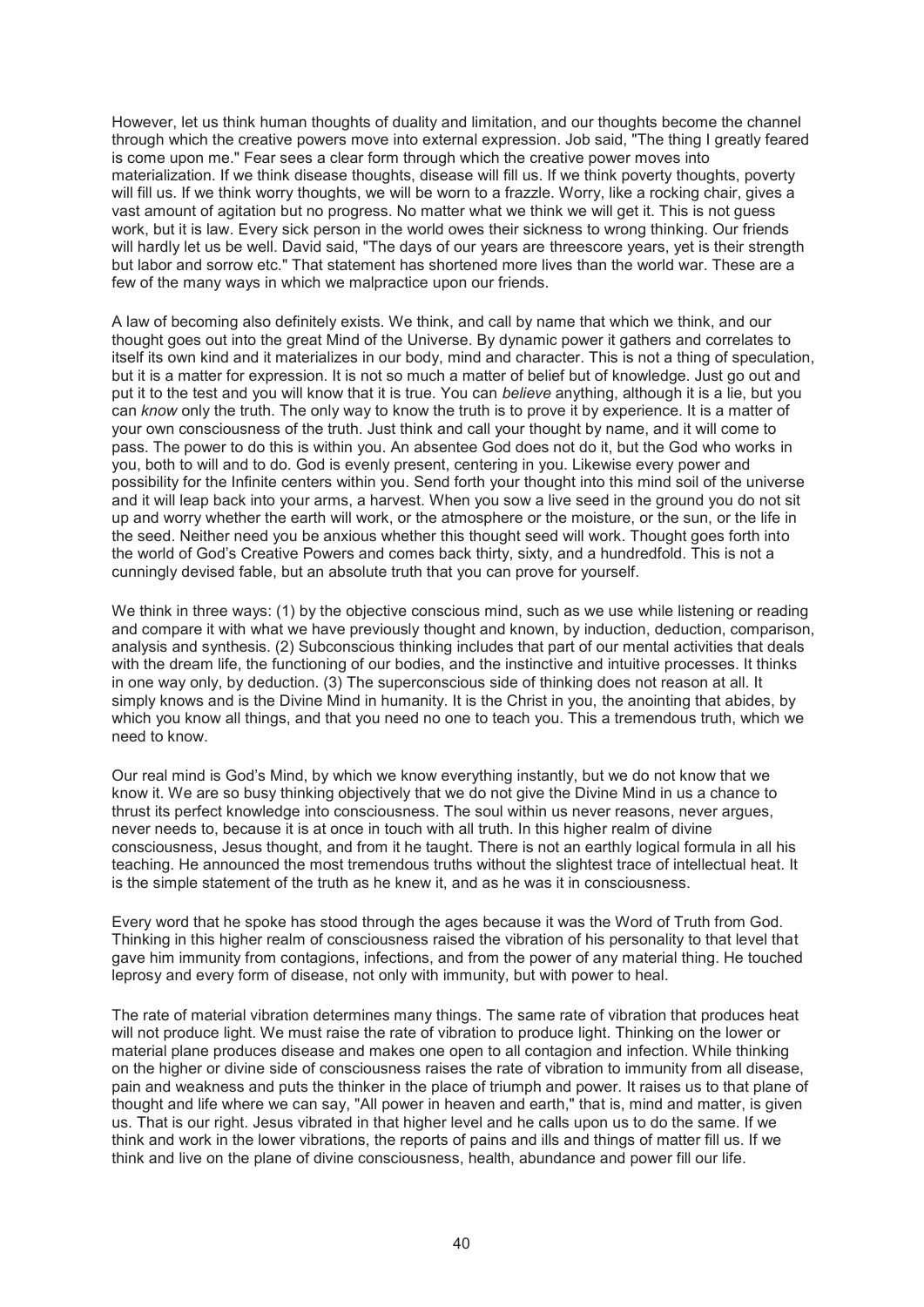Can you be well? You can if you will change your thinking. Can you be happy? You can if you will change your thinking. Can you be prosperous? Yes, if you will change your thinking.

A man was recently charging \$15 for five lessons in How to Make the Other Fellow Do What You Want Him to Do. I would not give fifteen cents for all that sort of thing ever written. However, I would mortgage the eternal future to find the secret to make myself do what I know I could do and ought to do, the secret of how to get out of us what we know is in us, how to find the way to connect with the powerhouse, to employ the truth that God is right here and right now.

It ought to be the high ambition of everyone to *know the secret* in the life of Jesus, the lost word of power for healing. One person one gets healing immediately, but nine others must try repeatedly for the same result. The one thing to covet above all else is the secret of Jesus to say to these people, "Rise up and walk" and have ten out of ten do so. The answer is not so distant if we can just once forget the limitations of matter. He said, "Father, I pray that they may behold my glory." They saw it, and an answering glory within them rose and he healed every one of them. The secret is very near that fact. Jesus never saw a paralyzed arm -- he saw an arm stretched forth and whole. He did not see a woman bent double, but one every whit whole. He saw not a man eaten with leprosy, but one in absolute health. Unless the healer can see beyond the twisted limbs and distorted bodies, the blind eyes, deaf ears and dumb tongues, and behold a divine soul there, made in the image of God, in whom is nothing but what is in God, and can command that divine soul, which was never sick, never sinned, to come forth into manifestation, he has not found the secret of Jesus. However, when he can speak the word of authority and have it come to pass, He shall heal every one of them.

The world is waiting for the spiritual Newton to come forth and write the Spiritual Principia by which the principles, laws and methods of the spiritual life shall be gathered and formulated so that the spoken word shall have the same miracle working power that it had when it fell from the matchless lips of Jesus of Nazareth. I believe the person is now born who shall give the world this superlative service. It is our privilege to seek that word, for we shall surely find it.

The next step is *Speaking the Word.* In the beginning was the Word, the Logos. The same was in the beginning with God. We were there when that word was spoken. That is why we are here today. The spoken thought comes into externalization. Thus, "the word is nigh thee, in thy mouth and in thy heart," and we have only to know the divine law of thinking and speaking and we can speak and have it done, command and have it stand fast. All religion can be stated in one sentence that has two halves. The first half of all religion is, "Thus saith the Lord, 'it shall come to pass,' " and the second half of all religion is, "and it came to pass." This is a concrete statement of the power of the spoken word.

God called Jacob a new name, Israel, a Prince with God, when he had just finished cheating Laban out of his cattle. They would have imprisoned him today for what he did. Yet that spoken word worked in him, and forever afterward he was a prince with God. He made David His anointed, and it took a long time for the idea to work out. David did things that would today have sent him to prison, but one day David said in startled wonder, "Thy gentleness hath made me great." Jesus called Peter a rock at a time when he was more like a jelly fish, but the spoken word worked and Peter became a rock of integrity.

Thought is simply unuttered speech. It must be spoken to have power. It can only become definite and clear by expression. The thought we speak becomes our own. The truth we think or hear, yet leave unspoken becomes like the talent hidden in a napkin, we lose it. Tell it and it is ours forever. The only way to give the truth power is to speak it. The only way to keep the truth is to give it away. One element of power in the life of Jesus was, that he spoke as no one had ever spoken. Learn to speak and have it done, to command and have it stand fast.

The third step is to *enter the kingdom.* God promised humanity dominion over all things. He put all things under our feet. In the vision of the winged creatures, Ezekiel saw the personified powers of the Universe offering themselves for service. When the prophet was down on his face talking to the Lord, the Lord said unto him, "Son of Man, stand up on thy feet and I will speak to thee." It has taken God a long time to get us off our face, knees, and other attitudes of fear, to stand and look upward and talk with Him. When Isaiah had exhausted language and imagery to make us feel our "littleness compared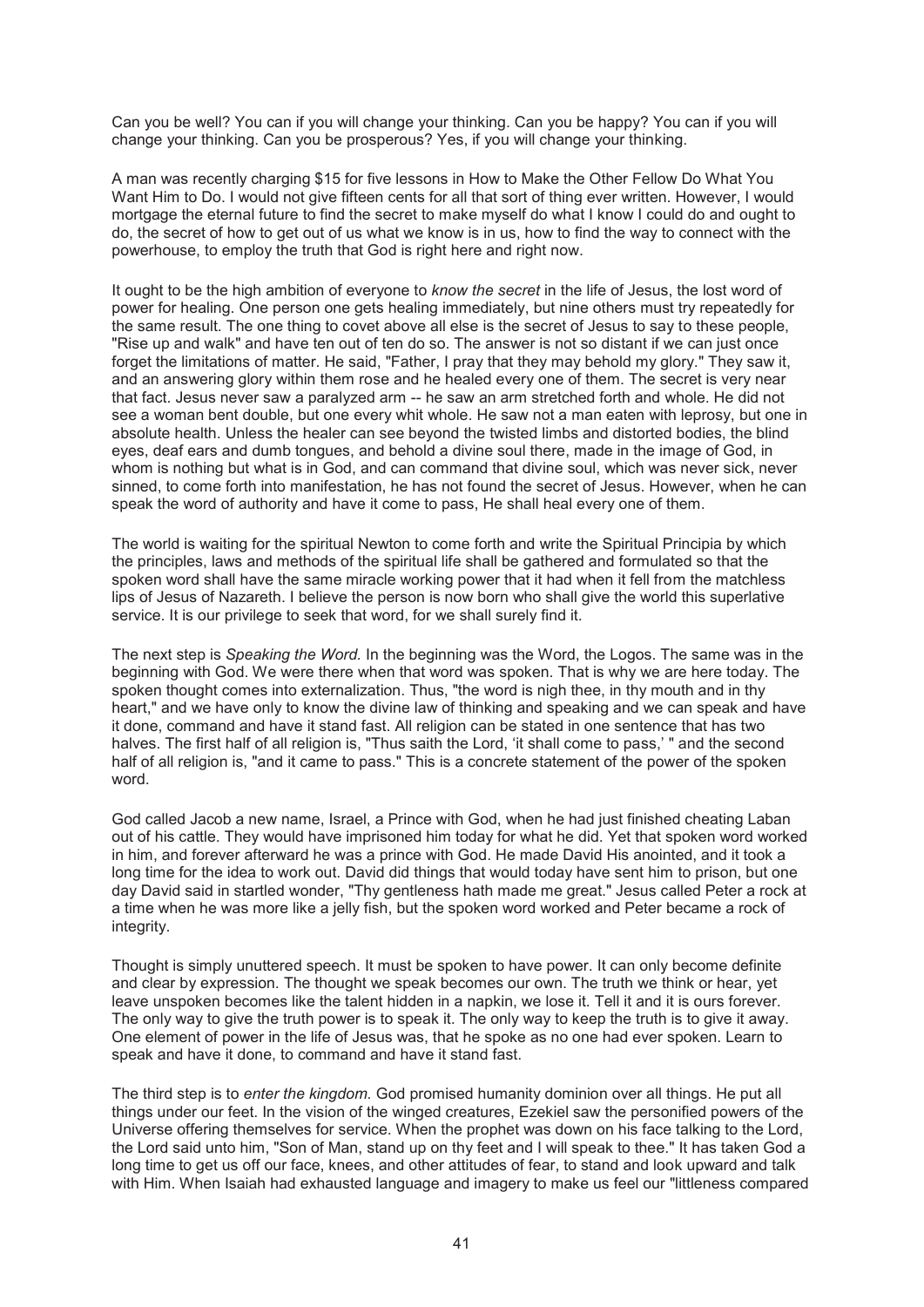to Him that sits on the circle of the earth," he said, "Concerning My sons and concerning the works of My hands, command ye Me" Isaiah 45:11.

The best revelation of God was in the person of Jesus of Nazareth, who said, "I am among you as one who serves." That is the secret formula of genius, the revelation of God as He is, the Universal Servitor. Every creative power of God waits the word of those who have the faith to see it and the courage to command it. Faith is that perception of spiritual reality that makes us know that the spirit of a thing is the reality, the thing hoped for is now reality, waiting to be perceived and called into material form.

Jesus commanded the Vital Abundance and multiplied the loaves and fishes. He touched with the finger of God, and the blind eyes saw. He commanded the powers of God and devils went out. He spoke to the regions of perfect health, and leprosy ceased. He spoke to the unseen Realm of Reality and Lazarus came back to live in his body. A certain Centurion came to him for his servant and said, "I am not worthy that thou shouldst come under my roof, just speak the word and my servant shall be healed, for I also am a man under authority. I say to one man come, and he comes, to another go, and he goes," etc. Jesus said that he had not seen so great faith in all Israel. The Centurion knew that when he spoke every Roman legionary stood back of the command and he saw that when the Master spoke, every power of God stood back of his word to make it good.

Elijah rose to the heights of divine command and the barrel of meal wasted not, neither did the cruse of oil fail. Daniel commanded the invisible and the lions' mouths were shut. Peter commanded the infinite deliverance and prison doors were opened. Paul and Silas called upon the Infinite and the doors of that Philippian jail shook from their hinges. When are we going to learn to command the invisible powers to make this world what it should be? We should just as easily speak the word to a thousand at once and have the works of God manifest in them all. This is the promised kingdom.

Mimicry is a principle by which all this comes to pass. We have all seen insects, birds and animals that have become so like the leaves and grass and bark about them that we mistook them for a part of the growing things. This is unconscious mimicry. The polar bear is like the snow amid which he lives, but others change with the seasons. When we come to human life, we find mimicry used both consciously and unconsciously. We have a proverb about children, "Monkey see, monkey do." We are all mimics. We take on the physical, mental and spiritual likeness of those about us. Two people in constant association become like each other in appearance, in voice, in mannerisms, in methods of thought. The principle operates in its greatest power in the realm of character building.

No better illustration exists than that of Jesus and the twelve. They were uneducated, uncultured, spiritually dense. Their roughness and spiritual blindness grieved him often. Yet they walked with him across fields, they heard his matchless words, they saw his wonderful works, they drank in his spirit of love, gentleness and compassion. Their dark unlikeness to him began to drop away, and at the end of three years they had become so like him that they were ready for him to entrust them with carrying forward his kingdom. We are all ready to admit this fact.

He had passed from their sight. They no longer had him to point out as the exemplar of what they taught. No longer could they say "Here is the Master, hear and see him."

All they could do was to draw mental pictures of him. Peter made one of these mental snapshots, "He went about doing good." So they pictured the life of Jesus with all the richness of imagery that their experiences with him had inspired, and we have the result. One day they found some of these same people who had heard and received the truth standing boldly up for the cause of Christ. "They took knowledge that they had been with Jesus and had learned of him." They had not seen him but they had held this mental image of him, and the creative mimicry within had made them like him. It works. If it worked there, it is a principle upon which we can formulate a science.

"For we all with unveiled face beholding as in a mirror, the glory of the Lord, are changed after His image from glory to glory by the Spirit of the Lord." Fill your mind with a clear mental ideal of the Master as the Son of God. As you study that ideal, the fact that you are as the Son of God will rise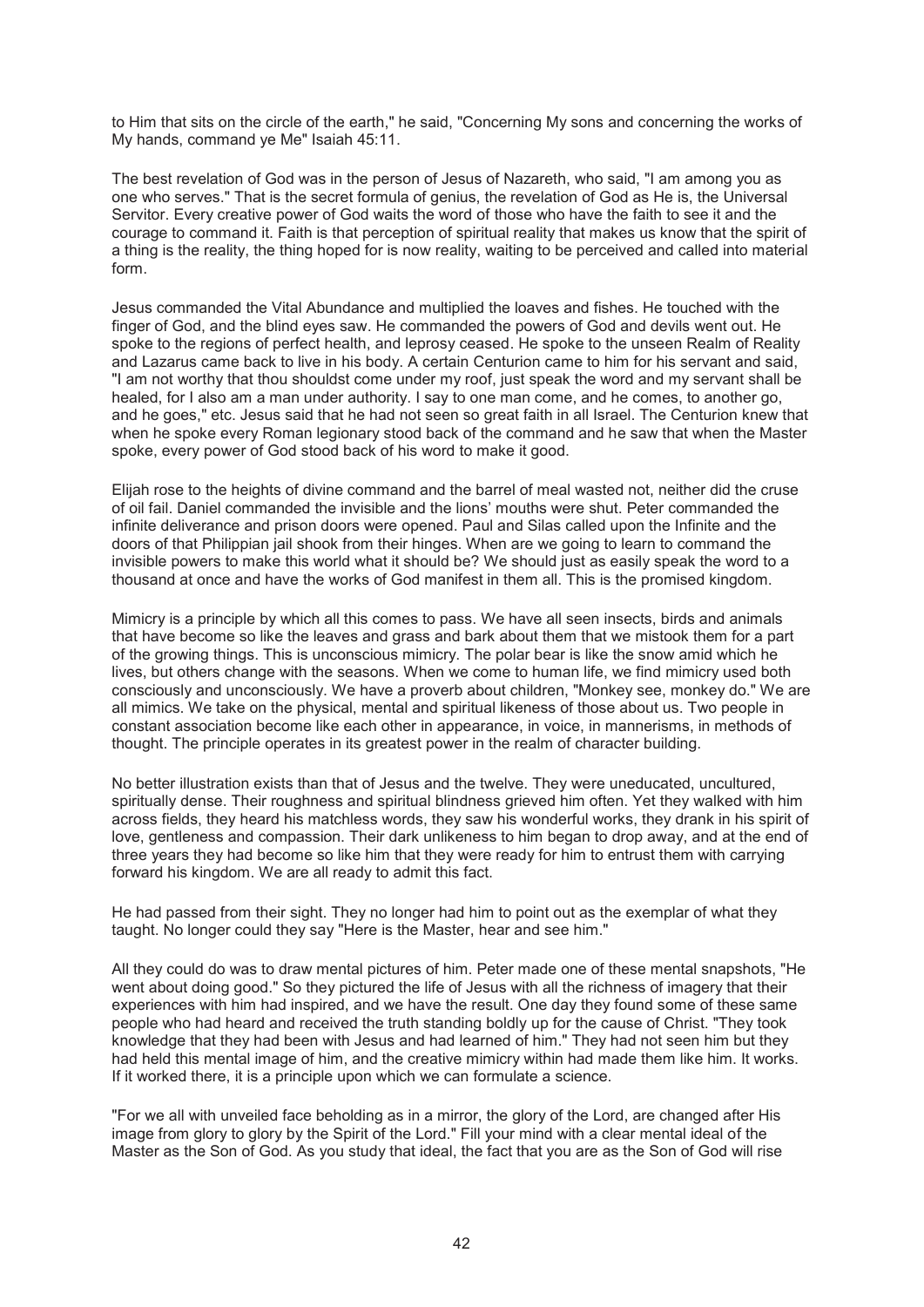unto your consciousness, a being made in His image, with every thing in the image that is in the divine original.

Go forth then to take your kingdom. Picture prosperity and make it a kingdom of abundance. Dwell on good alone and make it a kingdom of good. Picture the infinite harmony and make it a kingdom of harmony. See your neighbor as a divine being who was never sick, nor sinned, nor was unhappy. Your kingdom will come and you will reign with him whose name is forever enthroned in earth and in heaven -- Jesus the Christ.

--()--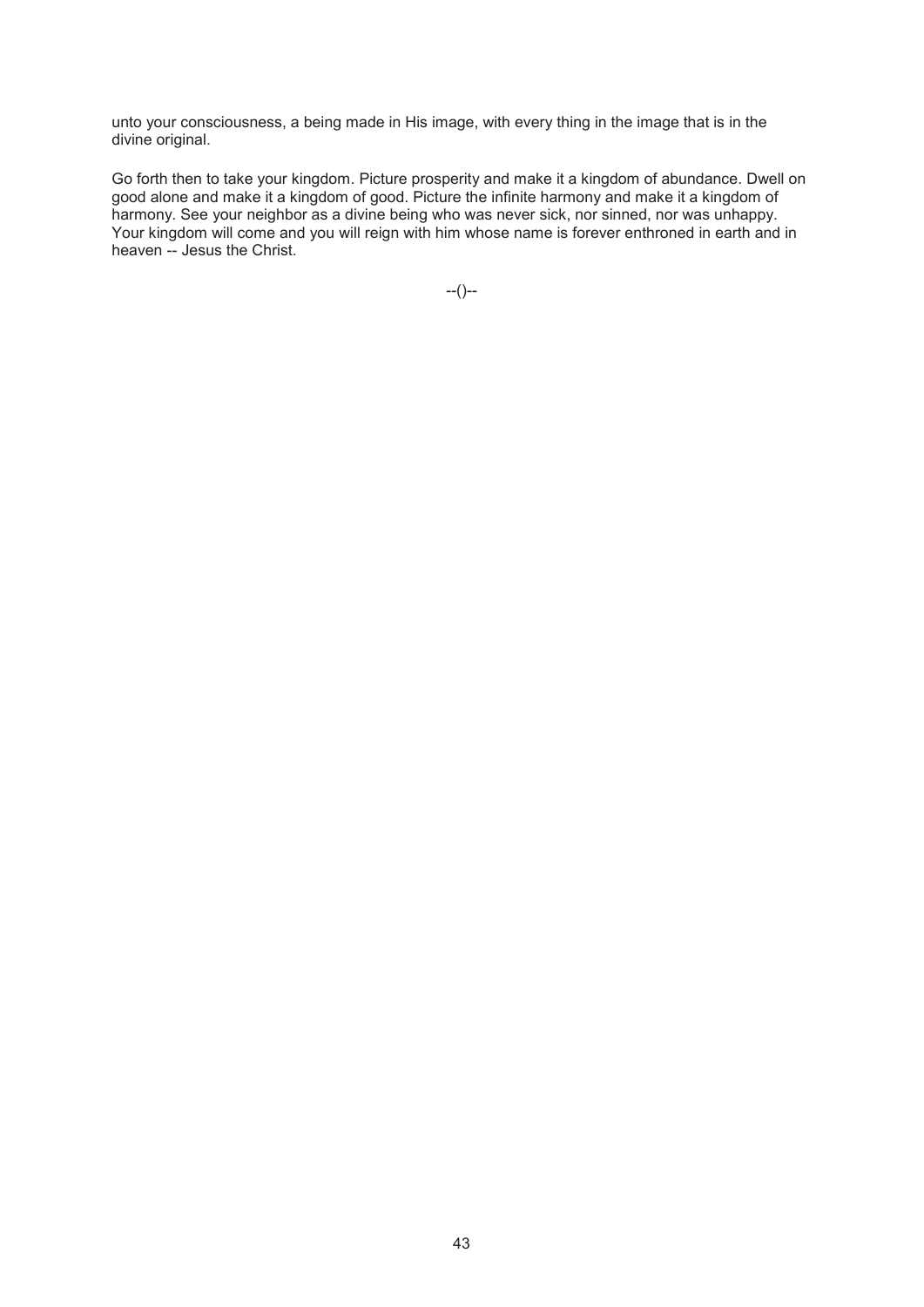#### **Psychoanalysis**

Psychoanalysis is a consideration of the hidden hindrances to efficiency and success as they report in health, happiness, business or usefulness in any form. It deals with finding the hidden impressions and interests that lie uncharted and forgotten in the soul, which under certain conditions, rise to produce terrors for the mind, hallucinations of the senses, and the appearance of disease in the body, acting as an effective bar to progress.

The name "psycho" is a Greek derivative, meaning "soul." The Greeks had a fine shade of distinction in words, and while we use mind and soul interchangeably, in the Greek there was a definite distinction. The soul is nothing more nor less than what we term the subjective or subconscious side of the mind. This subconsciousness of ours has a way of its own in functioning. It has its channels of contact with the body, just as has the objective conscious mind. The objective functions through the cerebrospinal nervous system and governs the voluntary movements of the body. The subconscious functions through the sympathetic nervous system and controls all of the involuntary motions of the body, such as the action of the organ systems, and all the metabolic processes by which it renews the trillions of cells. It does this through involuntary reflex action, directly under control of subconscious mental activity.

Whenever anything happens in our conscious life, whether it comes from physical experience, mental activity, or the impact of the thoughts of others, whether good or bad, it affects the subconsciousness, and through it on all of our functional activity. Likewise, whatever happens in the superconscious, or divine side of the mind affects the soul side of life, giving it a tremendous uplift and inspiration. The superconscious influences the soul on every side, catches everything and forgets nothing. Thus we have within ourselves a net into which every thought and every vibration of the universe falls, and nothing slips through or is forgotten. We may not be conscious of it, but we are subconscious of it. So, all functional diseases and disorders of various kinds rise through the action of this subconscious self.

Certain experiences directly impress the subconsciousness: Wrong mental acts and habits, such as shock, long continued strain, steady attention to a given thing without proper diversion, depression, caused by grief or loss, prenatal influences, such as fear, timidity and solicitude of various kinds, hereditary influences, and the influences of stored up experiences from other lives. These all act on the subconscious mind very definitely, and can form scars and complexes, producing the vast variety of abnormal ideas and experiences of nervous people. These impressions lie hidden in the subconscious, and we forget them as the years pass. Under the strain of nervous energies, a hidden scar suddenly projects itself into the conscious mind, filling the vision and senses with hallucinations, sense images, mental ideas and obsessions, filling one with the sensations of disease and delusions of mind. Sometimes the original scar associates itself with other and later impressions, which are also hidden and forgotten, and it rises in experience as a psychological complex.

The secret of the power of such a complex lies in the mystery in which its origin is shrouded. The very fact that its origin is hidden multiplies its terror a thousandfold. If we can only trace its cause, most of its power is at once annulled, which leads us to the law of dissolving these complexes and giving relief to the patient. The law is, that the moment we discover some stored and forgotten experience, which is the cause of the trouble, we sweep the mystery away, the mind immediately begins to readjust itself to facts as they are, rids itself of its hallucinations, and recovers normality. The patient can rarely make this analysis for himself. In fact, only the most skillful work by the practitioner is at times able to find the hidden cause, for the subconsciousness hides its secret as cunningly as a burglar hides his loot.

A thousand forms of functional diseases arise in that way. We are not speaking of organic diseases, although doubtless they arise in the same way. Many physicians who have been cancer specialists and have given their lives to the study of this disease, to find its cause and cure, have developed the disease and died of it, although no known infection or contagion exists. The only explanation of this is the metaphysical one: The influence of constantly imaging the ravages of the disease so impresses the subconscious side of their life that finally it produces those mental images in external form. It is worthy of note that organic conditions are often cured while the symptoms remain, and likewise, the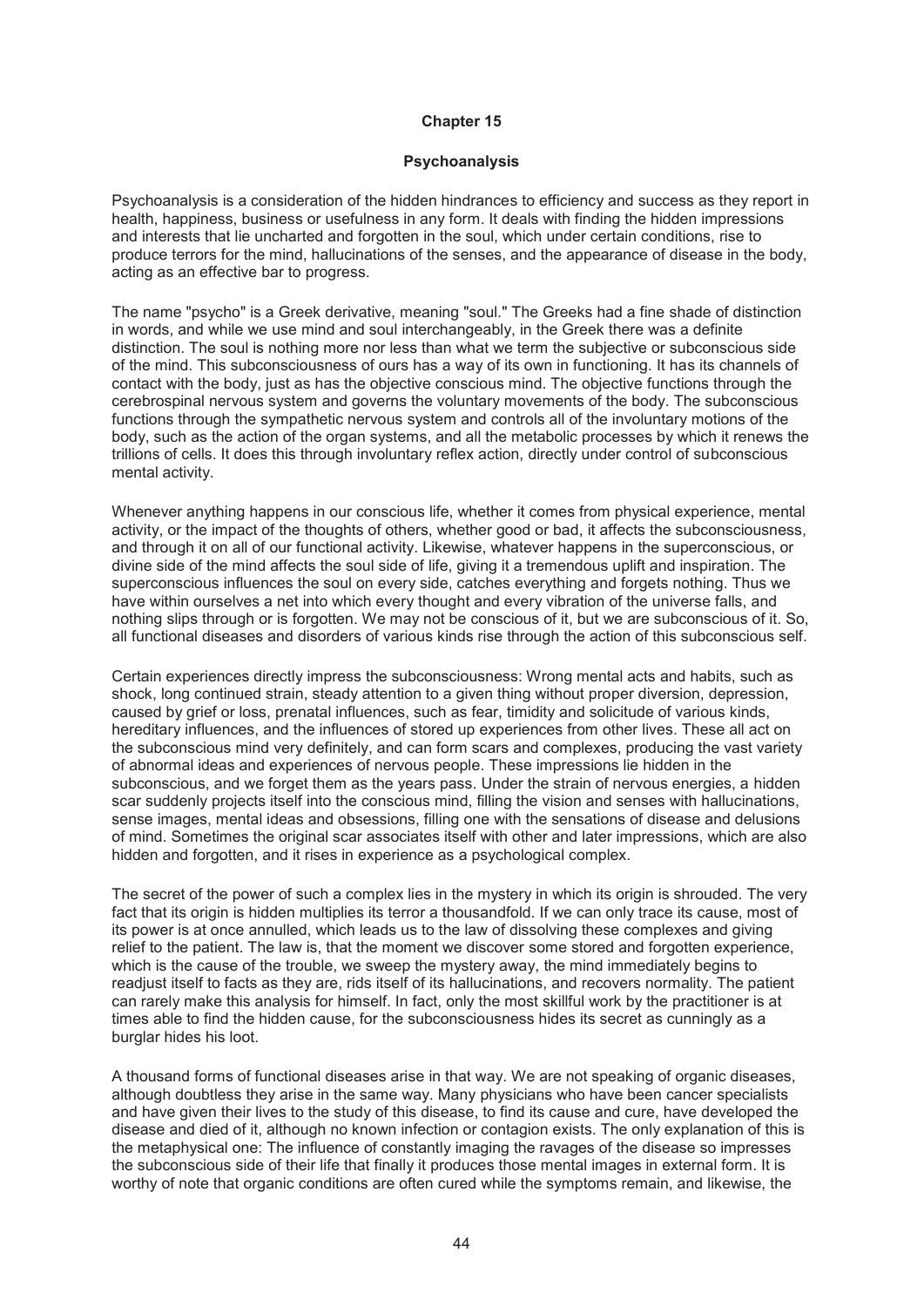symptoms of disease are sometimes removed while the organic conditions remain unchanged. Assuming functional diseases can pass into organic is reasonable, therefore.

We have seen many cases of paralysis, which would defy anyone to detect that they were not the real thing, having all the signs and symptoms, such as lack of sensation, loss of control, inability to move limbs and parts, yet the paralysis was purely functional. No destruction of any motor nerve or destruction of any brain substance had occurred, in fact, nothing but the inhibition of nerve action.

We have seen many cases of blindness, some partial, some total, some of many years standing, in which the sight returned instantly after finding the hidden cause in some past shock. We may relieve this by placing fingers on the eyes and by prayer, turning the mind to an entirely new thought, arousing in them the tremendous uplift of faith, filling the released nerve with the normal thrill of life and action. Sometimes, the returned vision is gradual, but in all such cases it is necessarily a process of psychological cause and effect.

The most difficult condition to relieve is inhibition of the auditory nerve, possibly because it is so close to the brain center, but more probably because people use the sense so constantly that they fill consciousness with its shortcoming. These complexes inhibit the auditory nerve just as they do other nerves of sensation. We make no reference here, of course, to those organic causes for deafness, which are many, whose distinguishing features are well known. We speak of functional deafness caused by these psychic impressions.

People suffer from "hot spots," "cold spots," tumors, false growths, numbness, dizziness, muscular and nerve weaknesses, trembling and a host of other sensations all arising from psychic impressions. Such conditions disappear when we discover their point of origin in forgotten experiences. Often instead of a physical expression, but frequently with it, the effects produced are mental or psychic in character. People have all sorts of delusions and fixed ideas, one of the commonest being that the Almighty is punishing them, or that they have sinned against the Holy Ghost, or that an evil spirit has possessed them. Some, who believed they were possessed of a devil, certainly acted like it. Under hallucinations of the senses they see all sorts of things and hear, touch, taste and smell them. The great family of phobias, which these complexes create, include the fear of dying, the fear of going crazy, and kindred ideas. It does not matter that we have proven these fears false a thousand times. The next time that they arise actively, the patient is overwhelmed with the terror of them.

Psychoanalysis is a process by which we search for the cause, and show the patient that cause. We show him the rational process of cause and effect: A process of development, which works with unfailing certainty and regularity, produces these false ideas and experiences. If we can discover the cause and bring it to the light, it strips away the mystery, and therefore, of breaking the power of the obsession. We must show them that the idea has no power unless they give it power by their thinking. The rule is that upon the revelation of this cause process and effect, the mind reacts upon itself, the inhibitions are freed, the nervous system returns to its normal functioning, the mind is cleared of its hallucinations, and the trouble stops, usually promptly.

We emphasize the necessity of stripping away the mystery of origin because the experiences of most psychoanalysts show that the doctor's uncertainty delights the patient, who soon develops a love for the mystery of it. Woe to the analyst if he hesitates, for the case is lost. If we act in an orderly and systematic way, with the air of confidence, we beget confidence in the patient, and enable him to answer questions and to recall experiences, which he could not do of his own unaided effort. Anyone can bring up experiences and memories under the stimulus of a skillful questioner, which he could never have recalled of his own accord.

Psychoanalysis grew from the practice of medical science in investigating the states of a person's soul. It consisted of analyzing the effects of the repression of the various impulses that we have, which otherwise would arise into normal expression. Researchers found that when we repress any strong impulse of life, it forms a scar. Repression causes an atrophy of the powers of normal expression of that impulse, causing it to combine with other scars. When it takes some mysterious slant, it suddenly projects itself into the mental horizon, filling the mind with grotesque visions, inhibiting the nerves, and deranging the functions of the body. When we repress an experience, it often lies hidden and forgotten for months and years until some stimulus (long continued attention or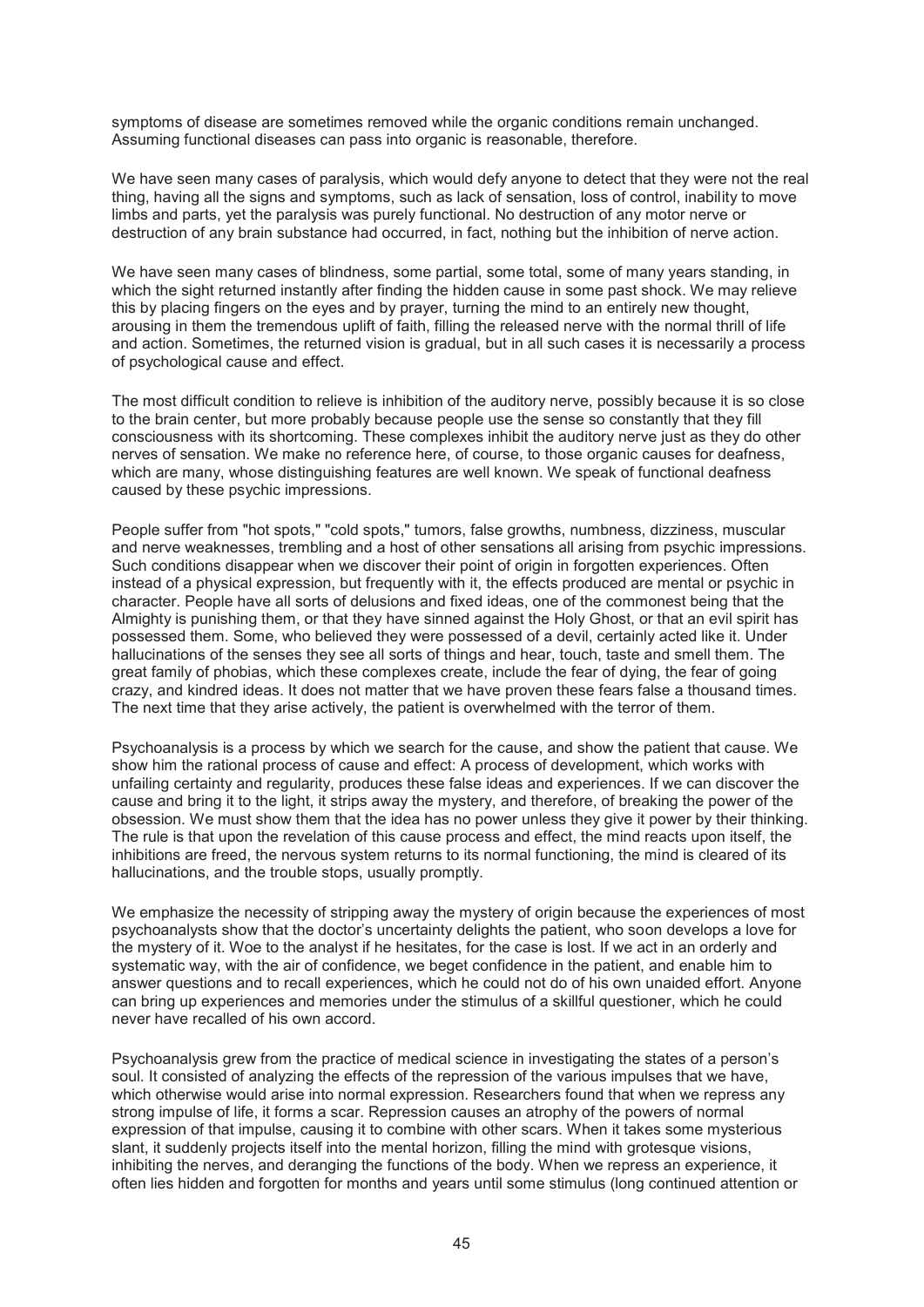effort or the effects of shock and strains) upsets the nervous system. Then this hidden impression arises, often associated with other impressions or scars, forming a complex, which is often mysterious to most trained observing.

According to some teachers, we can refer all impulses to action back to the fundamental, or Creative Impulse, whose primary expression is sex, and they claim that every repression, in some sense, is sex repression. Furthermore, they claim that every impulse of expression in any direction is a primary, secondary or tertiary expression of this primal impulse, sublimated in some new form. While it seems to have a good deal of scientific basis, it remains a fact that many of our impulses for expression are so far removed from the sex impulse that it requires a good stretch of the imagination to relate them.

Our power to achieve is nothing more nor less than the sublimation of the Creative Impulse in us. Every great book that any author ever wrote, every picture painted, every oratorio composed, every song written, every sculpture carved, every sermon preached, or play produced, every life or character devoted to a high purpose, found its explanation in the sublimation of this Creative Impulse, which is fundamental in every one of us. The psychoanalyst cannot dismiss the question by any arbitrary inclusion or exclusion. Our mind must be open to the right answer.

Many cases are clearly rooted in repression of the sex impulse, yet many other cases do not seem to be connected with the Creative Impulse. Undoubtedly, many people suffer most of the ills of the flesh simply because they do not know this law of sublimation, or change in the direction of the Creative Impulse. Yet the world also has many extremists, who have sought to carry the sublimation process to the Nth degree, and who suffer from an inverted sex repression. We say this in the interest of sanity and common sense in all things. Recognizing that the primary law of expression has been inhibited may relieve many cases of a nervous breakdown. When people deny normal expressions of the Creative Impulse (usually through enforced celibacy), they fall out of harmony with life, family and friends. Unless they find the normal expression of the Creative Impulse, or can wisely direct the impulse in some secondary way, it inevitably brings trouble.

The process of a psychoanalysis, while apparently intricate, is simple enough. It is carried out on the principle of the confessional. It requires the digging up of the last hidden thought and impulse, and enters every area of the subject's life. Having the confidence of the person to be analyzed is necessary; second, you must be alone. He will never tell you the truth about his morals or religion when his wife is present, and vice versa. The most vital and delicate questions have to be asked, because the solution of the problem often hinges directly upon some fact of sex consciousness. Keeping his mind on the simple facts is necessary.

Just as certain symptoms guide the physician in making the diagnosis of a case, so do the subject's answers guide the mental practitioner, and the subject's mental operations in answering. This method of questioning is effective and is based upon sound principles. The method is for the subject and the analyst to sit facing each other, the analyst to pronounce, one by one a list of words, definite, pointed, clearly spoken, beginning with those of the simplest significance, and moving into those of extensive influence. The subject is asked to pronounce instantly, in one word, whatever idea arose in his mind when a word is spoken to him. We call this the mental reaction, and the time between the speaking of the word and the reaction determined the quickness of a subject's thought processes. Those words carrying ideas that have no effect upon the subject's emotional life, usually elicit an immediate reaction, while those words whose significance influences the subject's emotional life require time for reference to all the nerve centers involved, so that sometimes the reaction would not come until 3 or 5 or even 10 seconds had passed. If a subject is unable to react in 10 seconds, he is considered to have received a solar plexus mental blow, upon the theory that the idea and its experiences had not only registered in his brain, but also in his solar plexus, the center of the sympathetic nervous system. In this way, by pronouncing a list of 25 or 50 words, it is possible to bring to light the various things that had played havoc with the subject's emotional nature, and of whose effects he is totally unconscious. A list of 50 such words, carried out in this way will give a fairly correct hint of the things that have profoundly affected the individual.

The best method is to have the subject give a full statement of his case, including its reports in body and mind. Then we review his life, looking for shocks or traumas (accidents, for sudden situations that have thrown terror into his life, or moments of great danger, either personally or someone near to him)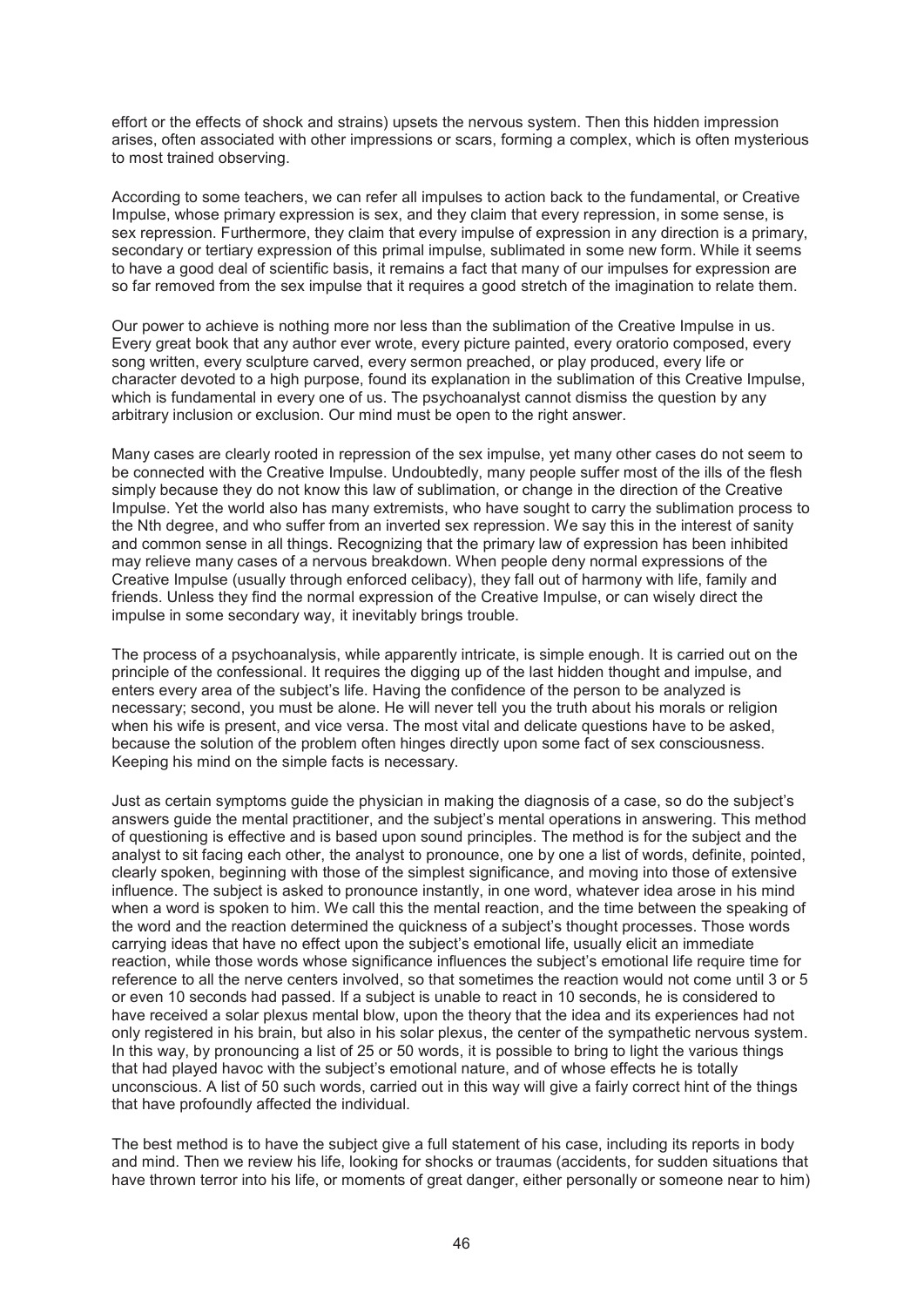that have caused the block. Study his life for repressions, the things he desired to do and was unable to do. Learn when the unnatural circumstances, or any tendency toward them first began to develop, tracing carefully back to childhood, looking minutely into the circumstances under which he was raised, about whether he had a normal childhood. If you do not found the cause, look to prenatal conditions. The parents' age when he was born, their ages relative to each other, and general characteristics of each parent, the number of children, and the nearness of his birth to the child preceding him. Pay particular attention to his mother's prenatal states, as to material surroundings and comfort, as to her disappointments and fears. The common difficulty of stammering is prenatal in its origin, and is essentially a defect of the personality, which can be cured by practice of those mental and emotional qualities which make for self-confidence and self control. Follow this by finding the family characteristics, not only of the parents, but previous generations.

This is the briefest possible outline of a practical working method of psychoanalysis. The analyst must see with the mind and with the eye, and to hear with mental ears. A trained intuition will often lead to the discovery of the hidden cause, when well-formulated rules fail. The general principles of psychoanalysis are the same every time, and every case is a thing of itself, required to be treated individually and not as a class.

As illustrations of the results of psychoanalysis, Dr. Jung, a student of Freud, told of a man who had been blind for 14 years: The analysis of his dreams revealed that he was dreaming of fighting all the time while he slept, he had never quarreled nor fought with anyone. He never quarreled with his wife, because she was his wife, and because she was a woman, but that he had been angry with her often. The repression of his anger had brought the inhibition of the optic nerve, which was released at once by finding the cause, and by the declaration that its power was ended.

One young woman was unable to ride in an automobile when it started up or downhill. The cause was a state of fear by her mother in the patient's prenatal state. Her mother was filled with fears from having to go up and down steep, icy steps at the back of the house. The finding of this cause, and the declaration that the idea no longer had power, released her from the trouble.

A correct psychoanalysis may be made in five minutes, or it may much longer, but when once the correct explanation for any given trouble is found, the patient is released from its power, and gets well.

 $-(-)$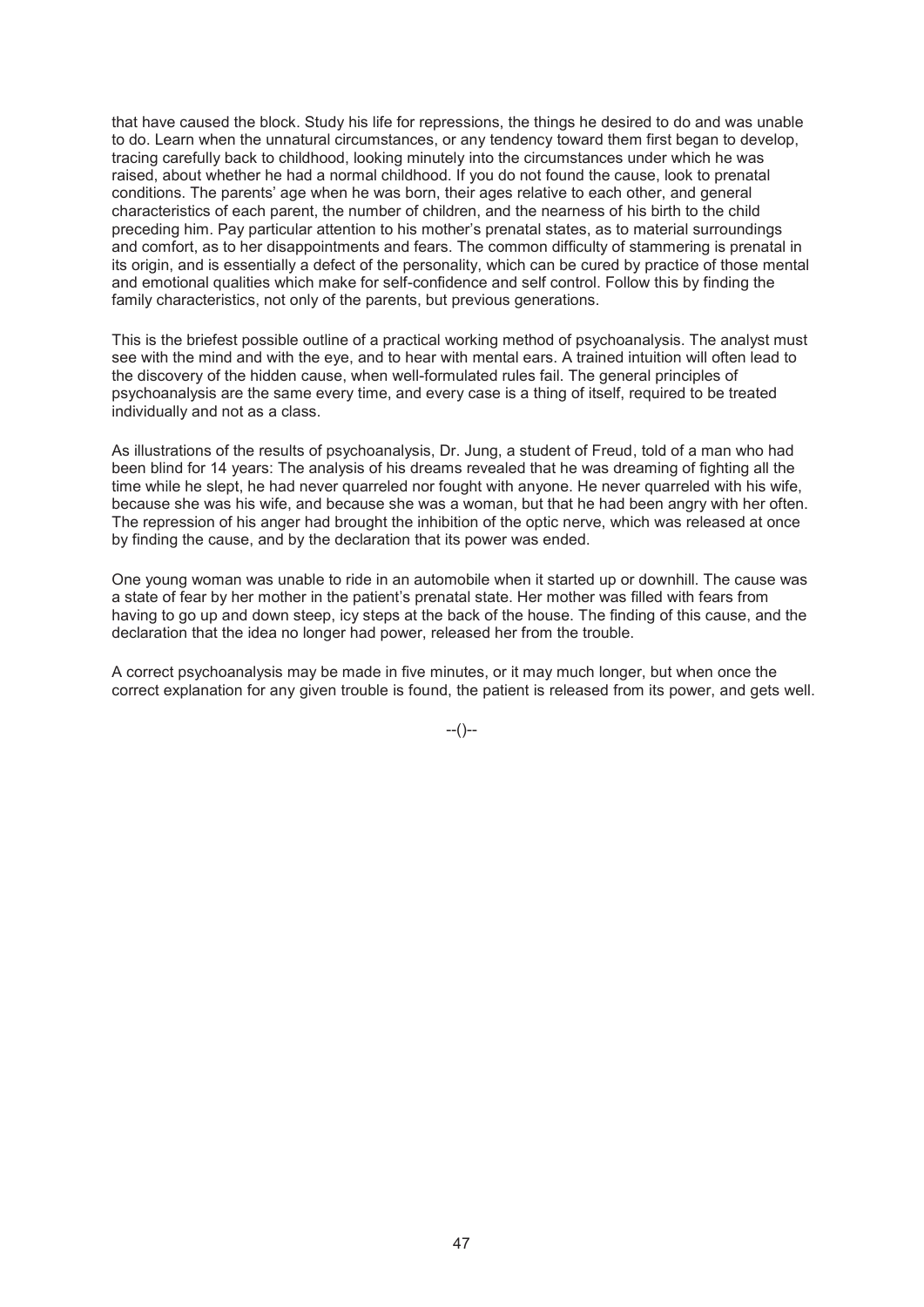#### **Character Analysis**

"Know thyself" is the first step to knowing the other fellow. You may have birth, environment, education, brains and opportunity, and utterly fail because you cannot get along with other people. That inability arises from the fact that you never understood yourself, and therefore, did not understand the people about you. You can change this failure to success by training your powers of observation, and then using your common sense. This will enable you to know them, encourage them to like you, and inspire and motivate them.

We are all character readers in a crude way. We instinctively form impressions about people when we first meet them. Many of us trust our first impressions, but there is a surer way. The body becomes an external expression of our emotions and other mental acts and states. It follows that we may not only gather a good idea of the character of another's thinking by the way the body reports in health or sickness, but we may know the general elements of character itself by their outstanding physical characteristics.

Character analysts differ as to the relative importance of the various indications of character, such as form, bulk, color, facial and cranial characteristics. Since the first contact with the individual challenges the attention to his bulk, we make that the first element in character analysis. In biological evolution, the first system developed was the digestive tract, next the lungs and heart or the thoracic tract. Third, the muscular, fourth, the bony framework, and fifth, the mental system. Each individual is the expression of one of these types, or of the combination of two or three. Your first step in character analysis, therefore, is to determine whether your subject of study is an alimentative, thoracic, muscular, osseous or mental. We cannot be mistaken as to the type, the general characteristics of which are set forth as follows:

1. The *Alimentative Type* consists of those individuals in which the entire digestive and nutritive systems are more highly developed than any other system in the body. Your first impression is that this person is overweight. It is a physiological fact that the obese person has from six to twenty feet more intestines than the other types. The keynote of the alimentative type is enjoyment. They enjoy most "the good things of life": Plenty of rich food, a good car, a warm room, good cigars, good clothes, the best of everything, and they worship food. The strongest point of the alimentative type is their good nature, and their disinclination to cause trouble. They mix well, and mold themselves to fit the company they keep. Their weakest point is self indulgence.

Occupation: They hate both physical and mental work, and are inclined to find occupations in which they will direct the work of others. They have splendid facility in capitalizing the brain and muscles of other people and letting them work for him. When they have little brain power, they get a job by flattery, usually as an administrator of some sort. The alimentatives of the lower mentality make good butchers, restaurant-keepers, bartenders, saloon keepers, night club owners, bakers, chefs, grocers, or commission merchants. Since this type likes good things to eat, expensive clothes and all the luxuries of life, they are interested in them in all their forms and phases, and make good merchants, for they can interest others in them. They will sell and buy these goods. Because of their ability to get along with others, they make successful politicians and bosses. When endowed with good brain capacity, they become corporate types. Many rich people of all countries are of this type.

2. The *Thoracic Type* includes those individuals in whom the lungs, heart and blood vessels are highly developed. The first impression is that they are very florid (red-faced), have a high chest development, and are long-waisted. They give you the impression of being "chesty." The keynote of the thoracic type is their affectability. They are always a bit excited, and are intensely responsive to all stimuli. They are people of changeable moods, and are inclined to be flighty. The strongest point of the thoracic type is their capacity for getting their second wind, and their quickness in responding to orders. They get the point at once, and are off like a shot to do the necessary thing. Besides these qualities, they possesses a large share of what we know as personality. Their weakest point is their changeability and flightiness.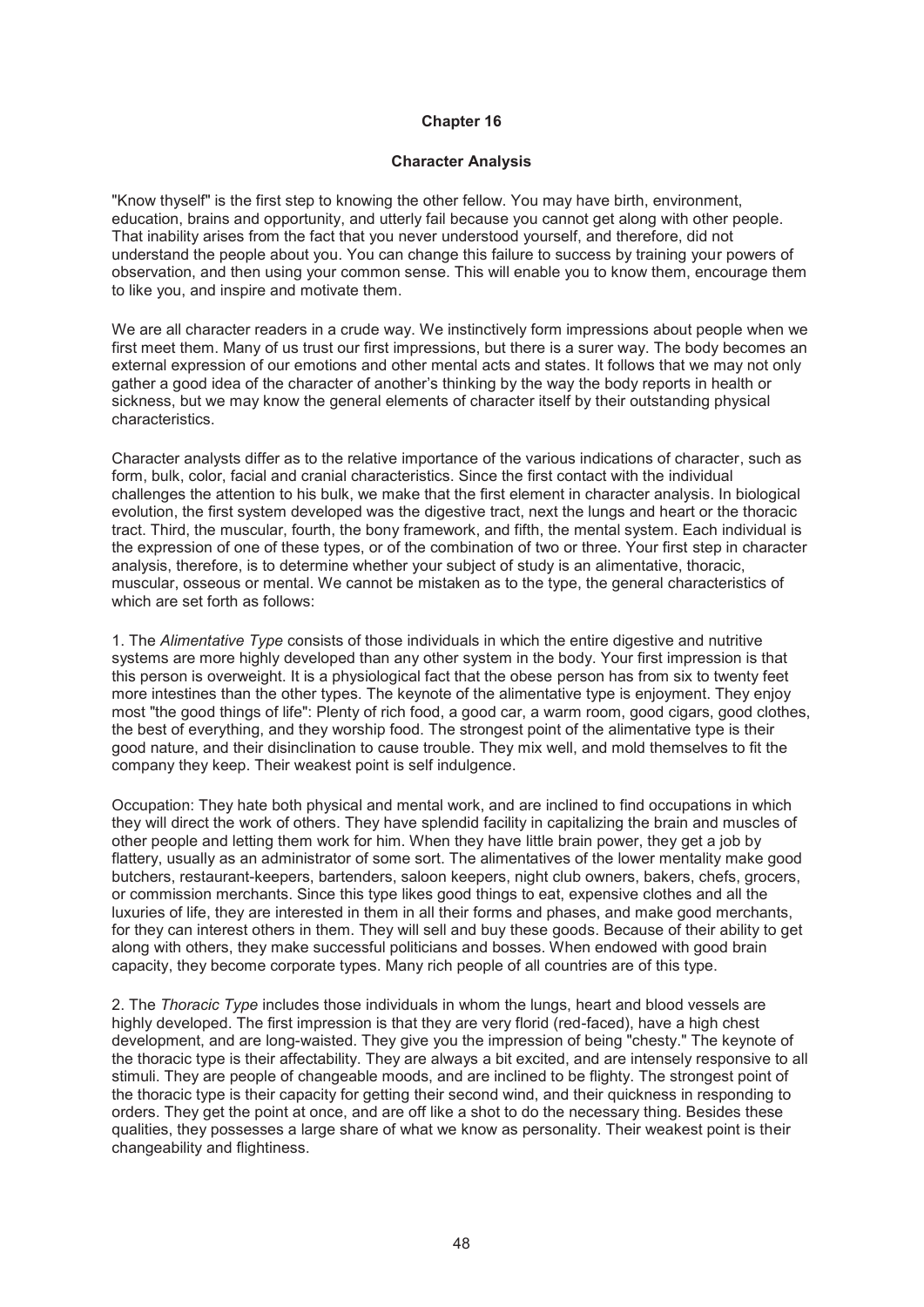Occupation: The pure thoracic must choose work that gives freedom of movement, is full of rapid changes, and gives much variety. Their nature demands ceaseless change. They like to meet people, especially new ones, and are popular and entertaining. They are fitted for work which calls for these outstanding qualities. They excel in advertising, salesmanship, publicity work, reception experts in large businesses where a special person meets the public. They are interested in anything that promises increased efficiency.

3. The *Muscular Type* is that group of individuals in whom the muscles are more highly developed than any other system. They may not be large, but their muscles are well defined. Your first impression is that they are solid, well knit. The keynote of the muscular type is physical activity. They enjoy physical exercise, particularly if strenuous, love the open air, and are adapted to open-air work. They love motion, speed, activity, physical contests and movement of every sort. They are apt to have deep emotion, and great enthusiasm. They work all the time. The strongest point with the muscular type is their vigor and enthusiasm, ability to accomplish, and capacity to help others. They do not express as much sympathy as the thoracic, but do things to relieve suffering. Their weakest point is their tendency to anger; pugnacity goes with muscularity, just as amiability goes with alimentativeness. They may have a chip on their shoulder, frequently get angry or start something.

Occupation: Musculars should choose vocations which give freedom of movement, plenty of it, and fairly rapid movement. They handle all sorts of machinery, especially large and powerful machinery, more expertly than any other type. They make the best chauffeurs, engineers, motormen, miners, lumbermen, foresters and orators, for possessing much emotion themselves, they are able to arouse it in others. They are the most hard working of all types. As employees, they act efficiently, and as employers, they demand efficiency. The muscular is interested in any machine, method or proposition which increases the volume and efficiency of work.

4. *Osseous Type.* This is the fourth stage in human evolution, and these individuals have a pronounced bony framework, whose function is to hold the body upright. Your first impression of the osseous type is that they are raw-boned. Abraham Lincoln was a striking figure of this type. Immovability is the keynote of the osseous type. This gives them stability, unchangingness, hardheadedness, and all the ramifications of stubbornness. Their strongest point is their reliability and determination, their absolute fidelity to an ideal when once it is formed. Their weakest point is obstinacy, and they lose many of the good things they could otherwise get out of life.

Occupation. The osseous type succeeds better in farming, stock-raising, and other pioneer vocations. They do not get on well with people. They cannot dictate to others, nor be dictated to by them. When the osseous is combined with the mental, it makes a powerful boss; otherwise they are drivers, incurring the hostility of subordinates.

5. *Cerebral or Mental Type.* The fifth, latest and last stage in human evolution was the development of the brain and nervous system. We know these individuals in whom the brain and nervous system are more highly developed as the mental type. The first impression is that they are frail and delicate. Their features are more refined, more sensitive, than those of other types. Sensitivity is the keynote of the mental type, and the instinct to think characterizes them. Their aim in life is to be let alone to think, imagine, dream, plan and read. Their strongest point is that they think where the other types feel. They keep abreast of their time, and are usually ahead. They lead in the world of ideas, and create the world's ideals. Their weakest point is their impracticality.

Occupation: This type must follow mental work. They cannot be successful in any other kind. Children of the mental type should be given a good education, for only failure awaits the mental who is without it. To them physical labor is drudgery, and the touch of material things fills them with shrinking and repugnance. Teaching, library work, research work of all kinds, translating, and proofreading are the lines that this type should follow.

*Coloring* is the second class of physical characteristics. The two general types are fair-haired and dark-haired. The fair-haired are the path-finders. The dark-haired are the road-makers. The fair-haired have given the world leadership in exploration, discovery, invention, material progress and government. The dark-haired have led in language, arts, music, literature, philosophy and religion.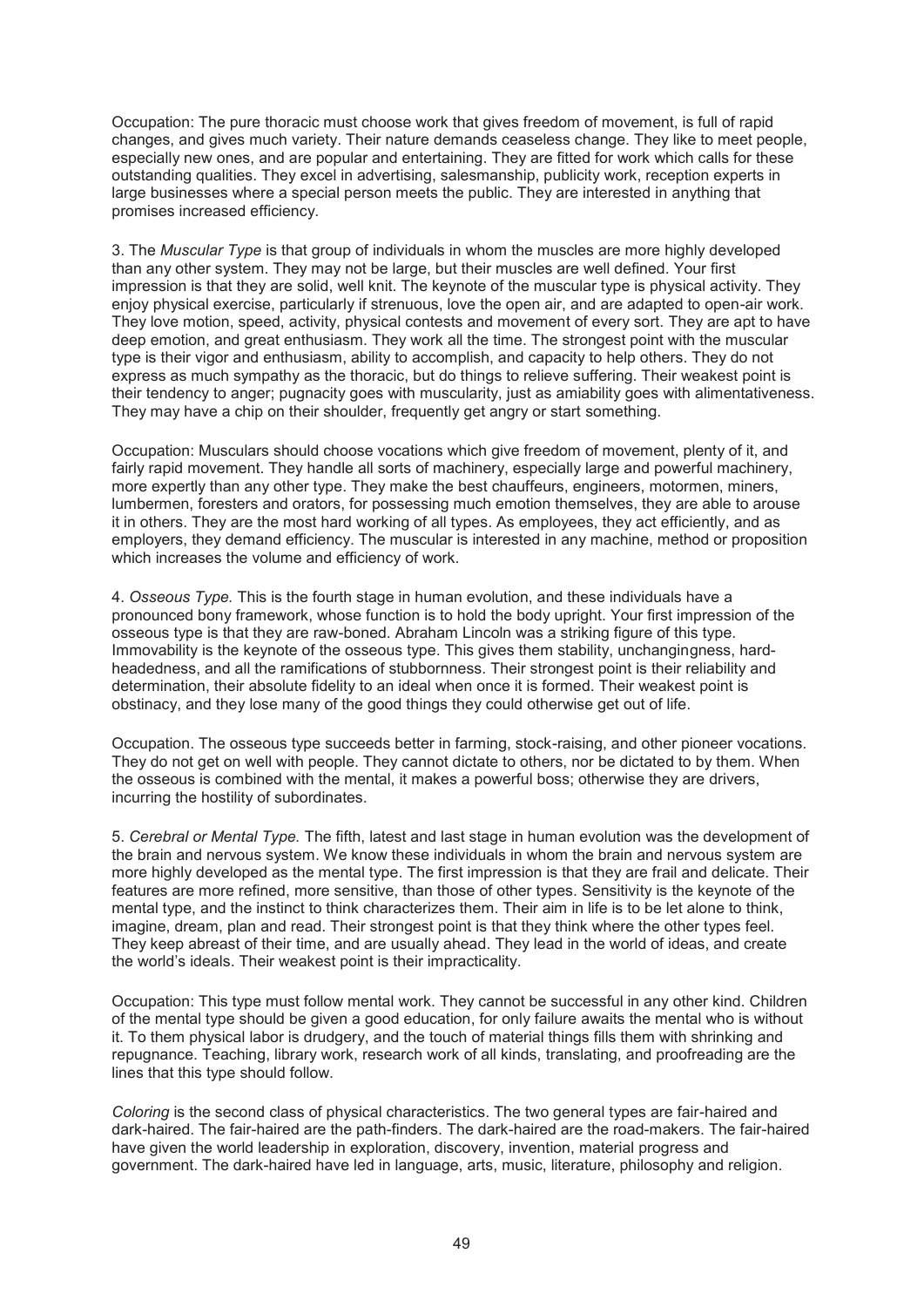One appeals to the fair-haired through love of publicity, display, material advantages, and progress. One appeals to the dark-haired through sentiment, love of comfort, leisure and family.

The characteristics of the *fair-haired type* are energy, daring, courage, alertness, hustling, ambition. They are dynamic, fond of physical and mental activity, of games of conquest. They love variety, like change in interests, and in their activities. They like new problems, to see new places, make new acquaintances, and to do original, creative work. They hate confinement and restraint, have little patience for detail, and do not like monotony and routine. They tend to action. All of their bodily processes tend to be positive, active and vigorous. The intellect is naturally creative, resourceful, inventive and original. They are optimistic, hopeful, eager and fearless, speculative, impatient, restless, very fond of change and variety. They love to rule, to handle and manage affairs, to meet life at as many points as possible. They like excitement, crowds and gaiety, and are usually good mixers. They push into the limelight, engage in politics, promote and build up great enterprises, and are particularly adapted to selling, advertising, organizing, colonizing, invention, creation. They are liable to tax themselves physically too far. They are often too changeable, scattering and irresponsible, therefore not always dependable. The fair-haired may be merciless drivers of others. They are liable to extremes of dissipation. Excess of sunlight first stimulates, then irritates, then exhausts, and finally kills fair-haired people.

Occupation. The fair-haired type loves distribution, advertising, selling, inventing, creating new plans, new markets, new products. They love athletics rather than profound study, and do not specialize well. They prefer authorship, construction and engineering, exploration, fishing, hunting, forestry, invention, public work, journalism, law, politics, the stage, and being executives in places free from routine.

The *dark-haired type* is enduring, intense, imitative, fond of detail, spiritual, meditative, persistent, patient, dependable, slow to anger, constant, conservative. They are inclined to adapt, improve upon and apply already existing ideas, rather than strictly original work. They tend to thought and philosophy, also pessimism. They are not as active, positive, rapid and vigorous physically as the fairhaired, but have greater physical endurance. They are more conservative and more constant, are inclined to concentrate, to specialize, to persevere, to attend to details with painstaking care. They prefer a few friends, a quiet home, affection and the beauties of nature. They tend to introspection, to the development of philosophy, religion, mystery, metaphysical and spiritual activity. They are less aggressive, but more inclined to revenge. They are imitative, and excel in all those situations calling for endurance, sympathy, painstaking and plodding.

Occupation: The dark-haired type prefers business building, calling on same customers, selling same goods, cementing friendships, establishing trade, agriculture, involving patience, specialization, study, isolation, and love for plants and animals. They do well in service rendering jobs, such as art, authorship, medicine, the ministry, music, personal service, research, social service statistics, theology, endurance. Also those kinds of athletics calling for endurance, such as long races, prize fighting, auto racing, art, journalism, law, manufacture, merchandising, administration, detail work.

When some features are fair-haired, and others are dark-haired, the individual has some of both sets of qualities. A medium or combination of the two types modifies the variety loving, impatient and original impulses of the distinct fair-haired, also altering the patient, careful, conserving, constant and meditative marks of the distinct dark-haired.

The next class of character signs is found in the study of *profiles.* There are three main types: *concave, convex* and *plane,* with two combinations, *convex upper-concave lower,* and *concave upper-convex lower.* 

The marks of the *convex* are the forehead prominent at the brows, sloping back as it rises. Eyes full and prominent. Nose long, high in the bridge, and curving outward from root to tip. Mouth prominent, lips pushed outward, the chin receding, or sloping backward toward the throat. Convex traits: Quickness of thought and action, practical, keen observer, interested in facts, ready in speech. Energy is the keynote, impatient, impulsive, short endurance. This is the keen, quick, practical, impulsive person, the worker.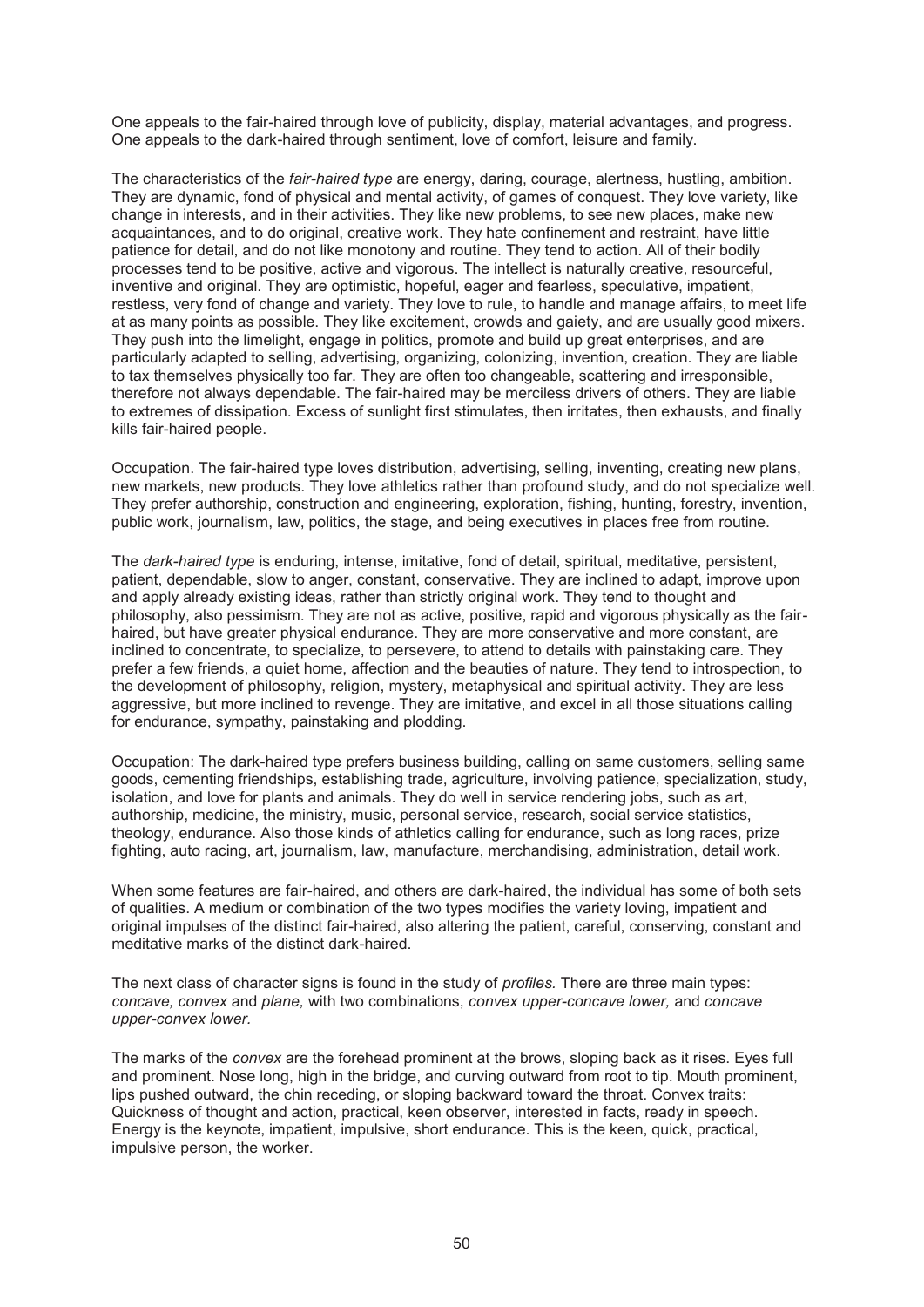The *concave* marks are, the forehead prominent above and flat at the brows. Chin prominent at the point, sloping inward towards the lips. The eyes are deep-set, hose short, low in the bridge, curving inward from root to tip. The mouth recedes. Concave traits: Slowness of action and thought and speech, great endurance. Interested in theories, meditative, absent minded, philosophizes about everything, mild, moderate energy, patient, determined, impractical, staunch, dependable. They are the calm, deliberate, good natured, theoretical types, the thinkers.

Marks of the *plane* profile are, the forehead equally prominent at brows and top. Eyes are neither protruding nor deep set. Nose moderate in length, and straight. Mouth neither in nor out, but straight up and down in the profile. Chin neither, protruding nor receding, but in profile shows a vertical line. Plane Traits: Balanced in action, thought and speech. Good judgment, great capacity for both thought and action.

Marks of the *convex upper-concave lower.* Prominent brows, sloping backward as it rises; eyes full and prominent; nose long, high in bridge, curving outward, concave mouth and concave chin. This is the person who thinks before he acts. Traits of the convex upper-concave lower: Quickness of thought, keen observation, practicality, command of language, abundant energy, patience, good nature, deliberate, determined, with good physical equipment. This type is found everywhere among leaders, executives, rulers, in business, professional, political, artistic and practical lines.

*Concave upper-convex lower* is just the reverse of the preceding type. The traits are slowness of thought, impracticality, quickness of speech, excitability, good intellect, moderate energy, impulsive, skillful and rapid in carrying out a plan, physically frail.

These are the five great types of character as judged by the profile: First, the quick-thinking, quickacting type. Second, the slow-thinking, slow-acting type. Third, the moderate, balanced type in thought and action. Fourth, the quick-thinking, slow-acting type. Fifth, the slow-thinking, quick-acting type.

We see the next class of character signs in a study of the proportions of the face, from the full front view. The three divisions are the forehead, eyes and nose, and base of the nose to the chin. The more the forehead slopes back, the more practical it is. The broader the forehead, the greater the power of imagination, and constructive ability. The corners on forehead show good nature. Slants in these places show lack of humor. A rounding of the forehead shows optimism.

This first may be called the *Intellectual* Section, and in it are found the marks of the thinker. The head is somewhat large for the size of the body, the forehead is high and wide, jaw, chin and lower part of the head usually small, giving the face a triangular shape, broad above and tapering to a point below. The body is usually frail, bones small, muscles slight, shoulders narrow, sloping, features finely chiseled, hands and feet usually small, hair also fine.

The second section, including the eyes and nose, marks the *Motive* type. These people have square jaws, high cheek bones, the whole face has rather a square appearance. This type is the doer. They are square built, and are persons of achievement.

The next type as indicated by the face is the *Mental-Motive* type, having the wide, high forehead, square jaw, large nose, and high cheek bones. This is a combination of the two, and is the doer with a brain.

The next is the *Mental-Vital,* which is marked by great breadth in the second section, eyes and nose. The mark of the type is the width of the head between the ears. This is the organizer, the financier, the judge and the leader.

The next type is the *Vital-Motive* type, who looks very much like the typical obese person, but is marked by squareness of the jaw, squareness of the shoulders and large bones in the wrists and ankles, high cheekbones, and a large, high-bridged nose.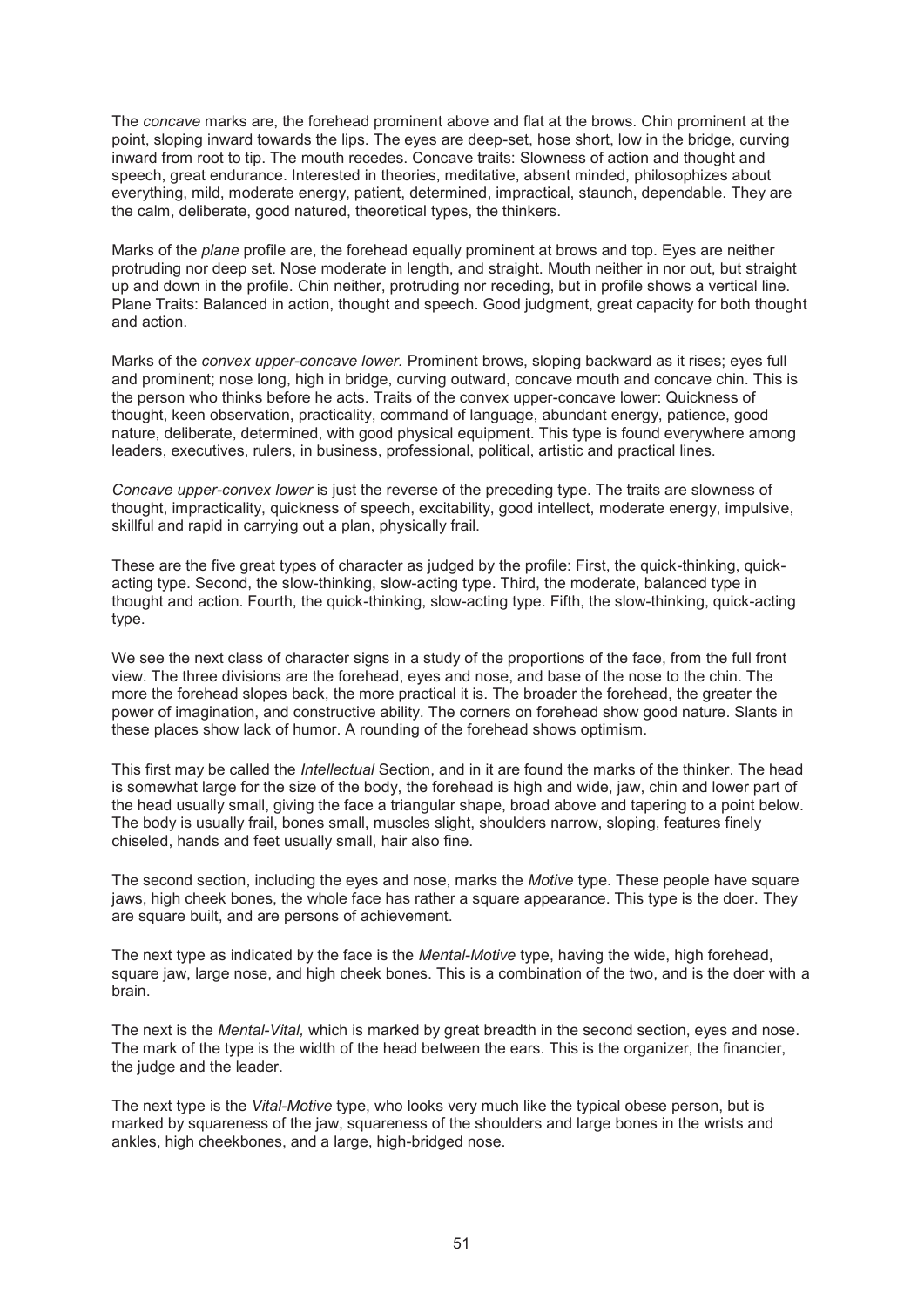The final type is the *Balanced type,* combining them all, mental, motive and vital. This is the all-round person, whose head is big and well developed in all directions, square jaw, high cheekbones, full cheeks and fullness of the neck. They are found everywhere among the leaders. Franklin Delano Roosevelt was an excellent illustration of this type.

*Eyes.* Other signs of the face are seen in the eyes themselves. If the eyes are too close together, they show shrewdness. If the eyes are small, they may go to the point of cunning. Eyes far apart show that one is gullible. Wide-open eyes indicate innocence. The eyes are the indication of the soul. Wrinkles at the side of the eyes are laughing wrinkles. In a catty person the eyelids almost come together. People with nothing to conceal keep the eyes wide open.

*Noses.* A person with a long nose is more likely to be dependable than one with a short nose. A high bridge indicates strength of character.

*Lips.* If the lips are thick, it shows sensuality. If thin, coldness; close together, persistent; turned up at the corners, optimistic, turned down, pessimism. If lips are very thick and full, the person is sensual; if too thin, cruelty. An upper lip that curves inward shows severity. A short upper lip, which rolls upward when smiling, indicates a love of praise.

*Chin.* A person with a weak, receding chin is not a fighter. A very pointed and receding chin shows that others easily influence them. This type does well in work that does not call for courage or pugnacity. A pointed chin shows adaptability and tactfulness. Squareness of chin, breadth, shows endurance, persistence, stubbornness, and fighting characteristics.

No one can tell a lie without twitching the lips at the corners. The voice tends to be a trifle raised in telling a lie. The individual who, constantly repeats explanations is probably not telling the truth. A person who sits still, without movement, is unsympathetic. If a person seems conscious of looking you square in the eye, look out.

We have covered, thus far, in the briefest outline the working points for reading character. Notice the general correspondence between certain types in the different classes of signs. Keep in mind the fact that coloring simply accentuates the qualities in these various types, or modifies them.

The best way to apply this lesson is to practice on yourself, then on the people whom you know the best. Reading character isn't magic. It consists in knowing what the signs of character are, in observing them, and working out their various combinations. With the simple outline given here, anyone, by steady attention, can learn to read character unerringly.

 $-(-)$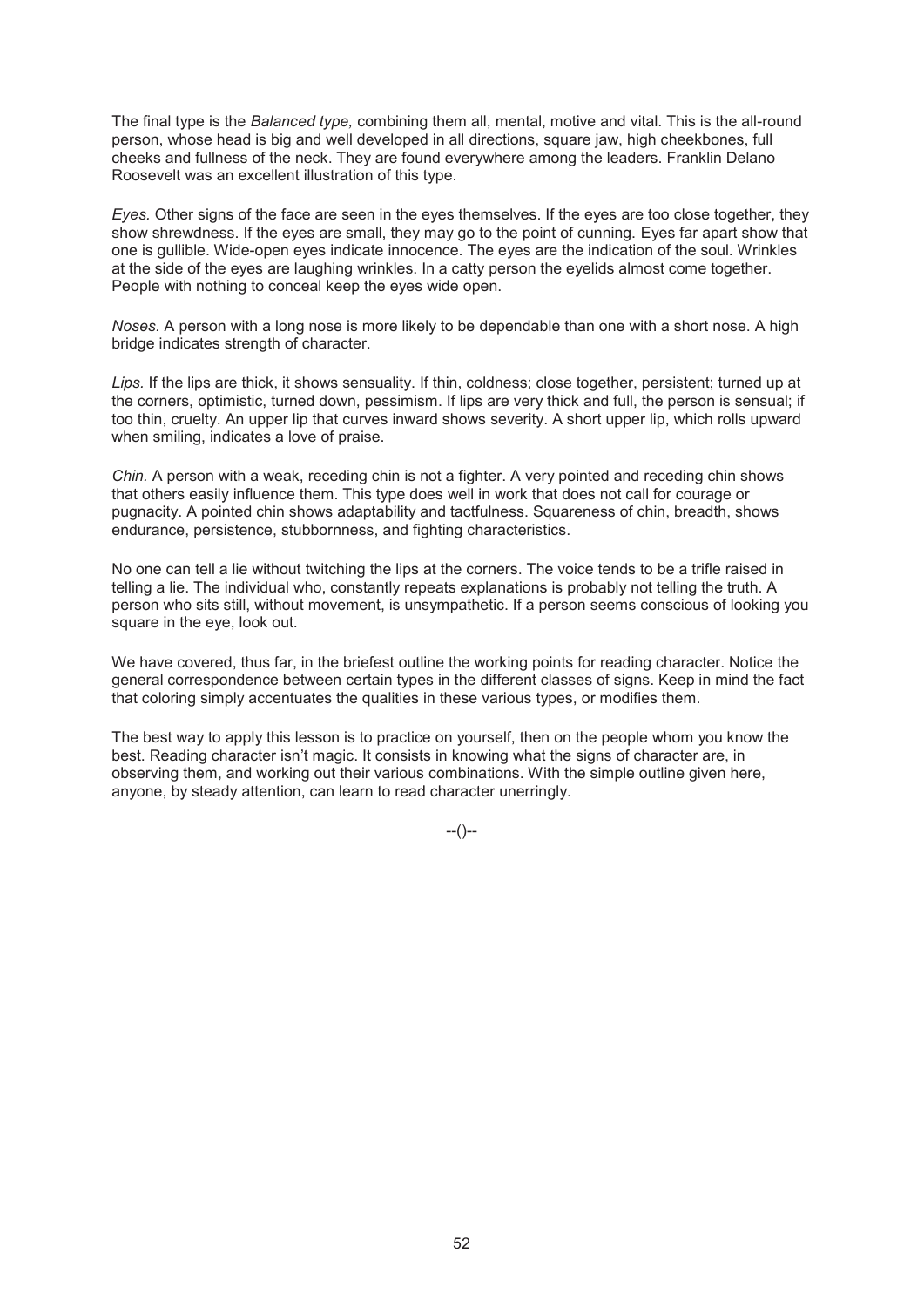#### **Psychology of Business**

You are in business to succeed, and success is spelled m-o-n-e-y. It does not matter whether you are selling the products of your own hands and brain or those of others, or whether you are selling qualities of mind and efficiency. Your business must eventually be an expression of you, for really you are selling yourself when you are selling your goods. In the second place, you must believe in your business as you believe in yourself.

One of the most effective salesmen I have ever known would ring the door bell and greet the owner of the house with these words: "We are the Bartell Music Company. We have learned through a friend of yours that you have a child the right age for taking music lessons." That first statement was an appeal to his prospective purchaser's vanity. If he had said, "I am Jones, Agent for the Bartell Music Company," it would not have carried any weight, but the fact that the Bartell Music Company stood on the front porch waiting to ascertain her wants, with the readiness to satisfy them, was the opening wedge. This man eventually became the sole owner and proprietor of that business. He was saying it for ten years before he became it.

Your business is subject to certain changeless laws, the most important of which is the law of supply and demand. A million dollars invested in VCRs would today be a white elephant as a business proposition, while a million dollars' worth of DVD players would be an absolutely certain success. Test your own business by this.

If you prepare the way daily for your business' general outcome and the day's contacts, your consciousness of what your business is and what it will do, goes before you. Telepathy is a demonstrable fact. You transmit what you really think about yourself and your goods to the other fellow. Your general idea of whether the day is going to be successful or not profoundly affects its success or failure. The people in authority will catch your desire for promotion when your own consciousness of your value is clear and definite.

Your success in business depends upon your knowledge of the people who are helping you to sell as well as the people who come to buy. If you have to guess how each person will act under a given condition, success may be an uncertain thing. If you know to what type a person belongs, and know that in a majority of cases that type will be interested in a certain class of values, and will be appealed to by a given method of presentation and will decide and act in a certain way, then you are effectively using psychology in your business.

Study carefully the chapter on Character Analysis. Humanity is a piano. No matter what make of case, the internal mechanism is about the same. You appeal to and reach most people by means of certain dominant interests. Finally, your success depends upon you, and not upon any single quality that you have, but upon the weakest and the strongest. They all have to work if you are going to get the best results, so you must bring your every faculty up to the highest possible efficiency.

*The Working Plan:* Your business will flow through certain channels. It will follow the plan you have laid out, much as a house follows its foundation and plan. Having made your plan, you now turn to the materials, and all the materials in the psychology of business are within yourself. Success, when you achieve it, is your own. Success means position, honor, power, happiness, money, and these ought to spell satisfaction. The goal of your business is that you want money enough to enable you to achieve contentment. Having your plan, turn to methods, no matter your profession. You must go into Executive Session with the Ways and Means Committee at once.

To succeed, you must be able to inspire others to help you by cooperating with you and by purchasing from you. In its final analysis, all success comes to us through others. This is the key. People band together, not only for protection, but for cooperation. You must realize that they must be motivated and inspired in their desires to cooperate with you and further your success. Humanity is the universal channel for money, friends, happiness, and every other factor of success, and all depends upon your ability to inspire them toward you. If you study all the great successful leaders,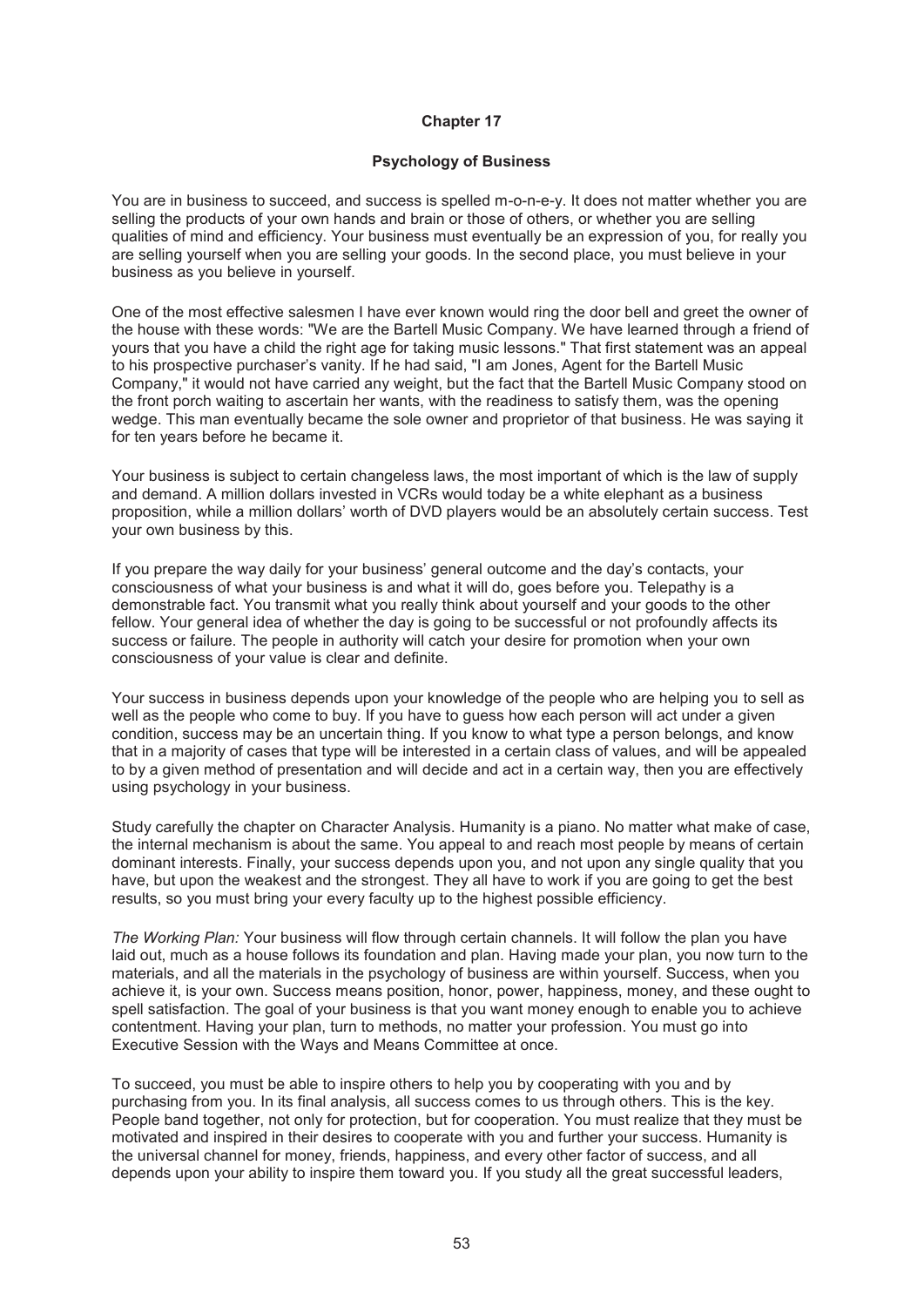you will find that this great law measures their success. Politicians, employers, executives, the leaders of any class, each in his or her own way, has climbed up by this power to inspire others to work with them. This underlying principle governs all achievement. All success must come to you through humanity. Therefore, the degree of your ability to inspire others will surely measure your returns from life. We have the standards of highest value within us.

The true way to success is through personal charisma or "presence." It isn't magic, just recognition of the law and wise use of it. It doesn't require grind, rush and struggle, but poise, calm and certainty, advancing easily and smoothly, with the utmost freedom. Keep in mind, then, that others are the doors through which you must pass to your domain. Then you are ready to take the next step to deal with the ways of utilizing this channel.

Inspiration has certain basic elements. Begin your business by having the largest possible vision of its outcome. Why settle for some small success, when big things are constituted of little things? This same principle applies with reference to your staff. To use this great channel of success, you must know how to inspire people in the direction you desire.

The mind is like an ocean, unstable, changeable, ceaseless in motion, subject to eddies, calms and storms, but for all that it can be mastered. Our first discovery of the law of displacement enabled us to build ships of wood, and to acquire partial mastery over the ocean. Further knowledge of the laws of displacement gave us the ocean liner and practical mastery. Most people sail the ocean of mind in a windjammer, in the blind, primitive fashion of ten centuries ago, while they might just as well learn to sail it safely and surely. The vast masses are still helpless, adrift on the ocean of mind, subject to every change and whim. Now the ocean of mind is composed of individual minds plus. You must build your own ocean of mind, by motivating and inspiring them one at a time to your vision.

Humanity stands at your door, clamoring to do you favors and aid your progress. While "it is more blessed to give than to receive," it is a curious fact that you always feel more kindly toward the person for whom you do something than for the one who does something for you. The whole world is the same. The greatest favor you can do for people is to let them help you gain your goal. Those who have risen to prominence, power and success have done so through the help of those whom they could inspire.

In studying your abilities to motivate and inspire others, the first question is, what do the people you have met think of you? Do you know what they think, or how far you could motivate or inspire them? If you have the key, you know what they think. When you hold this key to progress, you do not "occasionally exert" yourself, you use it as naturally as breathing or walking, without exertion. It becomes a part of you, and you can open the book of life to the pages you want. Realizing that your course to the goal lies through others, and that you must inspire and motivate them, you naturally turn to the method of doing it.

All the people you meet will fall into two groups: First, those who are in a position personally to further your ends if you can inspire them to do so, and second, those who can never help you directly or through their own efforts, and they are much the larger number. You must learn to motivate the first group, but you must not overlook the second. They can be your direct means of getting in touch with those who can help you. It is well constantly to build up this great class, for the best advertisement you can have is another who thinks well of you and expresses his good opinion to someone who never heard of you. When another adds his paean of praise to that, they herald your coming, and your task is easier. When these people have reported you to those who can help you, you must be able to make a good first impression, then to live up to it. You must favorably impress people with your ability and personality, and you must repeat it so that their good impression of you grows stronger the longer they know you.

The two steps are, a favorable first impression, and a ripening respect and admiration after successive meetings. You must meet people, many people, classify them, choose them, and you must give as well as receive. Five minutes of exerting personal charm will produce an impression or cement a friendship, such as a haphazard way could not do in months or years. The people in both these classes are very much alike. Their differences are largely external. They show their points of likeness and unlikeness outwardly. Learn to know the signs. The moment we consciously exercise the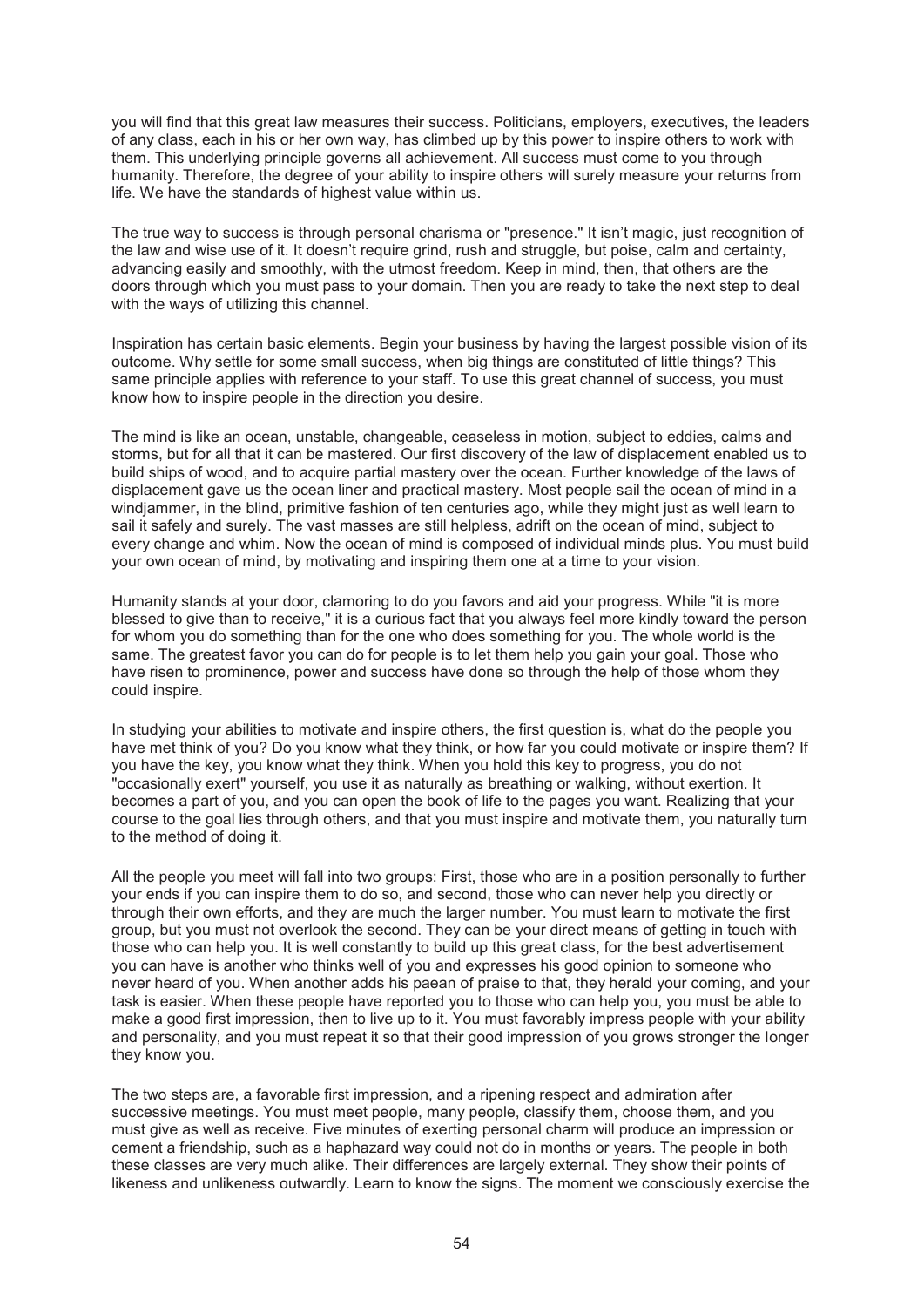essential factors of success, so that we strongly and evenly develop our mind, we can motivate and inspire others. Order a mind of this type from the only person who can build it, yourself.

The three great groups of mental qualities are: The hidden qualities are *will power, concentration,* and *time efficiency.* The conscious qualities are *judgment, practical memory, effective speech,* and *motivating people.* The action qualities are *ambition and initiative.* 

Study yourself. First, what are your mental wares? What is the demand now existing for your ability, and what price ought it to command? Second, what is the exact quality of what you have to offer? Third, what steps are you taking to develop your wares, to make them more valuable and insure your progress?

*Will power:* Every business has a head. Every nation has a ruler, and you have an executive -- your will. There are two kinds of will, the winning will and the losing will. The winning will holds ever to the goal, advances and recedes when necessary, but never losing sight of the outcome. The losing will has no such adjustment, and develops into obstinacy. Every person has a fundamental distaste for effort, continued, concerted effort, but yielding to such weakness never succeeded. All worthwhile things require continued and intelligent effort to accomplish. You have the qualities and the resources, but your will is the leader. The moment the mind points out the wise course, consciously exercise your will to that end. Strong people become stronger by exercising the will in small things. They meet every necessity with the mental attitude, I can and I will. I will to will, therefore, I can. The only limitation on your achievement is your will.

Test your will, therefore, with these tests. Do you choose what is easiest or best? Having decided, do you carry out to the utmost? Do you permit obstacles to swerve you and change your mind? Do you recognize the difference between will power and stubbornness? Are you easily turned aside? Do you worry? Can you banish fear and worry at will? If you cannot, learn to do it now, for in these are the root of all our ills. Use your will to banish them. Do not permit your imagination to anticipate or create the possible misfortunes of the future. Calmly use your will to kill the germ of worry and fear at first. Use your will to create a prevailing mental attitude of the right kind. Refuse to imagine misfortune, and fill your mind with bright and hopeful anticipation. If you will, you can. If you will not, you cannot.

*Concentration:* The next of your strong elements, concentration, is the power to fill the thought idea with one idea, and to shut out all else. Use it for every task and for every problem. Fill the mind with the subject in hand, so that the whole brain power is actively bringing all its powers into action. When the concentration has served its purpose, relax, wipe the slate, and you are ready for another task of concentration. Ask yourself these questions: Can you consciously induce sleep in five minutes anytime, day or night? Can you concentrate on the work in hand when it is uninteresting, freeing your mind of everything else? Can you concentrate on any subject at will, in noisy places, and bring all your abilities to bear on the task in hand? If so, you have learned to concentrate.

The next one of the hidden qualities is *time efficiency.* There is a legal phrase, "time is of the essence of this contract," and time efficiency calls for the use of time to leave an investment after it is gone. Recreation and exercise are an investment in health insurance. Study gives knowledge that abides long after the time of study has departed. Knowledge has a money value. Money buys things for contentment. These are time investments. We attend most of our work with too much lost motion, too much wasted time. You must learn a skillful use of your time, the effective disposition of it. Use a "What are you doing?" card, and answer such questions as this: How much time of your working hours do you spend without getting returns? Do you feel that you are getting the utmost out of your working hours? How effective are you compared with possible results? Have you ever studied cashing in your time at full value, or have you ever tried to practice it?

The first of your conscious qualities is *judgment,* which is the power for looking ahead and forecasting the outcome of your business, or any problem of your life, or others' lives. You use it best when you work on your problem as if it were another's problem, that is, make it impersonal. Just get down to cold, bare facts. A well-balanced judgment is based on your own experiences, on current working facts, and on the experiences of others. You use all the senses, all the stored up memories, and all the known current working facts, and avail yourself of all the experiences of others in forming a wise judgment. Test it by these questions: In daily life do you attempt to forecast the outcome of matters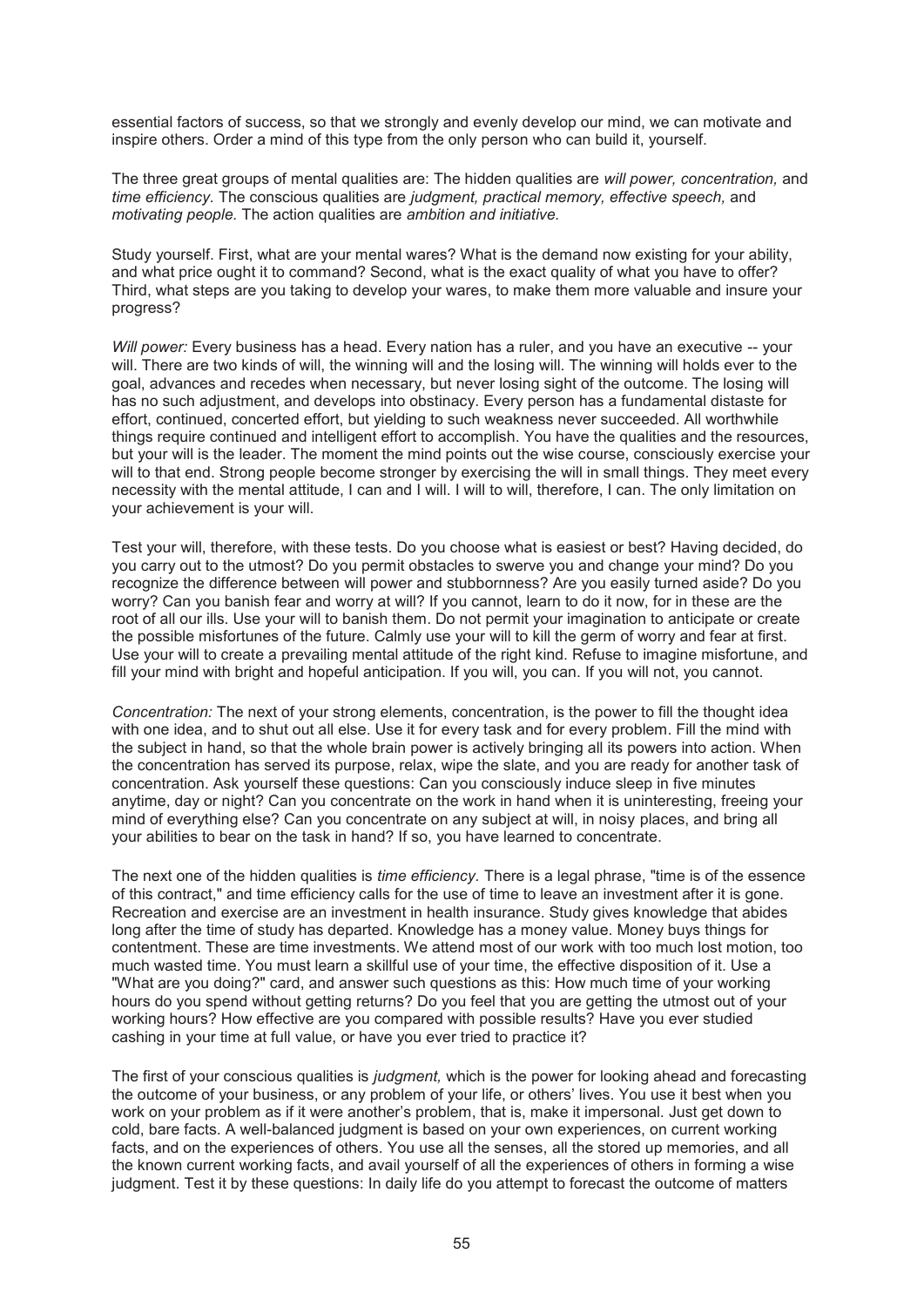arising in your daily life both of a business and social nature? In what percentage of cases is your judgment correct? By your experience, do you rate your judgment as sound concerning men and events?

*Practical memory:* The subtlest form of flattery is to be able to remember a face, and to recall the name that goes with it. "I remember you" is the big asset that you can cash in. If you add the facility to recall the person's personal affairs and peculiarities, it is still more valuable. In fact, anyone can remember by following certain simple rules. Plenty of people cannot recall your name, but can tell you the name and batting average of every player in the major league. Three or four reasons for it. The first law of memory is *repetition***.** A second reading of a book makes its contents much more clear. The baseball expert does it by repeating often in his mind, and with his mouth the facts. If you concentrate on remembering a person's name, repeat it mentally and verbally, and use it often in speaking to them, it will fasten it in the memory. Practice reviewing the events of the day, the people, their names and incidents concerning them. Get the utmost detail. Nothing is too trivial.

The second law is that of the *intensity of impression.* Heed, listen, look. You will get the name the first time if you give attention. Get a clear-cut mental picture of names and faces. You will remember the things that interest you. Then pay attention; concentrate; use your eyes and ears. Another law is that of *association of ideas.* It consists in tying up "I might forget" with "I'm likely to remember." The fourth is *ingenuity,* which is a form of association. Practice the first two, repetition of the facts to be remembered and intensity of impression, and ask yourself these questions: Can you say to most people whom you have met once or twice, "I remember you. I met you, Mr. Smith, at a banquet in Los Angeles." Can you recall, without hesitation, facts or principles that relate to the business you are conducting? Do the things that you want to remember arise spontaneously at your call? If so, you have a practical working memory.

*Effective speech:* Speech is the one great method of conveying your ideas to others. It is the means of persuading them to see your viewpoint. It requires two things: First, the retention of well-organized ideas, or knowing what you are going to say. Second is technical control of voice, which includes the tone of voice, inflection, emphasis and delivery. One person interests us because their delivery is interesting. In controlling the voice, the first essential is deep breathing, second is clear enunciation, and third is modulation, or change in tone, volume and rapidity. Believe what you are saying, practice reading and telling a story to an imaginary audience until it sounds convincing, then tell it to a real audience. Answer these questions: Can you voice your thoughts clearly? Do you speak effectively? Do your words sound convincing and interesting?

*Motivation* is based on a knowledge of human nature. All people are alike physically in a general way. They differ in manner, physical effect, aspect and look differently. All people are alike mentally, and yet they differ in minor points. We ordinarily mask and conceal certain underlying things. An age-old instinct tells us that if we show our inmost emotions and feelings, we lay ourselves open to the manipulation of others. Certain motives govern us all, but we mask and conceal them. We are afraid of the other fellow, and forget that he is as much afraid of us as we are of him. This will help you to overcome your timidity. Develop your confidence, and forget your fears.

Human nature has two major controlling motives. Curiosity and self-interest/selfishness are the two universal doors of human nature through which you can pass to success. Curiosity is the introductory motive. Self-interest is the motive that causes it to act. Self-interest has produced more good than any other one factor in the history of humanity. You use curiosity to open the door, and self-interest to land the sale. Self-interest is of two forms, selfishness, the destructive kind that reduces wages to keep down expenses, and constructive self-interest which makes better conditions to get more effective service. You cannot injure others without hurting yourself, and you cannot help others without bettering yourself. Life is service. You get back what you give out.

The psychological moment is the time when conditions are favorable to secure action on your proposition. Learn to recognize it. Learn to create it by appealing to curiosity and self-interest when you need it, and you can turn it into gold. You have to learn how to persuade. The hardest thing for anyone to do is to say "yes" to a proposition. People usually say "no" verbally when they are ready to say "yes" mentally. When the psychological moment comes, act. Just take it for granted that they will agree, and start settling the details that make favorable action easy. The average person will usually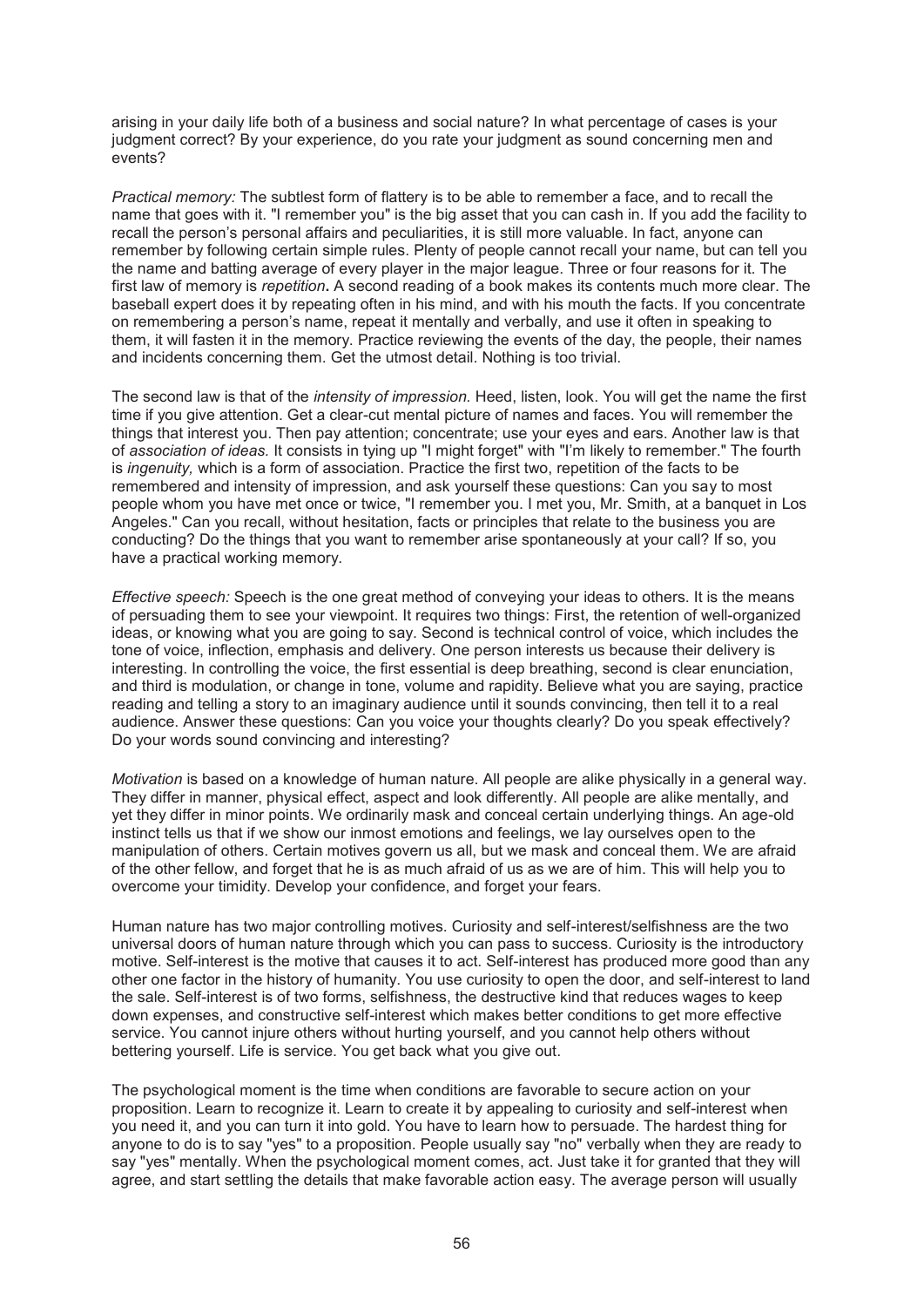allow you to persuade him, and will feel relieved when you do. It requires skill and diplomacy. Do not ask for a decision, but take a favorable decision for granted. The moment you have a favorable decision taken for granted, introduce some subject of discussion that would naturally rise at that point. If a crisis arises, bring up some factor of the case for discussion that does not cloud the main issue. They term this the cross fire, and it is wonderfully effective. Answer these questions: What do you know about human nature? Do you study it? Do you apply its findings? What two big factors in human nature play an important part in influencing others? Can you create the psychological moment? How do you do it? Can you persuade the other fellow?

*Ambition* is the first of the great action qualities. It begins as desire, grows into a gnawing hunger and ends in ambition, which means you seek methods of satisfying its demands. Ambition pushes a person to seek the means of getting the things he sees to be desirable in life. All achievement lines up as follows: (1) desire, (2) ambition,

(3) will power, and (4) initiative. Select the big things so that when you have achieved them, you will be content. Answer these questions: Are you ambitious? Do you just wish, or do you act on your desires? What is your goal in life, and what means are you planning to achieve it?

The last one great element of business psychology is *initiative,* the power that makes opportunity to order. Initiative is the entering wedge. It finds something to do, finds a way to do it, and discovers a value in doing it. You must always keep initiative working. It looks for signs of an opening as a hunter looks for signs of game. A person with initiative does not wait for opportunity, but finds and opens a door. If nothing is inside, knock on another until you find the right door. You make your own opportunity by using your initiative. Opportunity is a favorable occasion, and opportunity comes through the channel of others. Look over your list. Choose the people who can help you make the opportunity. Set about persuading them to help, and do not be bound and trammeled by conventions. First, decide what you want, second, decide who can give it to you, third, formulate a plan and exercise your initiative, and you will find that you can make an opportunity every day. Answer these questions: What moves for self-betterment have you actually made in past years? What opportunities have you found because of your own search? Are you ready to act when you see a chance? Do you so act? Do you feel that you possess initiative?

You can work two ways at the art of getting there. One is to depend upon your own knowledge and experience alone, the other is to add others' knowledge and experience. Having decided on this latter way, get your working plan in order. Utilize the findings from successful people's experiences. Apply these principles to your own needs. These are only theories until you put them into operation for yourself. Set a value on yourself, and constantly add to that value. It does not take any more breath to say a million dollars than it does to say ten cents. Others measure you at the value you set, and your facial expression is your price tag. This is the psychology of business. Keep these facts in mind, then dig.

--()--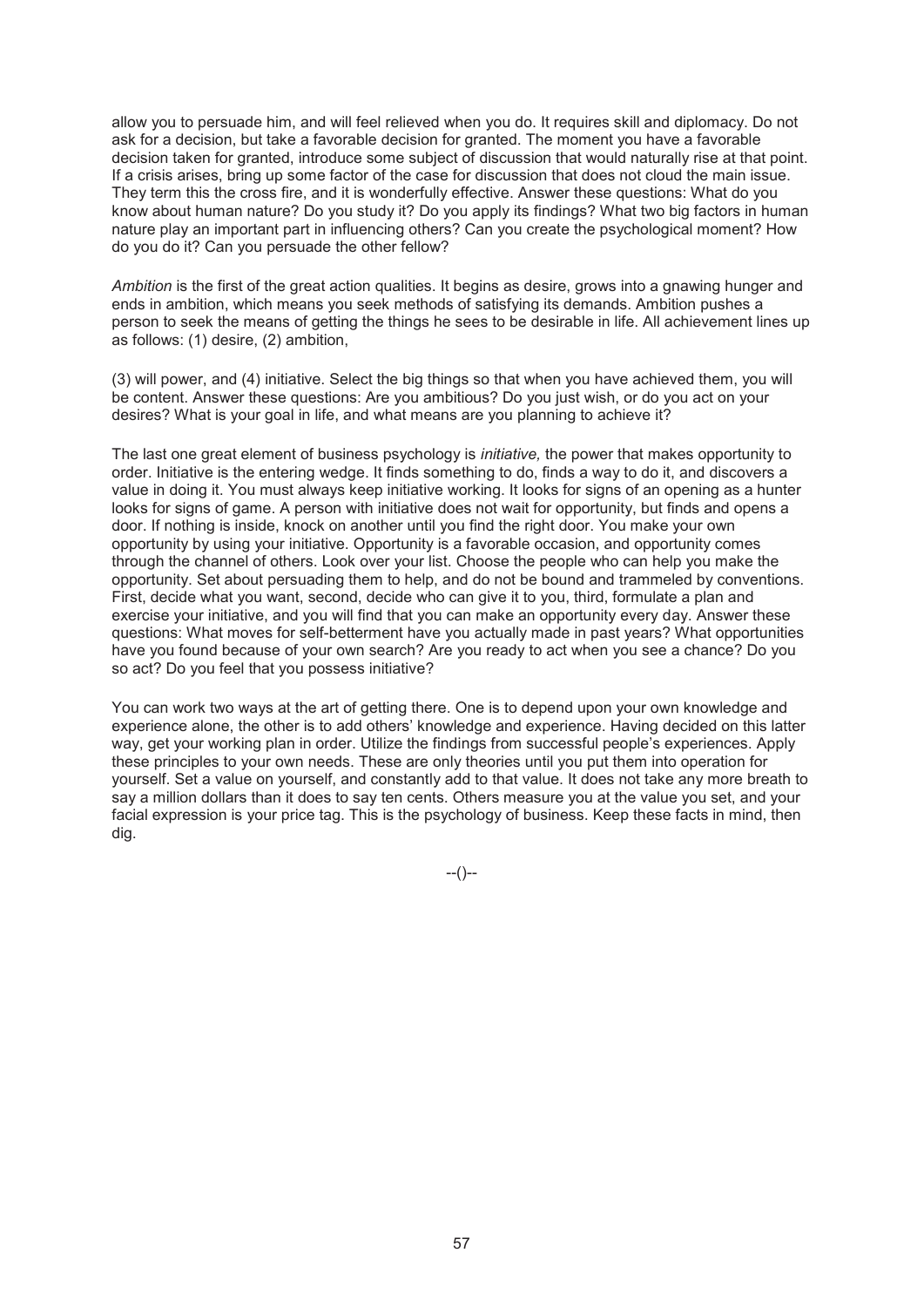# **The Psychology of Efficiency**

You achieve efficiency in your highest expression of you. How well you express your latent qualities sets your degree of efficiency. We each have in ourselves the potential elements of genius. Our business is to find out how to set them free and get them into effective operation. We may have particular characteristics, and do particular things that will make failure certain. These faults selfadvertise and sell the idea of our disqualification. Such, for instance, is the panhandler, who is a walking advertisement of inefficiency. We may have certain characteristics and do certain things that will make success certain. The good natured, intelligent, reliable person exhibits his or her qualities so that they self-advertise and sell right ideas of those qualifications and guarantee success.

The Parable of the Talents illustrates the duty of success to the utmost individual capacity. A onetalent person working at his highest efficiency is worth a hundred undeveloped ten-talent people. While we differ in the degree and variety of natural endowments, everyone has the potential elements of success. Success consists in realizing that you have it in you, that you are worthy to succeed, then carrying your qualities to market. For no matter how high the quality of your faculties and abilities may be, they do not spell success until you market them.

You do not actually sell your qualities. You merely sell *ideas* of them. Success consists in selling your ideas of them rather than selling some one's else's ideas of them. A salesperson does not sell so many barrels of oil, but certain ideas of them. The "goods" are delivered afterward. A real estate agent does not sell a house, but an idea of a house. When you sell your services to a purchaser, you merely sell an idea of what your services will be worth to the firm. You deliver the "goods" afterward.

The psychology of efficiency hinges on a right idea of your goods and how to get that right idea across to a prospective buyer's mind. This resolves itself into the following formula: How to sell the true idea of your best capabilities in the right field or market. This operates in the following order: (1) Develop your best capabilities to the highest possible degree. (2) Learn to describe them truly so that you can present them and sell them, so that the prospective buyer will get a correct idea of what you can do. (3) Identify your market. Find the right field for your goods or services. (4) All that is left to do is to deliver the goods, to make the prospective purchaser know that you are the person for the place, or that your goods will better fill his needs than any others.

Your success depends on your skill in discovering the open way of access to the prospect's mind, then finding his particular point of interest in your proposition. In what way it can serve him and forward his interests? Having discovered this point, the next move is to illustrate your ability to help him achieve that point of interest until you can close the deal.

Suggestion is the supreme agent in these steps. It is present in your idea, your presentation, your words, your tones, your eye, your gesture, your pose of body, your muscular tension, for these are all ways of expressing yourself -- and it is ideas of yourself that you are selling. Avoid antagonism, criticism and comparison when using suggestion. Commending a person's effort to be up to date is far better than intimating that his methods are behind the time.

Make your suggestion tend to produce direct results in action. Suggesting to an employer that he needs and wants your services is far better than asking for a position. It is good suggestion to show similarity of ideas, also to manifest the probability of growth. Propose the idea that one strong point of your qualifications is just one point in your all-round fitness. Picturing yourself in active service is good autosuggestion. Find out what the prospect wants, and avoid showing that you want something very much. Instead, hold to the idea that you can supply what he lacks. This sort of suggestion leads to action.

The psychology of efficiency resolves itself into a problem of skill and availability. An analysis of your present equipment will be helpful, because you need to know your faults with the idea of correcting them. Maybe your chief fault is poor fuel. You haven't good "gas." Your mind isn't filled with right ideas and in such order that you can handle them. Maybe the piston rod rings leak, and you do not get the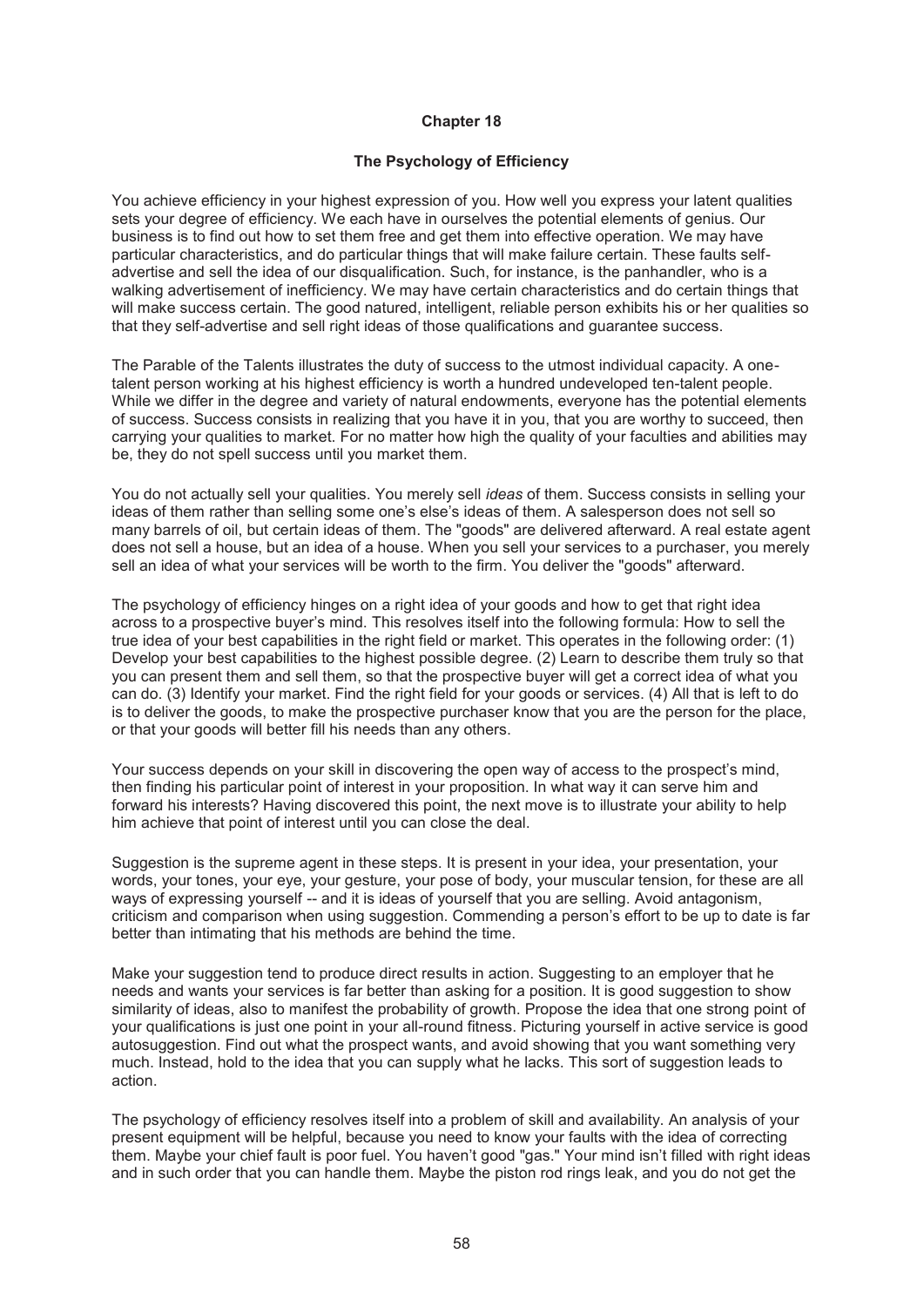high compression of determination and persistence. Maybe it is a faulty carburetor. You are not a good "mixer." Maybe the spark plugs are misfiring, and the fire of enthusiasm is lacking. Success means firing on every cylinder, whether you are a two-or a twelve-cylinder machine. Maybe your cooling system doesn't work and you get "hot" from lack of self-control. Maybe it is a cracked cylinder -- broken health.

A car kept in repair is renewed in every part in seven years. Your body renews and replaces every cell every nine months. Go to the repair shop of that supreme fixer, your subconscious mind. Tell it what you want, and revisit the repair shop until the rebuilding process is complete. Success depends primarily on physical capacity. Heart power and stomach power can put anything over. You must have health, energy, virility and endurance to be physically able to do your work.

*Mental capacities***.** You must bring your mental qualities up to their highest effectiveness. You can train every mental power by clearly perceiving what they mean and how they work and then going into action. Chief among them are perception, alertness, accuracy, punctuality, memory, imagination, concentration, adaptability, self-control, determination, tact, diplomacy, and good judgment.

*Perception* is looking at things with your mind as well as with your eyes -- a stick stuck into the water reports crooked to the eye, but straight to the mind.

*Alertness* is mentally sharp ears. "Yes" pronounced crisply means one thing, pronounced with a falling inflection, it means another. Yes, with a rising inflection, means something else.

*Accuracy* is the result of taking pains to do, think and say things correctly.

*Punctuality* is a mental habit most people haven't acquired. People who would spurn a dishonest action pilfer all sorts of time by being a few minutes behind time. If you have "a little behind hand," amputate it.

*Memory* grows stronger by every effort to remember. It grows each time you affirm, "I have a perfect memory." It gets clearer as you repeat a thing to be remembered and holds strongly to the object of your attention. It recalls the apt-to-be-forgotten when tied up with the sure-to-be-remembered.

*Imagination* grows by use. Use it daily to picture out the success of your undertaking, and never let it run undirected.

*Concentration* directs the attention of the mind to one thing and keeps it away from everything else. Practice looking so intently as to shut out sound, listening so intently as to shut out reports of the eyes, or thinking so intently as to practically inhibit all the senses.

*Adaptability* is a wonderful attainment, to be able to adjust to new and unexpected conditions. It is the ability to "back up" gracefully when you realize that for each backward step you take, eventually you will take two forward. It is the temper of the Damascus blade, which can bend double and not break.

*Stability* is the power to "stay put." It grows every time you stick to a purpose. Stability is the habit of "being there" when the occasion calls you.

*Determination* is that resolute state of mind that holds to its objective no matter what diversions arise. It is the "center" of your whole army of qualities, and unless it holds, you will lose the battle.

*Tact* is the skill to find a way of easing the pressure, relieving the tension, smoothing ruffled feelings, turning away wrath and impatience, and disarming injustice. Often tact alone will open the way to achievement.

*Diplomacy* is mental maneuvering for an advantageous position. It is finding the way out of an impossible situation. A young sales agent went to a house all primed with his story, but was completely baffled when the door opened an inch and a cold eye demanded what he wanted. He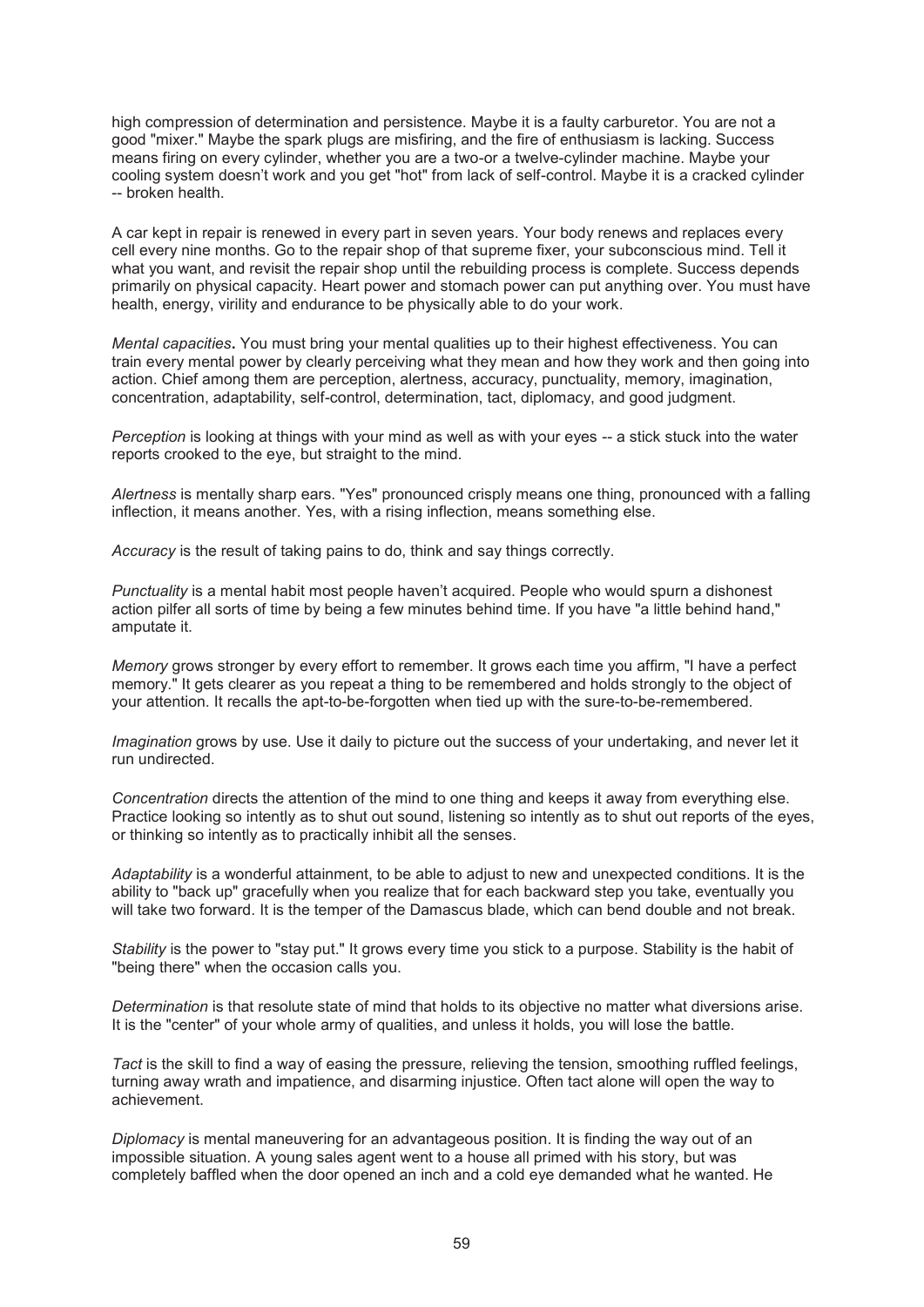hesitated and then good naturedly remarked, "Madam, I believe I have forgotten the password." The door opened and he had a chance to present his case.

*Good judgment* is a wise forecasting the outcome of any project. It is a faculty that all people pride themselves as possessing. Its motto is "I told you so." Really good judgment is based upon your own experiences, upon others' experiences under similar circumstances, and upon the current working facts in the case.

*Heart Qualities* are certain emotional qualities necessary to any large success. They are ambition, hopefulness. Optimism, enthusiasm, cheerfulness, self-confidence, courage, persistence, patience, earnestness, sympathy, frankness, expressiveness, humor, loyalty, love of others. You possess these to some degree, but you must develop them to their highest expression to give you a perfect emotional equipment.

*Ambition* furnishes you with motive power to continue to perfect success.

*Hopefulness* is a mental anchor out to the future success, which sees the invisible and holds to it as a reality until it comes into expression.

*Optimism* sees the bright side of things. Business is always good. The weather is fine. All things work together for good to him that thinks good.

*Enthusiasm* kindles all the fires of energy, keeps all the powers at flood-tide, and carries a difficult position by storm. It grows from your sense of your real worth and the value of your goods or services.

*Cheerfulness* keeps smiling, lives on the sunny side of the street, says the helpful word, is glad to be alive, and is busy every moment in the "cheering up" business.

*Self-confidence* rests upon your realization of your ability. Claim for yourself every quality and power you see in others. Concede to others every excellence you discover in yourself.

*Courage* grows out of optimism and self-confidence. No matter what it is, it can be done, and you can do it, and will do it.

*Persistence* keeps steadily at the task, whether you work or play, you keep your objective clearly in sight.

*Patience* teaches you how to play the waiting game. Waiting for mental processes to be completed in others, for gathering of material-factors that will build your temple of success.

*Earnestness* keeps you from lagging in the race, and inspires others with the idea that you believe in yourself and your proposition.

*Sympathy* helps you to put yourself in the other fellow's place, think with him, and know how he feels.

*Frankness* brings you out into the open, puts all the cards on the table, and takes away from others the idea that you have any ulterior motive.

*Expressiveness* gives music to your voice, a light to your eye, a charm to your personality.

*Humor* saves many a bad situation with a good story or bright saying. Keep the fun stop in your organ well tuned, but do not use it too much or others may deem you a "comedian."

*Loyalty* to the best in yourself, to others, and to your undertaking is the main element in the stuff called integrity.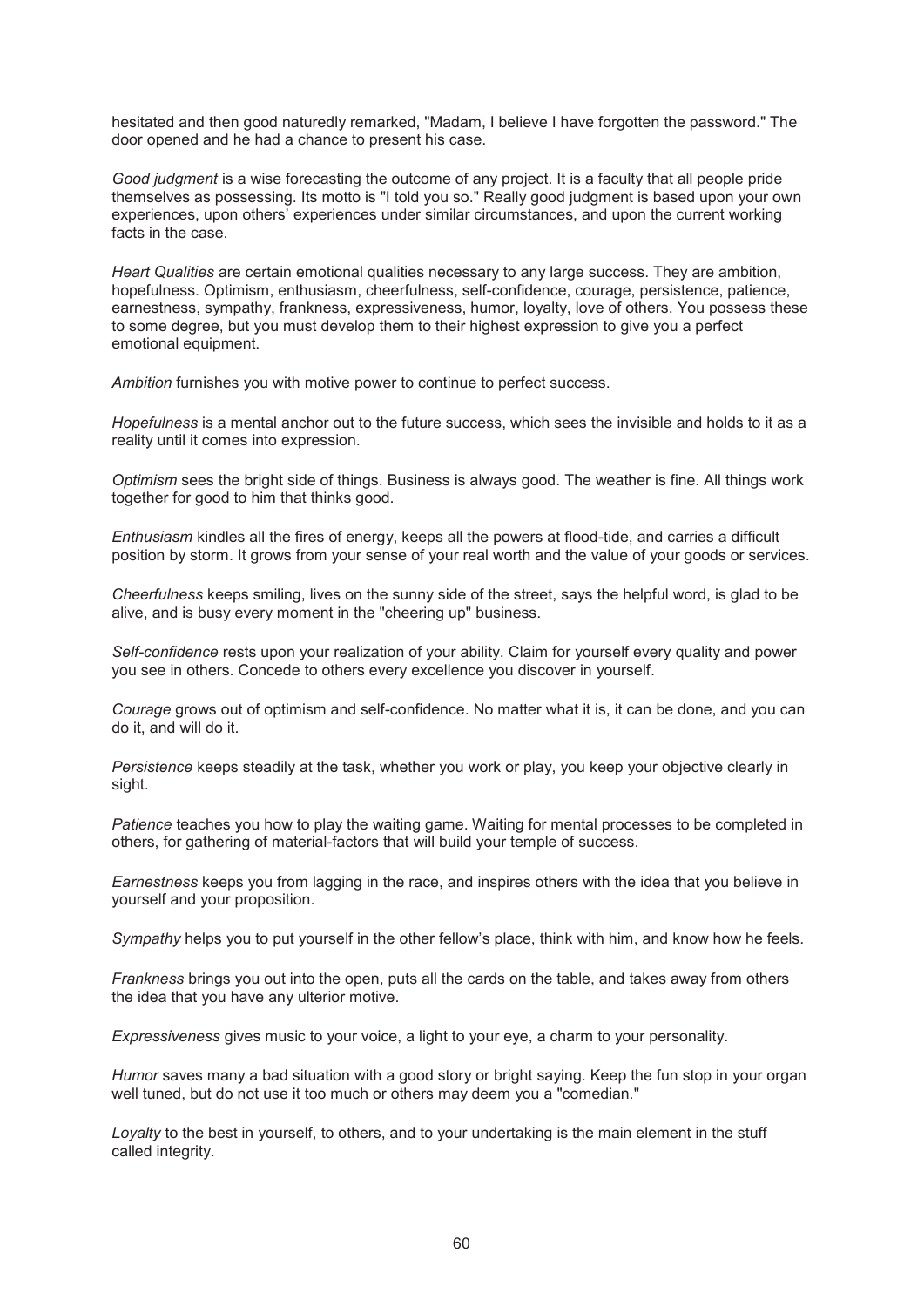Love of others is the oil that makes all the wheels go. It gives all confidence, for you cannot fear that which you love. It reacts on you, and you cannot help others without helping yourself. Go over these one by one to see how fully you have developed them, then begin to build them up.

Certain *Ethical Qualities* are essential to success. The ethical principle is that your business is equally helpful to others as to you. To this end, your intentions are right. You mean to be honest and truthful. You are of good moral character and reliable, dependable. You love your chosen work because it enables you to serve others and yourself. Certain *Spiritual Qualities* are essential.

*Idealism* enables you to see the higher purposes of life, and to cherish the unselfish desires. It is the imaging power by which you construct the ideal of a finished and glorious, success.

*Vision* enables you to see the large outcome of your work. It keeps you from looking at life narrowly.

*Faith* is confidence in the reality of your ideals and vision. It holds to this reality until you have turned it into external form.

*Desire to serve* -- The secret formula of genius is "I am among you as one who serves." Every quality in you is embedded in the obligation to serve.

*Ability to understand others* -- Success depends upon your ability to know the other's need and to supply that need. Approach others through their curiosity about your proposition, and their selfinterest about what degree it can be of use to them. This is the key to human nature.

This is an outline of every essential element of success, from an attractive physical appearance to the highest qualities of character, and you can safely neglect none of them. You need to cultivate their use, increase the degree of their activity, and steadily improve their quality.

--()--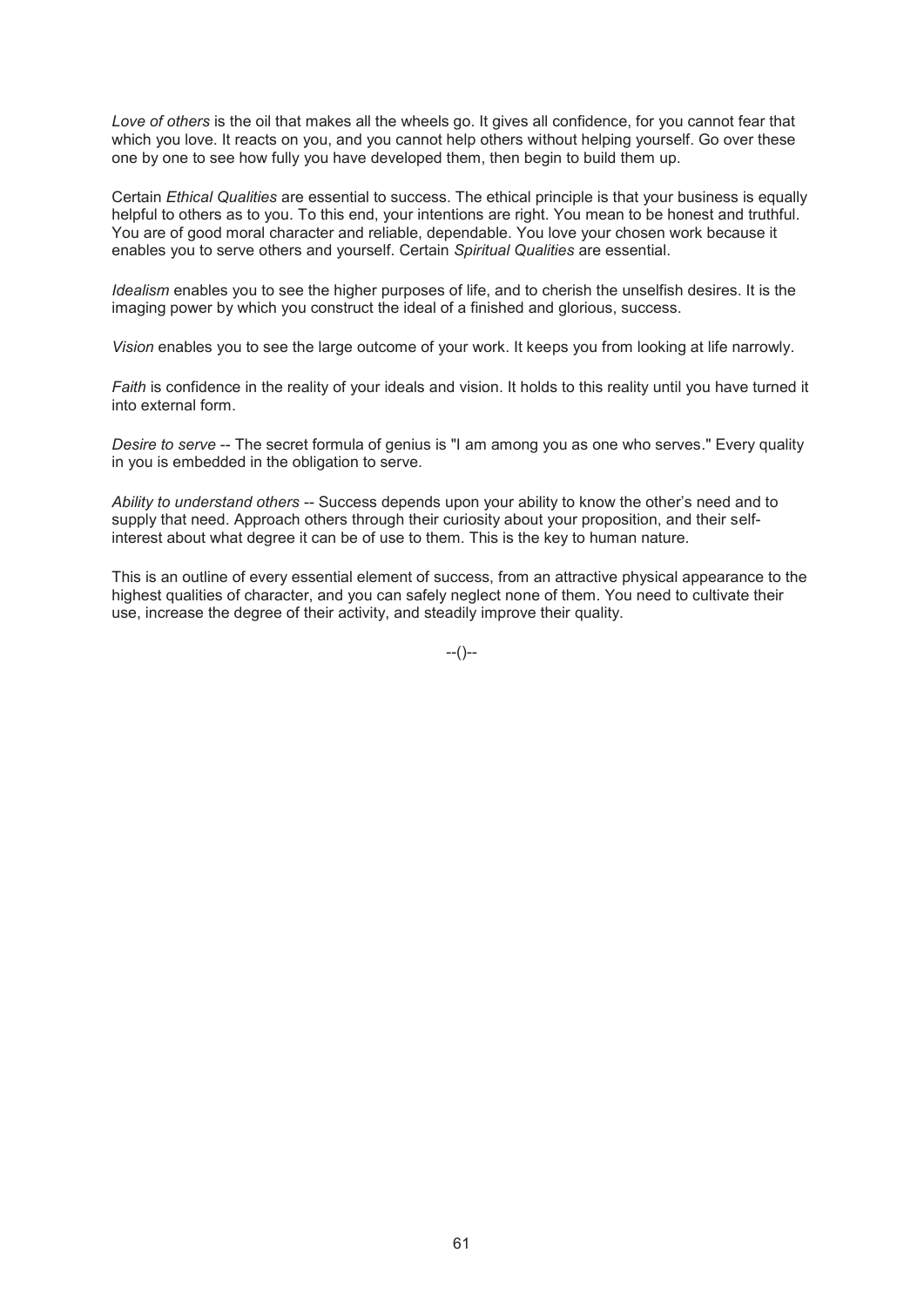#### **The Psychology of Abundance**

The key to abundance lies in your consciousness. The laws of prosperity and economic freedom are specific and we may know and apply them. The same laws, by which inner states come into outer expression, generally apply here. If your consciousness is rich in realization of the spiritual abundance of the universe, you will find that richness moving into abundance of material things.

Probably the crudest thing you can hear a person say is, "I own this." In the literal, absolute sense we cannot own anything. God is the only owner or proprietor. We should never forget that. We are only stewards and custodians of material things.

The impulse toward abundance is perfectly natural. You have seen a dog carrying bones away, a squirrel collecting his supply, or even a bird laying by store, conserving against the future. The desire to be prosperous is a perfectly natural thing.

The desire for abundance is also intelligent, for it provides opportunity to exploit life in its higher phases. If the questions "what shall we eat, drink, and wear" compel any state of civilization to react immediately, it has no time nor inspiration for advance. Yet when they lay up a reserve, and the necessity for reaction is not present, they have time to develop the arts, sciences and philosophies that have made for the world's advance.

Desire for abundance is a perfectly moral desire, for the principle of justice is universal. The right to secure abundance and provide for the future is not for a favored few, but for the labor force, the lowest and the highest. The only just, economic freedom is that abundance should come to everybody, just as it now comes to comparatively few. The desire is ethical, for no high state of civilization has ever been or will ever be possible apart from some form of individual ownership. For therein lies the incentive to progress, and unless we have that, no progress is permanent.

While individual ownership stimulates competition, and promotes one individual to prominence over others, no one can safely reach a great height who does so at the expense of others. The loneliness of the very rich is an irony of life. When they acquire these riches at the expense of others, immutable law has ordained that moth and rust shall corrupt, thieves break in and steal, and profligate sons squander until the level is reached again. Whenever a family begins to accrue vast wealth, the great leveling process begins to work, balancing up and balancing down. Ancient Egypt towered above all nations in literary, scientific and other achievements, and became a heap of sand.

This observation highlights the fundamental law of economic progress, that cooperation is the only safe principle upon which economic freedom can safely depend. Some of our great industrialists are applying this law in the spirit of cooperation and practical co-partnership with their employees. The spirit of universal fellowship forbids that one should want while another revels and squanders.

Economic freedom rests upon two presumptions, the power to produce, and the right to consume. We have hardly begun to realize the full producing capacity of the sum of human life, yet we are face to face with the fact that millions are in want. The explanation is that we have not solved the problem of equitable distribution of the earth's abundance, and that is a fundamental factor in economic progress.

Those who raise crops, cut timber or mine for ore are producers. Other producers manufacture them into higher products or usefulness. Still other producers furnish means of transportation and distribution to the needs of millions. The teacher who calls the latent mental powers in the child's mind into action, and teaches the child how to use them, is a producer of efficient personality. The teacher of religion who calls out the higher and better impulses, furnishing ideals and incentives for better living, is also a producer of the highest quality. All classes and conditions of humanity fall into line with the first law of economic abundance.

The right to consume is based on the fact that we have produced something of equivalent value. Paul said, "He that will not work, neither shall he eat." Every time we give a panhandler a handout, we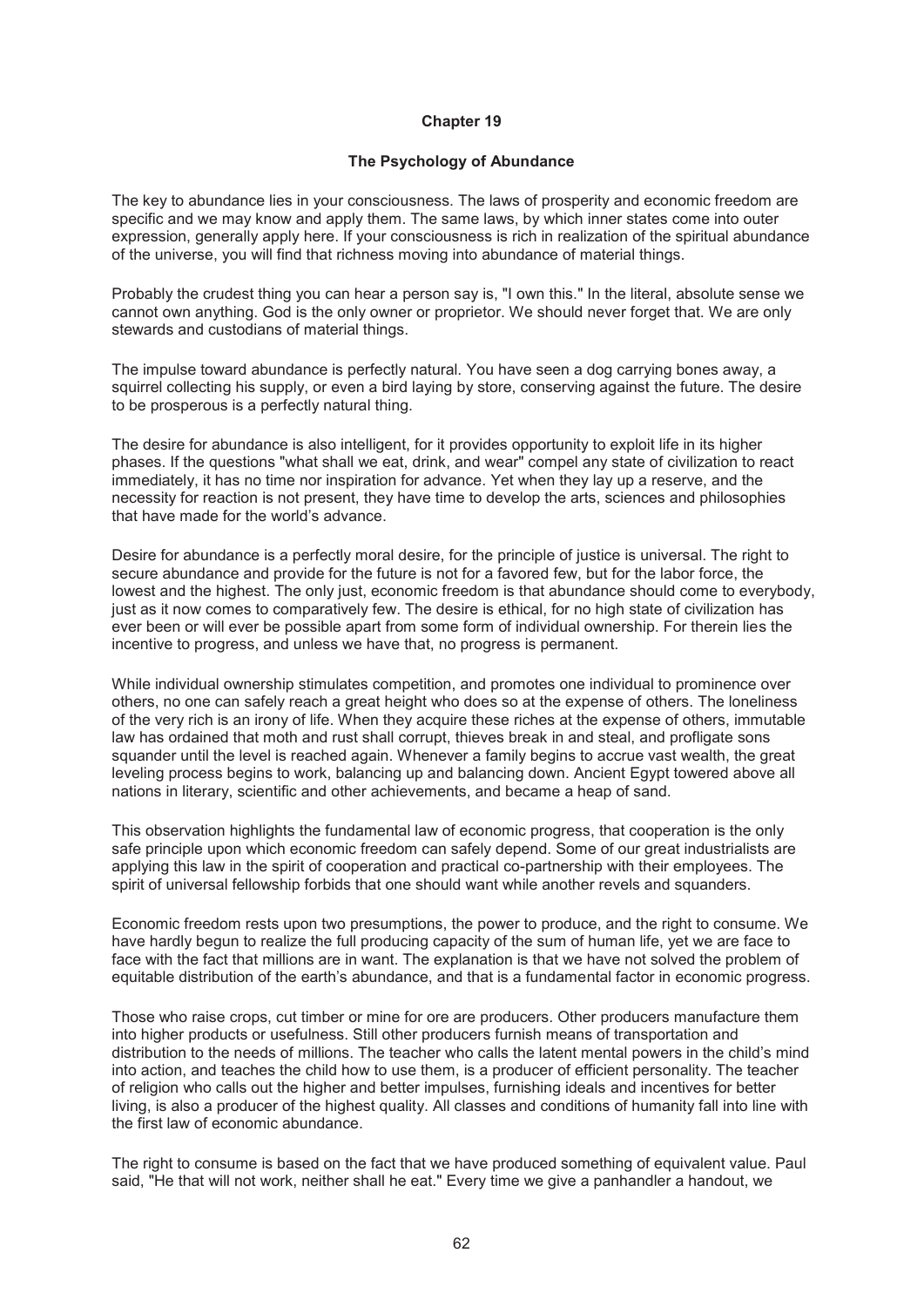contribute to his poverty. Every time a person shortchanges another, he cheats himself out of dollars. Bargain hunters steadily impoverish themselves, while those who seek to get something for nothing, will soon have nothing to get nothing with.

This is all based upon the great law of compensation. No one has a right to render a service for which there is no compensation, nor to receive compensation for that which he did not do. To be sure, the compensation may not be of the same kind, but we must never forget the obligation of the law. If you receive a lift on the road by some passing driver, remember that you owe the debt to the next person you find in need of help. Only in this way can you maintain economic self respect.

An eminent lecturer used to say that if you want a million dollars, and know how to use your subconsciousness, you can have it in four years. This statement is generally true, but it needs modification by two principles. The first is that you must have an idea or possession that is worth a million dollars to the world before you can go out and collect its equivalent justly. The second is that you cannot have a million dollars from the world, which the justice of the Eternal Right governs, unless in getting that million you obey the law of compensation, giving value for everything received.

Abundance rests upon the principle of trust. A person who has possessions is the custodian of public resources. Moreover, he may lay aside not only for himself, but he must also lay aside for altruism, to promote the other fellow's prosperity.

If any of us rest under the illusion that anything is actually our own, please remember that the municipal tax collector has a claim. The county tax collector forces his claim. We cannot forego the State's demand. The Federal Government claims its right to our possessions in many ways, especially income tax. Nor is the claim on our possessions limited to these. Our own economic safety depends upon making other nations financially safe. When we have done this, a call comes to feed and clothe poor children, or flood, fire and earthquake sufferers. Our prosperity is intimately bound up in the welfare of others.

The secret of abundance lies in one's consciousness. Jesus said, "A man's life consists not in the abundance of the things he possesses, but in the consciousness of that which he is." When we reach that realization of abundance within, then obeying the law of all becoming, our inner state moves into outer expression.

The scripture gives the law of prosperity, "Be diligent in business, fervent in spirit, serving the Lord." Here are two counts on the spiritual side to one count on the material side, but the spiritual comes first. It means to hustle, and while hustling, remember that "The earth is the Lord's, and the fullness thereof, the round world and they that dwell therein." In this way you establish a conscious oneness with the source of all abundance, and your thought becomes a channel of inspiration and action for its outward expression. *The consciousness of abundance is the secret of abundance.* Most poverty of the world arises from poverty of consciousness. It is born of that ancient heresy that there is not enough to go round, and that because the almighty abundance is a little short, some of us should go with less than we need -- and this in the face of the fact that when the Infinite Abundance had finished creation, it did not contain a poor house.

Revise your ideas of lack, and fill your mind with the limitless riches of the Infinite. Develop your realization of oneness with the all-life. Realize that you are the open channel through which His life expresses, in which His health glows, where His love manifests, and His abundance rises into unlimited supply.

People are poor because they think poor thoughts, and some become rich when they think rich thoughts -- not thoughts about riches, but thoughts of rich, spiritual value. As your consciousness that God is abundance rises, your poverty will cease, just as the realization that He is health will cause your sickness to cease.

Money draws money. Most people think in terms of pennies and nickels, some in terms of dimes, a few in terms of quarters, and occasionally some have enlargement of the heart and think in terms of dollars. If you think of material prosperity as nickels and dimes, you have a nickel and dime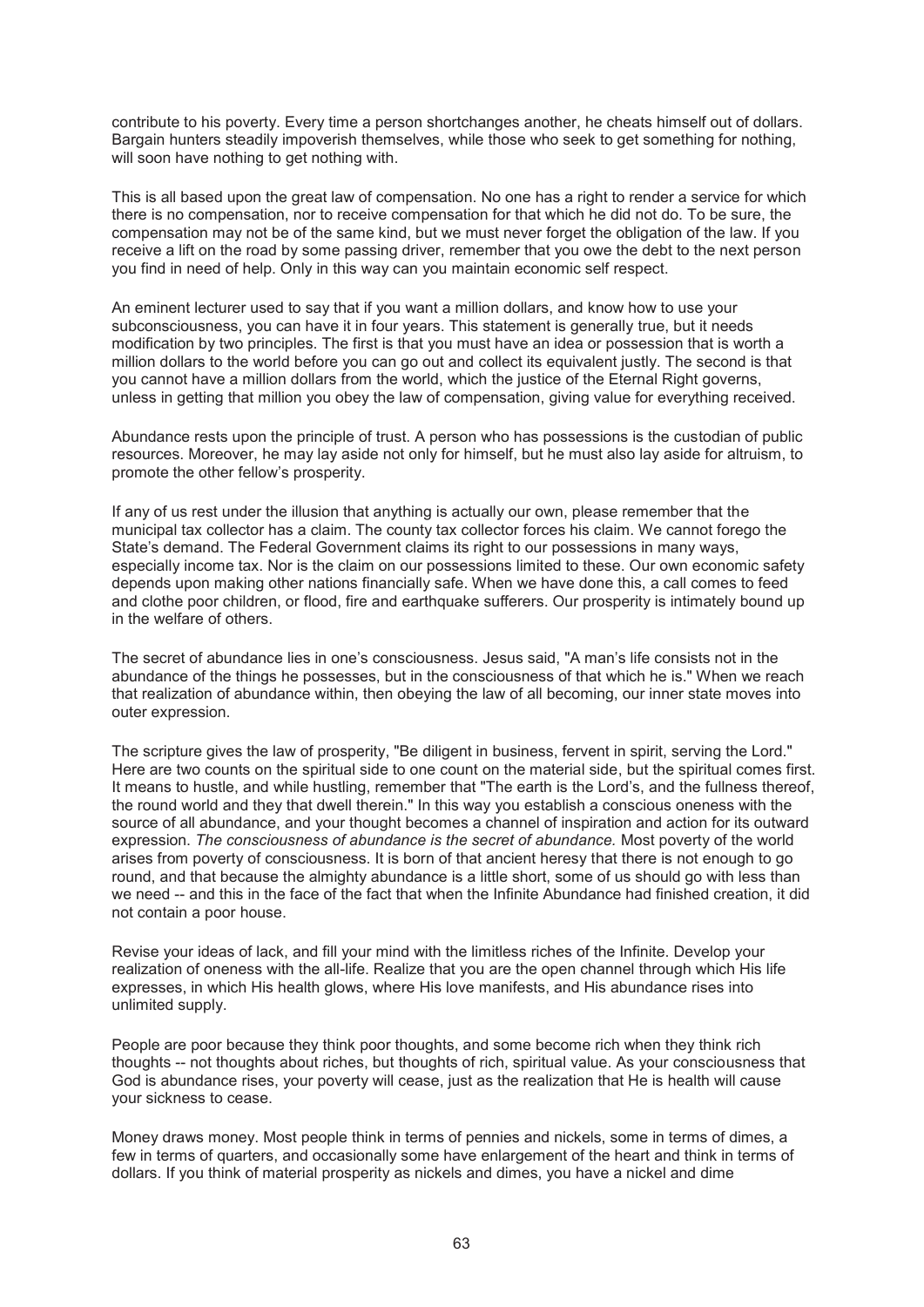consciousness. If you are consciousness of God's abundance in terms of thousands and millions, it will draw returns in harmony with that consciousness. Enlarge your inner consciousness of prosperity and abundance, and you will get the thing for which it stands.

A person, who gave his last dollar in an offering, received \$10 from an almost unheard of source the next day. He gave the \$10, expecting another tenfold return, but received one dollar back. He asked why. When he put the one dollar in, he put in \$10 worth of riches of thought and consciousness, but when he put the \$10 in, he only put in one dollar in faith. Experiences of this kind demonstrate that the law will work.

These experiences are not unique. They merely show that the law still stands. God is the Infinite Abundance, and every idea of His incorporated into material form is for our use, and that Love is the great power that causes us to pass on God's ideas. He governs by law and order, and all His ideas move with unfailing certainty and regularity. The consciousness of these facts will cure poverty, and bring abundance to everyone.

--()--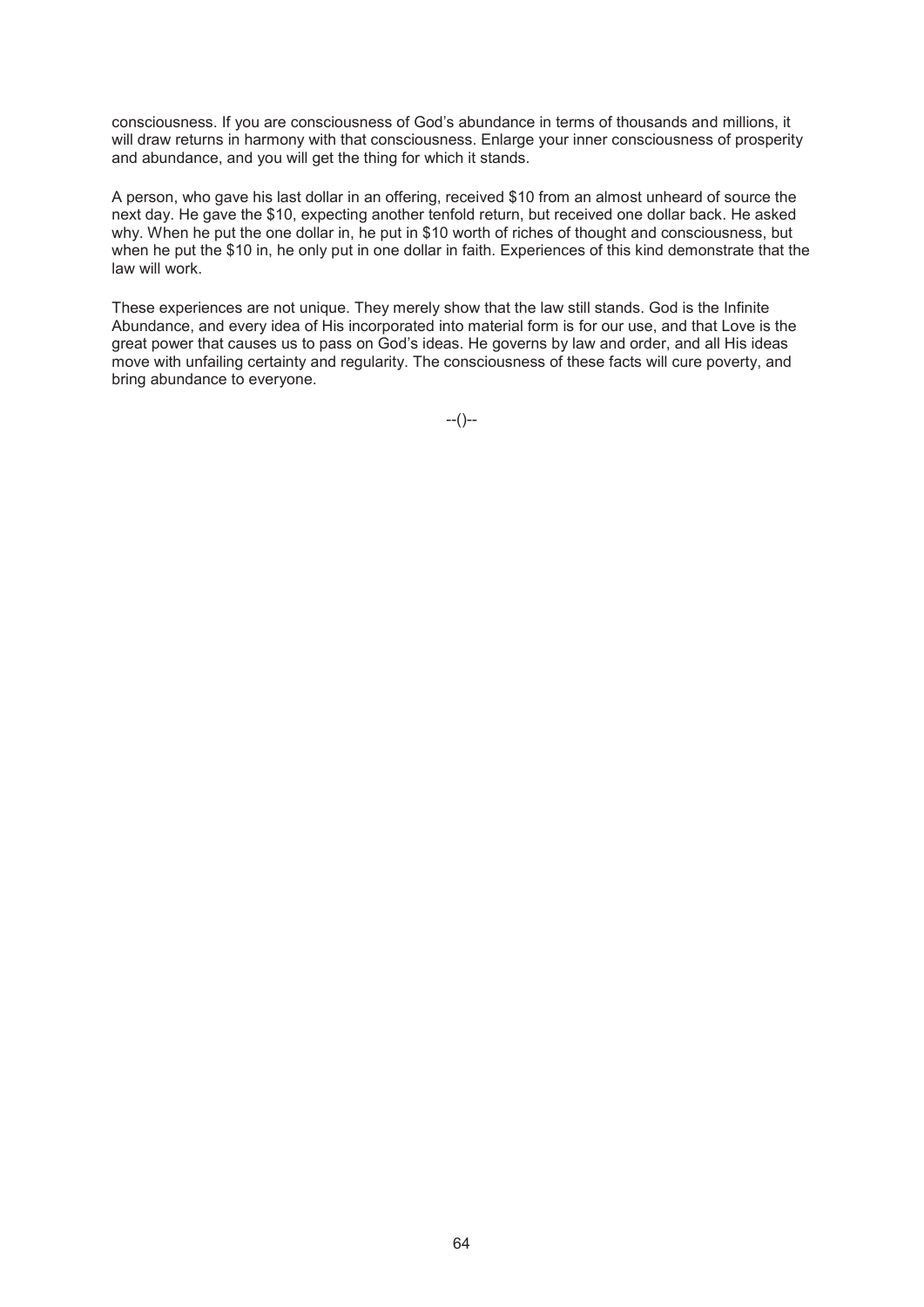# **The Psychology of Health**

We hear of mortal mind and Divine Mind, conscious, subconscious and superconscious, until we are apt to think that there are many minds, when in fact, there is but One Mind, which functions in different ways. *Subconscious mind* is that vast, uncharted realm of mental activity that plays so great a part in our material, mental and spiritual well being. It is forever busy in the functional operation of our bodies. Countless subconscious mental processes precede one conscious mental operation. It likewise plays a large part in what we term the spiritual activities of our being.

The subconscious was originally part of the undivided Mind of the Universe, that is, before Mind or Being created any individual expressions. When, in the creative process, Life or Mind took individual form of expression, it brought into this limited form all the qualities of the Absolute. It arose by an evolutionary process until life reached the human form, but all the memories and impressions and experiences of all our past had clothed it. These constitute the "mist" through which Mind functions as subconscious, which is referred to in Genesis: "there went up a mist over the whole earth!" An individual subconscious mind, functioning through this mist, does not see clearly, but "sees through a glass darkly," as Paul says. The basic principle of mind as manifested in the subconscious is divine in origin.

*Subconscious powers:* We read that "man was made in the image of God," and since an image contains all the elements of its original within itself, it follows that humanity is the embodiment of all the principles of Universal Being. Whatever there is in Absolute Mind is potentially present in His human image. Since the Absolute is apart from all spatial and time relationships, we shall expect to find some reflection of that fact in humanity. In the subconscious we find a sense of absolute time, space, mathematics, harmony, etc.

The subconscious always knows the exact time. We can charge the subconscious to awaken at a given time and soon find the power to do so. We can practice imaging the face of a clock with the idea of seeing where the hands stand, and in a short time can look within and know the exact time. If we try to calculate the passage of time by conscious mental methods, it becomes a species of guessing, but when we acquire skill in letting the subconscious register, we have an absolute timepiece within.

This is essentially a reflection or image of the power of Divine Mind with which "a thousand years are as a day, etc." Absolute Mind is an eternal now. There is no yesterday nor tomorrow in the Absolute Mind. Occasionally some seer or prophet will clear away the mists of matter, the Divine Mind within will function on its superconscious or divine plane, and he will see things as present in Absolute Mind that are a thousand years in the future as measured by human experience.

The subconscious holds a sense of absolute space. In Absolute Mind there is only here. Clairvoyants, in their moments of deepest and clearest perception frequently exclaim, "Everywhere is here," meaning that no space exists in mind. When thinking of a friend, you do not need to project your thought across space. You merely call your friend's name and he is present. This reveals the kinship in all mind, for in Absolute Mind there is no up nor down, in nor out, here or there, only here and now in space and time.

Mathematical prodigies attain a perfect and instantaneous mastery of all mathematical problems without any objective knowledge of the principles of mathematics. Many people have wrestled with a problem in mathematics, and given it up only to have it projected into conscious attention as a dream. They knew the solution instantly in the subconscious, but it could not register what it knew until sleep inhibited the objective activities.

The subconscious has a sense of the absolute science of chemistry. It knows exactly every chemical action and reaction. It carries on the most elaborate chemical processes in the digestive processes daily, and the functional activities of the kidneys, liver and other organs of the body without making a single mistake. In fact, the subconscious holds a perfect knowledge of every principle of being as it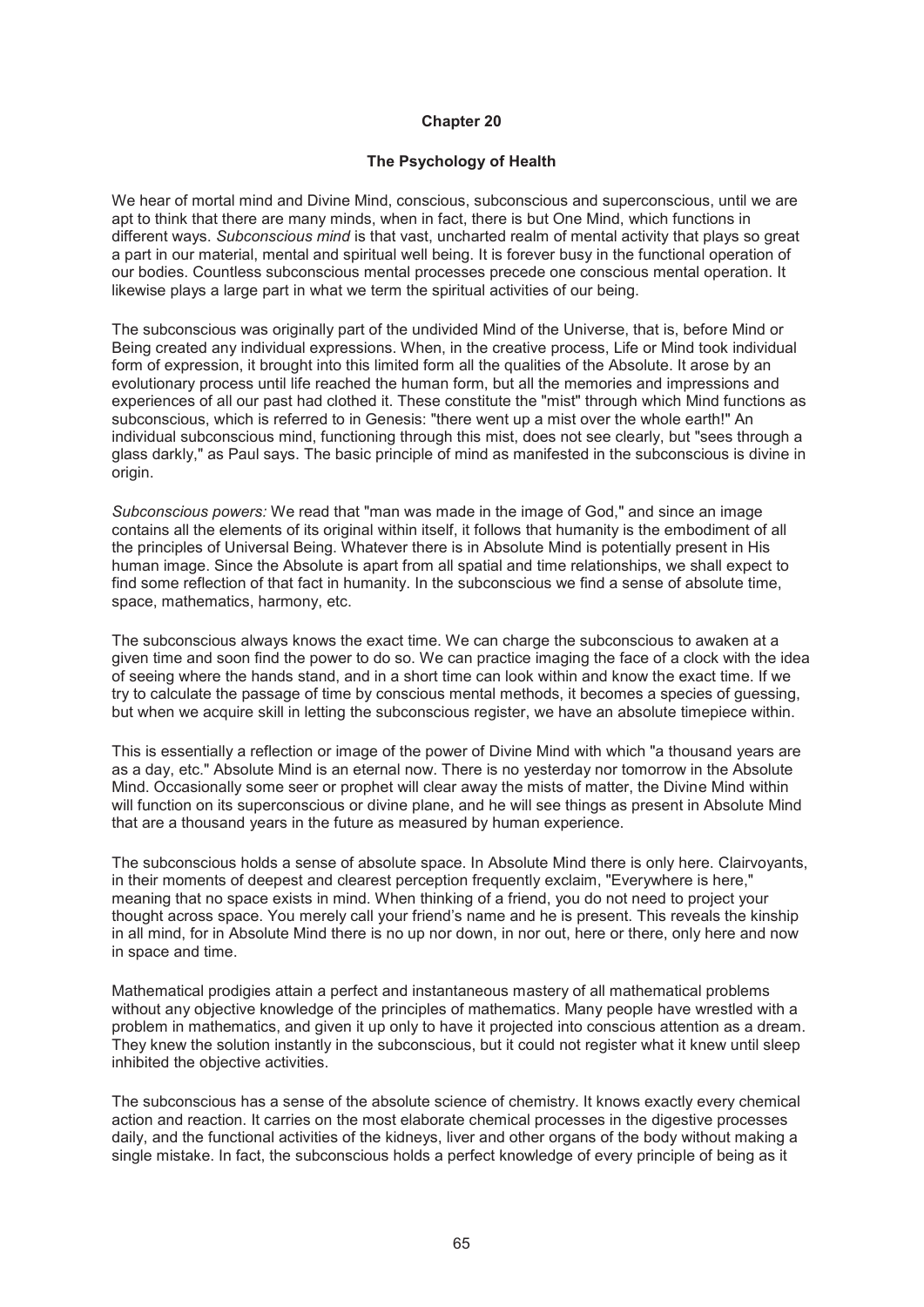applies to human life. This is why Paul said, that we are to "work out our welfare, because it is God that works in us both to will and to do."

*Subconscious mind's work:* When mind functions as subconscious, its characteristic task is that of the builder. It has built everybody in which life has been incarnated. When it started with single cell life it had within it the idea of the human form divine, and it continued through all the ages to move upward to at last perfect our complex organism. It never lets any variation of expression turn it from the final completed work.

Through all those ages it preserved the memories of all the structures it had built and repeated them in its successive buildings. Some forty-three vestigial remains of our animal ancestry remain in the human body, such as the tip of the ear and the fan-shaped muscles on the side of the head, none of which have any functional capacity. The Bible recalls to us that we have more than thirty mental characteristics that are purely animal in their origin. Moreover, in the first six weeks of the fetal life of the child, it repeats the six great stages of material creation, and only in the sixth week does it take on the human form divine. We give these facts to show the marvelous fidelity of the subconscious to a plan or an idea.

Therefore, we get the next characteristic of the subconscious. It builds according to plan. It never forgets and changes only when we substitute another plan. It follows a given idea without fail unless we substitute another idea to replace the one with which it is working. It has no power to originate, substitute or change ideas or plans, because it has no power to reason by comparison, and, therefore, it does not question the good, bad, right or wrong of anything it may be doing. It is a builder only.

The conscious functioning of our mind is how we may plan our contacts with the material world. It is the architect that plans our body, health, strength, material conditions, moral character, or whatever else is to enter our experiences. We do this with our thought and speech. Our subconscious accepts whatever we think and speak as the plan for the immediate future, and it goes to work to externalize it in our body and circumstances.

The subconscious always accepts the strongest idea in a sentence, and if that idea is a negative, it works out a negative result. If the conscious thought is about weakness, the great builder will reproduce weakness. If the mind dwells upon pain, pain will increase. If we think of poverty and lack, the builder will see to it that we count pennies instead of dollars, while we keep up the wrong thinking. If we fill the mind with ideas of health, the great builder will marshal all its abilities to bring it into expression. If we think abundance, it will draw like a magnet upon undreamed of resources, and abundance will fill us. If we think health, love, harmony and happiness, we will discover a builder within us who never fails to carry out the idea we submit to it.

These are the general psychological facts that underlie all the health giving processes. The following suggestions will give an idea of how we may employ them to alter every wrong condition of life and bring about ideal conditions for anyone who will intelligently and persistently use them.

Suggestion is an act or process by which we make an idea to penetrate the subconscious to hold its attention to the exclusion of other ideas. A simple direct statement may do it, such as "you are going to sleep." The influence of circumstances may do it, such as when we enter the bedroom, we put on pajamas or nightgown. We take the position of sleep, we relax our muscles, the room is dark, and thoughts of sleep fill our mind. We may do it by steady affirmation of the various steps in going to seep, such as, "you are relaxed, eyes are heavy, mind is quiet, getting drowsy and sleepy, going to sleep." Whatever the method may be, whenever we cause the idea of sleep to penetrate and hold the subconscious attention, sleep follows. We use sleep as an illustration of the principle, but no matter what the idea may be when we cause it to enter and hold the subconscious attention, it at once becomes the dominant thought, and directs the action and operation of the subconscious.

If we hold to the idea of ease instead of pain, until it is the dominant thought, then subconscious action will produce ease. If health is the dominant thought, the subconscious will cease to build sickness in the body and will clothe it with health. If we clearly hold the idea of oneness with the Divine Mind, a sense of power within arises, which excludes all the wrong effects of thinking that we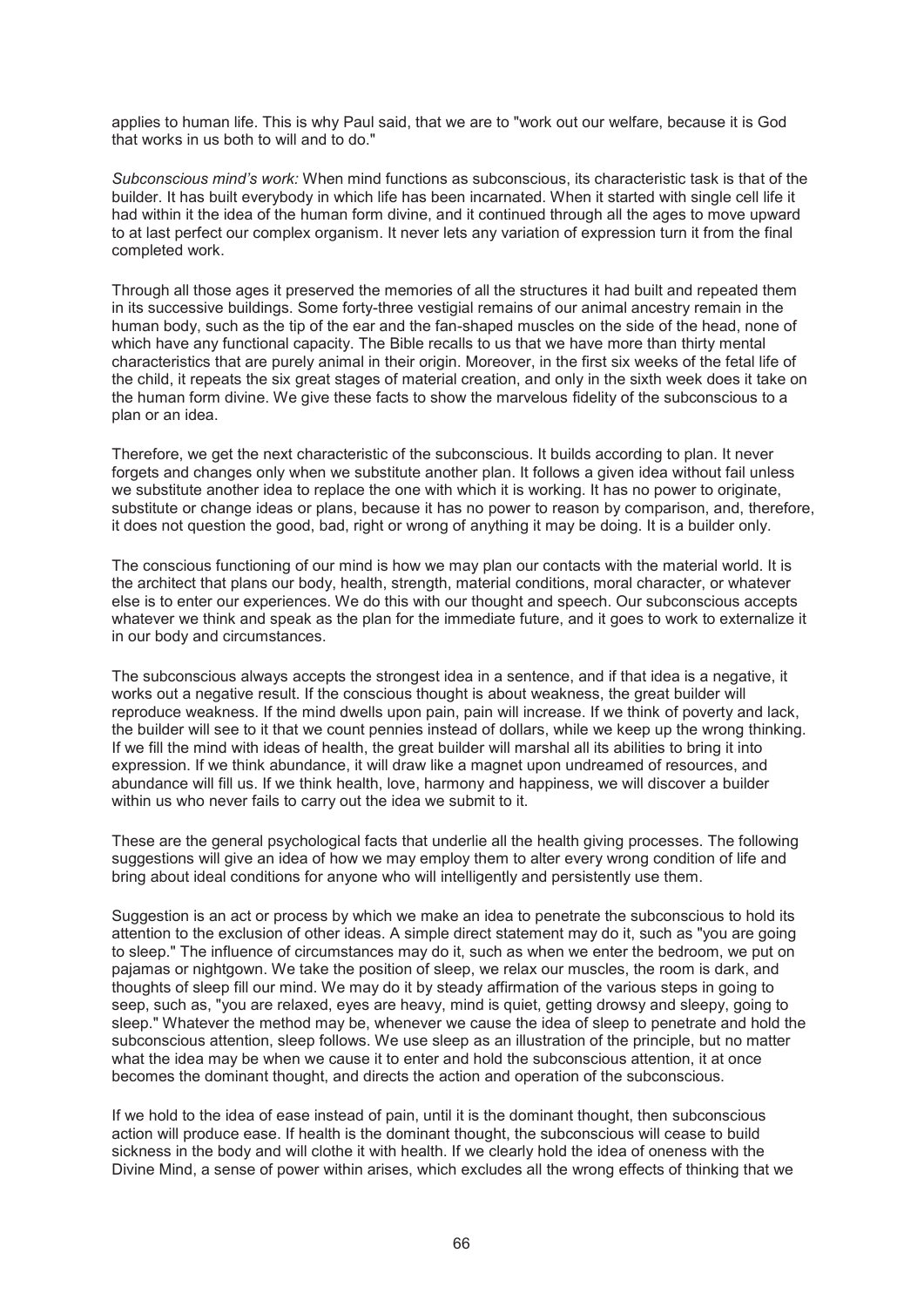are a broken-off fragment of life, dependent on favor and circumstance, and enables us to manifest the works of God, which are always good.

No matter what the school of teaching, nor what its special methods may be, a strong underlying framework of psychological procedure lies at the base of all its efforts to heal and help. No amount of denial can alter the scientific fact, although it may camouflage it for a time. No dogmatic claim can long stand in the face of investigation by scientific method, for denial of matter and denial of the use of suggestion are forms of suggestion. The recognition of these laws of the mind and the fact that there is a scientific procedure in their use is desirable, instead of the implication that one is "following a cunningly devised fable."

Subconscious action goes on whether you wake or sleep. It keeps the heart beating, the blood circulating, equalizes the temperature of the body, carries on an elaborate chemical process, takes care of the body's trillions of cells, and completely rebuilds every cell every nine months. Imagine how inconvenient watching your heart all day would be, or to see that it did not stop beating while you sleep.

The subconscious registers and records every conscious thought. It sets every wrong idea, of sickness, failure or poverty, which you permit yourself to think, to work to express in your body or circumstances. Likewise, it at once sets to work every good thought of health, harmony, happiness and prosperity and success. If you do half an hour of right thinking during the day and fifteen and a half hours of wrong thinking, you can see the proportion of results you may surely expect. A single thought may enter the mind with such illumination that we will shed the ills of the body in a moment. Surrendering to the withering effects of a few minutes of the wrong thinking, anger and passion can undo the result of years of right thinking. Right thinking all the time is the only way. Get the habit.

The process of thinking for results is very simple. First determine what you want done. Hold strongly to the fact that the power to do it is within you, and that it will do, just what you direct it to do. Then hold a clear mental image of the completed work before your mind. Know that the idea that you hold is reality.

Your subconscious is a master builder, but it must have an architect's plan, and your perfected idea is that plan. It is a construction engineer, and that perfect idea is the blueprint by which it carries out the work. The method is as certain as mathematic principles, or those of logic. Two plus two never equal anything but four, and the whole of anything is equal to the sum of all its parts -- nothing less and nothing more. You are working now in an exact science. Stick to the known principles and you will get results.

You can rebuild your body into the image of perfect health, abounding energy and radiant beauty, by following this simple but scientific method. You can brighten and strengthen any faculty of mind. A weakening of its functional power will surely follow "I am losing my memory," while a renewed grip of memory power always follows "I have perfect memory, I remember everything that I want to remember." Slow mental processes will quicken under the suggestion of "Cold, keen-edged with wisdom." An imperfect judgment will get in line when you tell it, "I look all the facts squarely in the face," or "I see clearly the outcome in the light of all the facts." A wavering will responds to the idea, "I hold unwaveringly to my purpose. My will has the grip of a bulldog's jaw."

The exercise of the higher spiritual powers, such as faith, hope and love respond perfectly to these right suggestions. Your affairs, your business, your social, domestic and other relationships gather strength and effectiveness through the power of right suggestion, "Everything is coming my way" will cure the mental habit of "losing" things. "Everybody thinks well of me" will have a strong tendency to cause you to do those things that will bring a fulfillment of the statement.

The only way that you can know these statements to be true is to try them. They are only beliefs if you accept them but do not put them into operation. You can believe anything, even a lie, but you cannot know a lie. You can *know* only the truth, and the only way you can know the truth is by doing the truth until you have become it. Then it is your very own. You do not need to make a lot of affirmations, or use formulas. You simply *know* the truth and it makes you free. Affirmations and suggestions are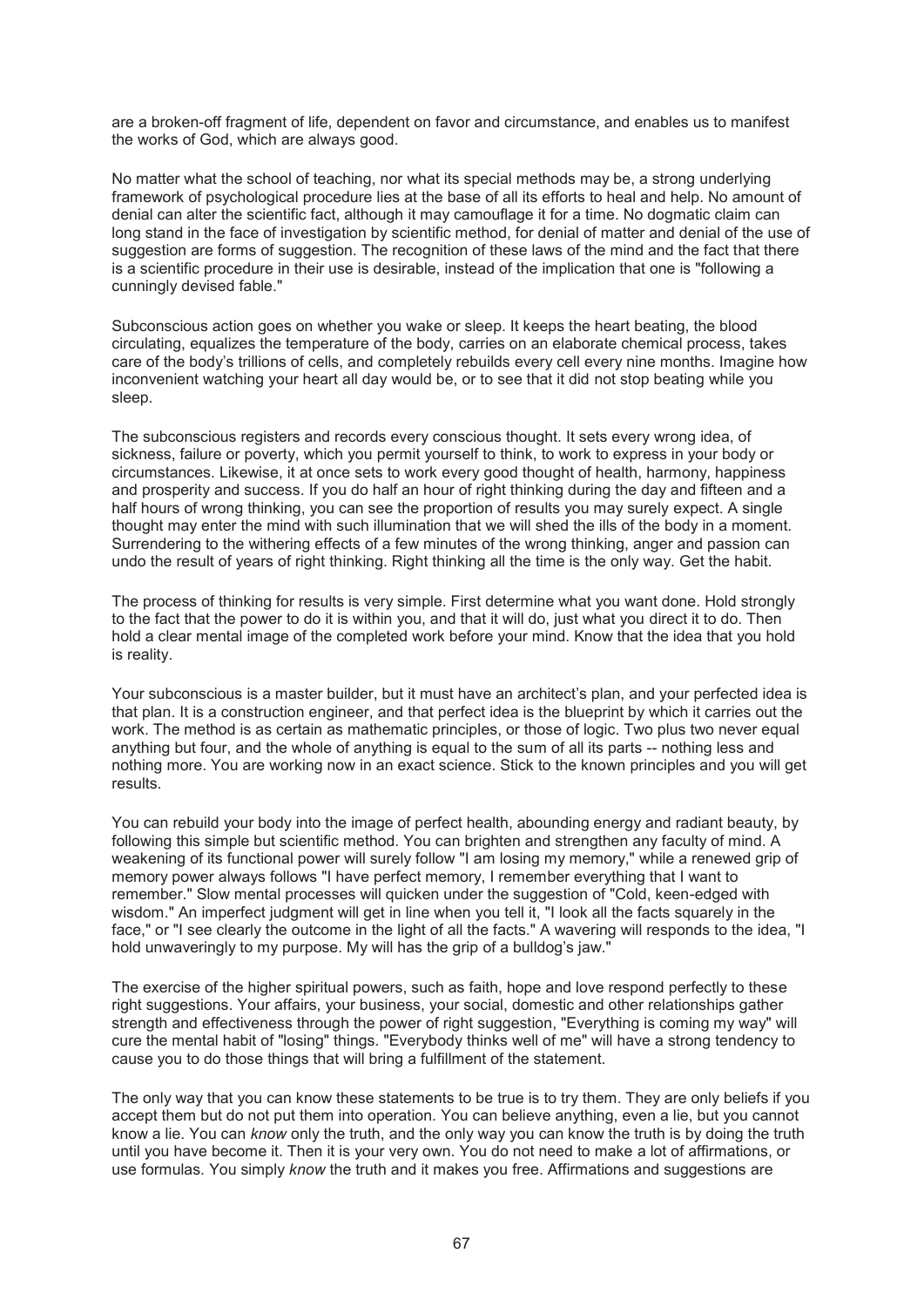useful in arriving at a knowledge of a given truth, but when it becomes one's habits of mind to think in a certain way, it has become a matter of his permanent conscious state. He has only to turn his attention to the fact in consciousness and act at once upon it. It ceases to be a series of affirmations and becomes a state of realization.

This lesson is to show you the way to establish a conscious state of health, prosperity, happiness, rightness of thinking and living, so that it becomes the normal thing for you to display these, so that you make no calculation of anything else arising in your life. The power is in you to do this very thing. It does not require any special talents or gifts. Just take the natural endowments you have, whether they are many or few, and work with them in the light of the creative power within you -- you can bring them up to the Nth power of expression. You will discover that latent powers, of which you knew nothing, will arise and go into action as you begin to declare for more power to carry out your life purposes.

--()--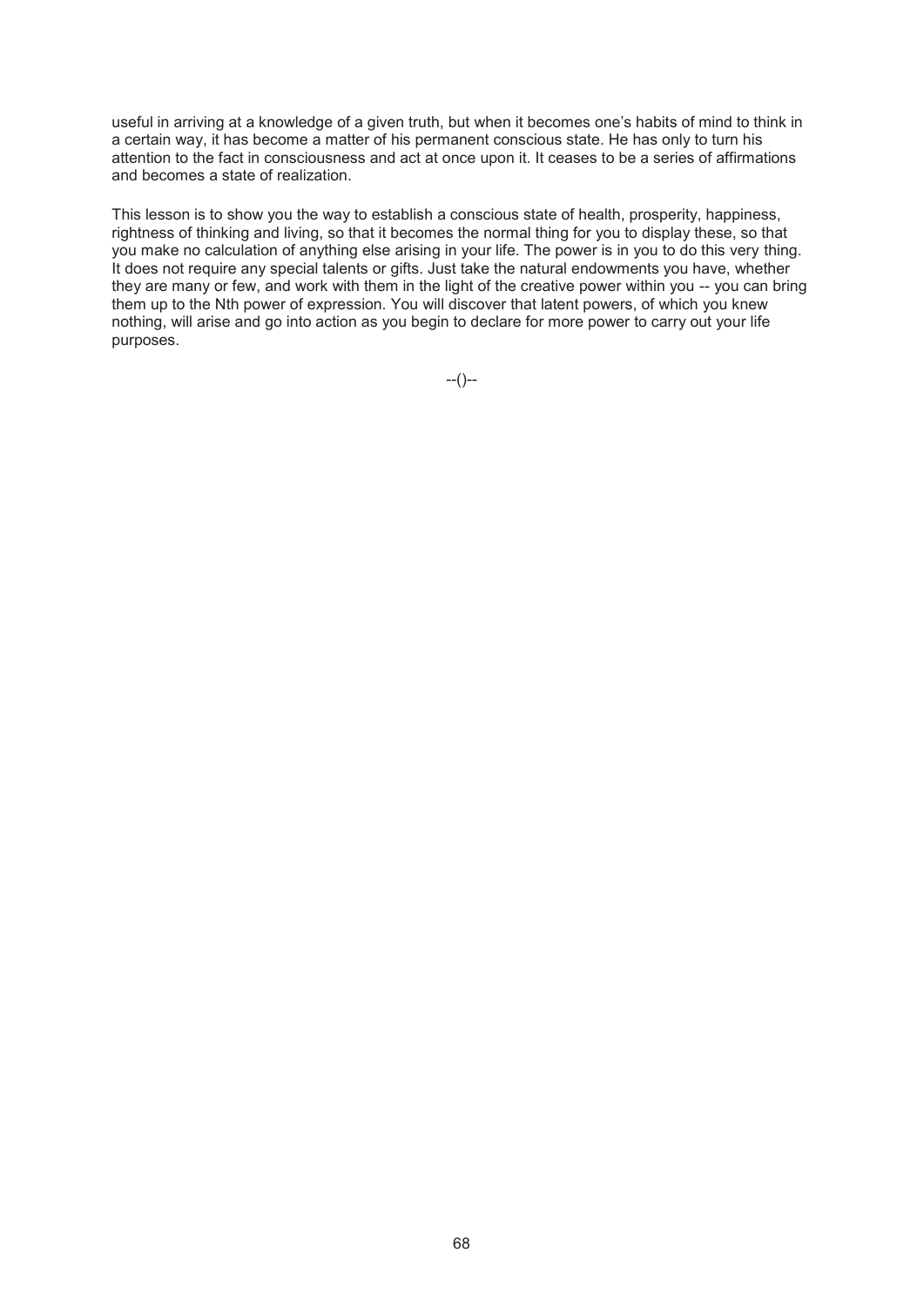# **Psychology of Love and Marriage**

The most vital application of psychology is in the study of the supreme passion of life called Love, because it takes hold essentially of the feeling element of consciousness. Nothing so tones up the body, illuminates the mind and glorifies every object about one as the influence of love. Nothing can so undermine physical vigor, depress the mental processes, drape the soul in gloom and annul all the processes of action as much as a love disappointment. This is true not only because of the beneficent effect of love as an emotion, but because love is the movement to fruition of the fundamental Creative Impulse.

We have not worked out the psychology of love as has been that of the more somber experiences of life. When we feel good, we surrender ourselves to enjoying it, without analyzing the causes, but when our general vital feeling is that of illness or discomfort, we study all the minutiae of cause and effect, self-pity and self-blame. Very few people ever stop to analyze their love emotions.

Love is often an unconscious affair in its beginnings. You are unconsciously in love. You know that something out of the ordinary is the matter with you, but do not know what it is, although everybody else does. Love is the carrying out of a general feeling of pleasure into something specific. It is inseparable from desire. Desire is impulse directed by ideas. We trace the psychology of love in this way: First we find pleasure in the presence of another, followed by the egoistic desire to continue or increase that pleasure. The desire follows to hold or possess the person exclusively, which in turn is followed by a solicitude for the person's welfare, the feeling of responsibility, and the extending of protection. Then follow exclusive possession and ownership, and then love comes to the full bloom of the Creative Impulse from which it started, or dies of suffocation.

We may call one phase of love "intellectual love," which is another word for idealistic sympathy. It loves for love's own sake, and has no ulterior motive, beyond the delight of mental association.

Going into speculative psychology, love arises in the Universal Mind. It is the birthright whose image and superscription are upon every individual born. Each comes into the world with an unconscious ideal of our mental counterpart or other half, our partner to be. With that mental picture or ideal, which is purely spiritual, we are always in love unconsciously. One day our senses report the image of someone who resembles this mental picture with a physical form. The more perfectly they look like the picture, the more positively and consciously are we in love. Sometimes the discovery is gradual, as in those cases in which friendship ripens into love. Often the eyes are blind to all defects. The object seems to step in and fill perfectly the picture, and we are in love at first sight.

The truth is, we are never in love with a man or woman. We love a perfect ideal, and someone who more or less fills that ideal steps into the picture, and furnishes an objective upon which love may express itself. Such an objective may move into the picture anytime, and he or she may move out anytime because they no longer fill the picture, and another who more perfectly fills the ideal takes the place.

This may seem to make love a fickle and undependable thing. However, its fickleness is not in love, nor in the lover, but in the objective that has failed to fill the ideal, which has failed to grow and more perfectly express the perfect spiritual reality in objective form. The glamour of love is likely to be dimmed the moment that the humdrum of life renders the relationship commonplace. A common idea after the marriage ceremony is "Now I have my mate, I don't need to work at making myself agreeable." That thought is the death knell of love, and the first step toward the divorce court. Yet if we will learn of the ancients we may learn the secret of holding the object of love. The mystery of charm is this saying, "Wonder is the beginning of wisdom." If we can, out of our own inner self discover some new excitations to the wonder and admiration of our mate, we can constantly grow into the picture, and nothing can oust us.

People marry for many reasons. Very few marry to please their parents. The two supreme motive qualities for action are curiosity and selfishness, even in love and marriage. The moment we think that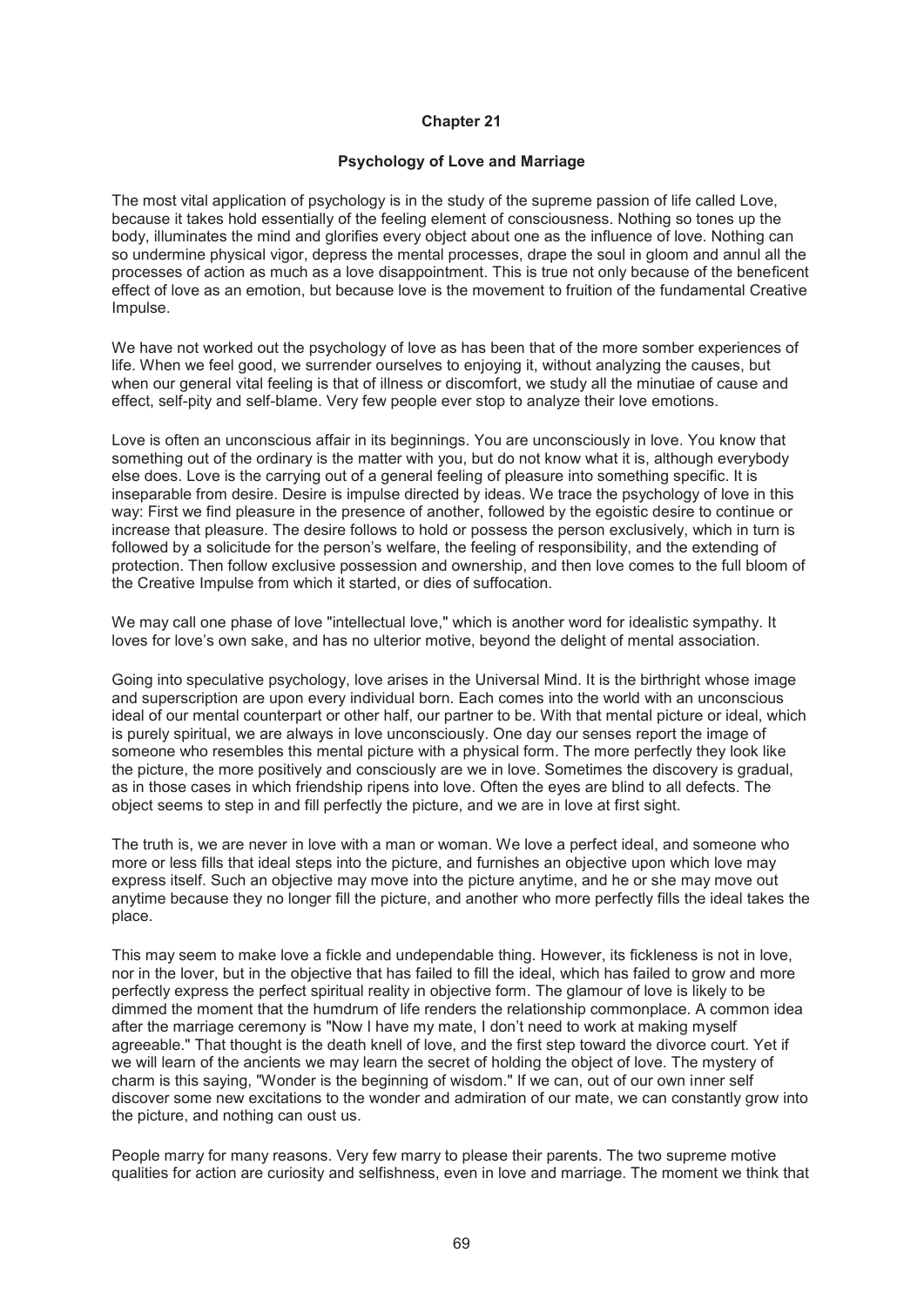we have exhausted the possibilities of a partner, have discovered all the charms of mind and heart, and have surveyed all the possible excellencies, and nothing remains to excite our further wonder or curiosity, we are open to the challenge of the next candidate to fill the picture. Only the most staunch fidelity to the memory of what has been, will keep love from seeking a new image to express its spiritual counterpart.

Among the motives for which people marry, some desire to avoid being alone, others marry for social position, or simply because they want a change. People marry for physical beauty, fascination with a keen mentality, pity or sympathy for their partner's loneliness and helplessness. Others marry because the partner is good, pure or innocent. Some marry for companionship, or they want children to perpetuate the family name, to help them in their old age, and apart from the deeper motive of answering the Creative Impulse within. Some men marry for a home, a cook and housekeeper. They want somebody to mother them. Some women marry from pride in landing a husband. Still people marry for spite, others for money, and finally, some marry for excitement, and they usually find it.

The ideal marriage is based primarily upon spiritual affinity, the fact that two people perfectly fill each other's spiritual ideals. Marriage requires harmony of mental qualities, companionship of ideas, and finally physical harmony. All these elements must be present. Many people have wrecked their marriages because they do not suit each other physically, others because they had no harmony of ideas. The truth is that most people need special instruction as to the physical, mental and spiritual elements entering the marriage contract and relationship. The glamour of love so blinds most people that they do not see the seriousness of the undertaking. They need to go to a school of matrimony, where the commonsense facts are presented to them so that they can undertake this great adventure with at least a reasonable chance for success.

People have so debased some of the greatest words spoken that we need to send them to the laundry. Among these are love, marriage and affinity. The world has lost their deep spiritual significance and a very material notion has taken its place. People talk of love as if it were a sort of material reality, something that begins in, belongs to, and ends in them. Nothing could be further from the truth.

Love is a cosmic phenomenon -- a Universal Power whose mystical and spiritual significance we have lost or forgotten save in those rare moments of emotion when we catch the thread of its real meaning and feel the wondrous thrill. However, these are rare moments, which the grind of life quickly submerges. The moment we try to harness it to work for us, and to serve us, its glory departs. Only when we let it work in and through us with perfect freedom will it abide.

Love is grounded in our ultimate possible idea of God. We read, "In the beginning God," never thinking that it points to that era before time and space, or any of the relations of material things because no material things existed. There was just God, Life, Mind -- Infinite Life, undivided and unexpressed, Infinite Love with no object upon which to lavish it, none to reciprocate, Infinite Power and Wisdom, and no one to understand and cooperate with it. So, the motive of the creative process is *expression.* 

The "Logos (or idea) which was in the beginning with God" was a process, which would culminate in beings made in the image of God, reflecting or expressing His Intelligence, Love, Wisdom, Power and other qualities. The process involved Life coming from the universal into the relative, which is the real "fall of man." It also involves the truth that since the Life of God took on the human form divine, every step has been toward a recovery of all those activities and privileges that were ours in the Consciousness of God.

Of all the activities in which we can engage our consciousness, love stands first in its range, power and achievement. The emphasis of Christ-centered truth is love's spiritual reality rather than its human shadow. "God is love" describes this divine quality in love and introduces the element of the wondrous in love. Every new incitement to wonder adds to the glamour of love. The great classic on love, in the 13th chapter of 1st Corinthians, describes the developmental steps of love to the state of perfection where it never fails, and is the greatest of all spiritual qualities.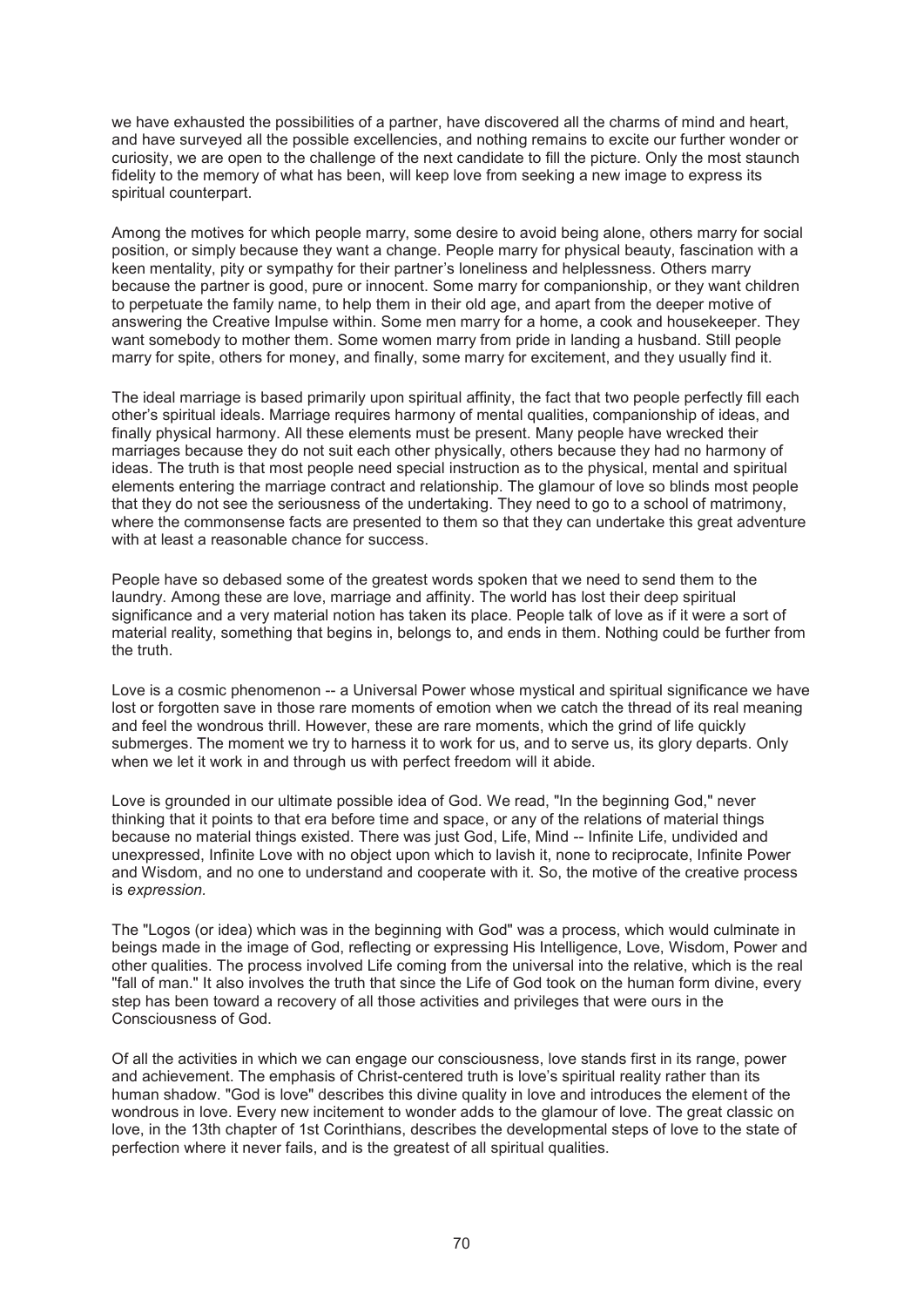Since the primal impulse of Being is to create, and since that Creator is Love, it follows that Love is the great Creative Power. Creation is essentially the birth of ideas. It is the fire that furnishes all energy. It stimulates the imagination to construct all ideals, the skill to formulate all symbols, and furnishes the power to build all forms. Love purifies all human imagery and evolves all the forms of human genius. It holds the prophecy of setting humanity free from all the chains of matter.

The primary expression of the creative power is reproduction in every species of its kind. We see this in every form of life from the lowest to the highest. Yet reproduction does not use up all the creative powers set free by love. In spring, the bird clothes itself in gorgeous plumage and sings its sweetest songs to find its mate, but it continues to wear its plumage and to sing after the mate is found. The creative power is busy building and preparing for the offspring when it arrives. So that both the primary and secondary expressions of the creative power seem to center in and revolve around love, at least in bird life.

Most people see these secondary and greater expressions of love as a creative power only hazily, and think them associated with the sex life. Yet the highest ideals that we express in thought, literature, song, service and other symbols that we see in the arts, sciences and philosophy, arise from love. The charm and inspiration of the opposite sex awaken and arouse us to attain and continue at our highest note of service. Love is the anterior power in all advance. Life's secret of all abundance is Love. It comes from the one Absolute Source, and to give it the right of way in our heart is to fulfill all law, human and divine.

Perfect love always seeks another's good. Selfishness seeks its own good. Two people love perfectly only in forgetfulness of self, "Love seeks not her own," yet the reciprocal operations are such that love never fails to draw its own. The law of affinity, the irresistible attraction of likes, guarantees that "None shall lack her mate," and that every individual goes to his own place in the scale of character.

The affections and emotions are grounded in the Divine Love, which is universal and perfect. Love instinctively clothes its objective with a perfect ideal. To the lover, love is supreme, and all things are lovely and lovable, just as "to the pure all things are pure." Often we find that the one we love does not fulfill the ideal. It is this eternal struggle between the ideally perfect and the realistically faulty objective that tries so many couples to the breaking point. Only a course in the University of Hard Knocks can help students to a wise adjustment of their perfect ideal to their imperfect human mate.

Love is the legitimate basis of all ties, especially those of the family. Marriage can arise only in the outgoings of this Divine Love ideal, which finds its own, and they two are one. Marriage can begin, continue and end aright only in this Divine Harmony of two ideal lovers. This alone constitutes marriage, and because of this perfect harmony, we say that marriages are made in heaven. Legal and ecclesiastical sanctions alone cannot make "Holy Matrimony." Love alone is the divine warrant. The other sanctions are provisions for the protection of the social order. The love that endures is so akin to God that it takes the form of worship toward God and His human image. Love is, therefore, a divine prerogative whose volume is measured to the individual according to his intelligence and uprightness. Love fills its possessor with a general altruistic inclination that expresses itself in kindness to every living thing. This is the key to every permanent success.

Divine Love, with its gentleness, cannot exist apart from a forgiving attitude toward all others and toward ourselves. Love endows the soul with redeeming purpose and power. Love stimulates the incentive to achievement, industry, presentable personality and self-esteem. Love imparts its divine quality to everything, and transforms its surroundings into a paradise. Love reclaims when all else fails. "Thy gentleness hath made me great," was the testimony of the inspired one of old, and it is the secret of all preferment. Love alone with its kindness and gentleness can inspire to greatness of achievement. Love promotes to honor and shapes destiny.

Love may lose its objective because love was not pure, unselfish and exalted, because the objective was not worthy, but love can never lose itself or the fruit of its service. "I am persuaded that nothing can separate us from the love of God." Love is the highest form of Divine Harmony, making its human medium a harp of a thousand strings, from which vibrates its soothing, healing and ennobling power. Love profoundly impresses the physical body, filling it with contagious health and boundless energy. Our body systems appropriate our feelings, and every cell in the body shouts for the joy of living when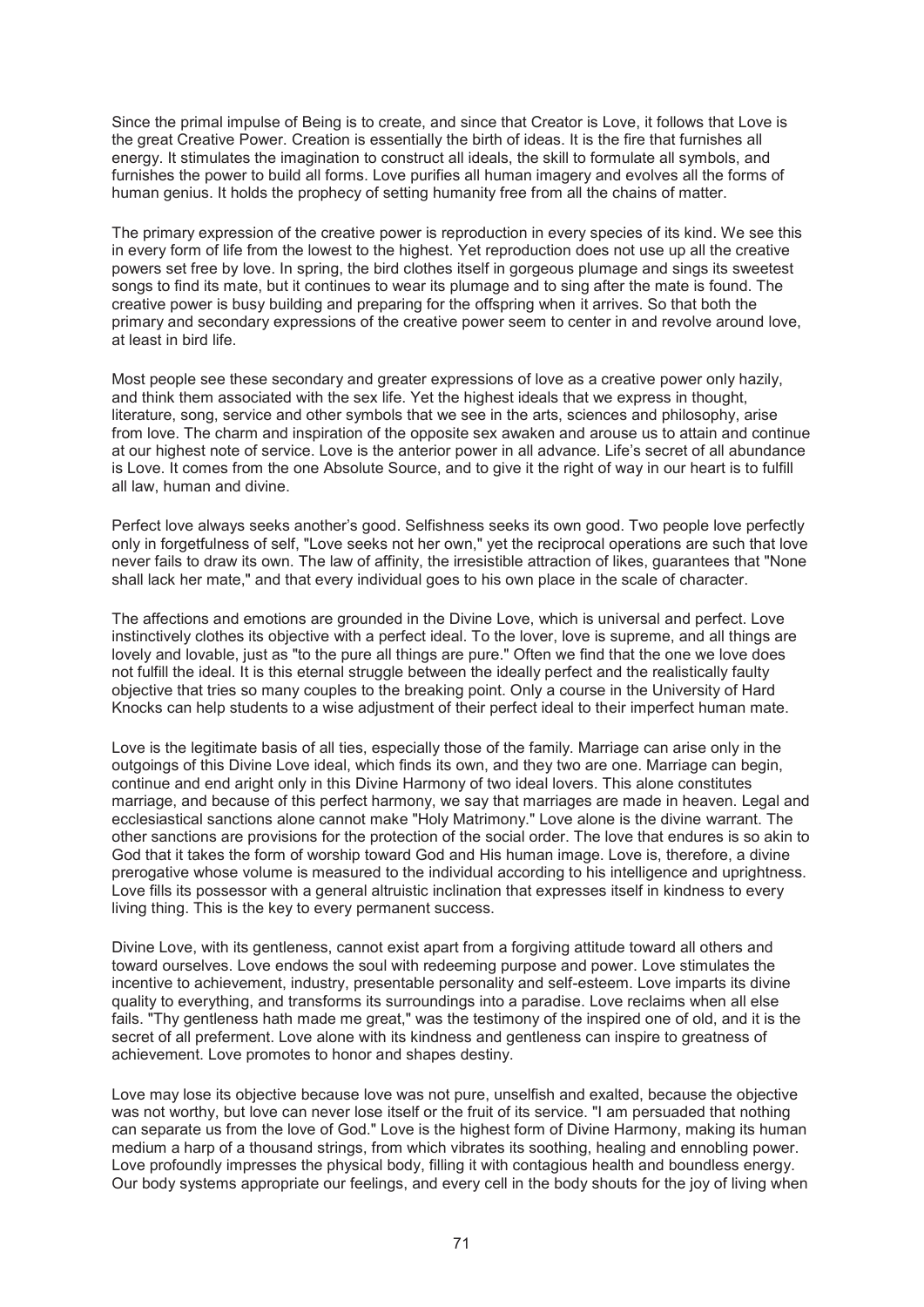the divine stimulus of true love reaches them. Love absolves from all wrong and consumes all iniquities, for "we are without blame before Him in love."

Love inducts us into the thought atmosphere of the Eternal, for "He who dwells in Love dwells in God, and He in him." It lifts us out of the idea and sense of time into the method of the Divine Existence. The idea of time is lost to lovers. Jacob's seven years of service "seemed but a few days, for the love he had for her." Love is the all-compelling power, for "all things work together for good to them that love God." Logically this is true of love, whatever its object. Therefore, the greatest thing in the world is love, for love is the highest characteristic of the Divine Nature and noblest expression of a Divine Character.

--()--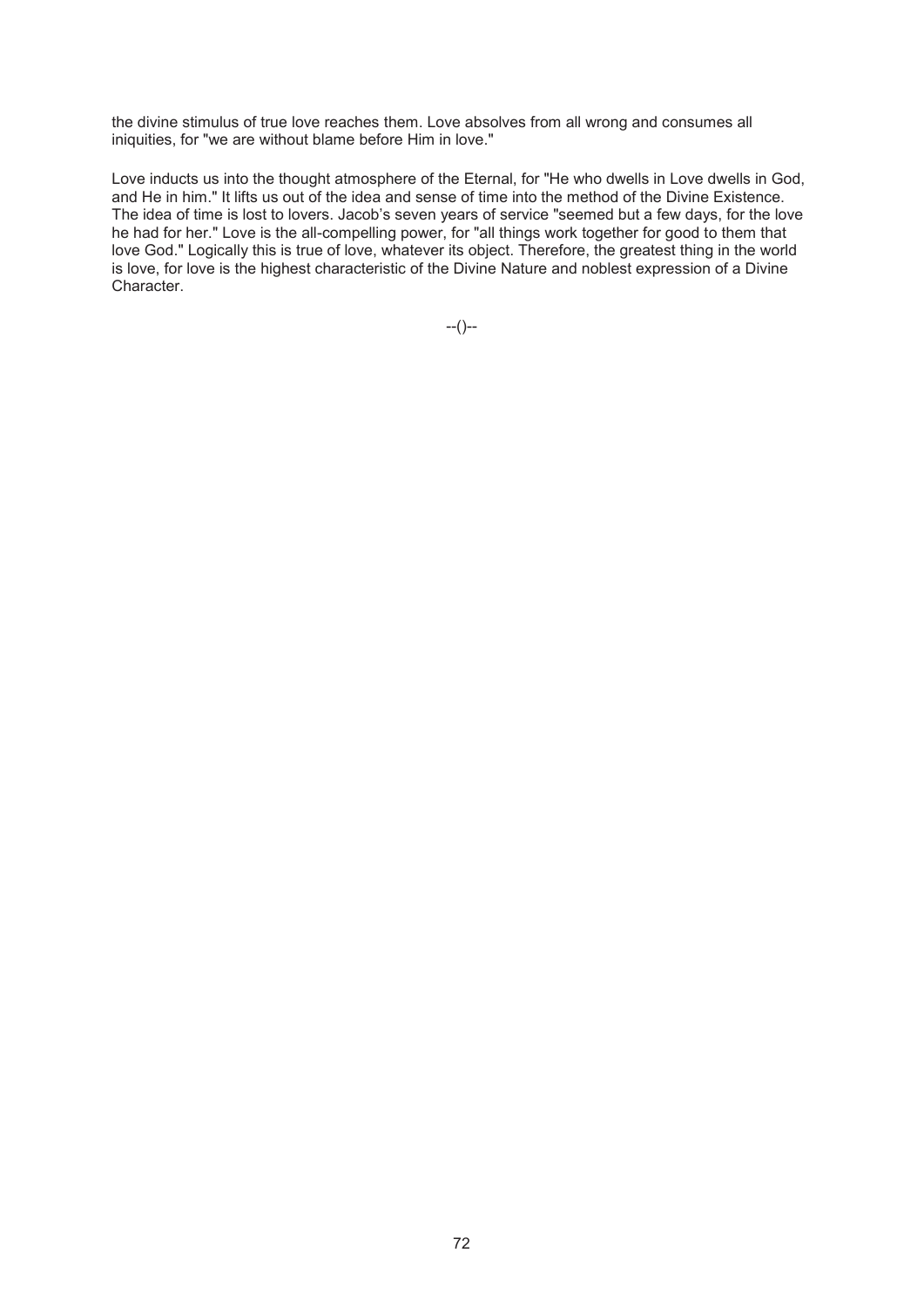# **Chapter 22**

# **The Psychology of Dreams**

The dreamer is (1) pure Spirit, as it came from God in the first forms of material incarnation, and functioning in humanity as the superconsciousness. (2) Soul, which is the pure Spirit plus the accretions and attritions of countless incarnations in the life stream, clothing it with innumerable experiences and memories and functioning as unconscious or subconscious. (3) Mind, which is pure Spirit plus the elements that make up soul, plus a new power of functioning objectively, called conscious mind.

The conscious mind reasons in at least five ways, induction, deduction, comparison, analysis, synthesis. The subconscious reasons in one way -- deduction. The superconscious reasons not at all -- it knows. We may inhibit conscious action and the self functions as subconscious, with all the play of deduction, mimicry, simulation and fantasy. In the world of dreams, both conscious and subconscious may be inhibited, then consciousness functions as Spirit knowing everything instantly that it ought to know or wants to know. In this activity we "come to visions and revelations of the Lord." We see an illustration of these various activities in the writing of Paul, who wrote some things by direct inspiration, others in which he was not sure that it was the Mind of the Lord, and still others when he spoke not by revelation but by permission. The consciousness may function in any of these ways as a major element while traces of the others are present.

The dreamer is the conscious mind, functioning through the subconscious, after sleep has inhibited the conscious mind. If the dream contains factors that belong to conscious activity, such as comparison with a former dream, then the inhibition is not perfect and the conscious and subconscious overlap. If the dream contains a vision, a content with some definite meaning and value, the superconscious is overlapping, and the dreamer is drawing on material and information from the purely spiritual realm of being. The act of awaking is merely the self returning to conscious active functioning.

We may know that we are dreaming, but if the conscious is perfectly inhibited, we suspend the faculty of comparison and we have no means of knowing that we were awake a while before. If the inhibition is perfect, we will not remember that we were dreaming when we were asleep. If our level of consciousness rises, so that our subconscious activities overlap consciousness, then some point of association will enable our memory of the waking state to recall the memory of the sleeping state. Complete inhibition of the conscious by hypnotic methods will reveal many dreams, which we never consciously know. A clairvoyant may also know this.

The personality of the self in its superconscious activity is the perfect spiritual character acting in its relation to absolute truth and being. In the subconscious or dream state, the personality is functioning through all the memories and experiences of all past personal experiences, in other words, the "mist of matter." It takes on much of the character of the temporal and the untrue. In the conscious personality, we function by direct action and reaction upon the objective world and exhibiting a side of personality that is of the waking world and for it, which ceases with it. The only real and abiding personality is the spiritual or superconscious soul.

The dream world and its images are not external to the dreamer, but are made up of memories of subconscious activities in the past, and from the impressions received from the conscious mind during waking states and stored up in subconscious memory. We cannot distinguish our dream world because we have no available faculty of comparison. A real, unseen, spiritual world exists, of which the waking world is a material expression or reflection. The dream world is a shadow of one or both, and exists only while the conscious mind is functioning through the subconscious. To the conscious mind, the material or waking world exists only while it functions through the conscious faculties. The spiritual and real world always exists and in it the soul functions continuously. The soul being the real entity, independent of the material, it follows that the conscious mind can and does function in that world despite material things.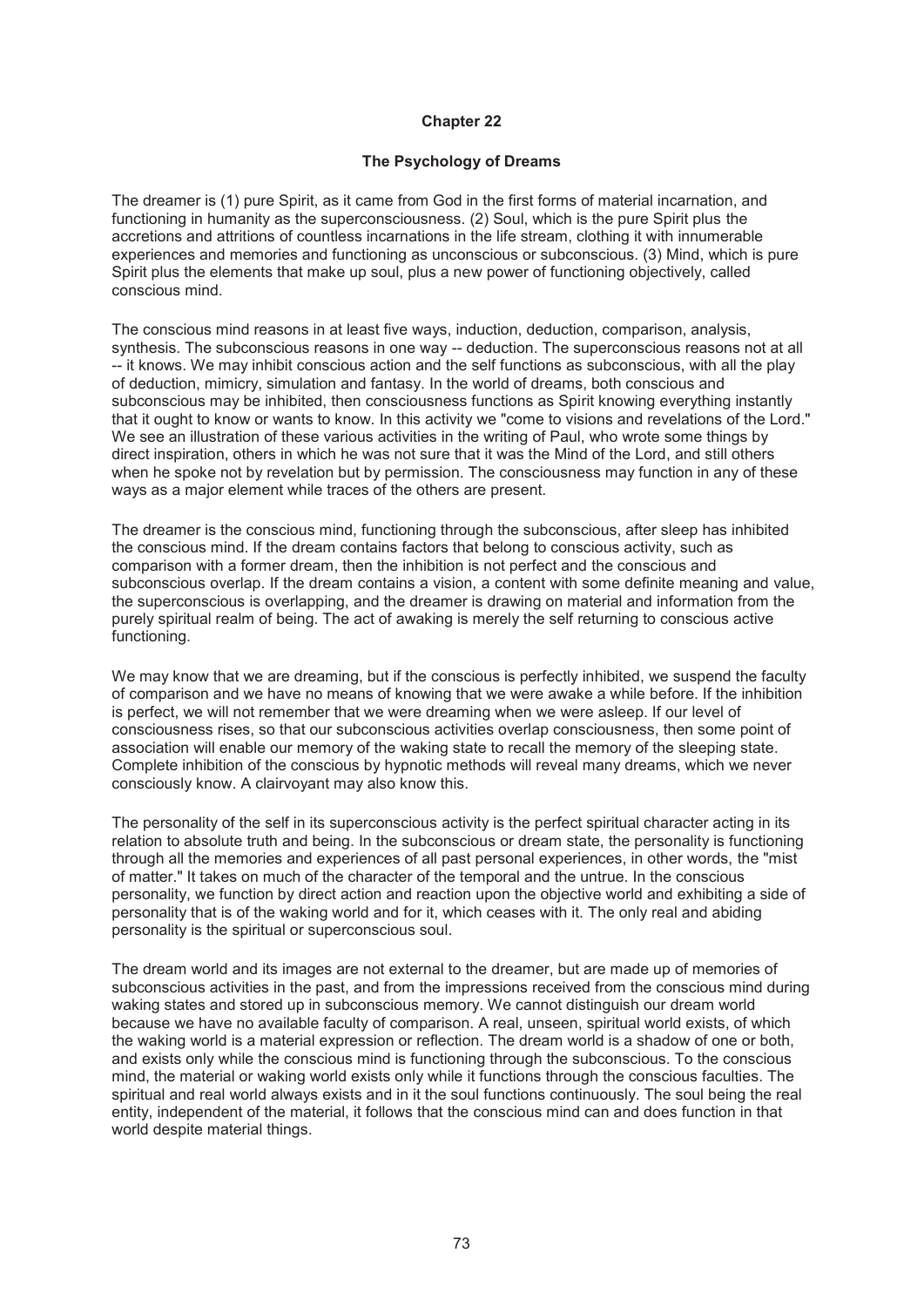Communication from one world to another is possible and is always taking place. In the waking state, we can communicate with the dreamer by becoming very quiet objectively, and becoming subjective. Our subconscious carries the message to that of the dreamer. Conversely, if we go to sleep with the desire or purpose to communicate with someone in the waking world, our message may arise into his consciousness, or come forth when he is in the dream state. By the same law, we can reach the superconscious state and communicate with other superconscious or spiritual beings in the flesh or out of it, and can receive communication from them.

The spiritual world is the only real world. The waking world is the material and imperfect expression of it, while the dream world is but a shadow of this material expression. The waking world is therefore more "real" than the dream world. The existence of either is a matter of conscious experience. To one who never dreamed, the dream world does not exist. Spirit is the highest conceivable ultimate state of being, which is changeless, which we know without reasoning, because it is our basic nature. It is perfectly conceivable that each stage of experience in the infinite possibilities of unfoldment may appear as a world in itself, which in turn becomes only a memory in the Light of a new world of experience and development.

We may remain aware of the fact that we are dreaming because it is possible for the conscious and subconscious to overlap. Sometimes this happens without any intent by the dreamer. The nature of the dream may do it and we will remember it when we awaken. We may do it by watching our progress from the waking to the sleeping state with the effort to stop on the borderland between the two. This takes time to develop, but when once acquired, can give the dream consciousness full sway and can analyze all the elements of the dream state.

By steady training we can consciously be aware of the dream's nature during the dream state. At first, too much attention to analysis will make the dream fade, or too much attention to the dream will suspend the conscious action and one is sound asleep. Only by extended effort can we reach the borderland and maintain it at will, reveling in all the imagery of the dream world and comparing it with the known facts of the waking world. Following these methods, we can direct our dream toward any end which we may desire, and concerning anything lying within the range of subconscious knowledge.

In the dreamless stages of sleep the only subconscious activity is that which maintains the body's various routines, so that it does not form any mental images. The conscious element can conceivably enter and be aware of the facts of metabolism, etc., and to direct them; however, it does not take on the nature of a dream.

The creatures inhabiting a dream are a part of the dreamer and have no existence apart from him. The created beings of the waking world are dual, having a real and spiritual identity, which is inseparable from the infinite, and a material form through which it functions. The body acts and reacts upon its material surroundings by the material laws of its existence. It knows and can know nothing. The soul knows its source and, functioning through its superconscious power, communes with its Creator of whose Universal Principles it is the embodiment.

There is an Ultimate Reality, self-determining Being, Omnipresent in every phase of expression, Omnipotent, Omniscient. Everything that appears in any world, whether waking or dreaming, is the result of His action. The means of realization should be acceptable to all religions, creeds, climes and peoples -- namely, God is and there is none else. Everything comes from the action of God.

God rules and governs by law and order. The order of God's creative work is (1) God thought, (2) He called by name that which He thought, (3) He became that which He thought and called by name, and it was good. It is the nature of God to become that which He thinks and calls by name. Everything that appears is the representation of a world of ideas in the Mind of God.

Humanity was a thought before we became thinkers. Humanity is the compound idea of God, the true idea of Life, Love, Truth, Mind, Soul, Spirit, Substance, Intelligence, Principle, and in a word, the embodiment of the principles of Universal Being. Whatever is in God is potentially in us. God has made us in His image and we are partakers of the Divine Nature. If we think God's thoughts, we set in motion and direct all God's creative powers to produce in ourselves and in our surroundings all those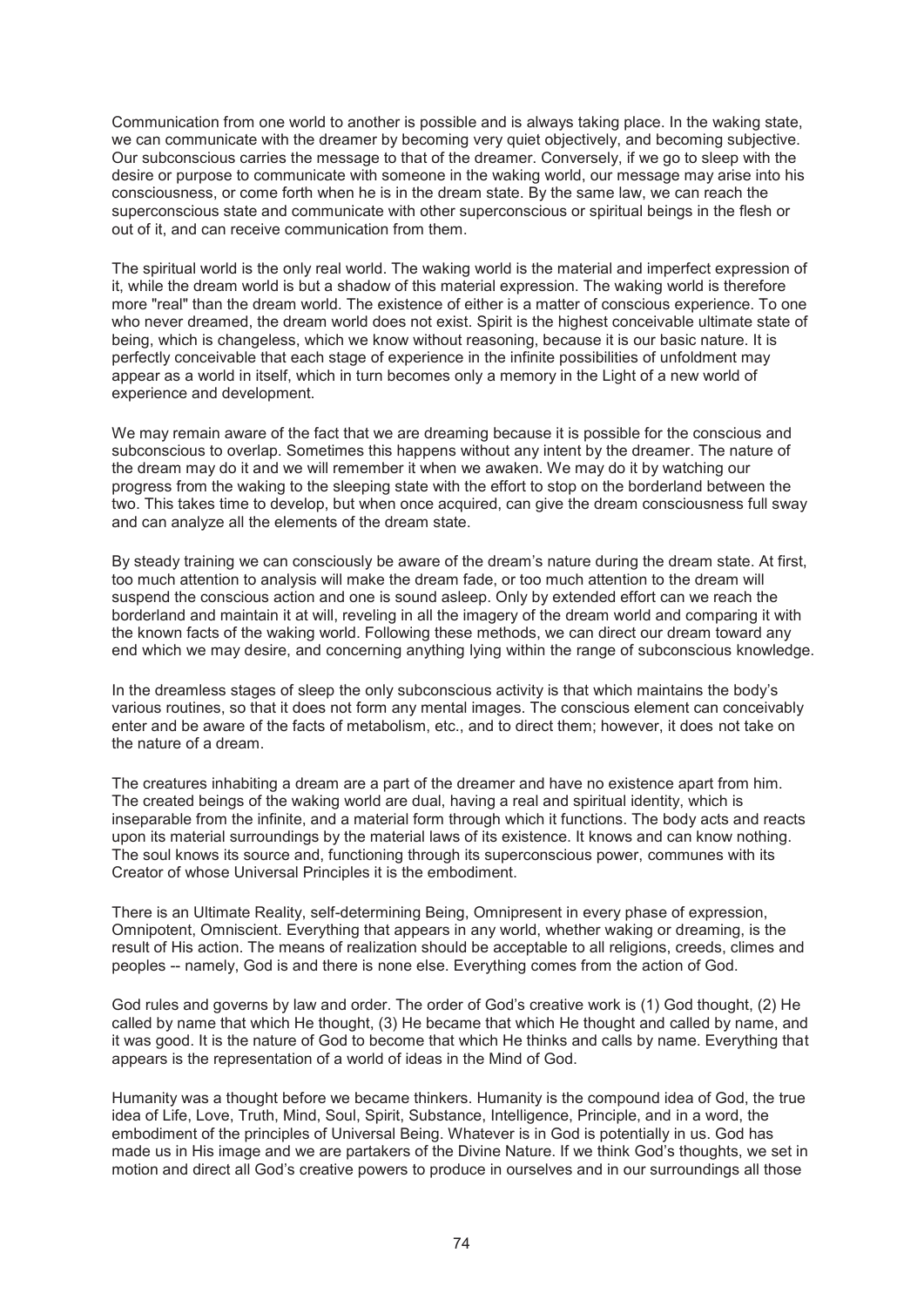things we have thought and called by name. If we have the faith to perceive, and the courage to command the available powers, then we fulfill dominion over all things as promised.

The Magna Charta of our mastery is found in Isaiah 45:11, "Concerning My sons and concerning the works of My hands, command ye Me." The secret formula of genius is found in the words of the Christ, "I am among you as one who serves." The epitome of all existence is, "All things are yours, and ye are Christ's and Christ is God's."

--()--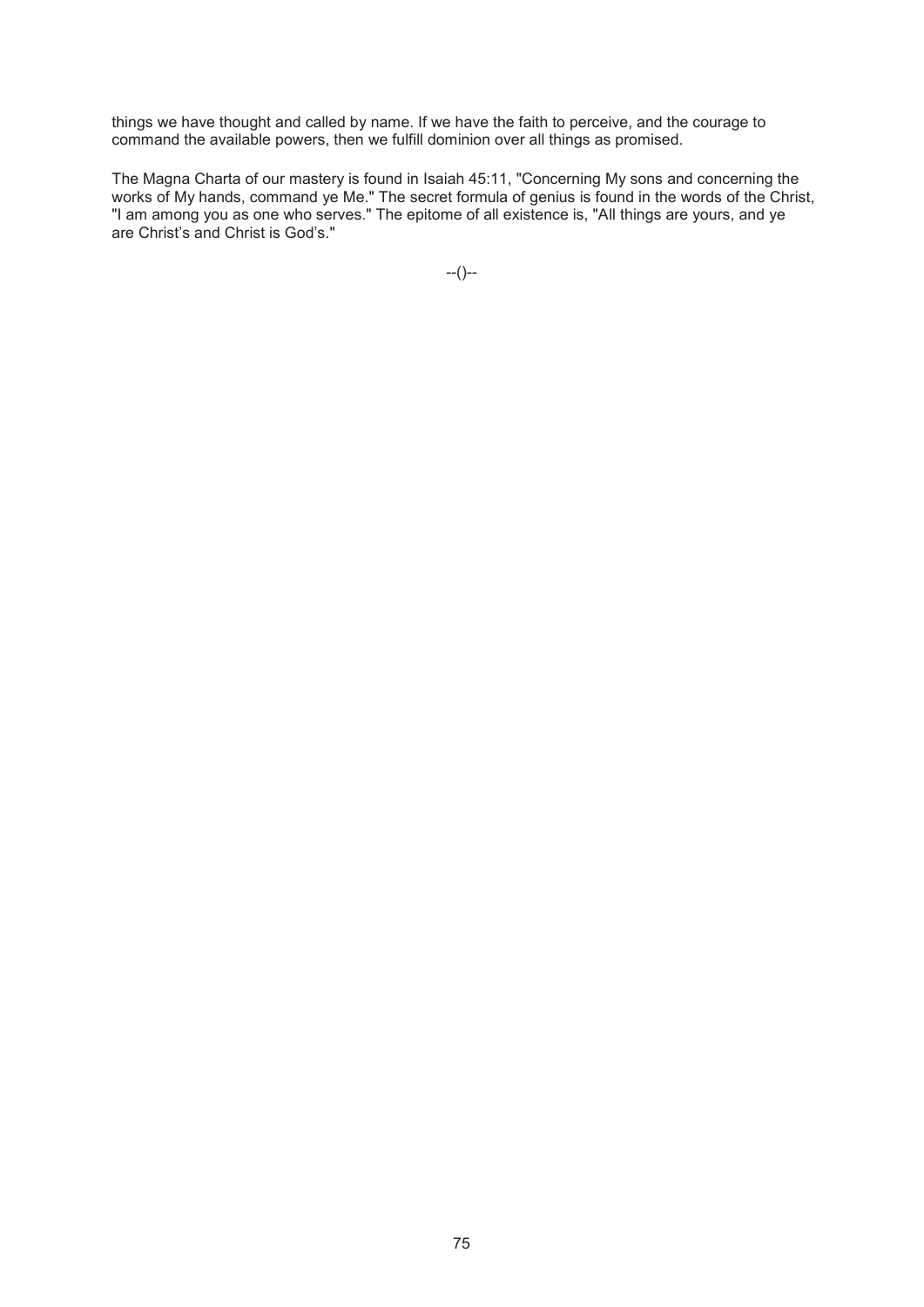# **Chapter 23**

# **The Psychology of the Borderland**

Mind, its nature, its methods, its states, its powers, and its relationships, enters any study of psychology. All movement of mind is from within outward. The solution of all mental phenomena must turn upon a study of the mind itself. The origin of all experiences must be in the mind.

We think, feel and know, and communicate these results called ideas as thoughts and words. Likewise we receive such communications from others. These are everyday experiences, so common that we lose sight of the fact that we are exchanging ideas by means of symbols. The mind in one is communicating with the mind of another using conscious mental forms and mental symbols. In all ages, people have spoken into the unseen, directed their thoughts to the Infinite, and have received some reaction -- often so definite as to preclude any other idea than that they have prayed to a Spiritual Being who has heard and answered their prayer.

Many students of psychology have experimented in sending mental messages without the use of any material medium, with results so specific that they do not doubt that they have communicated with their friends by purely mental agencies. What they call telepathy or thought transference is largely a theory to one who never made it work. However, it is an established fact to the patient investigator, who has both sent and received specific messages without the chance of collusion, coincidence or fraud.

These accepted experiences of mind warrant presuming a mechanism in us by which these and all other possible mental phenomena occur. If one mind dwelling in the flesh can communicate with another dwelling in the flesh through material media, if two such can communicate without any such material means, if we in the flesh can communicate with God who is pure Spirit, and if He, being pure Spirit, can reach from the realm of Spirit and make known to us truth, then it is possible for an intelligence dwelling in the flesh to communicate with one not in the flesh.

In every age prophets and seers have received vibrations from the realm of the unseen, and have translated them into statements of greater or less value. When certain elements of truth are apparent in them, we compile them into a book and call them a revelation. Many others have received what purported to be messages from other intelligences in the unseen world, some of them having general application, but mostly having a personal reference, sometimes valuable, often whimsical and often downright ridiculous. It matters not as to the element of value in the communication. Psychology is not so much interested in the value of it as in the *fact* of it.

Whatever happens in the realm of mind, does so because mind operates by definite methods called laws. Whatever happens is caused by some power operating through the laws of mind. If a thing happens once then it can happen again, if the power acts within the law. However, if it does not happen again, then we have not found the law of its happening, or it never occurred in the first place.

A common mental law evidently underlies the lowest form of mental phenomena, from the Ouija board, table tipping, automatic writing, clairvoyance, clairaudience, trances, materialization, levitation, and all such experiences up to the most ecstatic vision of the inspired prophet. The student of these messages is struck with the many purely human material and extraneous elements in most of them. They bear the marks of subconscious stuff arising from the medium's own subconsciousness, or unconsciously drawn from the subconsciousness of the sitter or circle through telepathic means. Many investigators at first thought that they could account all phenomena of that kind in that way. Nevertheless, many now conclude that powers and materials in the subconscious do not account for certain phenomena.

Apparently people who have such experiences have a strongly developed subconscious, while many of them have comparatively developed few of the objective conscious mental powers. They have always had the power to "know" things without study. The vast majority of sensitives have not developed that culture of mind resulting from systematic study of the arts and sciences and philosophies. Thus, an accounting for the character of much of the material that comes through these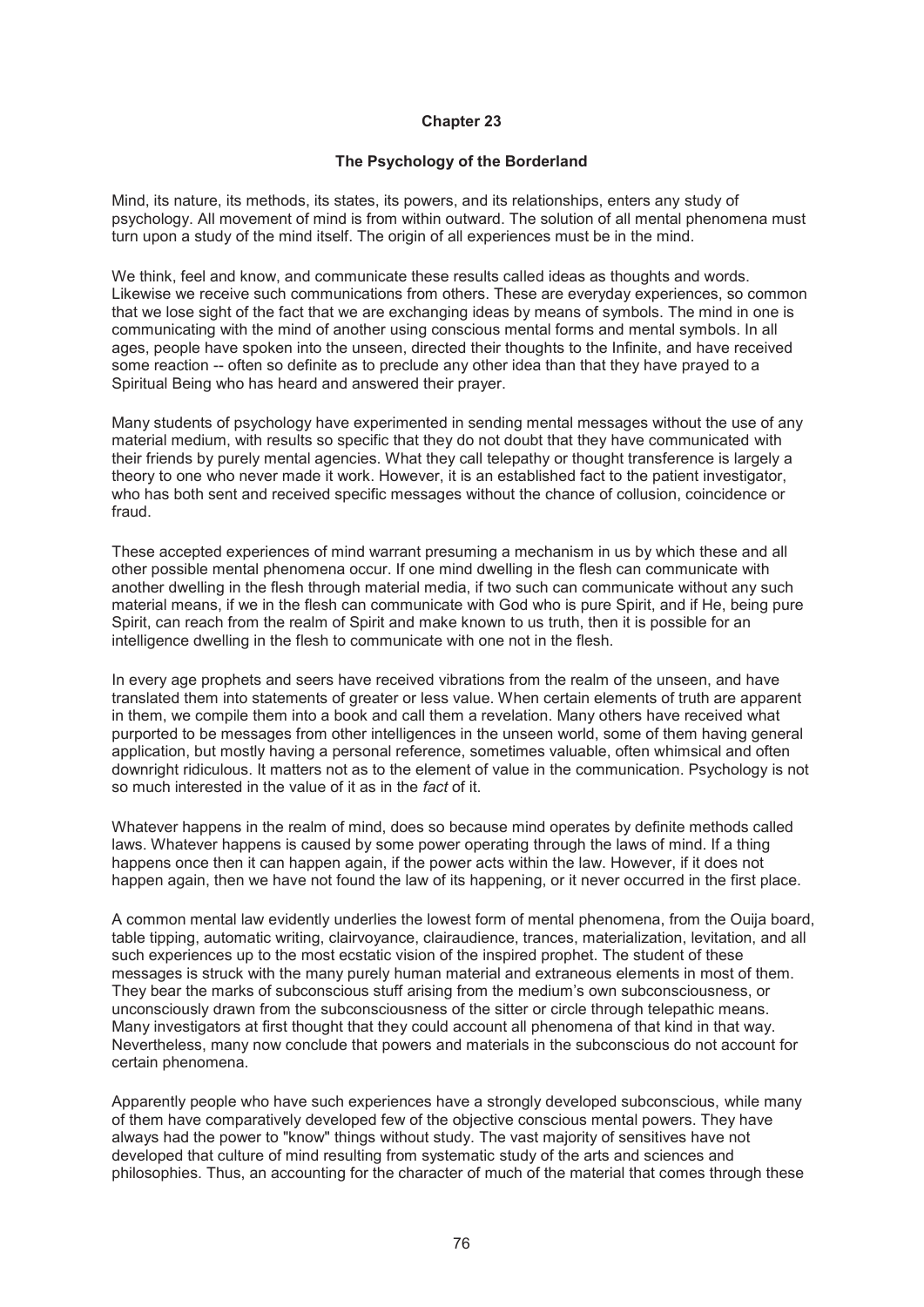crude mediums is not difficult. It is further conceivable that if these sensitives could have adequate objective mental training, their messages might rise to the superconscious dignity and beauty of an Isaiah or a Paul.

We find the source of sensitivity to these subconscious and spiritual activities in the psychological level -- a borderland between the realms of superconscious, conscious and subconscious functioning. In one person this level is low so that he has no such experiences, rarely has even a "hunch," and is seldom conscious of having dreamed. Another, in whom the level is normally high, is a great dreamer, has daydreams as well, and can report activities in both the subconscious and superconscious realms of mind.

We have observed that this psychological level is variable, so that one day a sensitive can report vibrations from some high realm of mental life, while the next day he or she will be unable to do so at all. Correspondingly, we find that prophets did not exercise the prophetic function steadily but as occasion required, when the prophet was "in the Spirit." So it should not surprise us that so many sensitives should have the same variableness in their power to register and reproduce reports of other-world activities.

Conceivably we could acquire the ability to balance our activities at this borderland so that we could not only see and hear of things in the unseen realm but could classify and judge their meaning and value. We cannot do this by the ordinary mind in a time or two of practice, for it often requires months of steady effort to be able to arrive and stop at the border. After we do that, we face a still more delicate task, acquiring the habit of "listening in" superconsciously and thinking about what we hear consciously. For the vision fades under too much objective attention, while too much surrender to the sweep of the vision shuts out the conscious attention and we wake in the morning.

Night is the best time for such practice, when we are through with the day's work, and the mind is composed for sleep. Suggest to yourself that you will consciously track your journey to the land of sleep. Then follow each stage as you sink to sleep, with the purpose that you will stop when you come to the borderland. At first you will get about so far, and will wake up in the morning. Yet if you persist, you will succeed. Usually the first experiences are fragmentary because maintaining your ground of balance is difficult. As time and effort have their effect, you will acquire facility and ability to hear very clearly while thinking consciously about what you hear and see.

This sort of development will lead to another form of experience. You will be able mentally to reach this borderland anytime or place during your waking hours for light on matters known to your superconscious or subconscious, but not reporting in consciousness. In this way we solve problems and find lost things. We merely give the superconscious or subconscious a chance to register their information. Inspirational speaking and writing consist in being able to maintain a mental state near the borderland so that all the wealth of the superconscious arises into view and passes through the analyzing classifying powers of the conscious which arranges and clothes it with words.

Other factors enter this study of the borderland. Many of the body's activities are purely automatic. They arise from inner and unconscious stimuli, and set up activities that have no conscious nor volitional element. We see examples of these automatic actions in such experiences as when we are asleep or in a perfectly quiet state, and "jerk" so hard that we shake the bed or chair.

The personal interest of the one who engages in these experiments is still another factor. People usually undertake these unusual experiments because they desire light or comfort. They are so interested that they are unable to exercise judgment regarding the value or genuineness of what they receive. We see or hear what we *can* see or hear, and what we really *desire* to see and hear. So clear and insistent is this demand that people may not note any discrepancy between the reported message and the common experiences of humanity, so they greatly impair their judgment. The materials for practically every message received are already in their own subconsciousness or that of others with whom they in touch. Their own subconscious mind will project images from that material, and messages of whose source they are not consciously aware. We can see the material parallel to this mental phenomenon by looking for a moment at an electric light, then turning away or closing the eyes, we can see the image of the light. Perception is purely a mental power, as unlimited as mind itself. Yet in human life it functions through the eyes, ears and other senses. The instrument that it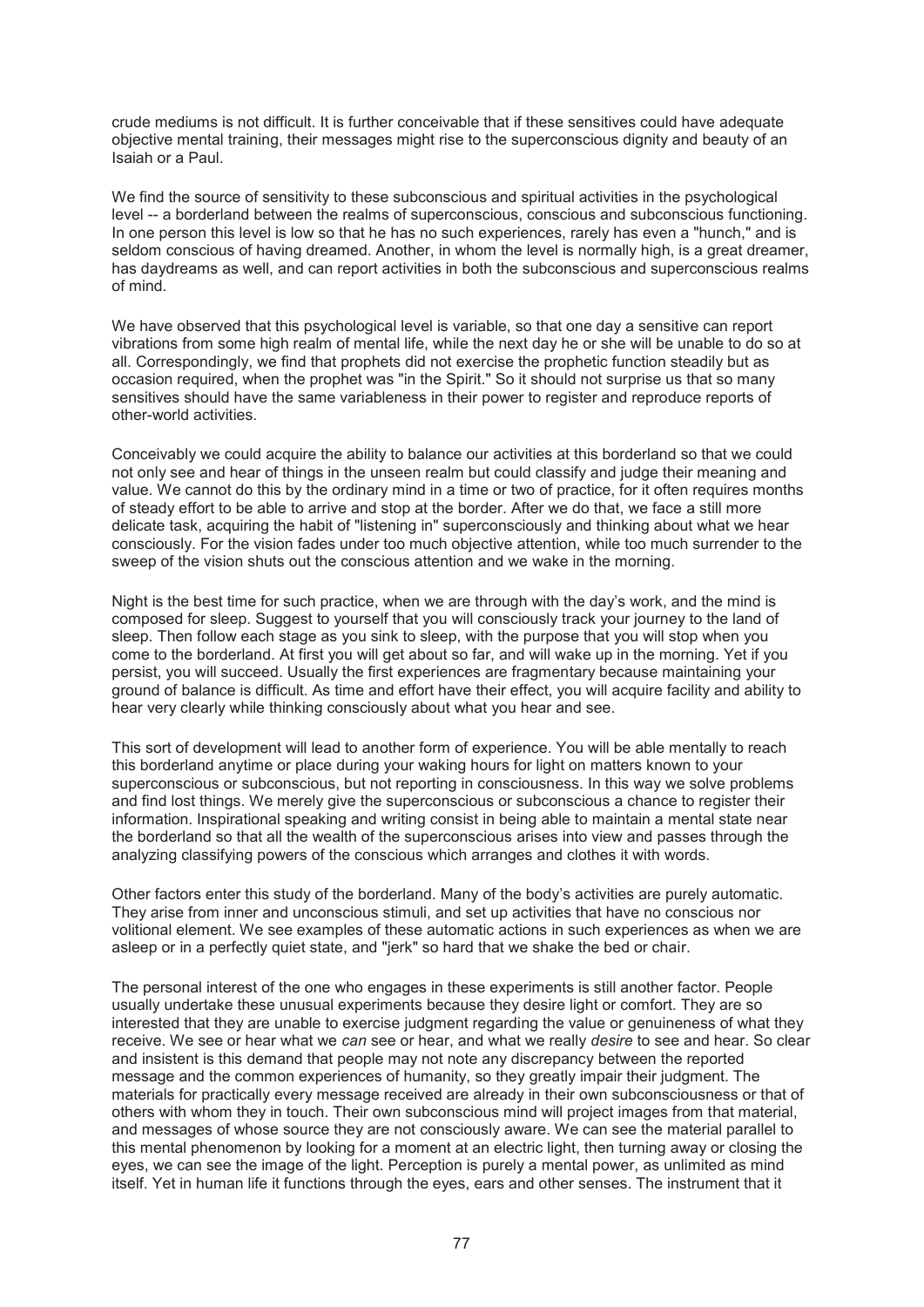uses limits it. The circle of vision range can report an image in only an arc. In other words the rays of light from behind or at the side do not fall upon the organ of vision.

We may extend each sense to such a degree that we may, for instance, see beyond the ordinary range of vision. When we watch a bird in flight, we can continue to see it when another person would be unable to site it. We may inhibit the senses by turning the whole attention to seeing so that our ears do not report any sound, or pay attention to hearing so that our eyes do not report any image of what passes before them. We may abstract the attention to some thought or idea so that none of the senses report.

The Bible records many incidents of this supernormal seeing and hearing. Elisha saw the unseen at Dothan, the chariots of fire ringing the Assyrian hosts at the siege of Samaria. Jesus saw Nathaniel around a material corner. Stephen saw the risen Lord standing to watch his own martyrdom. These and many other cases show that normal people occasionally found themselves able to exercise a power of perception entirely beyond the reach of the physical senses.

It is more than probable that God has constituted the human brain as a sending and receiving instrument of thought vibrations. Thought is a vibration in mind itself. It rises into conscious form and classification and expression through the instrumentality of the brain. Our brain may catch and formulate his thought and radiate it throughout the body and through space, and may receive the reports of action and reaction in the body and classify them. It is reasonable that the same instrument is available to catch the vibration of other minds, either in the flesh or out of it.

It is a reasonable presumption that mind can communicate with mind without any material instrument whatever. In those recorded cases of the perception of truth and thought, which lie entirely outside the range of material limitation, it may be true that a human mind may communicate with other human minds, in direct mental contact. Also we may communicate with mind in any realm or under any condition in which mind is in active possession of knowledge.

Psychology is not so much concerned with the question of such communication, as it is with whether the mind has capacities, powers and functions for such communication. These statements of psychological truth do not exhaust the possible treatment of the subject, but show the method of its study, and how to guard the mind against deception, prejudice and bigotry. We suggest a purely psychological method here, by which anyone can patiently and sanely settle the whole question.

 $-(-)$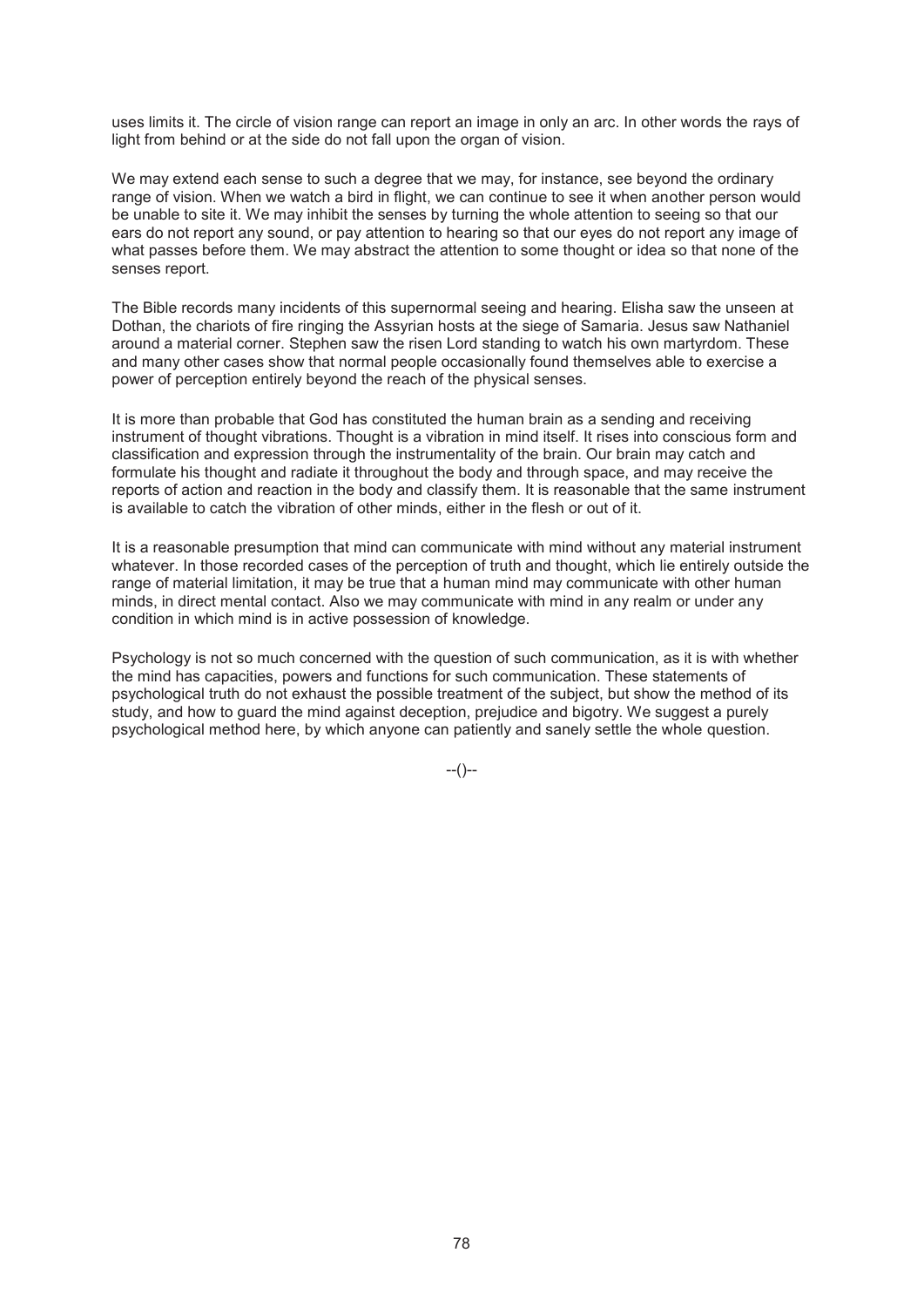### **Chapter 24**

# **The Psychology of Religion**

Any study of applied psychology would be incomplete without discussing its relation to religion. When Spinoza invented the phase, "the intellectual love of God," he paid tribute to those higher reaches of mind in which we find satisfaction in the idea of a Mind beyond which we cannot go and do not need to go. This is of course but one phase of the idea of God, for God is more than is at once apparent in the idea of mind. Purely mental activity is but one element of psychology evident in our ideas of God.

Experience and philosophy present to us the emotional Love of God in just as convincing a way as they do the intellectual element. In fact in the scriptures, while they nowhere state that God is mind, it does specifically say that "God is love." Emotions more often sway humanity than do purely intellectual processes. Their minds direct a few, but many are moved to action by their emotions.

The evident wisdom in the arrangements of the universe, and the orderly methods of procedure, all show the presence of purpose and the operation of Will so that we are ready to accept the statement that "He governs all things by the counsel of His own Will. "True, all things move according to wellestablished laws, but these are merely the channels through which His Power flows to the fulfilling of His wise purposes.

These are the elements of personality, so clearly present in any well balanced psychological study of God that even those who deny personality are constantly using the terms and implications of personality. Personality does not involve any idea of form or parts, although human personality does include this factor in personality. But to think and feel and will produce results in their interaction, which we call character. The seers of the ages have realized that God is "wise and just and good." That revelation of God, which has resulted in the highest type of character, always refers to God in the terms of personality, and never in impersonal terms.

It is also true that personality is the one and only channel through which truth has been given to the world. Every great idea which has furnished inspiration and motive to men has been multiplied and projected through personality. In every spoken and printed word the impress of personality is always evident.

Philosophy meets the apparent difficulties involved in personality, and reasonably interprets them in the third great category of mind called Quantity. This includes the truth of Unity, Plurality and Totality. In other words, there is One Being, One Mind, One Consciousness. There are many individual expressions of that One Mind, and the all-inclusive Mind holds these expressions. Theologically, the possibilities of personality are set forth in the doctrine of the Trinity, which represents God as expressing in three forms of personality, but His Unity is undisturbed. If God can express Himself in three forms of personality and His Being remains undivided, then logically He may express Himself in the countless forms of human personality and His Being remains undivided.

The strongest or greatest idea presented to the subconscious holds it. The greatest idea that the human mind can grasp in any psychological process looking toward health, peace, prosperity, or any other form of human welfare *is* the idea of God.

All possible powers are raised into actual operation when we are in conscious union with the One Mind. We can discount the limiting idea of the independent human mind having all power to do things in favor of oneness in actuality with the Absolute, by which "All power in heaven and earth (mind and body) is given into the hands of men, so that they shall speak and have it done, command and have it stand fast." This constantly reinforces our minds with the idea that while we "work out our welfare, it is God that works in us both to will and to do."

As the idea unfolds in our mind that God has made us in His image, which holds potentially all the powers of the Original, the consciousness arises of being the instrument of divine powers, the channel of divine intelligence and love, and the voice of the divine harmonies. Paul stated the result of this: "Of my own self I can do nothing, but I can do all things through Christ who strengthens me."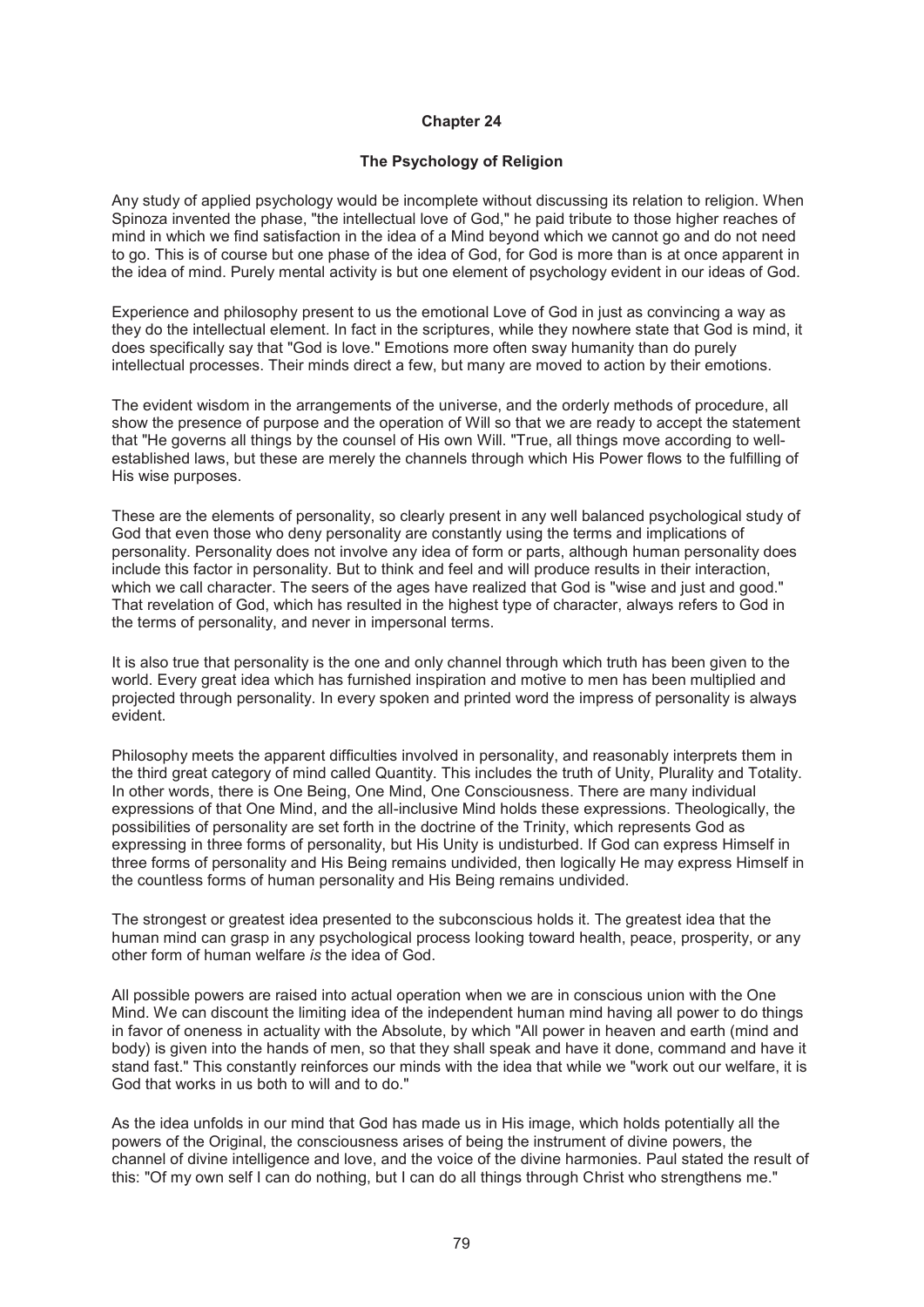The purely psychological value of the idea of religion is thus made clear: We conceive of the presence of unlimited skill backing us, and working with us to produce health. We can handle business projects, or achieve happiness through a harmonious adjustment with our fellows and our surroundings. When we are at the ends of our resources, we instinctively call for help to a power above ourselves. We may immeasurably heighten the effect of this calling by realizing that the God we call on is the Universal Servitor, who is not waiting to be prayed to, but to be worked with, who presents His powers to us in the words, "Concerning My sons and concerning the works of My hands, command ye Me" (Isaiah 45:11).

The sacred records of religion are nothing more nor less than the history of the unfoldment of human consciousness in the knowledge of God. All other matters are incidental. Whatever their value or authority, the psychological element is one infallible element in the Bible. It never trips, from first describing our conception of God as a being of fear, to at last beholding Him as a Being of Love. History bears out the fact that humanity's progress has been graduated according as our ideas have held God as an object of fear, of reverence, or of love.

The value of these recorded experiences is that they are not just the single experiences of individuals, but the organized experiences of humanity. The Psalmist's experience,

"I will say of the Lord, He is my strength," is the identical experience of countless people. These people having the same experiences and the same results under similar conditions have established a psychological criterion.

All psychological movement is from within outward. Jesus, the Master psychologist of all time, strictly followed this principle. "The kingdom of heaven is within you" sounds the true note of all his teaching. All our acts arise from inner impulses. All our conditions proceed from states of consciousness. The source of power is in our inner states of mind and feeling. When these are right, "out of his heart flow rivers of living water." We are to be born from above, out of animal and material and limited consciousness into divine, spiritual and absolute consciousness. The secret of the Master's power lay in his consciousness of oneness with God. From that truth he drew all his wondrous authority over material things. He said that when the same truth made flesh and blood in him was also made flesh and blood in us, that the same life with its limitless power would begin to express in us.

He refused to be bound by time, and said, "before Abraham was I am." "The glory that I had with thee before the world was." He refused to be limited by spatial relations, and speaking of himself, said, "the Son of Man which is in heaven." He refused to be limited by custom. "The Son of Man is lord also of the Sabbath." He refused to be bound by the conventional idea of death, "the Son of Man hath life in himself," "power to lay down his life and take it up again," and because he could do this, all might also do it. This is the full psychological significance of his work. Whatever he claimed and achieved for himself, he claimed and declared is possible of achievement for all his disciples.

When his disciples found themselves unable to cast out a devil, which he went on to do, they said, "why couldn't we cast him out?" He told them they couldn't because they didn't *believe* that they could. He gave them a formula by which they could attain that full confidence in the power potentially within them. The psychological worth of the incident is invaluable. It clarifies why we do not succeed at any task, because we do not clearly understand our inner resources and therefore do not believe that we can. Few people have done what they didn't believe *could* be done, and few have failed when they really believed, with a belief based upon a full consciousness of their powers, that they *could* and *would* do it.

Paul used the same exact psychological procedure. "Forgetting the things that are behind, I press toward the mark of my high calling, etc." Here is the method by which we can avoid the certain failure that results when we fix our attention on effects rather than on causes. The only true psychology is to forget successes and failures alike. No success is anything more than partial, no failure can be more than temporary. Keep your vision set on the goal. That is the only reality. The moment we begin rejoicing over our successes, or lamenting over our apparent failures, we are like the disciples who "rejoiced that the devils were subject to them rather than that their names were written in heaven."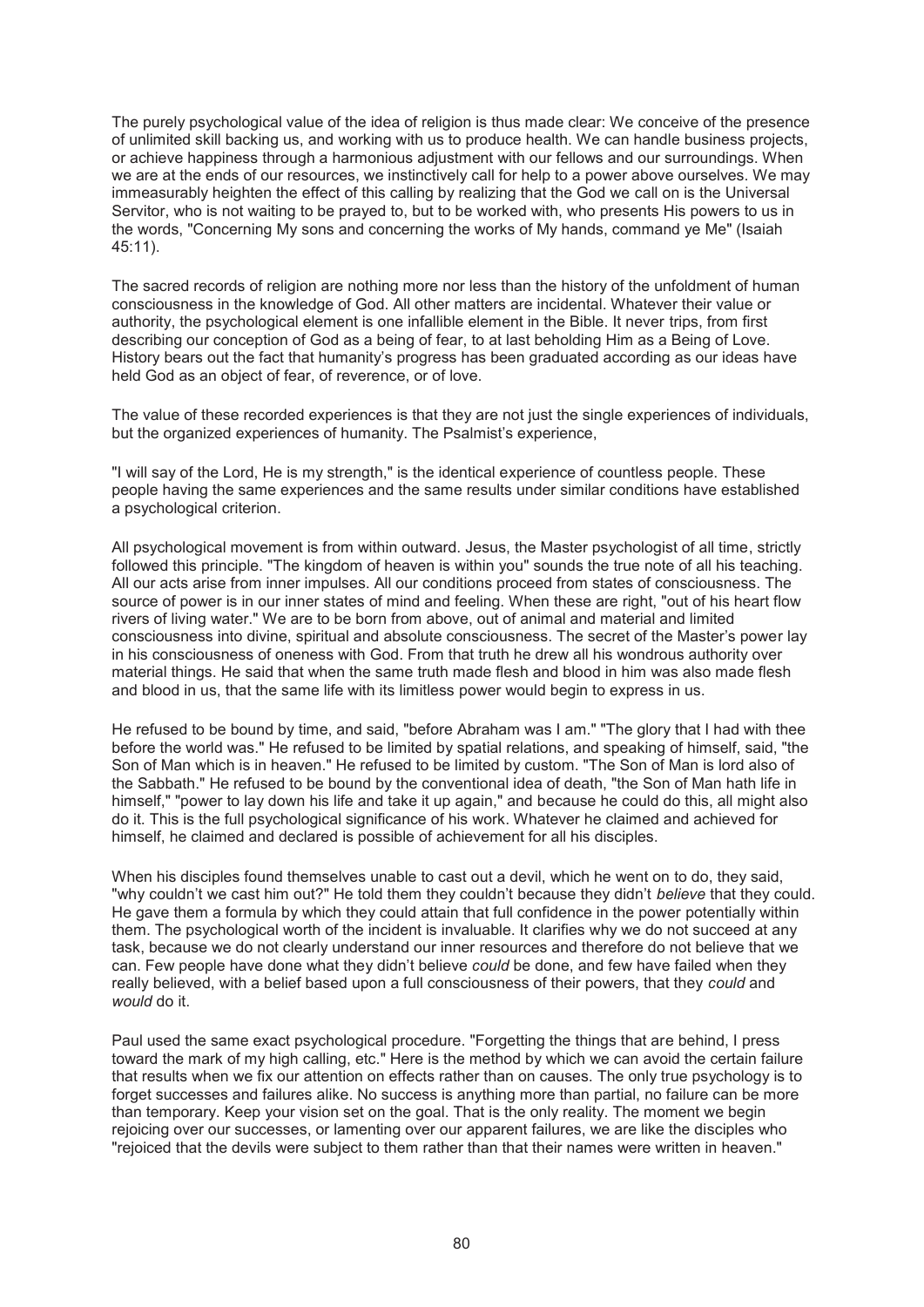Paul spoke of the method by which men become fully conscious of the inherent powers and direct them to full maturity of growth and expression: "The mystery which has been hidden for ages is now revealed to us by the apostles and prophets, Christ in you, the hope of glory." This is clearly a state of consciousness, by which we turn our attention from human powers to godlike powers, and he describes it in the terms of growth. It is a state of consciousness that in its beginning answers to birth, then babes, then children, then adults, in the full stature of maturity, finally as a state of consciousness in which "Christ lives in me."

Paul sets forth the psychological value of this idea in the great formula, "For we all, with unveiled face, beholding as in a minor, the glory of the Lord are changed from glory to glory, after his image, by the Spirit of the Lord." This declares that realizing that the potential powers of God are within us, we have but to hold clearly before our minds the image of a life that fully expresses these powers and some inner creative process will steadily build us into the same perfect expression. This is the same principle that operates whether the image we hold is that of success, or harmony, or happiness, or health, or any other condition that we wish to express.

The same power that produces one of these effects will produce all of them. It is a quality resident in all life and is therefore divine. It is unconscious in all forms including humanity, and in us is also conscious. We call it the power of mimicry, by which we hold the subconscious focused, to produce in us an imitation of the mental idea that we hold. It never fails.

Religion emphasizes the gifts or graces God bestowed upon us because of our right relationship with Him. Some people believe that His government of the world is similar to a Christmas tree: God bestows these gifts and benefits upon us like ornaments, as a reward for right attitude, because of our prayer or importunity. One has but to view the matter in the light of psychological principles the Master taught to see that the peach tree plan suggests the real principle. The fruits and gifts are the results of the processes of the tree life itself. All our adversities are the result of wrong inward states, and all our blessings accrue as the result of right mental states.

Prayer, in the light of psychological principles, consists in thinking the thoughts of God. His thoughts are only good, health, love, peace, abundance and every right thought. We do not have to inform the One Mind of our needs, since the same high authority teaches us that "He knows what things we need before we ask Him." Nor is praying with the idea of changing His mind necessary, or to get something that we would not otherwise have gotten. The same authority assures us that "He has freely given us all things." Prayer is simply reaching that inner state of mind where we receive that which is already ours. In other words, prayer is a process of becoming conscious of that which *is.* 

Religious worship consists of using certain forms and symbols of truth. This results in order and dignity in a public gathering of people but we lose its value if the symbol replaces the idea for which the symbol stands. Bowing at the cross becomes a species of fetishism if the worshiper sees only the cross and does not discern the spirit of service for which it stands. Repeating prayers and creeds, and singing songs becomes a "tinkling symbol" unless one discerns and reaches the idea for which they stand.

Religion, being the exercise of the higher spiritual side of the mind called the superconscious, we must state its supreme truths in such forms and symbols as the conscious mind can understand. Jesus highlights this fact in his statement that if he had told them the inner truths about earthly things and they were not able to receive them, expecting that they could receive what he might tell them of heavenly things was hopeless. Paul, caught up to the "third heaven" of spiritual illumination, found it impossible to express, even in symbols, the truths of being and activity as he beheld them in spiritual reality.

These only confirm the method of prophets and seers, who use figures and symbols to convey the results of their high visioning. No other method is possible. The conscious mind can grasp the idea of Infinite Mind, or eternity, no better than it can grasp the more material idea of boundless space. At best it can faintly glimpse the reality for which the symbol stands. Psychology reveals the existence of a side to consciousness that is able fully to grasp absolute truth, to think the thoughts of God, and to engage in the highest spiritual activities without the use of symbolism, but when it would bring these ideas and experiences into conscious form, it must resort to symbols.